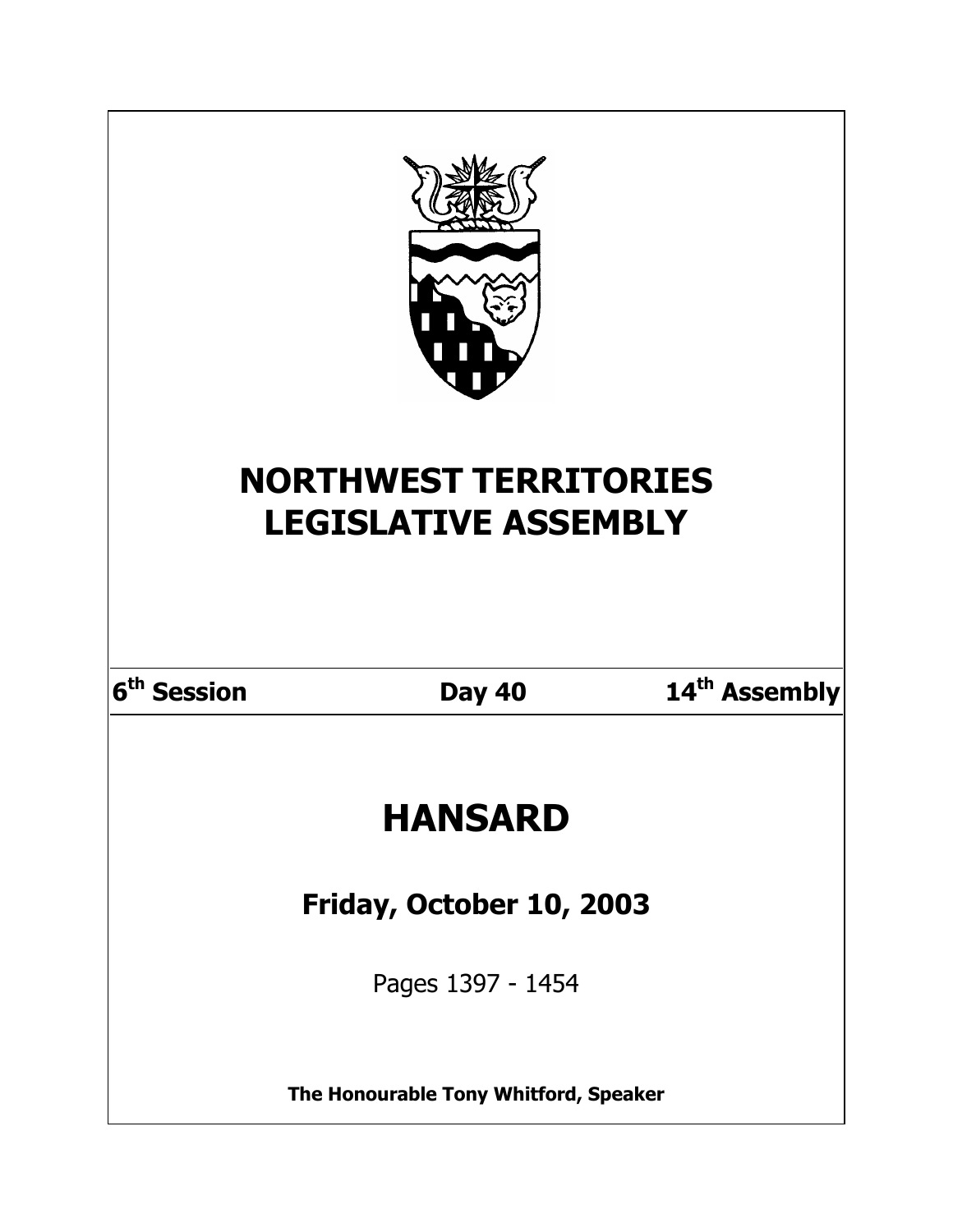# **Legislative Assembly of the Northwest Territories**

Members of the Legislative Assembly

**Speaker Hon. Tony Whitford** (Kam Lake)

# **Hon. Stephen Kakfwi**

(Sahtu) *Premier Executive Council Minister Responsible for Intergovernmental Affairs Minister Responsible for the Status of Women* 

# **Hon. Jim Antoine**

(Nahendeh) *Deputy Premier Minister of Aboriginal Affairs Minister Responsible for the Intergovernmental Forum Minister of Resources, Wildlife and Economic Development* 

# **Hon. Roger T. Allen**

(Inuvik Twin Lakes) *Minister of Justice Minister Responsible for NWT Housing Corporation Minister Responsible for Public Utilities Board Minister Responsible for Youth* 

# **Hon. Joseph L. Handley** (Weledeh)

*Minister Responsible for Energy and Hydro Secretariats Minister of Finance Minister Responsible for the Financial Management Board Minister Responsible for the Northwest Territories Power Corporation Minister of Transportation Minister Responsible for the Workers' Compensation Board* 

# **Hon. J. Michael Miltenberger** (Thebacha)

*Minister of Health and Social Services Minister Responsible for Persons with Disabilities Minister Responsible for Seniors* 

# **Hon. Jake Ootes**

(Yellowknife Centre) *Minister of Education, Culture and Employment* 

# **Hon. Vince R. Steen**  (Nunakput) *Minister of Public Works and Services*

*Minister of Municipal and Community Affairs* 

**Mr. Brendan Bell** (Yellowknife South)

# **Officers**

**Clerk of the Legislative Assembly**  Mr. David M. Hamilton

**Mr. Bill Braden** (Great Slave)

**Mr. Paul Delorey** (Hay River North)

**Mr. Charles Dent**  (Frame Lake)

**Mrs. Jane Groenewegen**  (Hay River South)

**Mr. David Krutko** (Mackenzie Delta)

**Mr. Leon Lafferty**  (North Slave)

**Ms. Sandy Lee**  (Range Lake)

**Mr. Michael McLeod**  (Deh Cho)

**Mr. Steven Nitah** (Tu Nedhe)

**Mr. Floyd Roland** (Inuvik Boot Lake)

 **Deputy Clerk Clerk of Committees Assistant Clerk Law Clerks** Mr. Doug Schauerte Mr. Dave Inch Andrew Stewart Ms. Katherine R. Peterson, Q.C. Mr. Charles Thompson

> Box 1320 Yellowknife, Northwest Territories Tel: (867) 669-2200 Fax: (867) 920-4735 Toll-Free: 1-800-661-0784 http://www.assembly.gov.nt.ca

Published under the authority of the Speaker of the Legislative Assembly of the Northwest Territories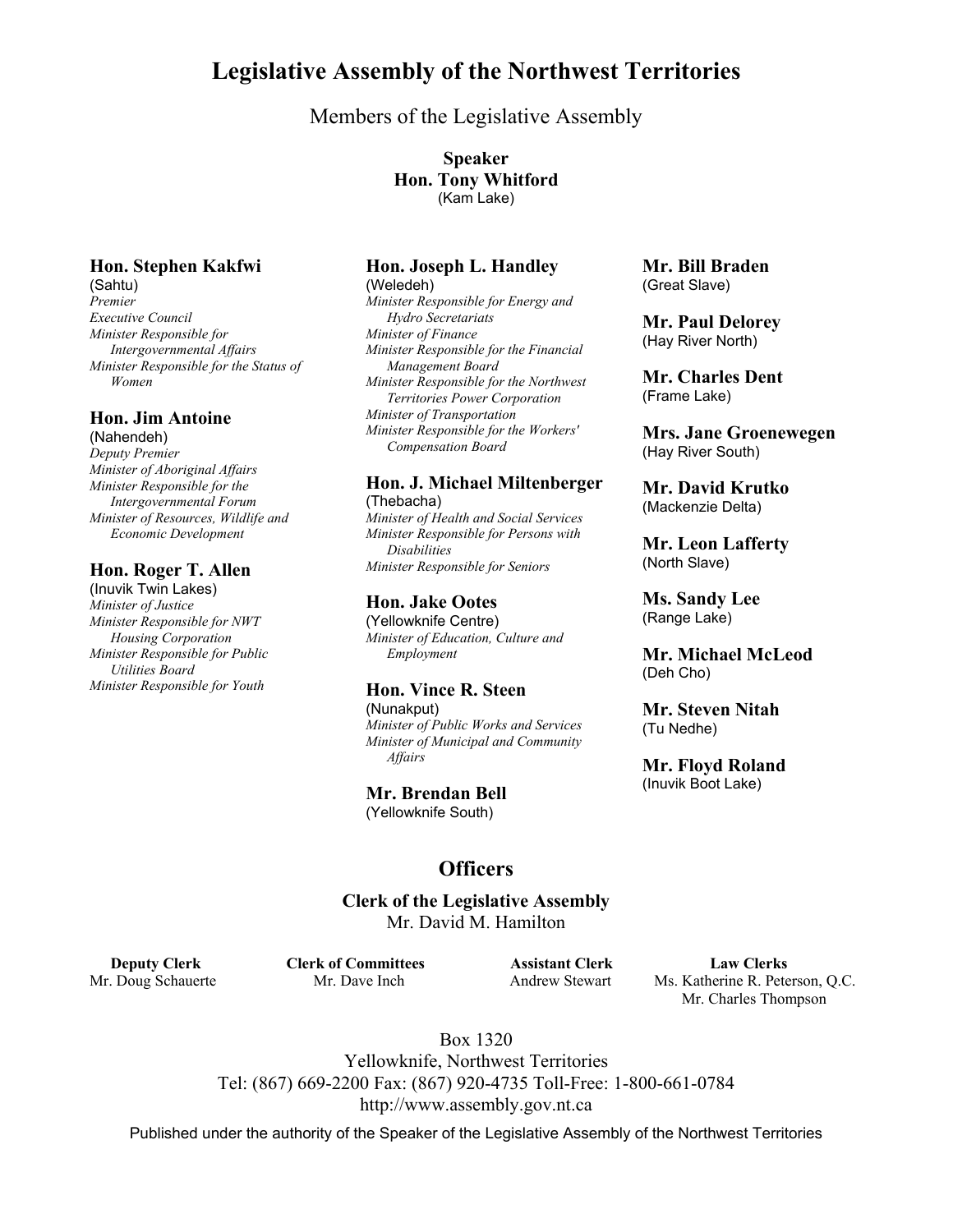# TABLE OF CONTENTS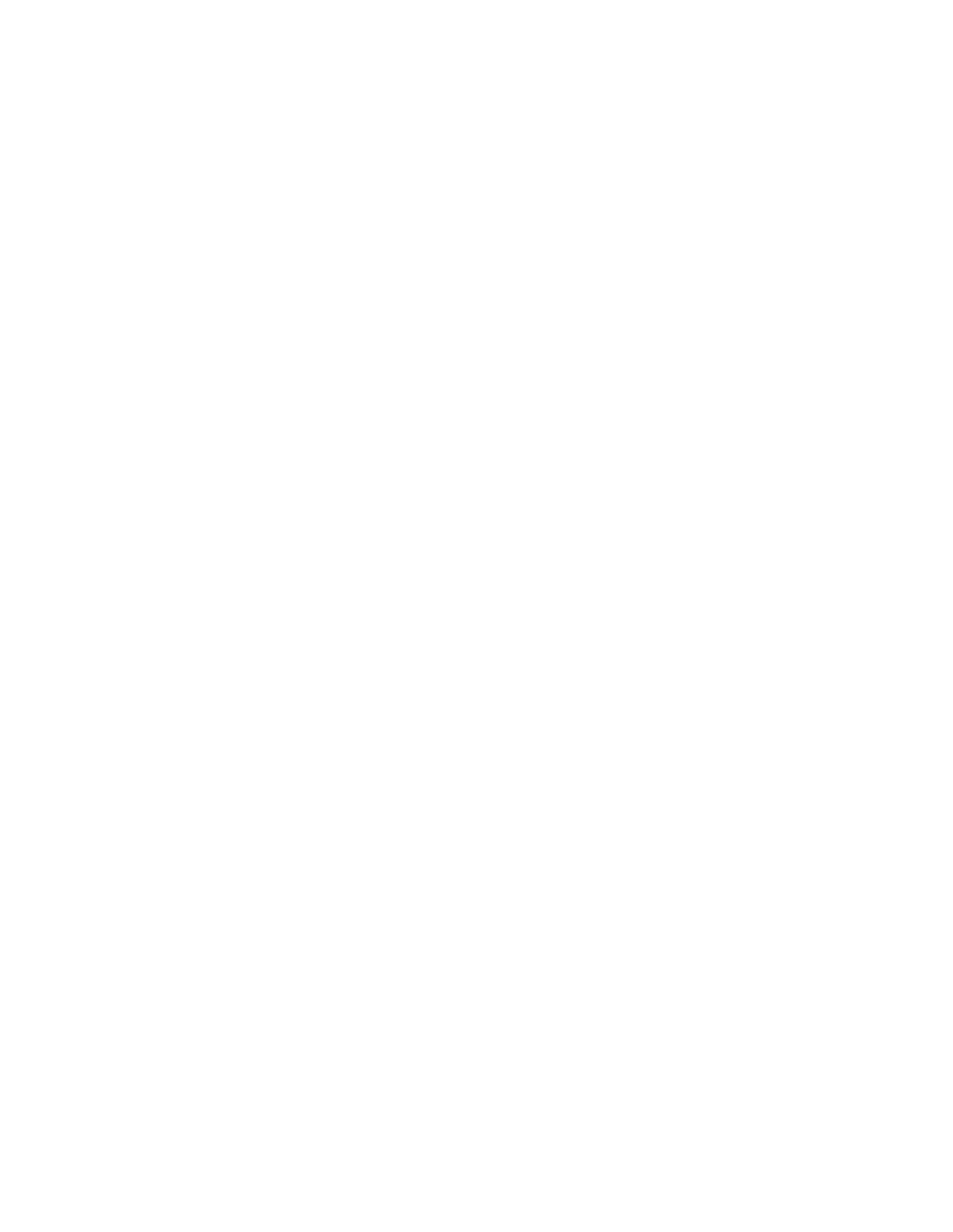# **YELLOWKNIFE, NORTHWEST TERRITORIES**

**Friday, October 10, 2003** 

#### **Members Present**

Honourable Roger Allen, Honourable Jim Antoine, Mr. Bell, Mr. Braden, Mr. Delorey, Mr. Dent, Mrs. Groenewegen, Honourable Stephen Kakfwi, Mr. Krutko, Mr. Lafferty, Ms. Lee, Mr. McLeod, Honourable Michael Miltenberger, Mr. Nitah, Honourable Jake Ootes, Mr. Roland, Honourable Vince Steen, Honourable Tony Whitford

#### **ITEM 1: PRAYER**

---Prayer

**SPEAKER (Hon. Tony Whitford):** Good morning, colleagues. Bonjour. Before I begin the Orders of the Day, by the authority given the Speaker by Motion 4-14(6), the House is authorized to sit beyond the hours of daily adjournment today. Item 2, Ministers' statements. The honourable Member for the Sahtu, Mr. Kakfwi.

## **ITEM 2: MINISTERS' STATEMENTS**

#### **Minister's Statement 111-14(6): Department Of Executive**

**HON. STEPHEN KAKFWI:** Mr. Speaker, I would be remiss in my duties as Premier if I did not take time during this final session of the 14<sup>th</sup> Legislative Assembly to acknowledge the efforts and achievements of a department that does not receive a great deal of recognition in this House, but one which is nonetheless instrumental in ensuring the overall coordination and management of government – the Department of Executive.

In my capacity as Minister responsible for Intergovernmental Affairs, and with the unflagging services of the Department of Executive, Cabinet has succeeded in placing the NWT on the national stage, raising our profile with our federal, provincial and territorial counterparts and, most importantly, establishing the linkage between a booming economy and the benefits to the nation. This positioning has helped to influence the growing national recognition that the territorial government must have greater access to revenues generated here, if we are to reach our goal of economic self-sufficiency. Meetings of First Ministers were used to build alliances with provinces and territories and unanimous support for devolution was gained from all.

On the intergovernmental relations front, we also worked hard to establish a solid working relationship with our northern partners. We signed a bilateral MOU with the Yukon, as well as a trilateral MOU amongst the three territories. Strengthening our northern voice has assisted in raising awareness about northern issues and the challenges northern governments face. For example, the unified approach that we northern Premiers took at the First Ministers meeting was critical in ensuring an additional \$20 million per territory for health care, as well as convincing Canada that per capita funding for federal programs does not help the territories, where populations are small and program delivery costs are huge.

Our relationships with Premiers across the country has never been stronger and it has resulted in their support for devolution and initiatives such as the national diamond strategy. Furthermore, we will be hosting the 2004 annual Western Premiers conference in Inuvik next July.

One important role played by the Department of Executive is the corporate leadership and government-wide support offered<br>to departments. Managers in the Executive chair to departments. Managers in the Executive chair interdepartmental committees whose purpose is to ensure that information is shared, to promote excellence in their respective fields and to solidify cross-departmental relationships.

The department assists with the development of the strategic, policy and communications aspects of overall government-wide strategies such as the energy strategy, maximizing northern employment, the social agenda and the development of the national diamond strategy – a strategy developed by all provinces and territories and spearheaded by the NWT and Quebec.

As well, the Executive provides leadership in communicating about the government's agenda. The Executive produces the monthly Bear Facts newsletter, to keep our public service informed and connected. It manages the GNWT's Web site and visual identity program. As well, it provides an exemplary protocol service for visiting dignitaries from all over the world. In the past four years, we have planned or played host to over 50 protocol events, ranging from the visits of foreign ambassadors, high commissioners and consul generals to those of Canadian foreign service officers, heads of diplomatic missions and Canadian high commissioners, ambassadors and federal Ministers. With each visit comes an opportunity to promote an increased understanding of the NWT, its goals and aspirations and the opportunities we have to offer.

Through its Cabinet Secretariat, the Executive provides quality advice and analysis that is intrinsic to the Cabinet decisionmaking process. The thorough examination of all matters and issues that were brought before Cabinet is another assurance that sound decision-making, based on solid information and analysis, remains a cornerstone of governmental processes.

The Executive has provided corporate human resource support through the delivery of a number of innovative programs. The management assignment program, designed to help develop skills of existing employees to better prepare them for management and senior management is now underway. We had 101 applications this year. This group was reduced to 29 who are in the final assessment phase. Twenty will join the existing five participants. This innovative program is one means of providing training and career advancement opportunities within our public service.

A new employee recognition program was launched. It updated the long service and retirement programs, added departmental recognition programs and introduced the Premier's Award for Excellence, which celebrates excellence in public service. We have honoured the recent recipients of this award during this session.

Additionally, we have made strides in standardizing GNWT training in both human resources and in general management skills areas such as staffing and writing decision papers.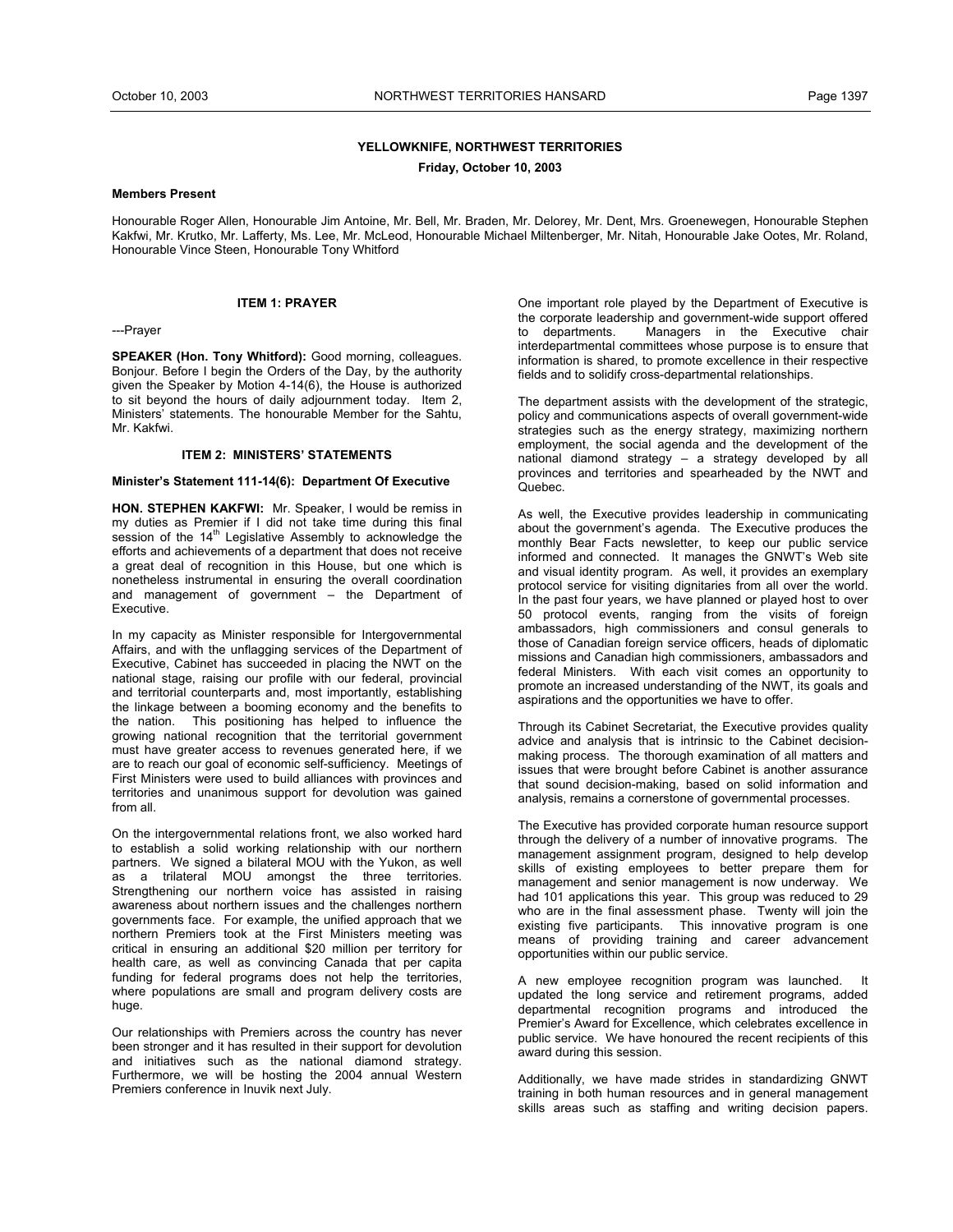These training opportunities are being delivered in all regional centres on a regular basis.

In terms of building the public service of tomorrow, highly successful student and graduate employment programs have been put in place. The graduate employment program, in place for the past two years, has seen over 200 new graduates of diploma and degree programs find initial employment in the NWT in their fields of study. A good cross-section of communities were represented among the graduates and placements. Over 90 percent of these graduates remained in relevant jobs following their initial placements. On the student side, increased coordination has resulted in over 300 students hired in each of the last two summers, one-third of whom were regional placements.

To support staff retention, we introduced a standard exit interview process for those changing jobs or leaving government. The first year of this new process has been completed and a report released on the results. These results will help the GNWT to become an even better employer and improve the retention of our valuable staff.

We have also done a variety of things to improve coordination and consistency in human resource practices across government. This has resulted in regular sharing of information among human resource officers and managers, regular reporting to deputy ministers and improved guidelines and procedures in a number of areas including a complete overhaul of the staffing procedures.

Mr. Speaker, the staff members of the Department of Executive are a hard-working and dedicated group of employees whose talents help ensure the continued smooth operations of the machinery of government. It has been my pleasure to work with them as Premier and I thank them again for their efforts. Thank you, Mr. Speaker.

# ---Applause

**MR. SPEAKER:** Thank you, Mr. Premier. Item 2, Ministers' statements. The honourable Member for Nahendeh, Mr. Antoine.

# **Minister's Statement 112-14(6): Tourism Marketing Campaign**

**HON. JIM ANTOINE:** Mr. Speaker, the tourism industry has worked hard over the past 14 years to promote the Northwest Territories as the premier Aurora viewing destination for Japanese tourists.

Since 1989 when 80 Japanese tourists came to view the aurora borealis, the industry has grown to a peak of just over 13,000 visitors during the winter of 2000-2001, who spent \$20 million in the Northwest Territories.

Unfortunately, the growth in this industry came to an abrupt halt with the impact of September 11, 2001. After the tragic events of that day, the number of aurora tourists from Japan dropped dramatically and spending dropped by \$11.2 million. The SARS and BSE outbreaks and the war in Iraq have also impacted the Japanese aurora viewing market and resulted in further revenue losses of \$2.6 million.

Mr. Speaker, Members of this Assembly have recognized that without intervention by this government and our tourism partners the recovery of the Aurora viewing market would not be assured. Many businesses now depend on Japanese

tourism spending, which amounts to about \$1600 per visitor. Any further erosion of this delicate tourism market will have severe impacts on many northern businesses. This government is committed to working with our partners to ensure the Japanese people know the Northwest Territories is a safe and healthy place to visit.

For this reason, I am pleased that the Legislative Assembly agreed yesterday to provide a supplementary appropriation of \$250,000 for a targeted marketing campaign this winter in Japan promoting the Northwest Territories as a safe tourism destination. This investment will lever additional funding from our partners including the Canadian Tourism Commission and industry, bringing the total budget for the campaign to more than \$500,000.

The Northwest Territories Arctic Tourism Association and the Canadian Tourism Commission, in consultation with our major Japanese tour operators, are developing the campaign. The campaign is targeted specifically at the large wholesale tour industry and will include five components: media familiarization tours; travel trade familiarization tours; sales visits; participation at the Japanese tour operators Kanata marketplace; and, print media campaign. The aim is to rekindle interest in Japanese travelers coming to the Northwest Territories.

Mr. Speaker, I am confident that by working together with our tourism industry partners we can bring the aurora viewing tourism industry back to, and even surpass, its previous levels and expand this industry throughout the Northwest Territories. This additional funding is good news for our tourism industry and will be welcomed at the upcoming 2003 Northwest Territories Arctic Tourism Association annual general meeting and tourism conference that will be held in Inuvik on November 6 to 8. Mahsi.

---Applause

**MR. SPEAKER:** Mahsi, Mr. Minister. Item 2, Ministers' statements. The honourable Member for Inuvik Twin Lakes, Mr. Allen.

## **Minister's Statement 113-14(6): Departmental Achievements**

**HON. ROGER ALLEN:** Mr. Speaker, I am pleased to talk today about some of the achievements of the Department of Justice during the  $14<sup>th</sup>$  Legislative Assembly.

The department had many significant legislative achievements during the 14<sup>th</sup> Assembly, including the Human Rights Act and National Aboriginal Day Act. The Human Rights Act is one of the most comprehensive in Canada and everyone in this Assembly shares in this achievement. Other legislative achievements include the Personal Property Security Act, Powers of Attorney Act, raising the minimum wage, and increasing the small claims court limit. These legislative changes support our growing economy and the ability of residents to control their own affairs.

I am pleased that the Protection Against Family Violence Act and Youth Justice Act have been given third reading this final session.

During this Legislative Assembly, the department expanded its community justice program. Working in partnership, we have seen the number of communities involved in justice activities double over the last four years. The community justice program is an alternative to the justice system, encouraging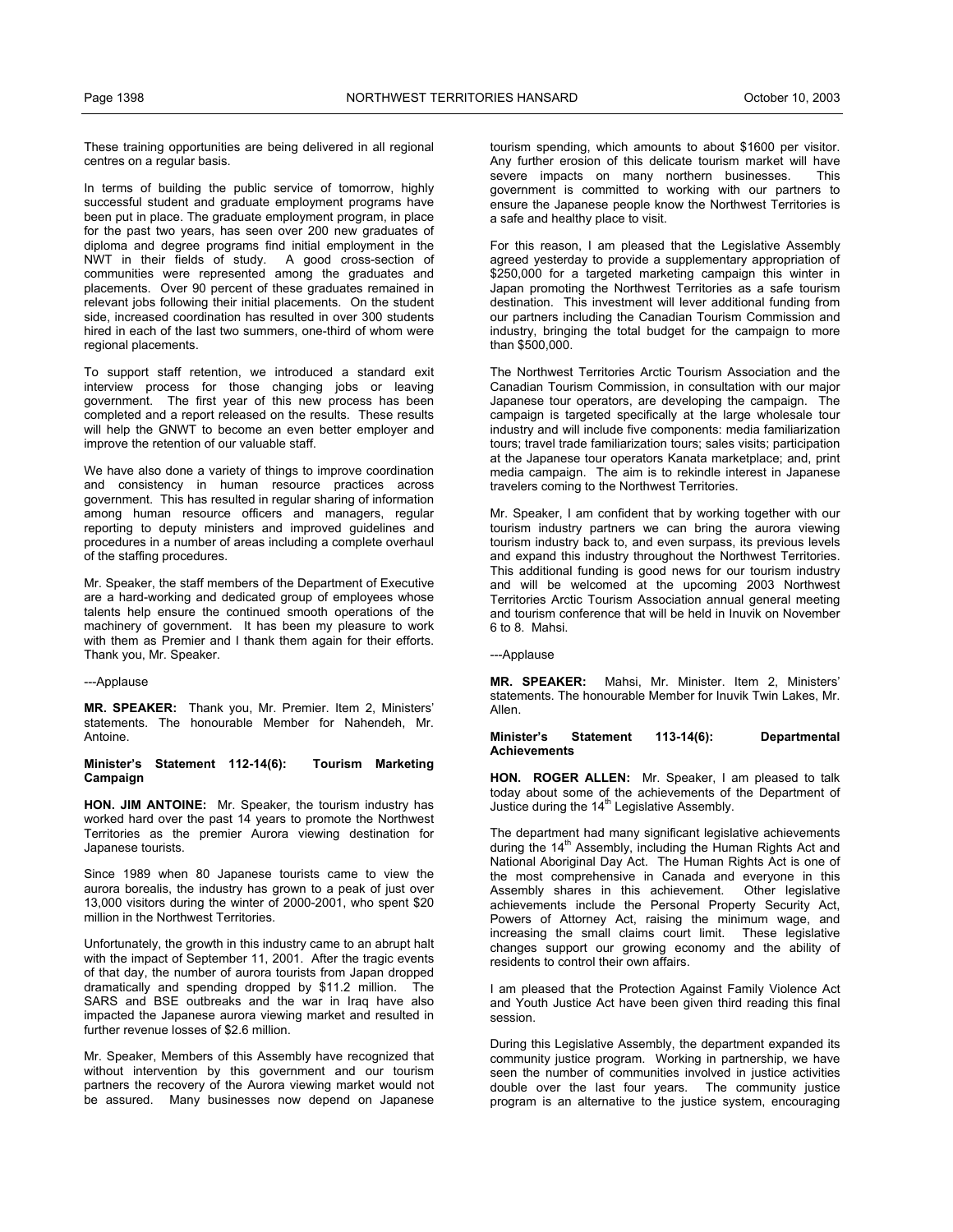offenders to accept responsibility of their actions and face their community. By next year, all communities will receive funding from the department to hire a part-time justice coordinator.

Mr. Speaker, considerable work has gone into modernizing the corrections system. We have created a corrections system that is safe, secure and focused on community support and reintegration. The department is using wilderness camps, alternative homes and traditional counsellors to help transition offenders back into their communities.

The department assumed responsibility for probation, expanding it into a community corrections program. With community corrections workers in eleven communities, the department is better able to supervise offenders and assist them in returning to their communities.

The third step in modernizing our corrections system has been the construction of new facilities to replace old, outdated centres. These facilities use new supervision techniques and provide an environment more reflective of aboriginal culture and values to support the rehabilitation of offenders.

Mr. Speaker, improvements have been made to other parts of the justice system as well. In the area of family law, the department has brought together all family programs under the supervision of one person. This has resulted in improvements to both legislation and the maintenance enforcement program. It has also resulted in the delivery of positive parenting programs in Inuvik, Yellowknife and Fort Smith, and support for a new collaborative approach to family law.

The department has also worked with the RCMP to improve the level of police services in the Northwest Territories. During the last four years, the department has provided resources for a new restorative justice coordinator in the RCMP, and to add an additional officer to all single-member detachments.

The department worked to prepare for implementation of the federal government's Youth Criminal Justice Act. This act complements the NWT's existing practice of diverting offenders into the community justice system. The department provided training and materials for all justice partners, including communities to prepare them for the larger role they will play in the system.

The final achievement I would like to highlight today relates to the role of the Department of Justice as the government's "inhouse law firm," providing legal advice to government departments. The changing political and economic environment of the Northwest Territories has increased demand for legal advice and support from the department. The department's legal team played important roles in selfgovernment, devolution and land claim negotiations over the past four years, and will continue to do so.

Also, Mr. Speaker, the department's legislation division has worked with both the Legislative Assembly and all departments to meet the active legislative agenda of the  $14<sup>th</sup>$  Assembly while ensuring our laws meet the needs of citizens.

These are just some highlights of the many achievements of the Department of Justice, Mr. Speaker, and I thank you for the opportunity to talk about them.

---Applause

**MR. SPEAKER:** Thank you, Mr. Minister. Item 2, Ministers' statements. The honourable Member for Nahendeh, Mr. Antoine.

# **Minister's Statement 114-14(6): RWED Achievements**

**HON. JIM ANTOINE:** Mr. Speaker, I would like to provide the Members of the Legislative Assembly with highlights of the major initiatives that the Department of Resources, Wildlife and Economic Development has undertaken over the past four years.

#### **Resources**

The management of our renewable resources, which includes wise use, relates directly to the health of our environment and our economy. RWED has worked hard to promote the management and use of fur, forest, agriculture, et cetera. Mr. Speaker, I recently provided an update on our fur program and the results we are achieving.

We have also worked steadily at improving our forest inventories which need constant updating and are the basis for determining sustainable harvest levels. We are involving aboriginal governments through the development of forest management agreements. In addition, over 670,000 tree seedlings were planted through contracts with communities over the past four years to help renew our forests.

To assist our farming sector, Mr. Speaker, our government has signed the national agricultural policy framework agreement for the 21<sup>st</sup> Century, and a bilateral agricultural accord that will lever funding from the federal government. Members are also aware of the activities we undertook to deal with the recent outbreak of Bovine Spongiform Encephalopathy, BSE.

#### **Wildlife**

The department is responsible for maintaining healthy wildlife populations. Earlier this year, the department initiated the western NWT biophysical study. This \$1 million project will gather baseline data to measure and mitigate the impact of natural gas development on wildlife and wildlife habitat.

We continue to support harvesting of our healthy wildlife populations. Over the past four years, the western NWT harvester assistance program, which promotes community driven, renewable resource harvesting initiatives has committed almost \$1.8 million to 23 qualified organizations, who match our contribution as a condition of participation.

As well, we have worked over the past four years to renew our Wildlife Act and develop a Species at Risk Act.Aboriginal governments and the public have been intimately involved in providing advice so that the proposed legislation will be compatible with land claim agreements and address the concerns with the existing legislation.

#### **Environment**

We have taken a number of measures over the past four years to protect and enhance the quality of our land, air and water. The proposed Waste Reduction and Recovery Act will allow us to establish programs that should reduce materials going to landfills and littering the land. Under the protected areas strategy, communities continue to identify land and processes to protect important areas.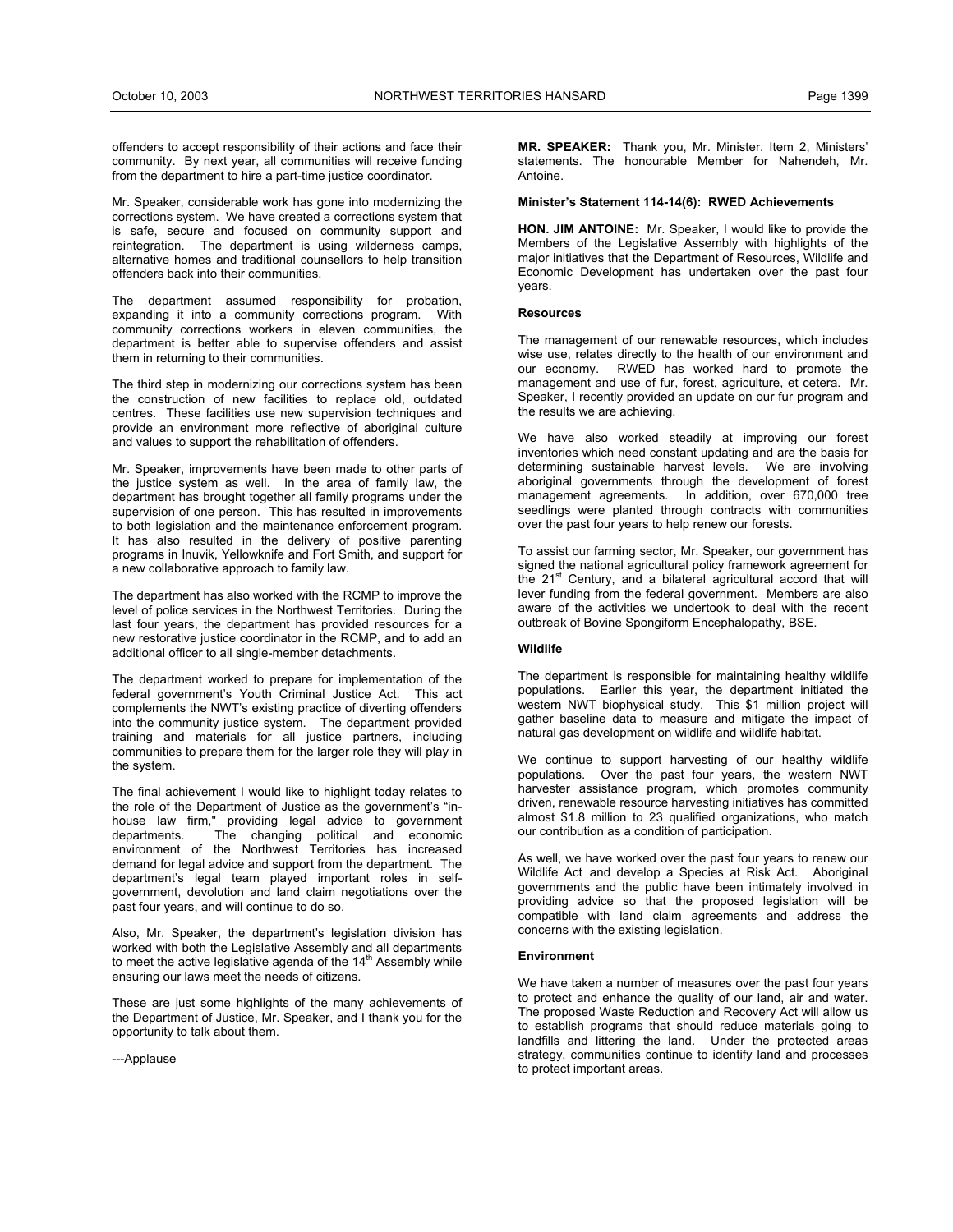Mr. Speaker, I seek unanimous consent to waive Rule 349(6) so that all Ministers' statements filed with the Clerk can be delivered today.

**MR. SPEAKER:** Thank you. The honourable Member is seeking unanimous consent to waive the rules pertaining to the timing of the Ministers' statements, so that they may conclude the remaining ministerial statements for today. There are no nays, Mr. Minister, you may conclude your statement.

**HON. JIM ANTOINE:** Under the protected areas strategy, communities continue to identify land and processes to protect important areas. Last year, lands were withdrawn for protection in the Edhzhie or Horn Plateau. Currently, nine protected area candidate initiatives are in progress. In addition, the PAS Implementation and Advisory Committee recently approved a five-year management plan in partnership with the federal Department of Indian Affairs and Northern Development that will see more than \$17 million invested to protect areas of significant value in the Northwest Territories prior to the construction of a pipeline.

Climate change is also of great concern to territorial residents. The department developed both the greenhouse gas strategy and the energy strategy to encourage residents, businesses and governments to conserve energy and develop affordable and sustainable sources of energy. We have taken a leading role on behalf of this government to work with other Canadian governments toward the adoption of the Kyoto Protocol, which will curb the emission of these gasses on a global level. We continue to develop and adopt new standards, under our Environmental Protection Act, to manage air quality.

In the past two years, the department has coordinated our government's participation in eight major environmental assessments relating to proposed tungsten, diamond, forestry and oil and natural gas developments. The environmental assessment unit was formed this year to help coordinate more effective environmental assessment.

In addition, the department negotiated and signed the Yukon-NWT trans-boundary water management agreement in February 2002, to facilitate closer cooperation and more effective management of shared water resources.

#### **Economic Development**

The rapid growth of the NWT economy has provided for many economic opportunities. We have many success stories we could report on.

Mr. Speaker, we began with the creation of the Common Ground Economic Strategy Panel, which undertook a comprehensive review of the NWT economy and recommended actions to foster continued economic growth. The strategy provided a foundation for specific actions in a wide range of areas, including access to capital. We then worked through the Business Program Review Panel to develop a "single window" approach to deliver our government's business development services. Draft legislation and recommended actions have been developed for the next government. We also took into account recommendations from the Bankers' Commission in order to remedy the chronic shortage of capital that hampers economic development in the NWT.

Through our business programs, we have provided the following assistance over the past four years:

- \$10.1 million contributed through the business development fund;
- an increase of 33.3 percent in jobs established through subsidiaries or investments made by the Northwest Territories Development Corporation;
- establishment of the NWT opportunities fund, which provides access to additional capital under the new federal immigrant investor program;
- distribution of over 2000 copies of a new booklet on "How to Start a Business in the NWT" through the Canada/NWT Business Service Centre and community futures organizations;
- over \$2.28 million provided since 2001 through the private partnership fund to territorial businesses to maximize northern employment in resource development;
- socio-economic agreements with diamond producers to access rough diamonds and business support to approved manufacturers in order to establish a valueadded diamond cutting and polishing industry. We set up the world's first polished diamond certification program, and we developed a world-class diamond cutting training program that attracts students from every corner of the globe.

We also want to see aboriginal businesses grow and mature. Two highlights are:

- signing of the Gwich'in memorandum of understanding to give aboriginal businesses in the Gwich'in settlement area greater opportunity to participate in government contracting. To date, our overall contracting goals in this area have been exceeded, with a total of \$4.2 million in contracts being awarded to Gwich'in businesses;
- financial and political support for the Aboriginal Pipeline Group, which Mackenzie Delta Gas Producers Group to secure a one-third ownership share of a Mackenzie Valley gas pipeline for aboriginal governments.

We have promoted our tourism industry which has faced severe challenges in recent years. I spoke earlier of our recent actions in this area. As well, an NWT tourism strategy was developed in cooperation with the industry. A comprehensive tourism exit survey and report was conducted last year to create more accurate market data for the industry, and a tourism marketing conversion assessment was completed to provide an accurate and useful analysis of the effectiveness of tourism media advertising campaigns.

# **Conclusion**

In conclusion, Mr. Speaker, the Department of Resources, Wildlife and Economic Development has been active and vigilant in conserving and protecting our natural environment, while fostering the prudent and sustainable development of both renewable and non-renewable resources. We have also played an important role in providing meaningful career opportunities for the young people of the Northwest Territories. Mahsi cho.

**MR. SPEAKER:** Mahsi, Mr. Antoine. Item 2, Ministers' statements. The honourable Member for Yellowknife Centre, Mr. Ootes.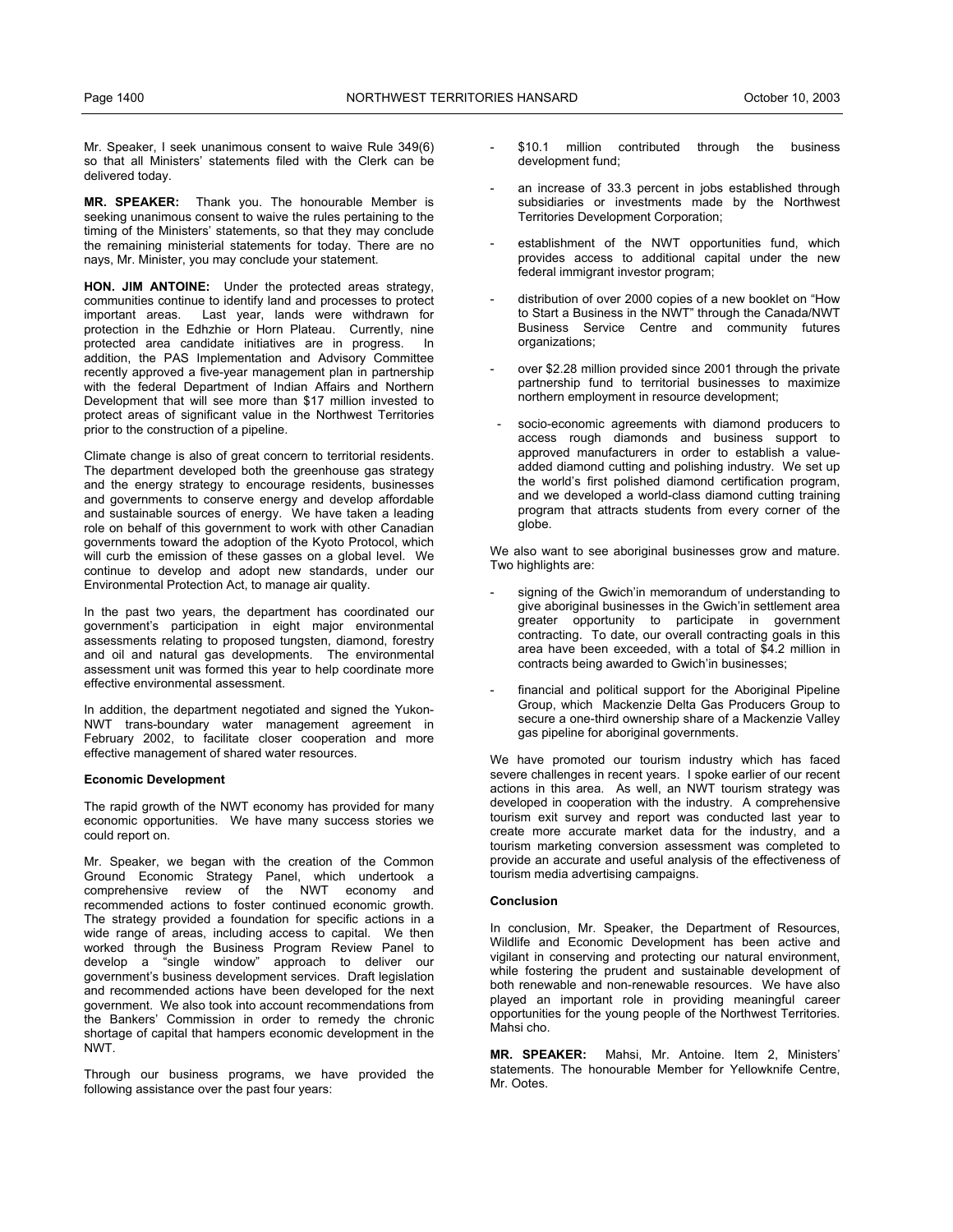# **Minister's Statement 115-141(6): Departmental Successes**

**HON. JAKE OOTES:** Thank you, Mr. Speaker, and thank you for your understanding, colleagues. Mr. Speaker, "Towards a Better Tomorrow" states, "Our ultimate goal is to improve the quality of life for all people in the NWT." With that goal in mind, I would like to briefly highlight some of the initiatives and accomplishments by the Department of Education, Culture and Employment during the  $14<sup>th</sup>$  Legislative Assembly.

# **Early Childhood**

In our early childhood education area, Mr. Speaker, to ensure the youngest members of our population have a positive start in life, we have:

- provided funding for 15 language nests  $-$  a program whereby the elders and community language speakers work with preschoolers to develop and encourage aboriginal languages, and
- funded the northern parenting and literacy program in conjunction with the NWT Literacy Council – workshops and community family activities in three communities, including training of 150 family literacy coordinators.

Initiatives such as these have been critical to laying a foundation for our youngest citizens to becoming literate and able to prepare them for school.

# **Kindergarten To Grade 12**

For all our kindergarten to Grade 12 students, Mr. Speaker, we have completed initiatives that we feel have not only improved students' ability to learn, but have assisted our teachers and administration to better perform their important task of assisting our youth to be the best they can. These initiatives include:

- lowering our pupil to teacher ratio to 16 to 1;
- initiation of the student success initiative to provide funding for school-based projects; and,
- increase of student supports funding.

# **Adult And Post-Secondary Education**

Mr. Speaker, a GNWT-wide literacy strategy has been developed during the life of this Assembly to ensure that each and everyone in our communities has the opportunity to learn to read, write and perform basic math skills in any of our eleven official languages. This literacy strategy has provided increased access to basic education for adults across the NWT.

Also during this term, we have introduced significant changes to the student financial assistance program to provide increased levels of funding for post-secondary students to help them meet the increased costs of education.

# **Training And Employment**

Mr. Speaker, through the support of all Members of the  $14<sup>th</sup>$ Legislative Assembly, we have supported training and employment for Northerners, including:

the maximizing northern employment initiative to help ensure that the people of the North are employed and actively involved sharing the wealth in the NWT;

- our labour force development plan to assist northern workers to develop the skills and knowledge needed to secure employment;
- NWT mining industrial skills and NWT oil and gas strategy proposals to the federal government for a northern workforce to be employed in each respective industry; and,
- socio-economic agreements to ensure northern participation in major resource sectors.

# **Income Support**

To ensure that Northerners who require some help in making ends meet, ECE has:

- increased benefits to income assistance clients;
- expanded the provision of childcare subsidies for after school and summer breaks;
- ensured that income support clients are able to clearly understand their entitlements and their responsibilities through the development of informational guides and a Web site, both developed in plain language.

# **Culture, Heritage And Language**

Mr. Speaker, our last area of responsibility blankets all other initiatives throughout our department. To help Northerners celebrate and demonstrate our culture and heritage including our languages, we have:

- increased support for creative arts projects and our support for northern performers and initiated, as a result of our arts panel response, the development of an integrated arts strategy;
- implemented the aboriginal languages strategy to set goals, objectives and implementation plans for meeting aboriginal language responsibilities; and,
- spearheaded the work required to form the GNWT Response to the Special Committee's Report on the Review of the Official Languages Act, a response that outlines approaches to supporting all the official languages of the Northwest Territories.

These are accomplishments of the department, Mr. Speaker, but I would like to stress that they would not have been possible without the direction provided by Members. The questions, suggestions, criticisms and general input of Members, whether in the House, or in standing or special committee have been invaluable in moving us towards these accomplishments.

Mr. Speaker, this is the last session in which I will have the honour of being the Minister of this department and a Member of this House. I can say unequivocally that I am proud of the many things we have accomplished.

I would like to thank all Members of the  $14<sup>th</sup>$  Legislative Assembly, my staff who have assisted me throughout my past four years, officials in my department and throughout government, as well as all industry non-government organizations, aboriginal governments and community governments. Together, we have all helped to improve the quality of life for all Northerners. Mahsi cho, Mr. Speaker.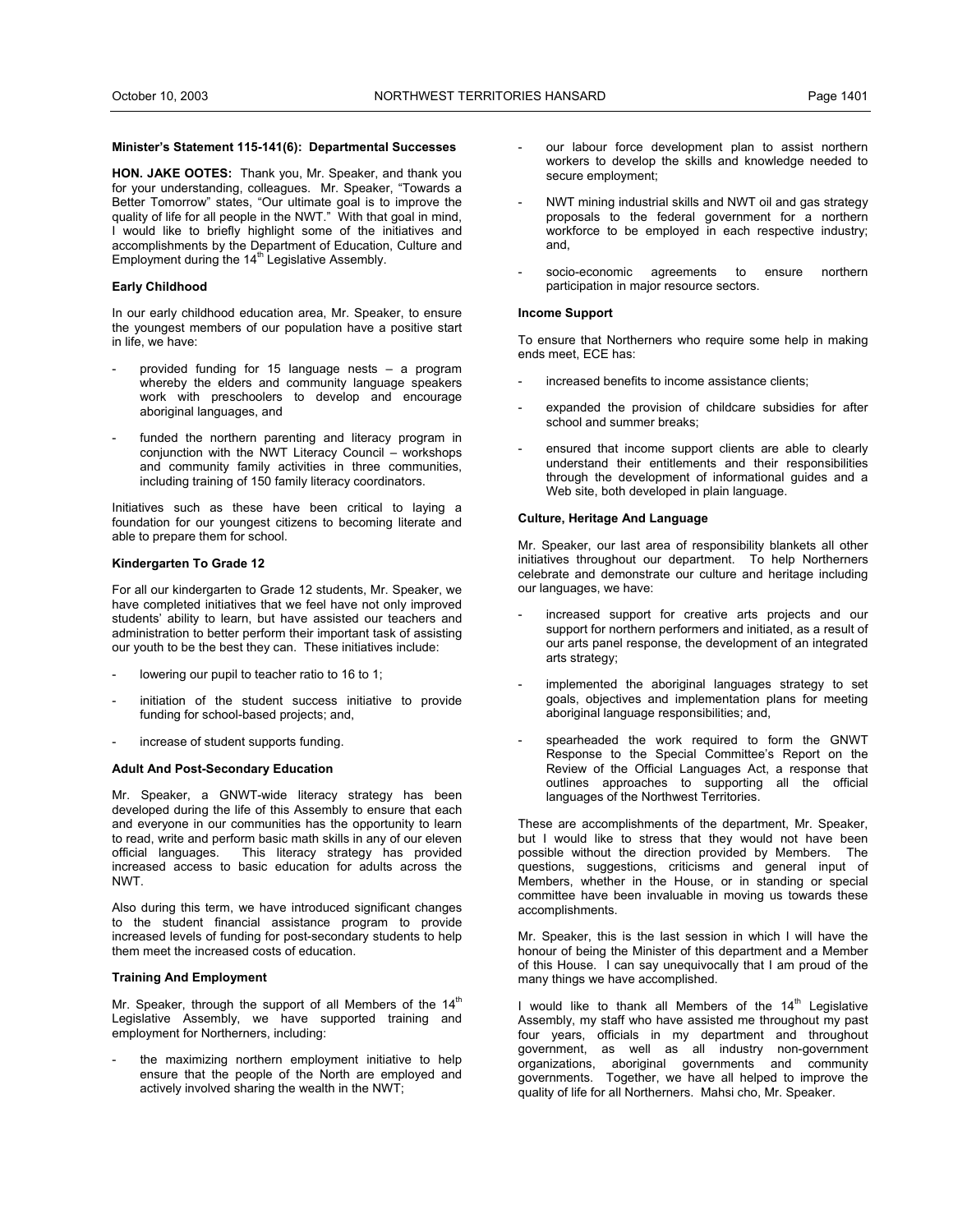#### ---Applause

**MR. SPEAKER:** Thank you, Mr. Minister. Item 2, Ministers' statements. Item 3, Members' statements. The honourable Member for Frame Lake, Mr. Dent.

## **ITEM 3: MEMBERS' STATEMENTS**

# **Member's Statement On Development Of The NWT Tourism Industry**

**MR. DENT:** Thank you, Mr. Speaker. Mr. Speaker, I was happy to hear Minister Antoine's statement on tourism marketing today. The Minister listed the factors that have been having a negative impact on the tourism industry in the Northwest Territories. There's been a great deal of focus on developing our non-renewable resources lately and that's right. It's the thing we need to do because this sector has been the biggest driver of growth in our economy of late.

Mr. Speaker, the tourism industry is also a huge contributor to the NWT economy and a major player in the NWT's GDP. Our hotels, restaurants and other small businesses rely on tourism dollars and, Mr. Speaker, guiding brings dollars into many northern communities. Unfortunately, the industry has struggled for many years for their fair share of government support. We are lucky to have the kind of natural wilderness that attracts tourists from all over the world. As the Minister noted in his statement today, in recent years there's been strong growth in the aurora market attracting Japanese visitors every year. The North's abundant wildlife also attracts many sport hunters and fisherman who pay premium dollars to participate in a true northern adventure.

Mr. Speaker, the continued trend towards eco-tourism and cultural tourism can only be good news for the Northwest Territories. We still have vast areas of unspoiled wilderness and our outfitters are ready and able to bring in visitors to experience the pristine wilderness of the NWT.

The strength and uniqueness of northern culture offers a remarkable experience for visitors to the Northwest Territories and provides employment for people in our smaller communities. Mr. Speaker, I was pleased to hear the Minister's announcement of the \$500,000 campaign to market aurora tourism in Japan, but there needs to be even more support for the industry to survive the current downturn and to expand its product. The economic impact of tourism cannot be underestimated whether it's viewing the northern lights, rafting the Nahanni River or tracking caribou, our tourist visitors leave behind many dollars in our territory.

Mr. Speaker, it would be an important challenge for the  $15<sup>th</sup>$ Assembly to see whether they can properly support the tourism industry so they can achieve its full potential. Thank you, Mr. Speaker.

## ---Applause

**MR. SPEAKER:** Thank you, Mr. Dent. Item 3, Members' statements. The honourable Member for Inuvik Boot Lake, Mr. Roland.

## **Member's Statement On Reflections On The 14th Legislative Assembly**

**MR. ROLAND:** Thank you, Mr. Speaker. Mr. Speaker, it's been interesting to hear over the last few days the Ministers' remarks on the achievements the departments have made over the life of this government. There are many accomplishments

that we can stand up as Members of the  $14<sup>th</sup>$  Assembly and talk about the work that's been done.

Mr. Speaker, we've also had our dark days in this Assembly but, as we've heard, we've come through it to the end of the days as Members of this  $14<sup>th</sup>$  Assembly. Something I have always looked at, Mr. Speaker, is when members of my community sent me to work on their behalf, they did so knowing that I stood up and would represent them to the best of my ability on whatever issues would come forward and to respect their wishes and not to put name tags on them or put them in sections or categories of people, but to try to represent them as a whole community. Mr. Speaker, that's important because I stand here in this Assembly as a Member of a public government of the Northwest Territories representing all people in the Northwest Territories, not just one group of people versus another group. That's very important, Mr. Speaker, as we travel down this road that we are on. As the next government is put forward by the people of the Northwest Territories, all those using their democratic right to put an "x" beside an individual's name must do so looking forward to what leadership would be put here and the decisions they would make.

Mr. Speaker, it's important that we continue to work to the benefit of the people in these last days. I think you will see that by the amount of legislation that's been passed. It impacts people across the North. Mr. Speaker, when we stand in this House to represent people, we must remember we represent all people across the Northwest Territories who live in our communities. I would hold that up to all Members as a measure that we use not only for ourselves but for others in this House and other leaders across this land. Thank you.

#### ---Applause

**MR. SPEAKER:** Thank you, Mr. Roland. Item 3, Members' Statements. The honourable Member for Mackenzie Delta, Mr. Krutko.

## **Member's Statement On Acknowledgment Of Mackenzie Delta Constituents**

**MR. KRUTKO:** Thank you, Mr. Speaker. Mr. Speaker, I, too, would like to take this opportunity to thank my constituents to have the opportunity to have been their voice in this Legislative Assembly for the last four years. I have served two terms.

Mr. Speaker it's not often we get to thank the people who have put us here, but today I would like to do that, especially the elders, the youth, the community leaders and those people who we serve everyday. Mr. Speaker, without having that Mr. Speaker, without having that connection to the people we serve and having the ability to be able to contact them and help them out with their problems, their issues, and our community leaders have challenges along with us to assist them to improve the lives of those people who we serve. That is key. We are here to serve the people, not for them to serve us. It's an opportunity that one is blessed with to be able to do that.

Mr. Speaker, I have always strived to improve the lives of the people I serve in the Mackenzie Delta communities and to be able to stand here knowing that when I speak, I am not speaking for myself, I am speaking because someone has asked me to raise an issue, to make a problem either go away with the help of the Ministers on the other side and not just stand here and rant and rave day in and day out and hope someone is listening. Mr. Speaker, I think it's important that that opportunity we have to serve also means we, as a government,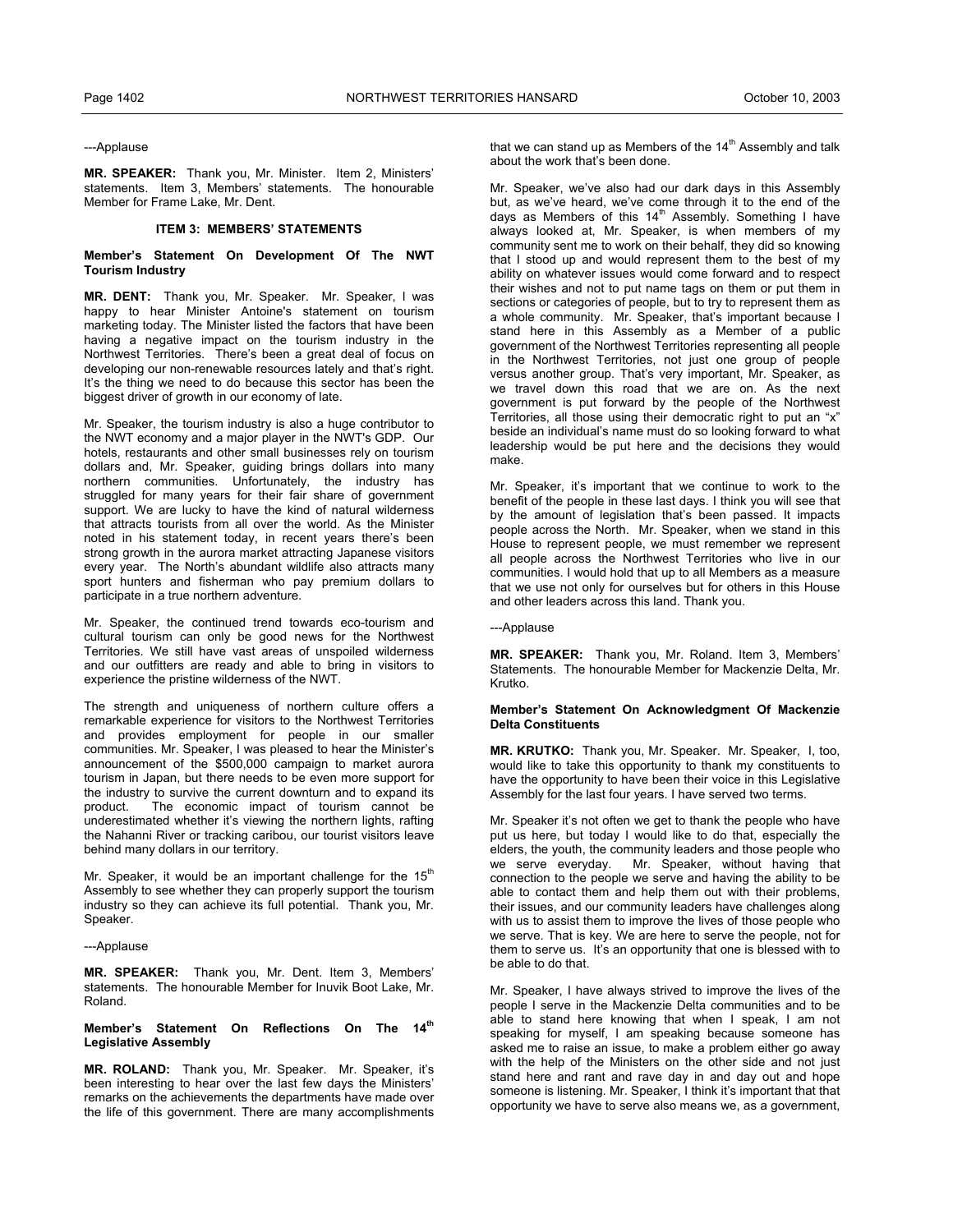have to change the whole system. We have to ensure that we are listening as elected officials and that the government across the hall is hearing what we are saying.

Mr. Speaker, it has been a real honour to serve two terms in this House for the people of the Mackenzie Delta and deal with the challenges we have and the many we have ahead of us such as pipeline development, self-government arrangements…

Mr. Speaker, I seek unanimous consent to conclude my statement.

**MR. SPEAKER:** The honourable Member is seeking unanimous consent to conclude his Member's statement. Are there any nays? Mr. Krutko, you may conclude.

**MR. KRUTKO:** Thank you, Mr. Speaker. Thank you, colleagues. Mr. Speaker, in the Mackenzie Delta, we are facing many challenges such as oil and gas development, pipeline construction and negotiations for a regional self-government agreement. Mr. Speaker, all that doesn't mean anything unless the individuals we represent in our communities can see a change or improvement in their lives and in not having to cope with the stresses that we, as a government, should be managing. In most cases, those are the issues that are raised in this House.

Mr. Speaker, the programs and services we deliver as a government are our responsibility to ensure that they are being delivered fairly, equitably and to all residents of the Northwest Territories, especially, Mr. Speaker, to ensure that we work for the benefit of all our people.

Mr. Speaker, with that, I'd like to thank my constituents again and I look forward to serving for another four years. Thank you.

**MR. SPEAKER:** Thank you, Mr. Krutko. Item 3, Members' statements. The honourable Member for North Slave, Mr. Lafferty.

# **Member's Statement On Honouring Commitments To The North Slave Region**

**MR. LAFFERTY:** Thank you, Mr. Speaker. Mr. Speaker, yesterday the Premier made reference to the comment he made in Rae-Edzo. On August 25<sup>th</sup>, in front of the Prime Minister, in front of all the government officials and witnesses to the signing of the Tlicho land claim, he stated, if you take care of the Tlicho, the Tlicho will take care of you. The Premier went on to say that these words apply to this government in particular.

Mr. Speaker, these are strong words. Unfortunately, over the past four years I have seen numerous government studies, plans and reports dating back 10 years which have overlooked the North Slave riding. Some of these documents and studies include the highway strategy, Corridors to Canada document, the energy strategy, and the Health and Social Services action plan.

Mr. Speaker, last week in the House the Premier acknowledged my relentless pursuit over the past four years for improvements on Highway No. 3 and road access to the smaller communities in my region. Has Cabinet listened and responded? No. The highway is still in terrible shape and there are still no plans for roads to the small communities.

Mr. Speaker, there is an opportunity for the Premier to go beyond lip service with his reference to a strong partnership with the Tlicho. As this Assembly is winding down, transition documents are being created for the next Assembly. I urge the Premier to make sure that the best interests of the North Slave are considered by including in this document:

- plans for an addiction centre in the North Slave;
- policy changes for housing programs;
- changes to the highway strategy; and,
- the establishment of health service delivery standards throughout the North.

These are all areas which I have brought up. These are areas of ongoing concern. When he talked about the land claim, the Premier commented that the Tlicho have taken a bold step to say we were partnered with this government. I only hope that this government will walk with the people of the North Slave and ensure that they are included in government plans, strategies and reports. Thank you, Mr. Speaker.

#### ---Applause

**MR. SPEAKER:** Thank you, Mr. Lafferty. Item 3, Members' statements. The honourable Member for Hay River North, Mr. Delorey.

# **Member's Statement On Recognition Of Youth, Family And Constituency Assistant**

**MR. DELOREY:** Thank you, Mr. Speaker. Mr. Speaker, as this is our last time in this House together as Members of the  $14<sup>th</sup>$ Legislative Assembly, and seeing as Thanksgiving is this coming weekend, I thought it would be appropriate to give welldeserved recognition and thanks to various individuals.

Mr. Speaker, I would like to start by giving thanks to our youth. We are blessed in Hay River with having some fine examples of youth excelling in their chosen endeavors. One fine example of this, Mr. Speaker, are the three young people from Hay River who recently participated in an extremely intensive Canadian Forces program called the aboriginal entry program.

Mr. Speaker, the three youths are Robert Lafleur, Brandon Starcevic and Angel Asels. Brandon has been accepted into the Canadian Navy and Robert has been accepted into the Canadian Army. Both Robert and Brandon are currently in the throes of their 10-week basic training program before they commence a three-year tour with the Canadian Armed Forces.

Mr. Speaker, I am a strong supporter of seeing our youths succeed. Therefore, I would like to recognize and thank them for their commitment and dedication and wish them continued success.

As all 19 Members of this House are aware, Mr. Speaker, our four-year terms of office are an arduous process and we couldn't possibly accomplish what we do without the tremendous support of our beloved families. Mr. Speaker, our family's constant support is what keeps us going. As I do in every day of my life, I would like to give enormous thanks this time to my wife, Davida; my daughters, Michelle, Monique and Katrina; and my son, D'Arcy.

Mr. Speaker, also at this time, I would like to thank and recognize a very special young lady who has been an enormous help to me over the past four years: my constituency assistant, Ms. Debra Mageean. She has been extremely dedicated to my office and has been a strong link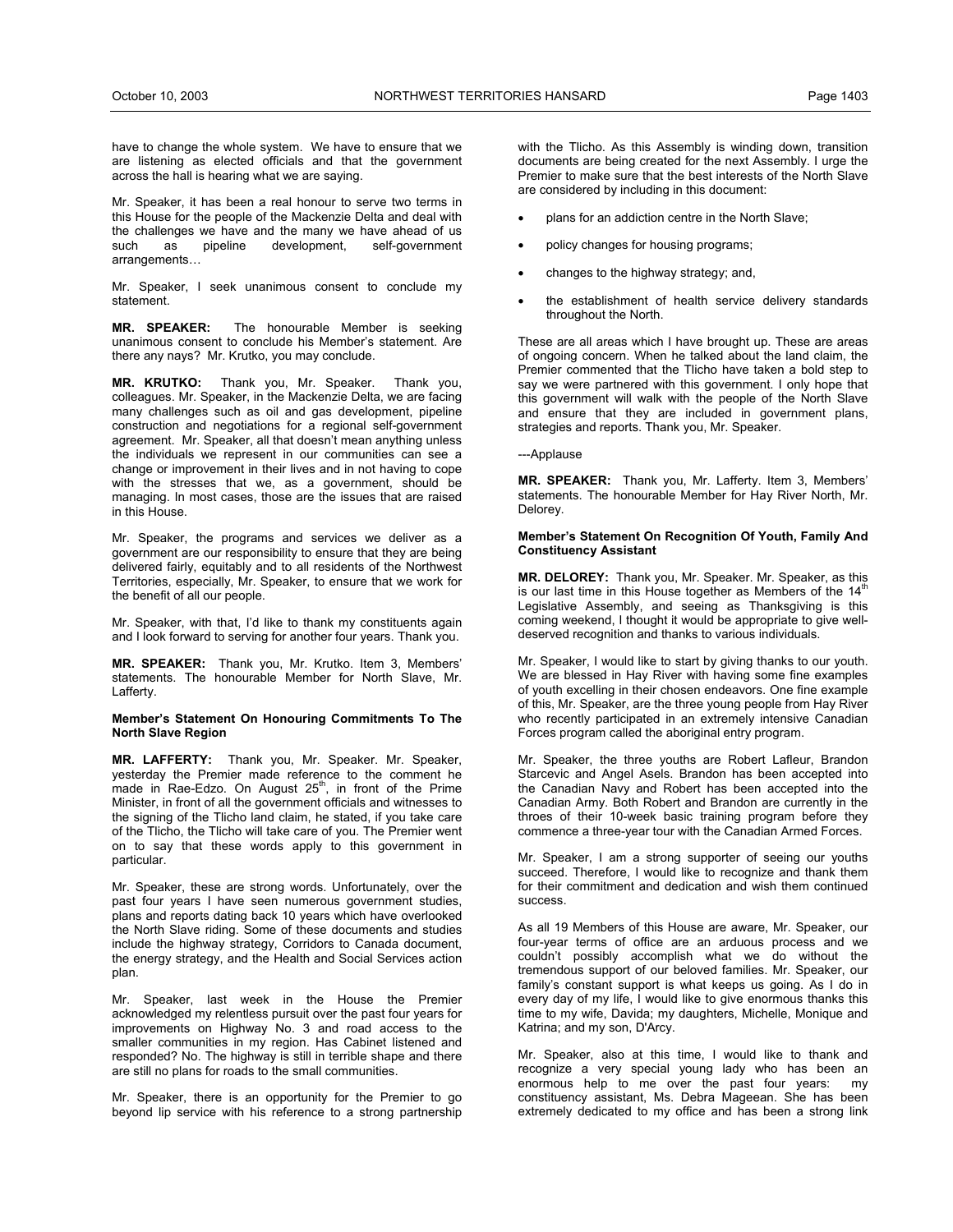between my constituents and myself, especially when I've been away on government business.

Mr. Speaker, I would like to close by saying that I have thoroughly enjoyed my four-year term of office here representing the interests of my constituents of Hay River North. I give thanks every day for their continued support and I look forward for the next month or so being in very close contact with all my constituents. Hopefully I will be here to represent them for another four years, Mr. Speaker.

#### ---Applause

**MR. SPEAKER:** Thank you, Mr. Delorey. Item 3, Members' statements. The honourable Member for Tu Nedhe, Mr. Nitah.

#### **Member's Statement On Passing Of Elders In Tu Nedhe**

**MR. NITAH:** Mahsi cho, Mr. Speaker. Mr. Speaker, my riding has lost quite a bit this past week. Yesterday, Marie Casaway – known as Marie-Louise, but better known as Granny – passed away in Lutselk'e. I spoke earlier in the week about a lady passing away in Deninu Kue. Combined, Mr. Speaker, we lost 195 years of life experience.

Marie was born in 1908 and when I was born, Mr. Speaker, just to give you an idea of how old this lady was, she was just collecting the old age pension. That was 36 years ago. She was a woman who had many children and many grandchildren and many more great-great-grandchildren. A woman who is known to our government because our government has been helping to pay for her care in the community. Members of my community in Lutselk'e did not want to send her to an old age home in Yellowknife or anyplace else. In that sense, Mr. Speaker, she became everyone's granny in Lutselk'e.

I'd like to celebrate her life with the Members. I will be going home tomorrow and celebrating in mourning her life with my community as well. A woman that stays with you that long has an effect on everybody in the community. Everybody called her Granny and it's not too often that you find a woman that lives long enough for everyone to adopt as their granny. It's a sad day for the community, for the region and, again, Mr. Speaker, we lost a wise old lady who helped many peoples, including many generations.

I'd like to officially thank her on behalf of my constituents in the people's House here today. Mahsi cho, Mr. Speaker.

#### ---Applause

**MR. SPEAKER:** Mahsi, Mr. Nitah. Condolences go the family of Granny Casaway. As a young social worker I had the pleasure of knowing her and learning from her advice way back in the 1960s. Item 3, Members' statements. The honourable Member for Deh Cho, Mr. McLeod.

# **Member's Statement On Fairness To Income Support Recipients**

**MR. MCLEOD:** Thank you, Mr. Speaker. Seeing as this is our last day I'd like to raise the issue facing our income support residents of the Northwest Territories and more specifically the disabled residents of the Northwest Territories one more time. That issue is the clawback of certain dollars in the support system that are intended for the disabled.

Mr. Speaker, these individuals currently have a program called the community living benefit program to assist in meeting their daily needs. This entitles them to income support, including

\$300 for their disability needs. Like any other income assistance recipients, all other income is deducted from their monthly payments. With the high cost of living in the North and after all the deductions, this leaves these people in a financial situation of poverty that's difficult to work your way out of.

Under the income support program, the allowable income without interference is \$200 for singles and \$400 for families on a monthly basis. Everyone has debts and other essential needs and these debts are not considered as basic need expenses. Consequently, these expenses are deducted from their monthly payments.

Mr. Speaker, also, all other federal and territorial funded programs are deducted from the recipients. Many of these programs are intended to address child poverty or career development. These programs become meaningless if they're not received by the very people they're targeted for. After reviewing an Alberta government guide for assured income for the severely handicapped, also known as the AISH program, which entitles the handicapped to medical and financial benefits, I see that in that province these benefits are assured if your disability impairs your ability to earn a living and is modified based on the severity of the disability.

Mr. Speaker, the Alberta government enables those in poverty to better their lifestyles by exempting certain incomes, such as Canada child tax benefit under the Canadian Income Tax Act; death benefits under the Canadian Pension Plan; land claim settlement payments; grants intended to enhance employability; and also allows an income of \$400 for each child receiving maintenance.

Mr. Speaker, I seek unanimous consent to conclude my statement.

**MR. SPEAKER:** Thank you. The honourable Member is seeking unanimous consent to conclude his Member's statement. Are there any nays? There are no nays, Mr. McLeod. You may continue.

**MR. MCLEOD:** Thank you, Mr. Speaker. Thank you, colleagues. Mr. Speaker, in Alberta, these exemptions allow the families that are experiencing financial difficulties to get back on their feet without jeopardizing essential needs. It may also be the key to recipients relying less on income support payments.

Mr. Speaker, with the program we have in place compared to the AISH program, our disability assistance recipients fall short of their needs. I'm especially concerned for the disabled with terminal illnesses. They have to worry about finances that are not being covered under current benefits. Some don't qualify for any special benefits. Mr. Speaker, this government has to change their attitude towards the people on income support, especially towards our disabled residents. Thank you, Mr. Speaker.

#### **AN HON. MEMBER:** Hear, hear!

#### ---Applause

**MR. SPEAKER:** Thank you, Mr. McLeod. Item 3, Members' statements. The honourable Member for Hay River South, Mrs. Groenewegen.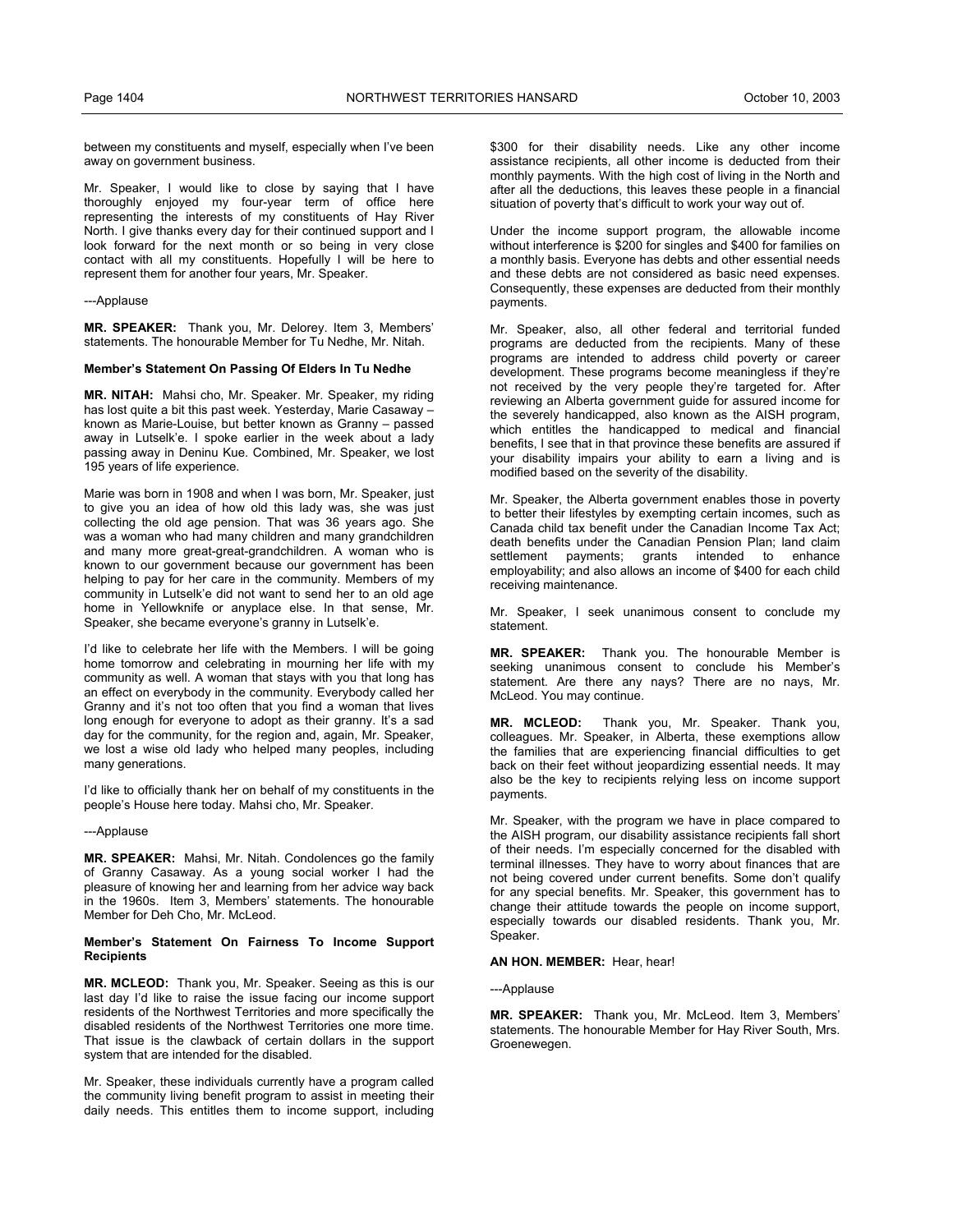#### **Member's Statement On Appreciation For Colleagues, Constituency Assistant And Family**

**MRS. GROENEWEGEN:** Thank you, Mr. Speaker. Mr. Speaker, this being the last day of session for the  $14<sup>th</sup>$ Assembly, I'd like to take this opportunity to thank my colleagues in this House for the pleasure of having worked with them for the past four years. As I've said before, it's a very unique working environment. We've spent a lot of time together. Sometimes we agree and sometimes we don't. But we attempt to maintain a high level of decorum so that everyone can express themselves and feel that their input is valued and heard.

At the end of the day, we are all here for the same reason. We want to ensure the best outcomes for our constituents and the people of the North, where our decisions, programs and services impact on their lives. In that sense, it's an awesome responsibility.

I would like to thank my constituents in Hay River for allowing me this opportunity to be their voice in this legislature and I know that they expect me to do this to the best of my ability and I trust that I have done that.

I would like to thank my awesome constituency assistant, Wendy Morgan, for all of her help and support. I would also like to thank my honourable colleague from Hay River North. I supported his bid for this job. He is my MLA. I voted for him and I have not been disappointed.

Mr. Speaker, I would also like to thank my family: my husband, Rick, who's here today; my children, Jordan and his wife Kathleen, my son Jeffrey and his wife Kandace, and my very opinionated and ever-active daughter Jillian. As our children grow up and pass different milestones like graduations and weddings, it's a reality check for us and a stark reminder that time marches on. Jillian was in Grade 1 when I was elected the first time and now she's in Grade 9. By the way, Mr. Speaker, might I say she's serving her third consecutive year as class president. I've had serious competition for willpower with her, but I think that Mommy is still the boss.

As we watch our family grow it gives us cause to reflect on the choices that we've made and the choices that we will continue to make in the future. Life is precious and time is valuable and I'm always conscious of an admonition of my late father. One of them was, let's make the day count for something. In other words, get up and get to work. Even though we won't always fully understand or realize all the consequences of our decisions or our work until we're some ways down the road, I'm thankful for the privilege that I've had of representing Hay River and working for my constituents. Working in this environment and in this capacity is not something that I would trade and I hope to be back.

Mr. Speaker, I would like to seek unanimous consent to just quickly conclude my statement.

**MR. SPEAKER:** Thank you. The honourable Member seeking unanimous consent to conclude her Member's statement. Are there any nays? There are no nays. You may conclude your statement, Mrs. Groenewegen.

**MRS. GROENEWEGEN:** Mr. Speaker, I would be remiss today if I did not also thank God for all of his blessings. Whether we choose to acknowledge it or not, any skill or talent that we have we can thank Him for. I would like to end my statement with a verse from the Bible which answers the

question of what was required of Israel at the time. Michael was a prophet and he said, "He has showed you, oh, Man, what is good and what does the Lord require of you? To act justly, to love mercy and to walk humbly with your God." This is my prayer for myself and for our government: to act justly, to love mercy and to walk humbly. Thank you, Mr. Speaker.

# ---Applause

**MR. SPEAKER:** Thank you, Mrs. Groenewegen. Item 3, Members' statements. The honourable Member for Yellowknife South, Mr. Bell.

### **Member's Statement On Education And Training For Northerners**

**MR. BELL:** Thank you, Mr. Speaker. I thought today about issues I might like to highlight in my last Member's statement. I think for me it was an easy choice. I wanted to again remind us of our challenge and that is to ensure that we can do everything we can for the people of the Northwest Territories in terms of education and training.

It's no secret that many of the discussions we've had as a legislature have been difficult. They've been tough discussions, but they've been about the sense that there's a growing disparity between the have and the have-not communities of the Northwest Territories.

Mr. Speaker, I believe that more than anything education and training can be the great equalizer. I think that if our education system across the Territories is successful then opportunities will open up for everyone. Yesterday I mentioned the program south of the border, the bill, Leave No Child Behind. I think our education system has to leave no community behind.

# ---Applause

I think, Mr. Speaker, we did a good job as an Assembly. When we started we put a lot of money into the pupil/teacher ratio. I'm proud of that, but I think we can do more especially in terms of student supports, Mr. Speaker. I also believe that if there was an area that we've fallen short of in education, it certainly, I think, is in terms of trades and apprenticeship. We did have much discussion about the need to meet the opportunities for jobs that are becoming more and more available in the Territories, but we really need to look at our priorities and, I believe, spend more effort encouraging young people to enter this area of employment and ensure that we put the resources there so that our young people across the Territories can get training.

Mr. Speaker, speaking of resources, another program that I think we seriously need to improve is our student financial assistance. It has come some way and four years ago I remember discussions about student financial assistance, if you can believe it, not recognizing distance learning. We are there now, but we need to continue to improve its flexibility. I've had constituents come to me who wanted to go to cooking school, take real estate training, financial services training and our program simply didn't meet them half way, Mr. Speaker. It seemed to be more concerned that they were attending a typical university program in the South, two semesters a year, a certain number of hours a day. Mr. Speaker, we have to get out of that mindset so that we can meet the needs of all of our residents. I certainly hope the next government will make that a priority. Thank you, Mr. Speaker.

---Applause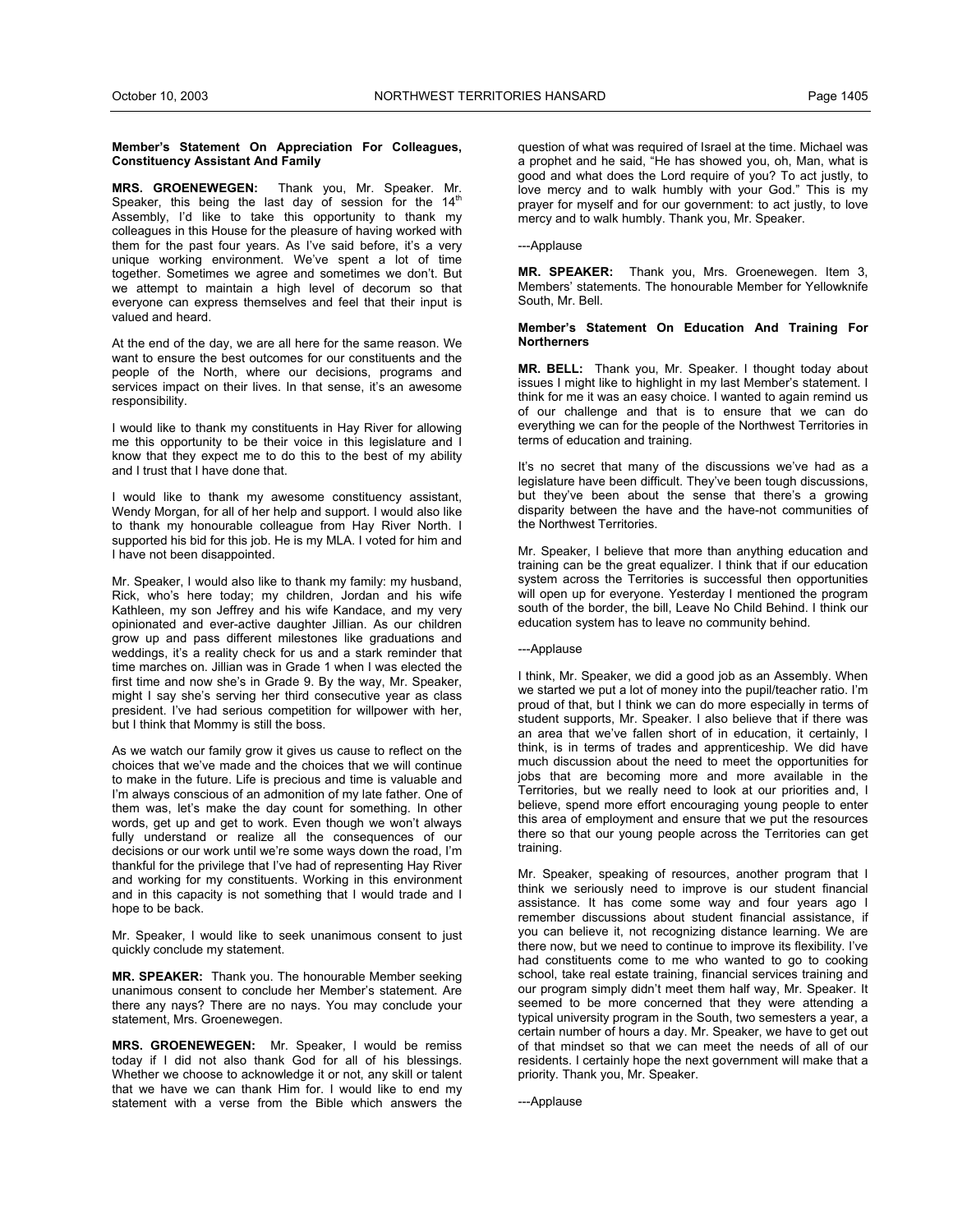**MR. SPEAKER:** Thank you, Mr. Bell. Item 3, Members' statements. The honourable Member for Great Slave, Mr. Braden.

# **Member's Statement On Significance Of The NWT Tourism Industry**

**MR. BRADEN:** Mahsi, Mr. Speaker. The tourism industry, as Mr. Dent has talked about earlier today and I've talked about on a number of other occasions, is one of our quiet strengths, Mr. Speaker. I, too, want to recognize the significance of the contribution that we just approved that will go into the Japanese market. I will also be levering significant funds from the national government, the Government of Canada, in recognition of how important this is.

Tourism is one of those magic industries, Mr. Speaker, that spreads itself across our economy. It's been estimated that a dollar spent by a tourist is a new dollar that comes in and it makes its way up to seven times across the restaurants, the taxis, everyone who provides a product.

We need to be aggressive, not only to win the tourism market share, but to keep it. Mr. Speaker, the ecotourism and cultural tourism sectors really are the ways of the future. This fall, I had the pleasure of experiencing three days on the Barren Lands about 300 miles east of Yellowknife to enjoy and experience and sample this rare and this wonderful product that we have out there. It went far beyond just looking at the magnificent natural wildlife of the caribou and muskox, but there was tremendous evidence there of the Dene culture and the trapping from the early days.

I was very interested, Mr. Speaker, to talk to the other guests who were there, mostly American, to find out why they wanted to be here. Well, besides their passion for photography or the wilderness, Mr. Speaker, they like Canada -- of course they like our dollar compared to theirs -- and they like our style. Our tourism product is a great strength. It gives us diversity. The operators and the owners who believe in it, who have invested in it, are passionate about it. I'm very pleased to see that at least on this occasion we were able to match that with some investment.

Mr. Speaker, I seek consent to conclude my statement.

**MR. SPEAKER:** Thank you. The honourable Member is seeking unanimous consent to conclude his Member's statement. Are there any nays? There are no nays. You may conclude your statement, Mr. Braden.

**MR. BRADEN:** Mr. Speaker, this industry is worth protecting. It is worth investing in. It is worth growing in. I would like to wish the members of the industry and the people in our government and other communities and organizations who work in the industry, all the success this coming winter season and next season and at their annual convention in Inuvik in November. Thank you, Mr. Speaker.

---Applause

**MR. SPEAKER:** Item 3, Members' statements. The honourable Member for Nunakput, Mr. Steen.

#### **Member's Statement On Appreciation For Colleagues, Staff And Family**

**HON. VINCE STEEN:** Thank you, Mr. Chairman. Good morning. Mr. Speaker, as this may be the last day for the Members of the  $14<sup>th</sup>$  Assembly in this House, I wish to thank

you and all my colleagues for your cooperation and understanding while serving as a Member representing Nunakput and all residents of the Northwest Territories. I wish to thank the Clerk and his staff for their assistance over the years. Mr. Speaker, I could not do the job I have over the past four years without the professional assistance of my executive assistant Kat Nicholson; my constituency assistant in Tuktoyaktuk, Lena Kotokak; and, my executive secretary here in Yellowknife, Judy Payne. Thanks to them all. I must not forget to thank my summer student assistant, Amanda<br>Nasogaluak. I wish to acknowledge, Mr. Speaker, the I wish to acknowledge, Mr. Speaker, the cooperation I received from community leaders in Nunakput.

Mr. Speaker, it has been a productive four years, in my opinion. Time seemed to fly because we have been so busy. Will I be back, Mr. Speaker? I don't know. I do know I will let my name stand for re-election. With the support of my voters in Nunakput, I could be back.

Mr. Speaker, a big thank you to my wife and partner, Betty, and to all my family for their endless understanding of my absence from the dinner table at home.

Mr. Speaker, a happy Thanksgiving to you, my colleagues, and everyone back home. I hope to see them all soon. Thank you, Mr. Speaker.

**MR. SPEAKER:** Thank you, Mr. Steen. Item 3, Members' statements. The honourable Member for Range Lake, Ms. Lee.

# **Member's Statement On GNWT Daycare Subsidy Program**

**MS. LEE:** Thank you, Mr. Speaker. Mr. Speaker, earlier today the Minister of Education, Culture and Employment outlined the accomplishments of the department and I acknowledge that happily. I don't want to take anything away from that, Mr. Speaker.

At the same time, I know he will continue to work diligently on his portfolio until the last day, even when all of us are out there doing something else. So I wish to highlight something I need to look at, which I have mentioned in this House before, and that has to do with improving the government's daycare subsidy program and how it's applied to a licensed daycare home.

Mr. Speaker, a licensed day home is a small home-based operation that is just a little bit bigger than a regular babysitting service where the operator is allowed to have up to eight children and up to six of them of preschool age. Currently, Mr. Speaker, the government subsidizes \$28 per child per day, while the going market rate is \$35. Once they're billed, the government often takes months and months to pay their bills. In the meantime, these operators are expected to pay for these children and carry the cost until they are paid. This is not a fair practice, Mr. Speaker. I would suggest that the subsidy should be increased to at least meet the market rate. Furthermore, Mr. Speaker, I am advised that these clients on subsidy are cut off for whatever reason and often no notice is given to the operator. The operators usually expect a 30-day notice from any other parents that bring their children. The operator is then left out in the cold without ability to fill the spot because she or he was given no notice. No business would be expected to operate under these conditions, Mr. Speaker.

I would suggest to the government that the government consider reserving spots for a daycare subsidy or at least pay for the duration of notice. Mr. Speaker, the important point here is that the daycare program is a much needed service and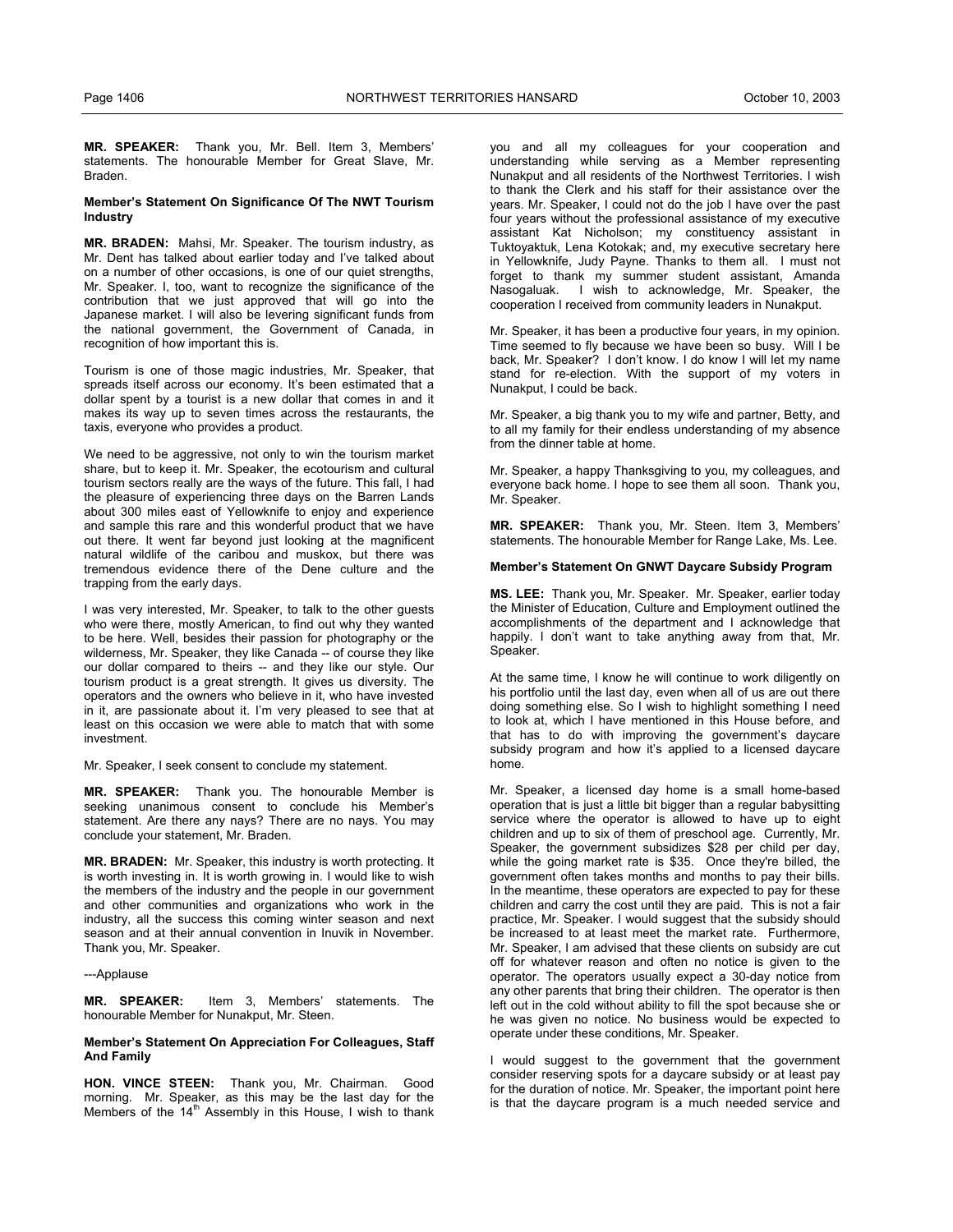there's not enough of it. The daycare subsidy program is one small thing the government is doing and it's a good thing. It's just that it should be done better.

Mr. Speaker, daycare operators will be less and less willing to take the children on daycare subsidy unless the situation is improved. I do believe that the Minister believes in the importance of this program and that he will work until the last day to improve it. Thank you, Mr. Speaker.

---Applause

**MR. SPEAKER:** Thank you. Item 3, Members' statements. The honourable Member for Yellowknife Centre, Mr. Ootes.

# **Member's Statement On Appreciation For Colleagues, Staff, Constituents And Family**

**HON. JAKE OOTES:** Thank you, Mr. Speaker. Thank you for the opportunity to speak. I spoke in June with my reply to the Opening Address, so I appreciate being able to use two-and-ahalf minutes here to express my thank yous and thoughts of my eight-and-a-half years in political life.

Mr. Speaker, I told my colleagues how far we have come in the time I have been a witness to the evolution of political life in the Northwest Territories, some 40 years. In 1964, the Eastern Arctic didn't have political representation and that area is Nunavut today. Today we have the Tlicho bill before us and what remarkable progress we've made. Mr. Speaker. Even in those early days, the representation was from appointed Members from southern Canada, so we have evolved tremendously. For me. Mr. Speaker, the past 50 years of my working life here has been as a civil servant, as a business person, and they've been exciting and interesting and a fabulous life for me, Mr. Speaker. I would like to take an opportunity to thank my staff who have worked with me over the past four years so diligently, some have come recently. I would like to acknowledge my EA, Evan Walz, who is in the gallery today; Kathy Wind, my secretary; Pearl Benyk, my CA; and, I would also like to thank them for their tremendous support that they've provided to me over the four years. Of course, it's been an honour for me to represent the constituency of Yellowknife Centre and I thank my constituents.

Of course, the most important thank you I leave to my wife, Margaret, who's been my supporter and, like Mr. Steen, I have missed many a day for supper and that's sometimes hard to take for people who support us, Mr. Speaker.

I would like to say hello to my son, Luke, who today is a geologist with this government and I am sure he'll enjoy his life here in the Northwest Territories. In December, I will leave public life, Mr. Speaker, and I will devote myself until the last day diligently and totally dedicated. Then I will go on to my next hurrah in the North here. Thank you, Mr. Speaker.

## ---Applause

**MR. SPEAKER:** Thank you, Mr. Ootes. Item 3, Members' statements. Item 4, returns to oral questions. The honourable Member for Nahendeh, Mr. Antoine.

## **ITEM 4: RETURNS TO ORAL QUESTIONS**

**Further Return To Question 411-14(6): Approval For Giant Mine Remediation Project** 

**HON. JIM ANTOINE:** Thank you, Mr. Speaker. Mr. Speaker, I have a return to oral question asked by Mr. Dent on October 8,

2003, regarding the approval for Giant Mine's remediation project. In response to the Member's question, the Department of Resources, Wildlife and Economic Development has been aware of the following information on the timing of surface remediation at Giant Mine:

- Surface remediation at Giant Mine does not depend on the Government of Canada finalizing the plan to manage the arsenic stored underground at the mine and to obtain the necessary regulatory approvals.
- While any long-term management plan for arsenic underground will necessitate access to the storage vaults and for some surface structures such as the C-shaft headframe work to remain functional, the federal government could initiate cleanup of other surface liabilities immediately.

However, as the Honourable Joe Handley stated to this Assembly, there is a difference of opinion between this government and the Government of Canada as to whose responsibility it is to remediate and fund the surface cleanup. Despite the Government of the Northwest Territories formally inviting the Department of Indian and Northern Affairs in November 2001 to enter into discussions to resolve our differences, progress to date has been minimal. Territorial officials continue to pursue DIAND for speed and resolution in this matter, Mr. Speaker. We recognize the Member's concern over the slow pace of remediation at Giant Mine, however this government must continue to be diligent in ensuring that the Government of Canada fulfils its legislative and fiscal responsibility at Giant and that correct management decisions are made with respect to the long-term health and safety of Northerners in our natural environment. We need and will continue to be very careful when making these decisions. Our future generations would expect no less than that. Mahsi, Mr. Speaker.

---Applause

**MR. SPEAKER:** Mahsi, Mr. Minister. Item 4, returns to oral questions. Item 5, recognition of visitors in the gallery. The honourable Member for Nunakput, Mr. Steen.

# **ITEM 5: RECOGNITION OF VISITORS IN THE GALLERY**

**HON. VINCE STEEN**: Thank you, Mr. Speaker. I would like to recognize two of my staff in the gallery, Kat Nicholson, my executive assistant and Judy Payne, my executive secretary.

#### ---Applause

**MR. SPEAKER:** Thank you, Mr. Steen. Item 5, recognition of visitors in the gallery. The honourable Member for Hay River South Mrs. Groenewegen.

MRS. GROENEWEGEN: Thank you, Mr. Speaker. Speaker, I would like to recognize two very close friends of ours; Twyla Campbell, and it's her first visit to Yellowknife; and, long-time friend Steven Cooper who is no stranger to the North. They are visiting here today. I would also like to recognize my constituency assistant Wendy Morgan. Without her support, I truly could not do my job. Also, Mr. Speaker, today in the gallery, I would like to recognize my husband, Rick, who has been my biggest supporter and fan. Thank you.

---Applause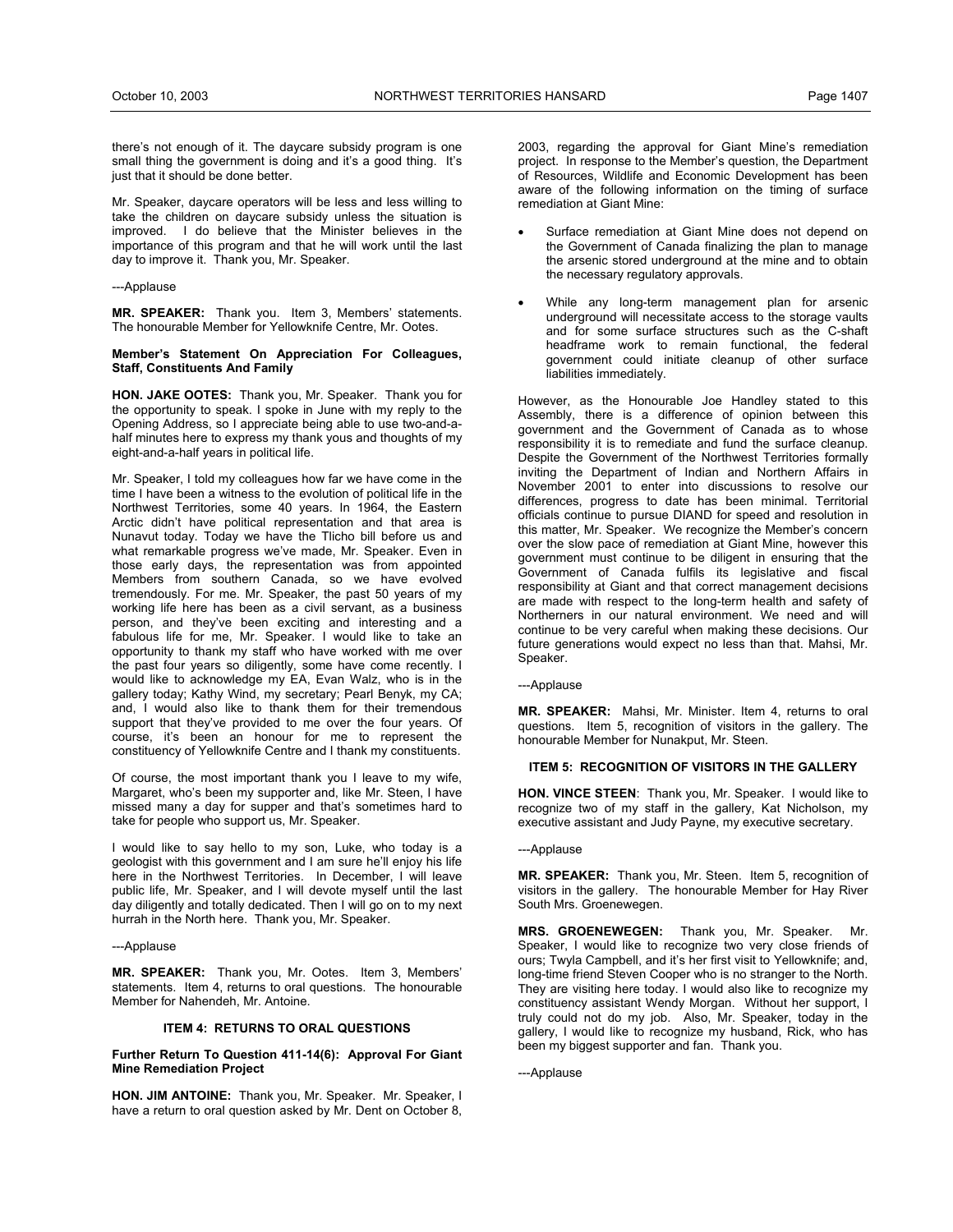**MR. SPEAKER:** Item 5, recognition of visitors in the gallery. The honourable Member for Sahtu, Mr. Kakfwi.

**HON. STEPHEN KAKFWI:** Thank you, Mr. Speaker. It's not often I do this, but today I have a special visitor: my son, Thomas Keenan, who's got a day off school and is attending the session.

# ---Applause

**MR. SPEAKER:** Thank you, Mr. Kakfwi. Item 5, recognition of visitors in the gallery. The honourable Member for Hay River North, Mr. Delorey.

**MR. DELOREY:** Thank you, Mr. Speaker. Mr. Speaker, today I would like to recognize two fine young people from my constituency of Hay River North who have been here paging all week. They are Ms. Bailey Mackie and Morgan Monkman. I would also like to recognize my constituency assistant, Ms. Deborah Mageean, who is in the gallery today. I would also like to recognize a constituent of mine, Rick Groenewegen, in the gallery. Thank you, Mr. Speaker.

#### ---Applause

**MR. SPEAKER:** Thank you. Item 5, recognition of visitors in the gallery. The honourable Member for North Slave, Mr. Lafferty.

**MR. LAFFERTY:** Thank you, Mr. Speaker. Once again, I would like to recognize my constituents from the North Slave; the aboriginal leaders from the North Slave; and, other people who are back there that I can't see. Thank you.

---Applause

**MR. SPEAKER:** Item 5, recognition of visitors in the gallery. The honourable Member for Inuvik Twin Lakes, Mr. Allen.

**HON. ROGER ALLEN:** Thank you, Mr. Speaker. I would like to take the opportunity this morning to recognize Tom Williams, my former executive assistant who now plays a major role in the Gwich'in Tribal Council. Welcome. Thank you, Mr. Speaker.

#### ---Applause

**MR. SPEAKER:** Item 5, recognition of visitors in the gallery. The honourable Member for Mackenzie Delta, Mr. Krutko.

**MR. KRUTKO:** Thank you, Mr. Speaker. Mr. Speaker, I would like to recognize a couple of my chiefs from the Mackenzie Delta; Chief Abe Wilson from the Tetlit Gwich'in Council, along with Chief Peter Ross from the Tsiigehtchic Council and also Tom Williams, the executive director of the Gwich'in Tribal Council. With him is his sister and his mom, Agnes. Welcome to the House.

---Applause

**MR. SPEAKER:** Item 5, recognition of visitors in the gallery. The honourable Member for Nahendeh, Mr. Antoine.

**HON. JIM ANTOINE:** Thank you, Mr. Speaker. Mr. Speaker, I would like to recognize a number of people in the gallery today. First I would like to recognize Jim Excell. He's president of Ekati diamond mines. He, like some of us here, will be retiring later on this year.

---Applause

I would also like to recognize the members of the NWT Business Coalition. Kelly Hayden is past president of the NWT Chamber of Commerce; Denise Burlingame is president of the NWT Chamber of Commerce and is also senior public affairs officer with BHP Billiton; I would like to recognize Georges Erasmus, a long-time leader and friend of mine; and I would like to recognize two Pages from Fort Simpson who have been serving us all week, Megan Okrainec and Anthony Roche.

#### ---Applause

**MR. SPEAKER:** Mahsi. Item 5, recognition of visitors in the gallery. The honourable Member for Great Slave, Mr. Braden.

**MR. BRADEN:** Mr. Speaker, today I would like to recognize constituents Sandra Knight and Georges Erasmus and members of the business coalition partners and friends of this Assembly. Thank you, Mr. Speaker.

#### ---Applause

**MR. SPEAKER:** Item 5, recognition of visitors in the gallery. The honourable Member for Yellowknife Centre, Mr. Ootes.

**HON. JAKE OOTES:** Thank you, Mr. Speaker. I would like to recognize the members of the business coalition. They are all my constituents, Mr. Speaker. I would also like to recognize another constituent, Gary Black, who is with us today, and my executive assistant, Evan Walz, and my secretary, Kathy Wind, who are in the gallery today. Thank you, Mr. Speaker.

#### ---Applause

**MR. SPEAKER:** Item 5, recognition of visitors in the gallery. The honourable Member for Tu Nedhe, Mr. Nitah.

**MR. NITAH:** Mahsi cho, Mr. Speaker. I would like to recognize my constituency assistant Caroline Sanderson and I would like to recognize my constituents of Lutselk'e who are in the House and are always with me in the House in spirit. Thank you, Mr. Speaker.

#### ---Applause

**MR. SPEAKER:** Item 5, recognition of visitors in the gallery. The honourable Member for Deh Cho, Mr. McLeod.

**MR. MCLEOD:** Thank you, Mr. Speaker. I, too, want to recognize my constituent assistant Sherry Landry-Braun and thank her for all the work she's done for me.

## ---Applause

**MR. SPEAKER:** Item 5, recognition of visitors in the gallery. Colleagues, I would like to welcome two special people in my life, my son, Ian, in the front row…

---Applause

…representing his two brothers, Blaire and Warren. The other person I would like to recognize is my former assistant Mrs. Barb Paquin.

---Applause

And I promised my mother that I would say hello to her in Thebacha. Mom.

---Applause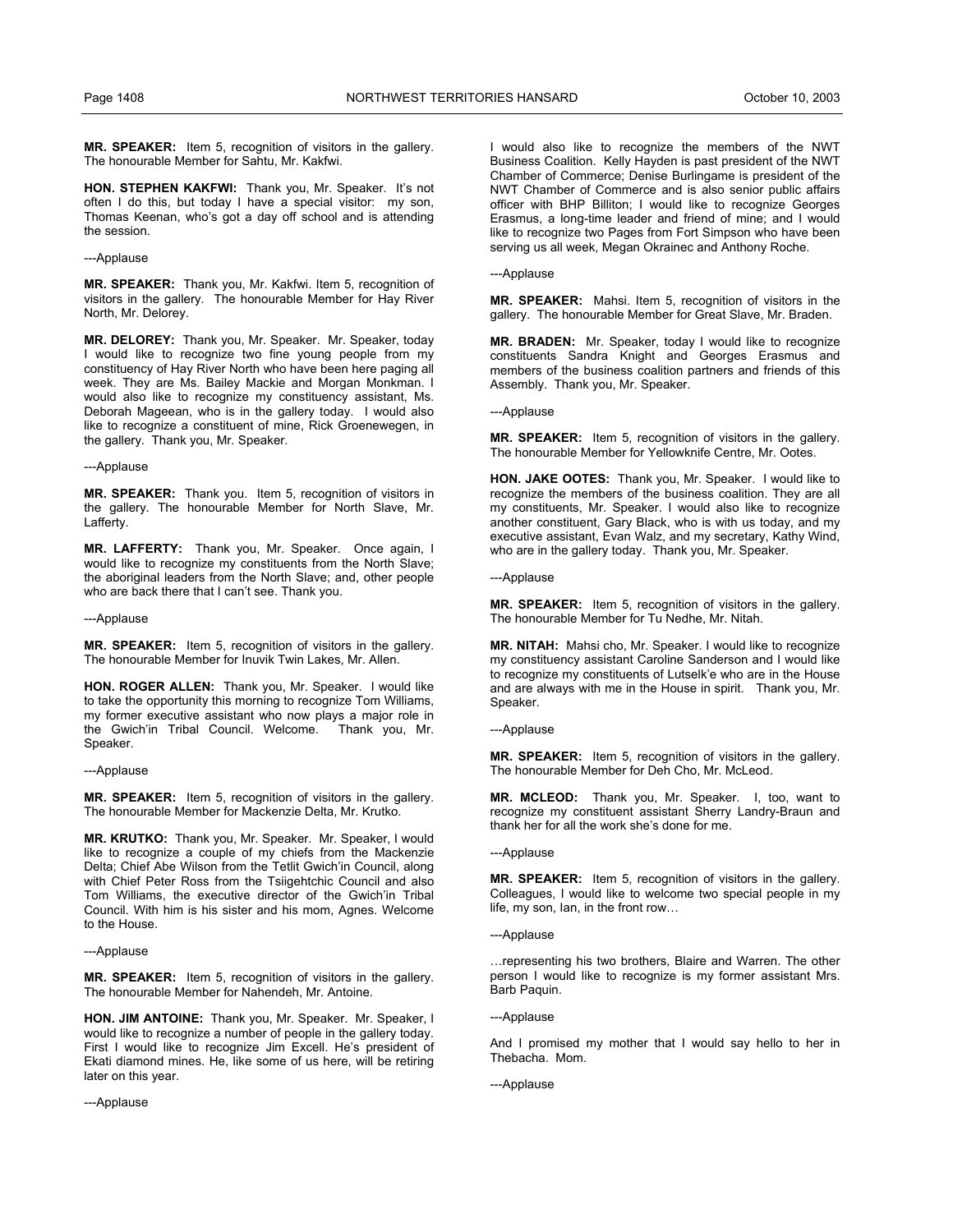Any further recognition of visitors in the gallery? I would like to direct your attention to the presence in the visitors' gallery representing the North Slave Metis, Mr. North Douglas.

---Applause

I would like to say a special welcome to the folks who are taking time out of their day who are watching the Legislative Assembly. It's going to be a very busy day. Welcome.

Item 6, oral questions. The honourable Member for Mackenzie Delta, Mr. Krutko.

# **ITEM 6: ORAL QUESTIONS**

**Question 424-14(6): Proposal For Tl'oondih Healing Program** 

**MR. KRUTKO:** Thank you, Mr. Speaker. Mr. Speaker, my questions are directed to the Minister of Justice. We have been in discussion with the department and Fort McPherson band council trying to find a program that can be delivered out of the Tl'oondih Healing Centre. I would just like to get an update from the Minister. You were making some progress on this program, but it seems like it's hit a brick wall. I would like to ask the Minister, could you give us an update on where we are at with that project and how soon we can see some activity happening on that?

**MR. SPEAKER:** The honourable Minister of Justice, Mr. Allen.

#### **Return To Question 424-14(6): Proposal For Tl'oondih Healing Program**

**HON. ROGER ALLEN:** Thank you, Mr. Speaker. On the question of continuing discussions, yes, our department has been working with the community. To what degree over the last several months is uncertain at this time. I believe we are still pursuing the intent of that proposal which is to facilitate some form of restorative justice programs at the Tl'oondih healing lodge.

**MR. SPEAKER:** Thank you. Supplementary, Mr. Krutko.

**Supplementary To Question 424-14(6): Proposal For Tl'oondih Healing Program** 

**MR. KRUTKO:** Thank you, Mr. Speaker. Mr. Speaker, can I get a commitment from the Minister here today in the House stating that this project will continue and that we will have a program up and running? It seems like we are not too clear on where we are going here. Can I get a commitment from the Minister that this program will continue?

**MR. SPEAKER:** Thank you. The honourable Minister of Justice, Mr. Allen.

**Further Return To Question 424-14(6): Proposal For Tl'oondih Healing Program** 

**HON. ROGER ALLEN:** Thank you, Mr. Speaker. I understand there was a proposal submitted from the community. We are in the process of evaluating the cost of that proposal and I am sure that I can direct our senior officials to work closely with the community to try to resolve any outstanding issues in response to that proposal. Thank you, Mr. Speaker.

**MR. SPEAKER**: Thank you, Mr. Minister. Supplementary, Mr. Krutko.

# **Supplementary To Question 424-14(6): Proposal For Tl'oondih Healing Program**

**MR. KRUTKO:** Thank you, Mr. Speaker. Mr. Speaker, I would like to get a verbal commitment from the Minister. It was made clear in the meeting held with the community leaders, along with myself and the Minister of Justice and his staff, that this program will become a reality. I would like to have a commitment from the Minister here in the House that we will see this program delivered, concluded and hopefully implemented within the next couple of months. Is that still the plan?

**MR. SPEAKER:** Thank you, Mr. Krutko. The honourable Minister of Justice, Mr. Allen.

#### **Further Return To Question 424-14(6): Proposal For Tl'oondih Healing Program**

**HON. ROGER ALLEN:** Thank you, Mr. Speaker. If I may also speak to the subject of the schedule we spoke of during our discussions, I am not sure whether we can meet the exact dates, but we will pursue this with due diligence. Thank you, Mr. Speaker.

**MR. SPEAKER:** Thank you, Mr. Minister. Supplementary, Mr. Krutko.

**Supplementary To Question 424-14(6): Proposal For Tl'oondih Healing Program** 

**MR. KRUTKO:** Thank you, Mr. Speaker. Mr. Speaker, I would like to ask the Minister for a yes or no answer. Is the government committed to implementing this program at the Tl'oondih Healing Centre?

**MR. SPEAKER:** Thank you. The honourable Minister of Justice, Mr. Allen.

#### **Further Return To Question 424-14(6): Proposal For Tl'oondih Healing Program**

**HON. ROGER ALLEN:** Thank you, Mr. Speaker. I believe we are committed and I believe we can show proof between the continual liaison between the department and the community of representatives. I want to assure the Members that if there are some shortfalls between now and the end of the fiscal year, we can deal with it in a timely basis. Thank you, Mr. Speaker.

**MR. SPEAKER:** Thank you. Item 6, oral questions. The honourable Member for North Slave, Mr. Lafferty.

#### **Question 425-14(6): Clawback Of Impact Benefit Agreement Payments**

**MR. LAFFERTY:** Thank you, Mr. Speaker. My question is for the Honourable Jake Ootes, Minister of Education, Culture and Employment. As it is the Minister's last day in the House and this will be the last time I am able to ask him this question, which I have asked for the last three-and-a-half years, will he make arrangements so that impact benefit agreements are not clawed back as part of the clawback the Minister has initiated in his department? Thank you, Mr. Speaker.

**MR. SPEAKER:** Thank you. The honourable Minister of Education, Culture and Employment, Mr. Ootes.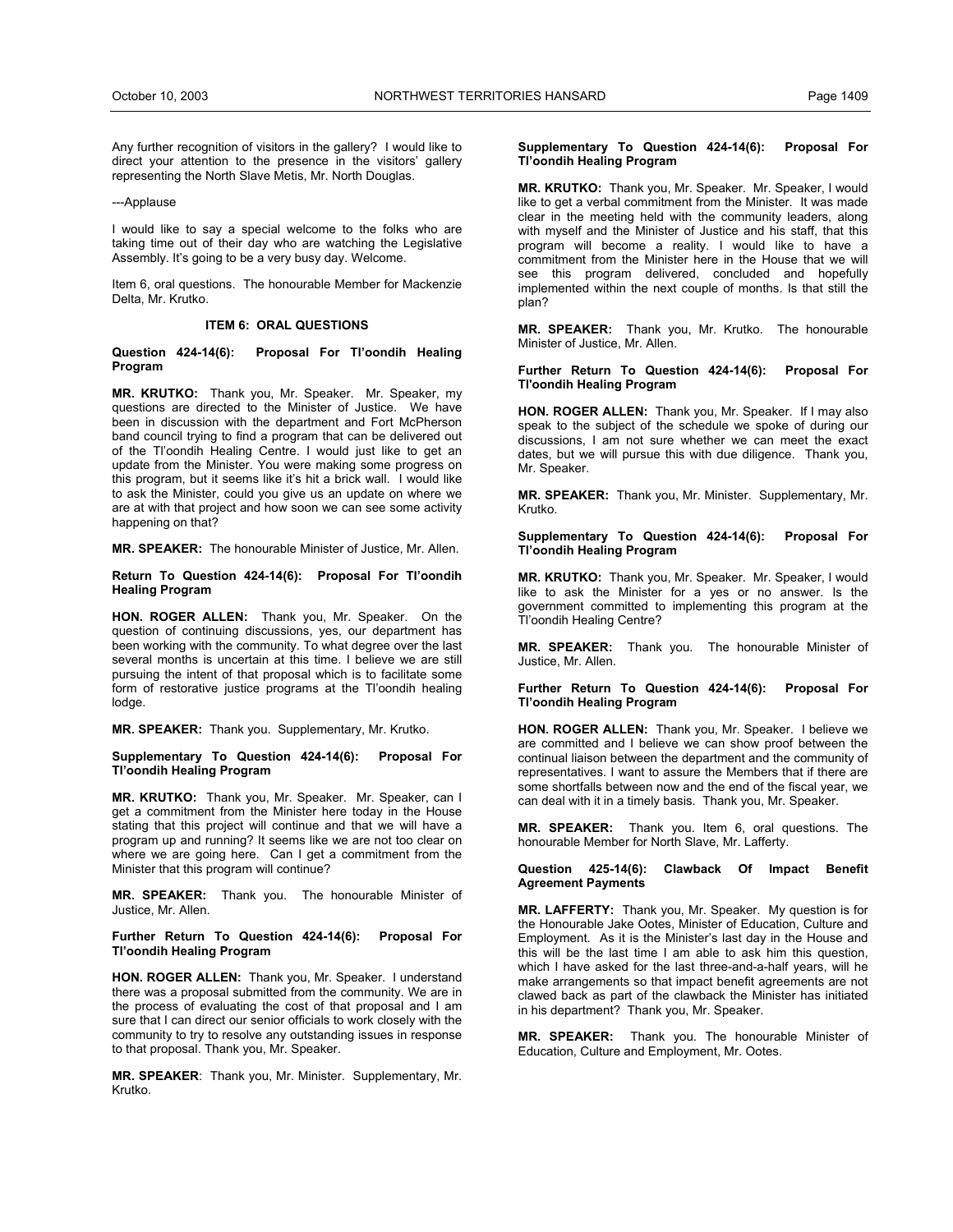#### **Return To Question 425-14(6): Clawback Of Impact Benefit Agreement Payments**

**HON. JAKE OOTES:** Thank you, Mr. Speaker. The IBAs we have looked at extensively and they have many implications that we have not yet worked out. There are implications legally as to how IBAs are treated by other agencies. Even the federal government has not been able to develop a position on impact benefit agreements. It affects our whole policy area of the principles of income support, Mr. Speaker. So, Mr. Speaker, that's still an area that a lot more work needs to be done on.

**MR. SPEAKER:** Thank you, Mr. Minister. Supplementary, Mr. Lafferty.

#### **Supplementary To Question 425-14(6): Clawback Of Impact Benefit Agreement Payments**

**MR. LAFFERTY:** Thank you, Mr. Speaker. I would like to ask the Minister as he is now aware, a colleague of mine put in his statement that Alberta does not claw back. If Alberta is not clawing back, Newfoundland is not clawing back, why is this Minister and his department so set on clawing this money back from the people that need it the most, the people on income support? Thank you, Mr. Speaker.

**MR. SPEAKER:** Thank you, Mr. Lafferty. The honourable Minister of Education, Culture and Employment, Mr. Ootes.

### **Further Return To Question 425-14(6): Clawback Of Impact Benefit Agreement Payments**

**HON. JAKE OOTES:** Thank you, Mr. Speaker. As I say, I go back to the principles in the program, Mr. Speaker. That's a program that meets the basic needs of individuals, but the program is intended to let individuals help themselves. We've also introduced for many years and applied the productive choice component. Really it comes into question of how far we can go providing support for people from public money and then not take into account other monies received, Mr. Speaker, especially in cases where we haven't completely outlined and know the parameters of an IBA. I personally don't know what the content of an IBA agreement is, Mr. Speaker. Thank you.

**MR. SPEAKER:** Thank you, Mr. Minister. Supplementary, Mr. Lafferty.

# **Supplementary To Question 425-14(6): Clawback Of Impact Benefit Agreement Payments**

**MR. LAFFERTY:** Thank you, Mr. Speaker. The Minister is right in saying there are programs out there to help these people, but the impact benefit agreement is based on the land claims agreement and this is compensation for the loss of the use of the land. If this is something that they are entitled to, why is he clawing it back when others in Canada aren't? Why is he wishing to be so different? Thank you, Mr. Speaker.

**MR. SPEAKER:** Thank you. The honourable Minister of Education, Culture and Employment, Mr. Ootes.

#### **Further Return To Question 425-14(6): Clawback Of Impact Benefit Agreement Payments**

**HON. JAKE OOTES:** Thank you, Mr. Speaker. You know I hear reference to other parts of Canada, but other parts of Canada don't recognize treaty payments either, Mr. Speaker. It depends on the jurisdiction you go to. So what I am saying with this, Mr. Speaker, is we need more work done on this. For us to step in and say we'll do this, I am looking at a total policy

change here, Mr. Speaker. That's the role of all of us here, not just me, Mr. Speaker. We have to take into account the legal basis for IBAs. As I say, not even the federal government has defined the IBA situation of how to treat that, tax-wise, et cetera. So there are complications, Mr. Speaker, in many ways. Thank you, Mr. Speaker.

**MR. SPEAKER:** Thank you, Mr. Minister. Your final supplementary, Mr. Lafferty.

#### **Supplementary To Question 425-14(6): Clawback Of Impact Benefit Agreement Payments**

**MR. LAFFERTY:** Thank you, Mr. Speaker. About a year-anda-half ago, the Minister stood up in the House and said he had a legal opinion on this. Now he is saying they are not sure what the legal issues will be around them. The legal opinion he had was publicly funded. Why is he withholding the legal opinion from the public? Thank you, Mr. Speaker.

**MR. SPEAKER:** Thank you, Mr. Speaker. The honourable Minister of ECE, Mr. Ootes.

## **Further Return To Question 425-14(6): Clawback Of Impact Benefit Agreement Payments**

**HON. JAKE OOTES:** Mr. Speaker, I think that's the primary question being asked. The legal opinion is always for Ministers' eyes only and it's such stated on legal opinions. We've been through this debate before, Mr. Speaker, but it really doesn't provide a definite answer either.

**MR. SPEAKER:** Thank you, Mr. Minister. Item 6, oral questions. The honourable Member for Great Slave, Mr. Braden.

#### **Question 426-14(6): Aurora College Academic Appeal Process For Students**

**MR. BRADEN:** Thank you, Mr. Speaker. My question this morning is for the Minister of Education, Culture and Employment. It concerns the establishment of an appeal mechanism, Mr. Speaker, whereby students can get decisions made when they run into complications with processes at the academic and training processes at the school. So my question is would the Minister establish at Aurora College an independent appeal board separate from the college to handle academic and student appeals? Thank you.

**MR. SPEAKER:** Thank you. The honourable Minister of Education, Culture and Employment, Mr. Ootes.

#### **Return To Question 426-14(6): Aurora College Academic Appeal Process For Students**

**HON. JAKE OOTES:** Thank you, Mr. Speaker. Mr. Speaker, we, early on in the term of this government, decided that we would establish an independent appeal board for student financial assistance and we followed that up with an independent appeal board for income support clients that includes the areas of income support and senior fuel subsidy or any of those particular areas. That's working wonderfully, Mr. Speaker. That provides an avenue for an independent look for decisions that are made by the public service on decisions and it gives the applicant an opportunity to get a decision. There may be cases, Mr. Speaker, where decisions are made that overturn the decisions made by the appeals done by the original individuals, but we found that this works tremendously well and it is an area to get on to the question the Member is asking we should pursue, Mr. Speaker.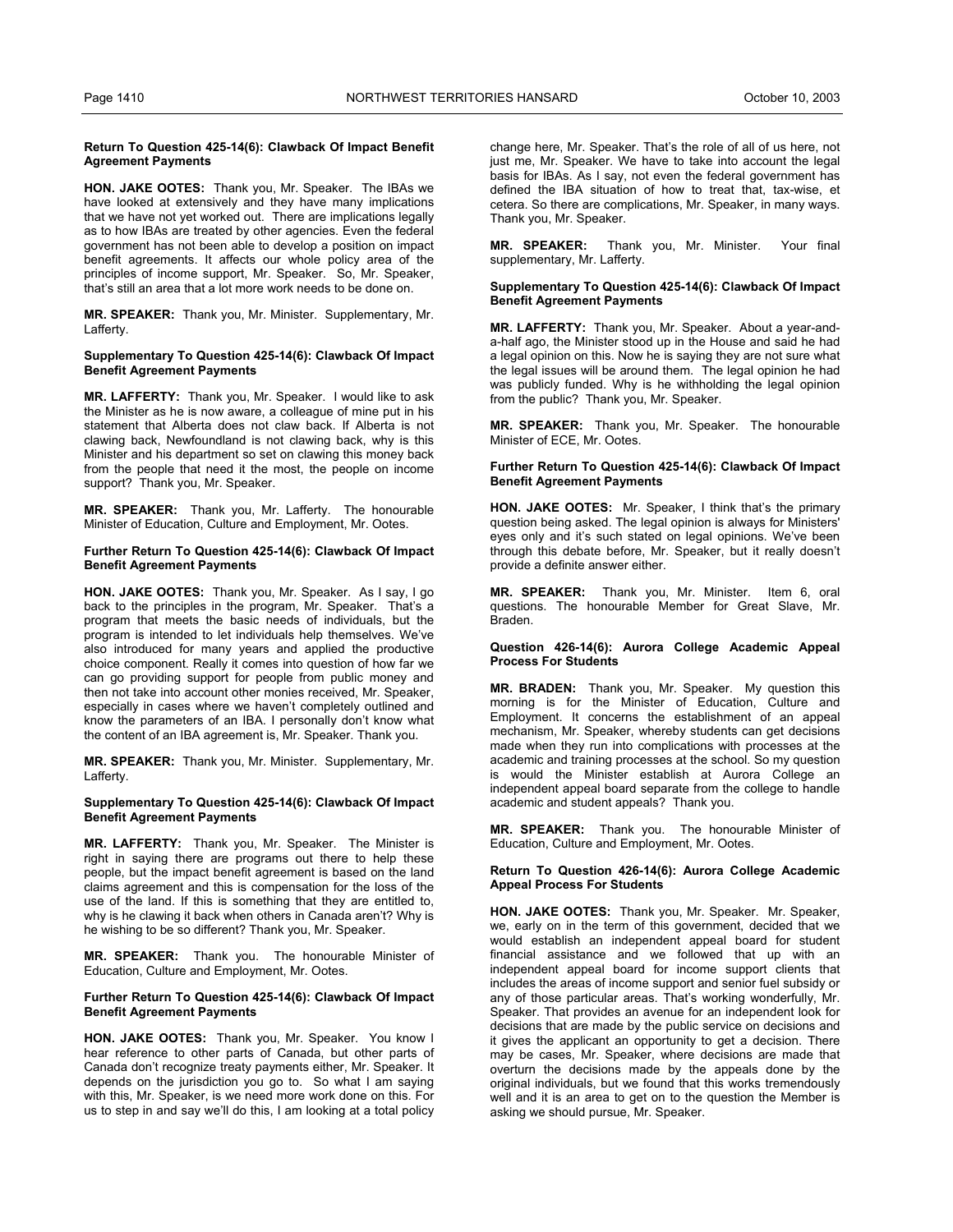**MR. SPEAKER:** Thank you, Mr. Speaker. Supplementary, Mr. Braden.

# **Supplementary To Question 426-14(6): Aurora College Academic Appeal Process For Students**

**MR. BRADEN:** Thank you, Mr. Speaker. I'm pleased to hear that the Minister is receptive and I think supportive of this initiative. It has not come up too often for me as an MLA, but when constituents have come with issues it has been problematic to get what everyone agrees is a clear and independent process. I wanted to ask the Minister, in other colleges or academic institutions are there models that could be followed for this kind of thing or are we going to be looking at, I guess, a new design process here? Thank you, Mr. Speaker.

**MR. SPEAKER:** Thank you, Mr. Braden. The honourable Minister of ECE, Mr. Ootes.

# **Further Return To Question 426-14(6): Aurora College Academic Appeal Process For Students**

**HON. JAKE OOTES:** Thank you, Mr. Speaker. Mr. Speaker, it will be of value for us to do some research as to how this is treated in other institutions, universities and colleges in other jurisdictions. That will be easy for us to find out and to follow. Mr. Speaker, even though other jurisdictions may have a particular system, that doesn't mean we have to follow that particular case in this instance. I think there's value to establishing an external review board outside of college staff and so forth, Mr. Speaker, and I believe we should pursue that. Thank you.

# ---Applause

**MR. SPEAKER:** Thank you, Mr. Ootes. Item 6, oral questions. The honourable Member for Yellowknife South, Mr. Bell.

#### **Question 427-14(6): Impacts Of Auditory Ailments In Young People**

**MR. BELL:** Thank you, Mr. Speaker. My question is for the Minister of Health and Social Services. I know the Minister received a letter from the Canadian Hard of Hearing Association Yellowknife branch because I was cc'd on the letter, as were other Members, Mr. Speaker. They make the case that auditory problems can impair speech, language development, cause difficulties in learning to read and write and cause delays and problems in school. They go on to talk about how expensive hearing aids are. I'm wondering if the Minister has had occasion to meet with the CHHA and discuss the hearing aid issue and the importance of having hearing aids available for our youngsters in school. Thank you.

**MR. SPEAKER:** Thank you, Mr. Bell. The honourable Minister of Health and Social Services, Mr. Miltenberger.

**Return To Question 427-14(6): Impacts Of Auditory Ailments In Young People** 

**HON. MICHAEL MILTENBERGER:** Thank you, Mr. Speaker. Mr. Speaker, the letter has been referred over to the deputy minister and we're working on a response. I have not personally sat down with the organization in question. Thank you.

**MR. SPEAKER:** Thank you, Mr. Miltenberger. Supplementary, Mr. Bell.

#### **Supplementary To Question 427-14(6): Impacts Of Auditory Ailments In Young People**

**MR. BELL:** Thank you. I certainly hope the Minister will take occasion to meet with this organization. I was surprised. This was not something that had occurred to me. Given the rate that young people grow, and they grow so quickly, they need to continually have new ear molds cast if they have hearing problems. Hearing aids can be as expensive, I understand, as much as \$2,000. So if you need a couple of hearing aids and need to get them changed a couple of times a year it's quite onerous on a family. I hope the Minister will give me his commitment in the House here today that he is going to meet with this organization to discuss this very serious problem. Thank you.

**MR. SPEAKER:** Thank you, Mr. Bell. The honourable Minister of Health and Social Services, Mr. Miltenberger.

#### **Further Return To Question 427-14(6): Impacts Of Auditory Ailments In Young People**

**HON. MICHAEL MILTENBERGER:** Thank you, Mr. Speaker. Mr. Speaker, yes, I would be willing and interested in sitting down with this organization. Thank you.

**MR. SPEAKER:** Thank you, Mr. Miltenberger. Item 6, oral questions. The honourable Member for Range Lake, Ms. Lee.

#### **Question 428-14(6): Subsidy Payments To Daycare Operators**

**MS. LEE:** Thank you, Mr. Speaker. My question is to the Minister of Education, Culture and Employment and it's further to my Member's statement earlier today. I know that the Minister is familiar with this issue. May I ask the Minister as to whether he would consider reviewing the procedures of his staff to see if the payments, for example, for this subsidy program could be paid to the operators in a speedy manner? Thank you, Mr. Speaker.

**MR. SPEAKER:** Thank you, Ms. Lee. The honourable Minister of Education, Culture and Employment, Mr. Ootes.

## **Return To Question 428-14(6): Subsidy Payments To Daycare Operators**

**HON. JAKE OOTES:** Thank you, Mr. Speaker. Well, interestingly enough, I compliment the Member for pursuing this issue because she raised the issue in June and it gave us an opportunity to follow up on what we had put into plans already to introduce in September, Mr. Speaker. First of all, I'd like to say that over the past two or three years we've substantially increased our support for daycare funding. The issues that remained on the table, Mr. Speaker, were the administrative processes. They were cumbersome and difficult for individuals applying. So we did make some changes, Mr. Speaker. Mr. Speaker, the question that was asked was regarding payment after the fact. Today, Mr. Speaker, we pay in advance and both individuals and organizations can apply to be paid four months in advance, Mr. Speaker. That's really good governing. Thank you.

**MR. SPEAKER:** Thank you, Mr. Ootes. Supplementary, Ms. Lee.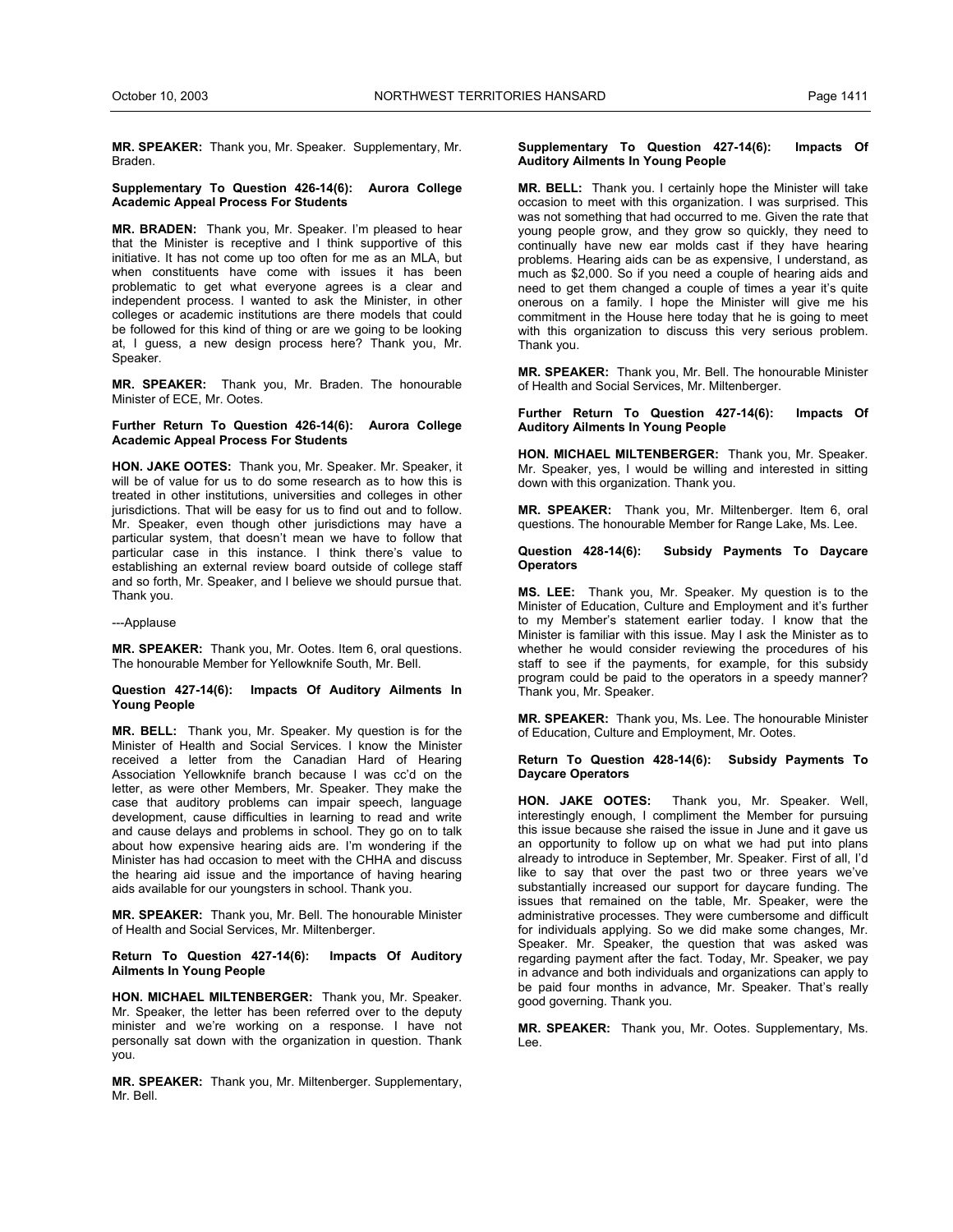#### **Supplementary To Question 428-14(6): Subsidy Payments To Daycare Operators**

**MS. LEE:** Thank you, Mr. Speaker. I assure you, there was no script prepared on this one. I didn't talk to him before, but I am glad to hear the Minister's answer. Mr. Speaker, may I get the Minister to comment then also on giving notice for those recipients of this subsidy who might be cut off to the operators in advance so that they are not left with a spot that was reserved for a child, but for whatever reason the department uses to cut off the subsidy, then the operators are left with a vacant position that they can't fill for another month or so? Could the Minister indicate as to whether that aspect of this program has been fixed? Thank you.

**MR. SPEAKER:** Thank you, Ms. Lee. The honourable Minister of ECE, Mr. Ootes.

## **Further Return To Question 428-14(6): Subsidy Payments To Daycare Operators**

**HON. JAKE OOTES:** Mr. Speaker, I'm not sure of the process that's followed now. It's my understanding that the organizations notify the department that there are delinquent individuals attending and when that transpires, based on attendance, Mr. Speaker, then the payments are withheld. However, I can look into this further and provide further detail to the Member and if there are complications for that we can look to see if we can streamline that even further, Mr. Speaker. Thank you.

**MR. SPEAKER:** Thank you, Mr. Ootes. Supplementary, Ms. Lee.

#### **Supplementary To Question 428-14(6): Subsidy Payments To Daycare Operators**

**MS. LEE:** Thank you, Mr. Speaker. In the interest of a thorough and detailed answer to my constituent who has raised this issue, may I just ask the Minister to provide me with written information explaining what he has done to improve this daycare program and the procedural problems that I have indicated? Thank you.

**MR. SPEAKER:** Thank you, Ms. Lee. The honourable Minister of Education, Culture and Employment, Mr. Ootes.

### **Further Return To Question 428-14(6): Subsidy Payments To Daycare Operators**

**HON. JAKE OOTES:** Yes, I will, Mr. Speaker. I'll put that all in writing and provide some excellent detail that I feel would be helpful for the Member. There was reference earlier to the \$28 a day child subsidy. Mr. Speaker, we do pay \$32 a day, but that's to a licensed daycare facility. A day home receives \$28 a day and the reasons for the difference, Mr. Speaker, just to put it on the record, are that you know a licensed daycare centre has greater fixed overhead costs, they have staff, they have facility costs, maintenance and so forth, taxation on their property that they need to pay, safety measures and they have to comply very diligently to the legislation, Mr. Speaker, all of which adds a tremendous amount of cost. Thank you.

**MR. SPEAKER:** Thank you, Mr. Ootes. Your final supplementary, Ms. Lee.

#### **Supplementary To Question 428-14(6): Subsidy Payments To Daycare Operators**

**MS. LEE:** Thank you, Mr. Speaker. I thought that I had given my last supplementary, but with that answer I have to challenge the Minister's notion about…

# **AN HON. MEMBER:** Excellent detail?

**MS. LEE:** Yes, a daycare home having less cost to operate and I could tell you, I just want to reiterate that when this daycare home only has spaces for six children and they have one or two that are on subsidy and they get cut off and get no notice, that has a huge impact. Could I get the Minister to reexamine his facts and decrease the inequality between the centres and homes? Thank you.

**MR. SPEAKER:** Thank you, Ms. Lee. The honourable Minister of Education, Culture and Employment, Mr. Ootes.

#### **Further Return To Question 428-14(6): Subsidy Payments To Daycare Operators**

**HON. JAKE OOTES:** You know, this is great, Mr. Speaker. I have to go back and check my facts. I think my facts were fairly accurate, but we'll certainly do a bit of homework on this so that the Member has a lot of information on her side to be able to respond to her constituent, Mr. Speaker. Thank you.

**MR. SPEAKER:** Thank you, Mr. Ootes. Item 6, oral questions. The honourable Member for Frame Lake, Mr. Dent.

### **Question 429-14(6): Increase Funding For Tourism Marketing Initiatives**

**MR. DENT:** Thank you, Mr. Speaker. Mr. Speaker, my question is for the Minister of Resources, Wildlife and Economic Development. Mr. Speaker, I welcome the Minister's statement outlining the \$500,000 to market aurora tourism in Japan today. This sector has been hard hit since 9-11, the SARS outbreak, West Nile and mad cow scares. Other tourism areas have also been hard hit; outfitters, hunting and fishing lodges are struggling, as well. Will the Minister direct his department to put more funding to help market tourism in the business plan and draft budget for next year?

**MR. SPEAKER:** Thank you, Mr. Dent. The honourable Minister of Resources, Wildlife and Economic Development, Mr. Antoine.

# **Return To Question 429-14(6): Increase Funding For Tourism Marketing Initiatives**

**HON. JIM ANTOINE:** Thank you, Mr. Speaker. Mr. Speaker, as I indicated, there is an Arctic tourism conference coming up in Inuvik the beginning of November and there will be a number of presentations made and a lot of discussions will take place. We see this conference as important for the continuing development of how to pursue tourism development in the North. Up to this point in time we've been dealing with BSE, SARS and so forth, and at this conference we will be talking about how to pursue tourism in the future. Thank you.

**MR. SPEAKER:** Thank you, Mr. Antoine. Supplementary, Mr. Dent.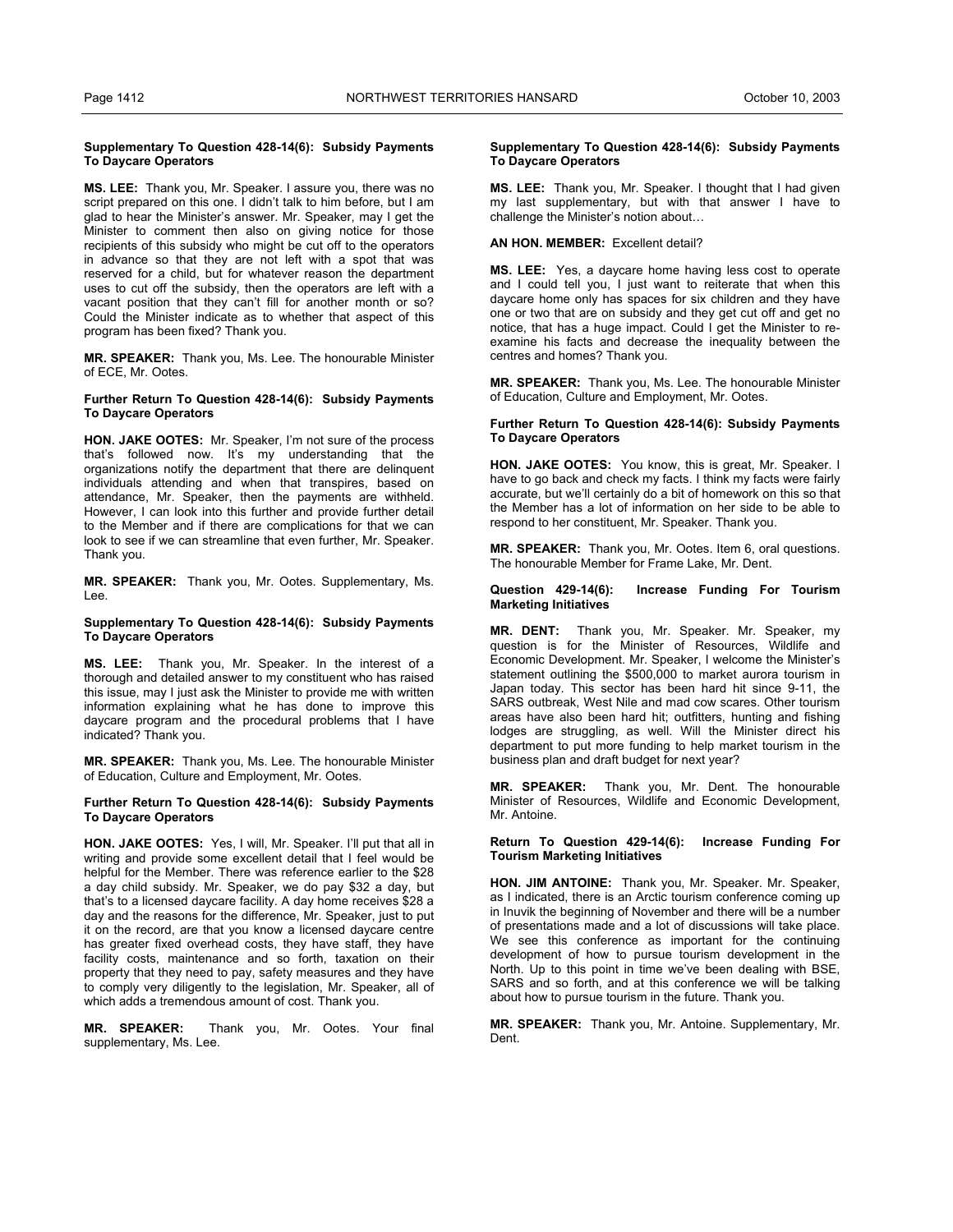#### **Supplementary To Question 429-14(6): Increase Funding For Tourism Marketing Initiatives**

**MR. DENT:** Thank you, Mr. Speaker. Mr. Speaker, I appreciate the Minister talking about coordinating with the tourism industry. But any sort of response to deal with the problems facing the tourism industry in the North is going to require money. Will the Minister direct his department to start the process now of identifying funds in the business plan and the budget for next year?

**MR. SPEAKER:** Thank you, Mr. Dent. The honourable Minister of RWED, Mr. Antoine.

# **Further Return To Question 429-14(6): Increase Funding For Tourism Marketing Initiatives**

**HON. JIM ANTOINE:** Thank you, Mr. Speaker. Mr. Speaker, the \$250,000 that I finally got approved was part of a large package similar to what the Member is talking about. Because of fiscal restraint, I was only allowed to receive what I received at this point in time. Certainly we will continue to pursue it. I think it's needed and all our arguments on getting more dollars into the tourism industry have been put together by the department already, we just have to go through the proper process to try to pursue that. Thank you.

**MR. SPEAKER:** Thank you, Mr. Antoine. Supplementary, Mr. Dent.

#### **Supplementary To Question 429-14(6): Increase Funding For Tourism Marketing Initiatives**

**MR. DENT:** Thank you, Mr. Speaker. Mr. Speaker, just for the record, I was asking the Minister to get his department working on funds for next year. Ecotourism and cultural tourism are fast growing areas in tourism and they benefit the smaller communities in the North in particular. What is his department doing right now to support ecotourism and cultural tourism?

**MR. SPEAKER:** Thank you, Mr. Dent. The honourable Minister of RWED, Mr. Antoine.

#### **Further Return To Question 429-14(6): Increase Funding For Tourism Marketing Initiatives**

**HON. JIM ANTOINE:** Thank you, Mr. Speaker. Mr. Speaker, the department has been working and trying to develop the tourism industry. We're encouraging businesses that want to pursue this in the North and we're working very closely with NWT Arctic Tourism. The last few years we've been putting a number of dollars into them. In the meantime, the department has the existing programs that we currently have that are available and that is the approach that we've been taking. Thank you.

**MR. SPEAKER:** Thank you, Mr. Antoine. Item 6, oral questions. The honourable Member for Mackenzie Delta, Mr. Krutko.

# **Question 430-14(6): Amendments To The Wildlife Act**

**MR. KRUTKO:** Thank you, Mr. Speaker. Mr. Speaker, my question is to the Minister of Resources, Wildlife and Economic Development. We're hoping that there would have been some sort of tabling of the draft legislation for the Wildlife Act provisions but, as we all know, it's probably not going to happen.

This government has expended some \$1.375 million since 1999-2000. Mr. Speaker, a lot of those dollars have been expended on drafting consultation and whatnot. Yet, Mr. Speaker, one of the concerns that is apparent, especially from the Inuvialuit Game Council and the Gwich'in Tribal Council, is that there's no intervener funding on behalf of those organizations to have their own drafters or lawyers look at the implications of what's in their land claims agreement and drafting that legislation along with the government. Right now, you're basically stating that you're consulting with those groups by way of the consultation process.

Mr. Speaker, I raised this issue last week in the House about what exactly consultation really means. Consultation under the land claims agreements is pretty clear. It's that consultation is to provide the party with consultation and notice that the matter of discussion is significant in form and detail, and allow the party to prepare its views and matters.

**MR. SPEAKER:** Can we have a question, please?

**MR. KRUTKO:** Mr. Speaker, in regard to that statement, it's clear to me that it means more than just sitting down and talking. I'd like to ask the Minister, have you considered the Inuvialuit request that they do get intervener funding so they can have their own drafters make amendments to the Wildlife Act and bring it forth to this government?

**MR. SPEAKER:** Thank you, Mr. Krutko. The honourable Minister of RWED, Mr. Antoine.

#### **Return To Question 430-14(6): Amendments To The Wildlife Act**

**HON. JIM ANTOINE:** Mr. Speaker, the Department of Justice is drafting the wildlife legislation. We're working with them in RWED. The land claims organizations and the wildlife comanagement boards are required to integrate the wildlife harvesting management provisions of their land claims agreements into the draft legislation. So you have a number of them. You have the Inuvialuit, you have the Gwich'in, you have the Sahtu and now you have the Tlicho that all want to take their wildlife harvesting management provisions of their claims and have it put into the draft legislation. There's a difference of opinion on how to do it. The land claims organizations have requested that further consultations not be undertaken until initial draft legislation is complete. That's what we're trying to do. Each of the land claims organizations have received funding to assist with the cost of the legal review of the proposed legislation. That is the approach at this time. Thank you.

**MR. SPEAKER:** Thank you, Mr. Antoine. Supplementary, Mr. Krutko.

#### **Supplementary To Question 430-14(6): Amendments To The Wildlife Act**

**MR. KRUTKO:** Thank you, Mr. Speaker. Mr. Speaker, the request I'm making to the Minister is, will the Minister allow for the First Nations organizations that do have land claims the ability to have their own legal drafters at the table to present their comments and provisions to the legislation so that they can feel a part of this process, and not simply give them funding to have consultation with no legal presence at the table? Will he allow the First Nation groups with land claims agreements, who we're obligated to work with, to have their own legal drafters at the table when drafting this legislation?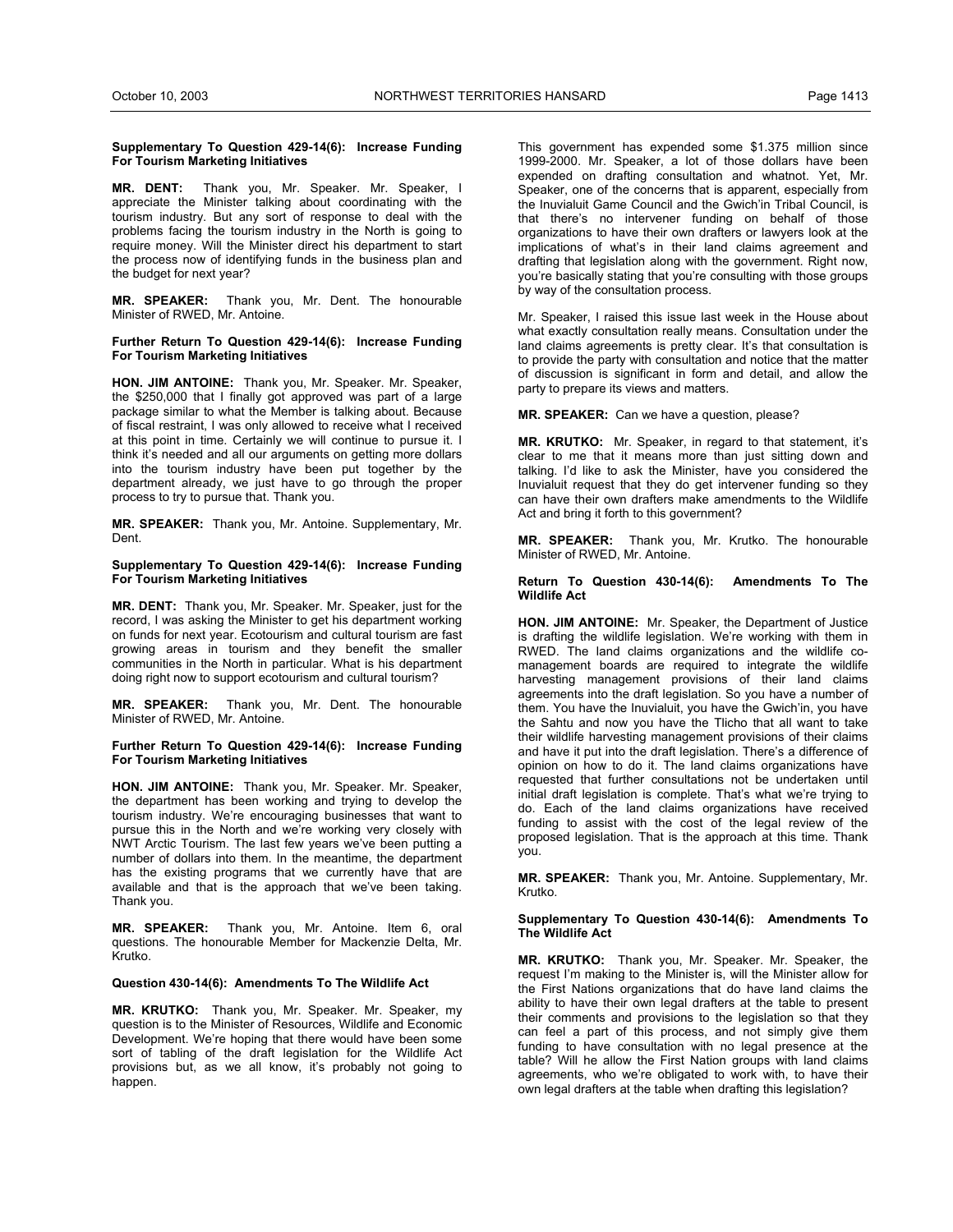**MR. SPEAKER:** Thank you, Mr. Krutko. The honourable Minister of RWED, Mr. Antoine.

# **Further Return To Question 430-14(6): Amendments To The Wildlife Act**

**HON. JIM ANTOINE:** Mr. Speaker, as I indicated, the Department of Justice is the one that is drafting this legislation. Even though RWED is involved, this is the drafting procedure of this government. The request from the aboriginal governments is that they want to have their own lawyers actually sit with the Department of Justice lawyers to actually draft the document themselves. The approach that Cabinet has directed us to do is to do the normal process of drafting legislation, whereas the Department of Justice is drafting it and we're working with the aboriginal groups as we come up with the provisions. So at this point in time, it's a Cabinet decision for us to continue drafting legislation the way that we normally do it. Thank you.

**MR. SPEAKER:** Thank you, Mr. Antoine. Supplementary, Mr. Krutko.

# **Supplementary To Question 430-14(6): Amendments To The Wildlife Act**

**MR. KRUTKO:** Thank you, Mr. Speaker. Mr. Speaker, my understanding of the process that is used in the Yukon, the Yukon government allows the First Nation government to have their own drafters work on drafting the legislation with the government drafters. I'd like to ask the Minister, if this practice is being done in the Yukon, why can't we do it in the Northwest Territories?

**MR. SPEAKER:** Thank you, Mr. Krutko. The honourable Minister of RWED, Mr. Antoine.

# **Further Return To Question 430-14(6): Amendments To The Wildlife Act**

**HON. JIM ANTOINE:** Mr. Speaker, in the Yukon they have one umbrella claim that encompasses all the 14 First Nations. The wildlife provisions are contained under one umbrella agreement. In our case in the Northwest Territories, we have the Inuvialuit land claims agreement, we have the Gwich'in, we have the Sahtu and now we have the Tlicho. We have the Deh Cho who are negotiating their own and Akaitcho, then the Northwest Territories Metis Nation and the different First Nations. It's a different scenario in the Yukon where they have one entity that they have to deal with. It's simpler and easier for them to do that. Likewise, in Nunavut they have just one organization. It's easier. In our case, we're going to have legal representation from the Inuvialuit, the Gwich'in, the Sahtu, the Dogrib, perhaps the Deh Cho and Akaitcho. You're going to have about seven other aboriginal lawyers sitting with the Department of Justice drafting the legislation. It makes it very difficult. The approach that Cabinet has directed us to do -- it's a Cabinet decision, not mine alone -- is to continue to do the legislation the way we would normally do it through the Department of Justice. We draft it and we have close consultation with the aboriginal governments so they are aware of what we're doing. There's lots of information and communication back and forth. Until Cabinet makes a decision on allowing lawyers from the aboriginal governments to actually sit down and draft legislation, then this is the approach we're going to take. Thank you.

**MR. SPEAKER:** Thank you, Mr. Antoine. Your final supplementary, Mr. Krutko.

#### **Supplementary To Question 430-14(6): Amendments To The Wildlife Act**

**MR. KRUTKO:** Thank you, Mr. Speaker. Mr. Speaker, one of the largest sections of the land claim agreements with the Inuvialuit, the Gwich'in, the Sahtu and the Tlicho is the wildlife provision section. It's a large section. You're looking at almost 24 pages. I think for the government to say, well, it's the system they use in the Yukon. The system they used in the Yukon included the Inuvialuit. The Inuvialuit were able to get their own drafters and lawyers to draft the legislation and present it to the Yukon government. What we're seeing in the practice of this government is that this is a fundamental component of the land claim agreements. It's not something the Department of Justice alone should sit in the back room and deal with. I'd like to ask the Minister, will you meet with the First Nation aboriginal groups that have concerns about this process we're using, especially regarding the Inuvialuit Game Council and the other land claim organizations, to allow them the opportunity to present their case and have their own drafters at the table?

**MR. SPEAKER:** Thank you, Mr. Krutko. The honourable Minister of RWED, Mr. Antoine.

#### **Further Return To Question 430-14(6): Amendments To The Wildlife Act**

**HON. JIM ANTOINE:** Mr. Speaker, we could do that. The Department of RWED and Department of Justice officials have been working very hard in trying to have this consultation going and having some meetings on how to approach it. We'll continue to do that. Thank you.

**MR. SPEAKER:** Thank you, Mr. Antoine. Item 6, oral questions. The honourable Member for Great Slave, Mr. Braden.

# **Question 431-14(6): Invitation To Attend Grey Cup Festivities**

**MR. BRADEN:** Thank you, Mr. Speaker. My question this morning is for the Premier. Mr. Speaker, we all know what a big sports fan the Premier is, especially for football, and I'm sure he was delighted to receive the invitation from Prime Ministerelect Paul Martin to join him and other Premiers in Regina during the Grey Cup Summit, which I guess is a tradition, Mr. Speaker, among Canadian leaders. The question I wanted to ask, Mr. Speaker, was if the Premier has received this invitation and is he going to accept the invitation to meet with other Canadian leaders in Regina during the Grey Cup?

**MR. SPEAKER:** Thank you, Mr. Braden. The honourable Premier, Mr. Kakfwi.

#### **Return To Question 431-14(6): Invitation To Attend Grey Cup Festivities**

**HON. STEPHEN KAKFWI:** Thank you, Mr. Speaker. I believe all the Premiers have received an invitation from Paul Martin and the Premiers had a conference call yesterday and we have agreed to attend. We believe it's a good way to develop a relationship. The intent is to have an informal get-together and dinner to talk about the state of affairs in each of our jurisdictions and to start developing a good, positive relationship with the person we believe is going to be the next Prime Minister of Canada. Thank you.

**MR. SPEAKER:** Thank you, Mr. Kakfwi. Supplementary, Mr. Braden.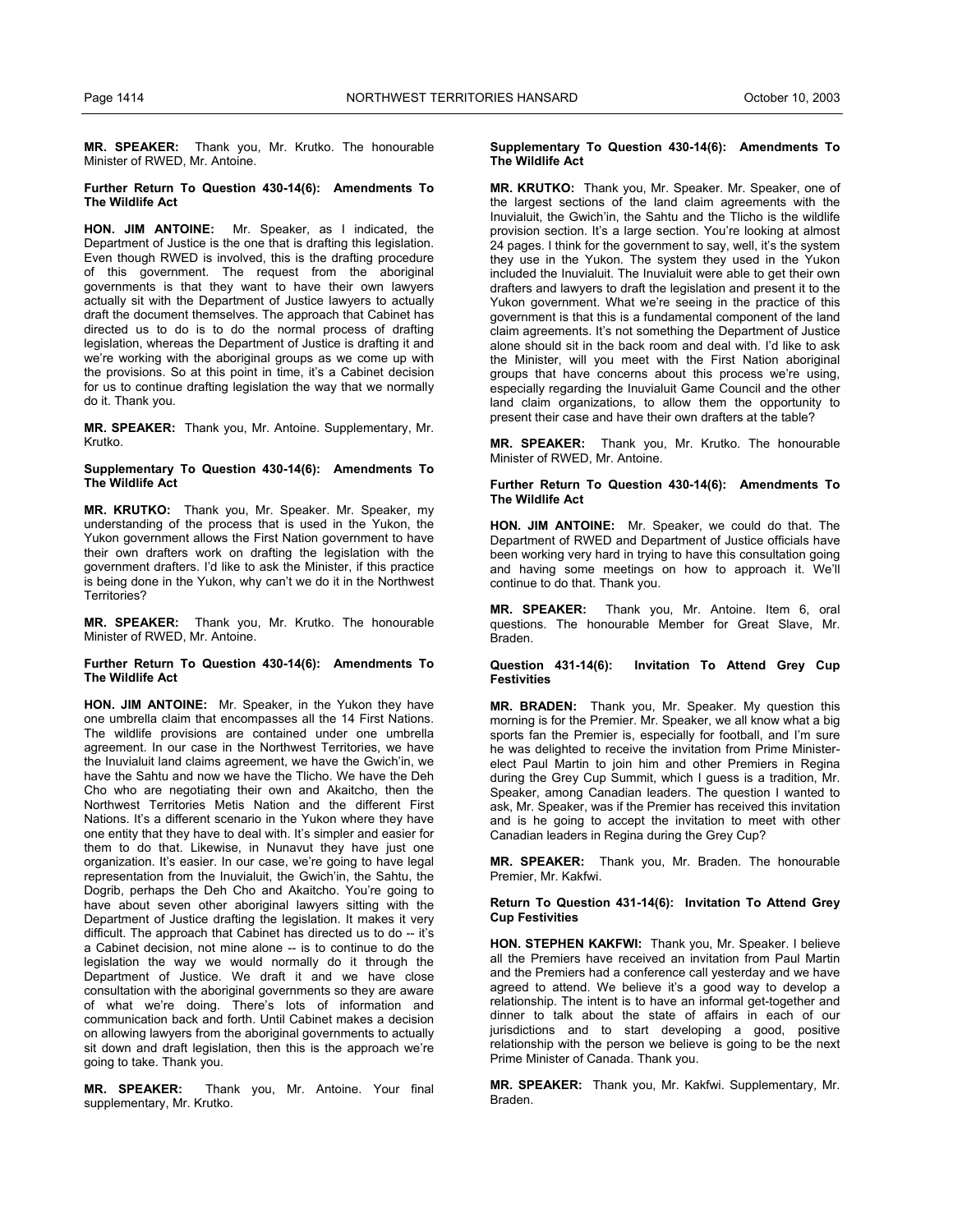# **Supplementary To Question 431-14(6): Invitation To Attend Grey Cup Festivities**

**MR. BRADEN:** Thank you. I'm pleased to hear the Premier has accepted that invitation. I'd like to ask if he could give some indication of what his message will be at this fascinating time. It will be the start of a new regime, of course, for the Northwest Territories over the next few months and also of a new federal regime. How is he going to position us? Thank you, Mr. Speaker.

**MR. SPEAKER:** Thank you, Mr. Braden. The honourable Premier, Mr. Kakfwi.

# **Further Return To Question 431-14(6): Invitation To Attend Grey Cup Festivities**

**HON. STEPHEN KAKFWI:** Thank you, Mr. Speaker. The Government of the Northwest Territories has already spent a considerable amount of time developing a good relationship with the former Minister of Finance Paul Martin. We worked with him very well during his time as the Finance Minister. Since he became a Member of Parliament we have continued to have communications with him. He has always been very excited and supportive of the agenda of the Government of the Northwest Territories and this legislature. He continues to express that. He has, for instance, indicated he supports the idea of having the net fiscal benefit included in any revenuesharing talks and has expressed interest in concluding a revenue-sharing arrangement with our government. The issue of devolution, revenue sharing, northern development regarding pipelines and diamond mines are all issues that he is already very well aware of and will continue to advance those in the time that we have as your government. Thank you.

**MR. SPEAKER:** Thank you, Mr. Kakfwi. Supplementary, Mr. Braden.

# **Supplementary To Question 431-14(6): Invitation To Attend Grey Cup Festivities**

**MR. BRADEN:** Mr. Speaker, thank you. One initiative that I think has just recently come to light among the Premiers is the creation of some kind of new alliance or federation on which to set up a new basis or relationship with the national government. Could the Premier tell us a bit more about that and how we will be engaging in that new and quite interesting process? Thank you.

**MR. SPEAKER:** Thank you, Mr. Braden. The honourable Premier, Mr. Kakfwi.

#### **Further Return To Question 431-14(6): Invitation To Attend Grey Cup Festivities**

**HON. STEPHEN KAKFWI:** Thank you, Mr. Speaker. One of the opportunities we have is to look at developing a less confrontational relationship between the next Prime Minister and the Premiers. The idea of having First Ministers meetings has, over the years, always had high expectations and always had a wide difference of approach and opinion between the Prime Minister's office and the Premiers. This has always lead to Canadians feeling somewhat divided and disillusioned with the type of leadership we provide, where we always seem to be fighting and having differences of opinion and blaming one another. We're looking at the idea of having more frequent information meetings, lowering expectations and developing a better relationship. As well, the council of the federation is one that was advanced by the Premier of Quebec as a way to

develop a better relationship, as I've said, between the political offices and leaders of this country. As Premiers, we'll continue to advance that. We'll be going to Quebec in a couple of weeks. The Grey Cup meeting is on November 16<sup>th</sup>, on the Sunday, and we will also be meeting as Premiers on the  $23<sup>rd</sup>$ and  $24<sup>th</sup>$  of this month in Quebec City. We are continuing to work, as I've said, and of course we're interested to know whether there's going to be a surplus in the federal budget because if there is, there is a commitment to provide another \$2 billion for health to Canadians by the federal government. Thank you.

**MR. SPEAKER:** Thank you, Mr. Premier. Item 6, oral questions. The honourable Member for Mackenzie Delta, Mr. Krutko.

#### **Question 432-14(6): Gwich'in Wildlife Harvesting Rights**

**MR. KRUTKO:** Thank you, Mr. Speaker. Mr. Speaker, my question is to the Minister of Resources, Wildlife and Economic Development. It's in regard to a notice that was posted by this government in regard to the Dempster Highway one-way closure that was set from September  $25<sup>th</sup>$  to October  $2<sup>nd</sup>$ . It basically says that the closure will apply to the Northwest Territories, which is an eight kilometre strip from the Peel River to the Yukon border. Mr. Speaker, one thing that's been kind of shocking this year is that apparently the Yukon government didn't pass this similar regulation to have a similar closure on the Yukon side and we, as the Northwest Territories government, are the only ones who have done that. Mr. Speaker, because the land claim agreements and the wildlife provisions haven't been changed, in the land claim agreement it's clear that the Gwich'in have the right to harvest with any means, can harvest for the purpose and use of equipment to carry out that harvest. Mr. Speaker, that's section 12.4(14) of the Gwich'in agreement. Yet this government continues to pass regulations and restrict hunting rights of the Gwich'in people, especially on the Dempster Highway and from the community of Fort McPherson. This year, very few people were able to get any caribou, and then on top of that there was this one-way closure. I'd like to ask the Minister, would you hold off on signing any more regulations until the wildlife amendments have been concluded and it's brought back to this House and the First Nation claimant groups have the ability to implement those sections of their agreements in territorial legislation?

**MR. SPEAKER:** Thank you, Mr. Krutko. The honourable Minister of Resources, Wildlife and Economic Development, Mr. Antoine.

#### **Return To Question 432-14(6): Gwich'in Wildlife Harvesting Rights**

**HON. JIM ANTOINE:** Mr. Speaker, the regulations that were changed were on recommendations from the different management boards that are up in the Mackenzie Delta, in the Member's riding. It's part of our agreement that whatever they recommend, we do that. I think the idea there was that there was the Porcupine Caribou Herd that was going through and they identified that period of time as when the lead herd is going through. This is the normal practice year to year. I have to check on that, but that's the way I understand the Member's question. Thank you.

**MR. SPEAKER:** Thank you, Mr. Antoine. Supplementary, Mr. Krutko.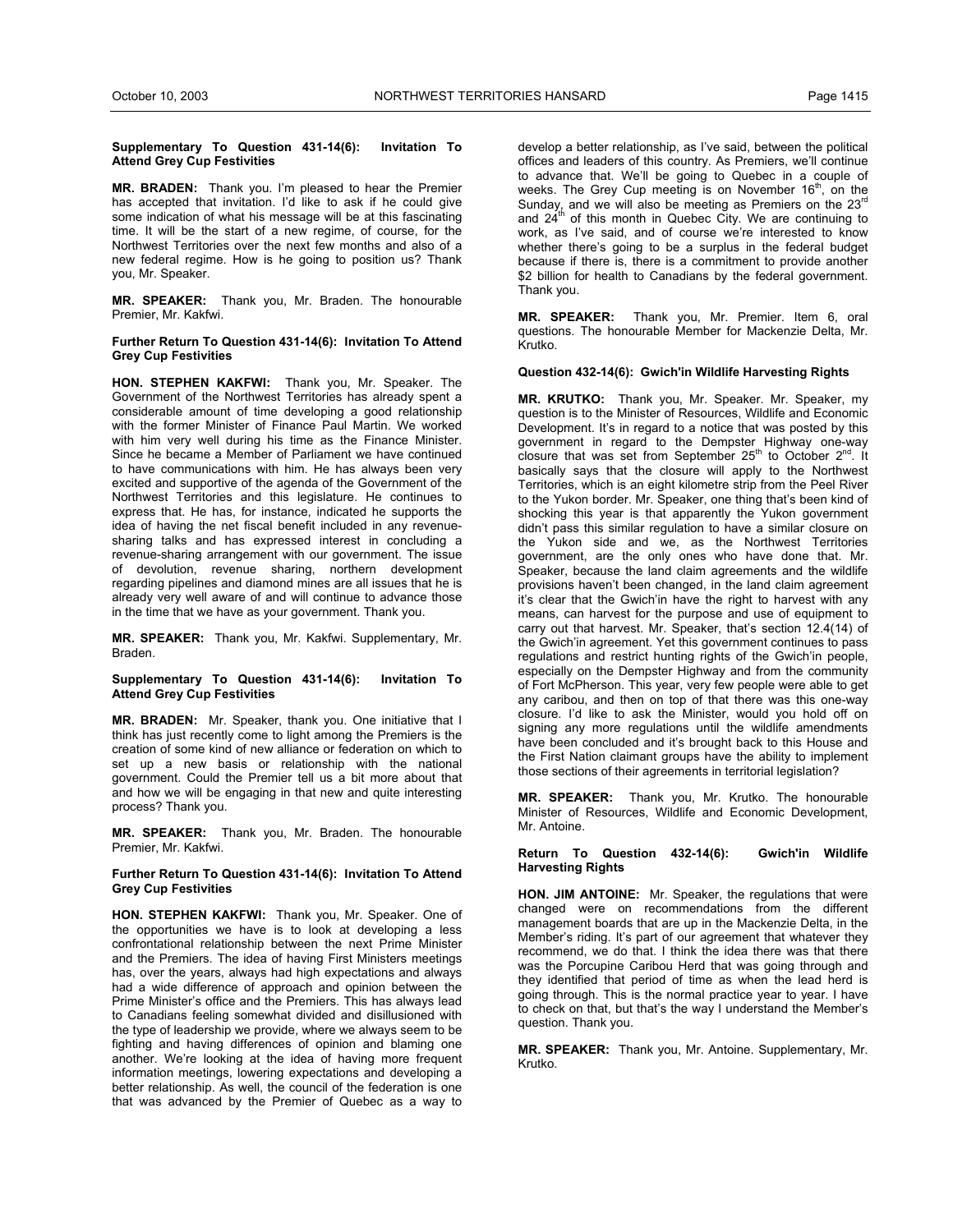#### **Supplementary To Question 432-14(6): Gwich'in Wildlife Harvesting Rights**

**MR. KRUTKO:** Thank you, Mr. Speaker. Mr. Speaker, as a government we make regulations without really dealing with the issue on the ground. The main herd was not even at the Dempster Highway at the time this thing was going to be passed. The large portion of the herd did not even arrive in that area around the dates that were used, yet they went ahead and closed the highway anyway. I suggest you don't pass any regulations to begin with but, if you're going to do it, at least give the communities an opportunity to give you some advice on what dates are appropriate for them.

# **AN HON. MEMBER:** There was a question.

**MR. KRUTKO:** Could the Minister work with the communities if he's going to come forth with regulations setting dates for closures and at least try to get the communities on side before you do that?

**MR. SPEAKER:** Thank you, Mr. Krutko. The honourable Minister of Resources, Wildlife and Economic Development, Mr. Antoine.

# **Further Return To Question 432-14(6): Gwich'in Wildlife Harvesting Rights**

**HON. JIM ANTOINE:** Mr. Speaker, I only, as the Minister, can follow advice and direction of the Members that are working with my department in regard to the Dempster Highway special management area regulations. The intent is to close the caribou harvesting season in that special area for one week to allow the caribou leaders to pass through the area. That's the intention of this regulation, and I guess part of the conditions and through consultation they've consulted extensively. So I have to check on that. The parties had agreed that a one-week closure would commence once 200 caribou had passed through the Dempster special area. Once that criteria is met, that's when they initiate this regulation. I'm going to have to ask the department on exactly what sequence of events has to happen for this to happen and I'll take the Member's question and see what we can do in terms of not passing any regulations until we have real thorough consultation. Thank you.

**MR. SPEAKER:** Thank you, Mr. Antoine. Supplementary, Mr. Krutko.

#### **Supplementary To Question 432-14(6): Gwich'in Wildlife Harvesting Rights**

**MR. KRUTKO:** Thank you, Mr. Speaker. Mr. Speaker, I'd like to ask the Minister if he can talk with his counterparts in the Yukon because I believe the Yukon is not going forth with establishing restrictions based on the court case that is presently before the court in Dawson City where a couple of local aboriginal men have been charged under these regulations and are challenging it under their land claim agreement. I think it looks like it's a good chance that the Yukon government will lose this case. I think because they know the percentage is high of them losing this case, they did not want to jeopardize having more cases brought forth this year. They did not implement these closures on the Dempster Highway on the Yukon side of the highway. I'd like to ask the Minister, would you consult with your Yukon counterparts and check with your Justice people on the ability of this court case in Dawson City in regard to aboriginal hunting rights?

**MR. SPEAKER:** Thank you, Mr. Krutko. The honourable Minister of RWED, Mr. Antoine.

## **Further Return To Question 432-14(6): Gwich'in Wildlife Harvesting Rights**

**HON. JIM ANTOINE:** Yes, we will check with our counterparts in the Yukon and let the Member know about what we find out. Thank you.

**MR. SPEAKER:** Thank you, Mr. Antoine. Your final supplementary, Mr. Krutko.

## **Supplementary To Question 432-14(6): Gwich'in Wildlife Harvesting Rights**

**MR. KRUTKO:** Thank you, Mr. Speaker. Mr. Speaker, just on a couple of points I made today, that is why the First Nation groups want to be at the table to negotiate changes to these restrictions. They have exclusive hunting rights in our land claim agreements, especially when it comes to being able to have the exclusive right to hunt on their lands. They have exclusive right to certain species and they also have the exclusive right to access. I'd like to ask the Minister, could you have someone within your department or someone at the Department of Justice really look at what has been negotiated in these land claim agreements when it comes to aboriginal rights?

**MR. SPEAKER:** Thank you, Mr. Krutko. The honourable Minister of RWED, Mr. Antoine.

# **Further Return To Question 432-14(6): Gwich'in Wildlife Harvesting Rights**

**HON. JIM ANTOINE:** Mr. Speaker, the Department of Justice and RWED have people in our departments who are tasked with making sure we comply with the provisions of the land claims. Yes, I will check with the department on what exactly they're doing and what kind of positions they're taking with regard to the drafting of the Wildlife Act. Thank you.

**MR. SPEAKER:** Thank you, Mr. Antoine. Item 6, oral questions. Item 7, written questions. Item 8, returns to written questions. Item 9, replies to Opening Address. The honourable Member for Frame Lake, Mr. Dent.

#### **ITEM 9: REPLIES TO OPENING ADDRESS**

#### **Mr. Dent's Reply**

**MR. DENT:** Thank you, Mr. Speaker. Mr. Speaker, I'd like to take the time with a reply to the Opening Address today, to have a bit of a look back over the past four years.

I have to say that I'm proud to have been part of the  $14<sup>th</sup>$ Assembly. I know that I've heard some critics of the consensus system who say that we're too slow to get things done or criticize the fact that a group of us aren't elected with a mandate to push forward with. However, Mr. Speaker, I think the system works. I think that we can point to the amazing amount of legislation that we have passed in the last four years to demonstrate that the system can work.

A lot of the legislation that we've passed is not simple housekeeping legislation either. A lot of it has been very important legislation. I think probably one of the most important is the human rights legislation. I think the legislation that we passed is one of the best examples of human rights legislation in Canada. We just yesterday passed the Protection Against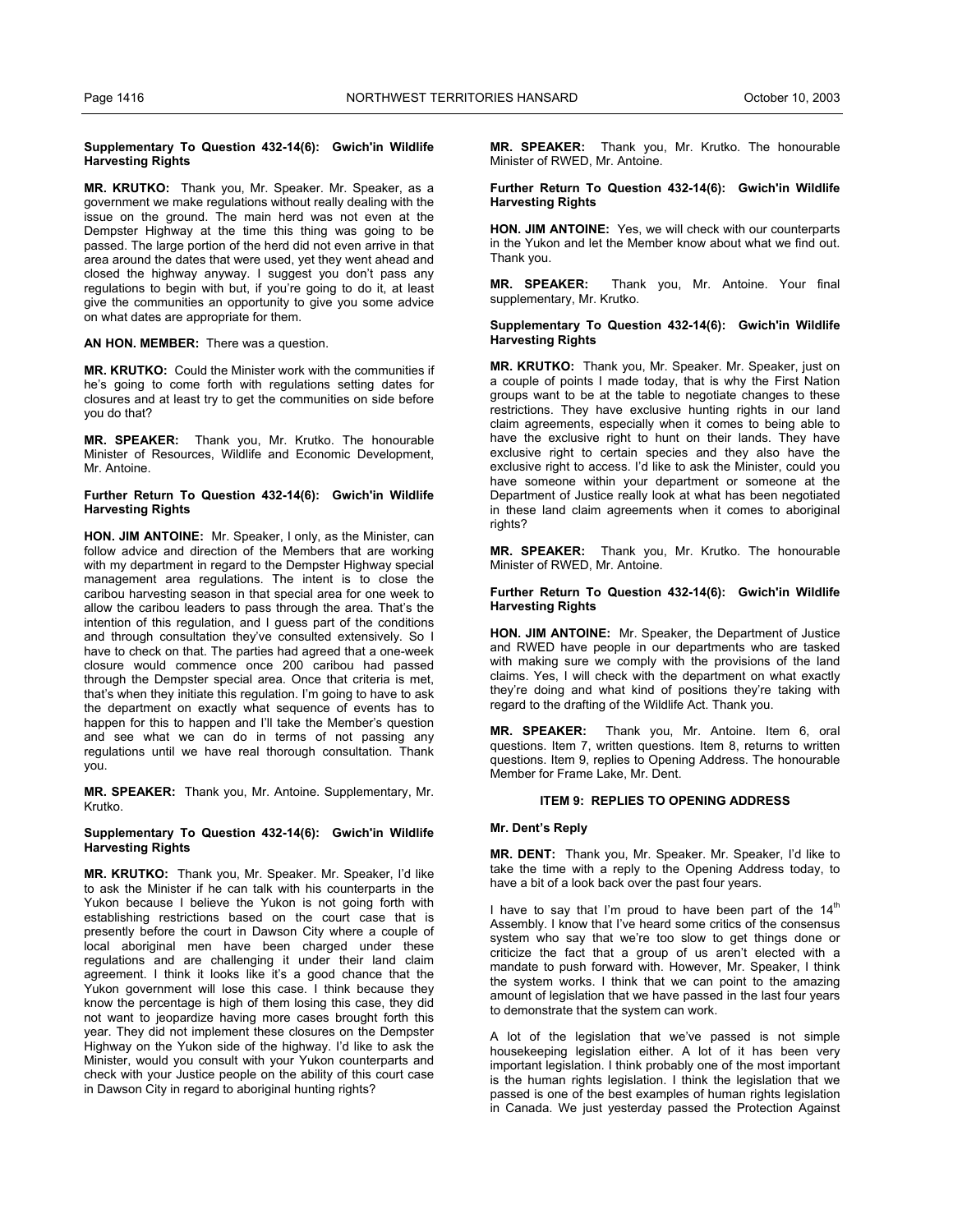Family Violence Act. Again, another very important tool in the social fabric of the Northwest Territories. We passed recycling legislation. This is one that my constituents have talked to me about for a long time.

There have been an awful lot of initiatives that we have undertaken and I won't take the time to go through all of them, but I think if people were interested in taking a look at the record, we have passed an awful lot of legislation.

Mr. Speaker, we've all worked together on important initiatives and I think that has paid off. For instance, the funding for infrastructure. We all, in this House, supported the efforts of the government on that. I know I travelled to Ottawa with Premier Kakfwi and members of the Business Coalition to lobby for support, and recently we heard that we're going to start to see some money flow for that. Everyone in this House supported the Premier in the health care fight with the other Premiers. Again, it paid off. There were a number of other initiatives that you could point to.

I think it's important to note, Mr. Speaker, that we reduced taxes in recognition of the high cost of living in the North. We have one area of exception there, of course, with sin taxes. We have, in fact, increased the taxes on tobacco and alcohol and I think that's something that we have to continue to look at doing in order to reduce the use of those commodities.

I think there's a lot we can point to that we've accomplished. I would say to those who are critics of consensus that we've done not bad for a group who were elected without a mandate. Mr. Speaker, with an election coming up there will be some new faces around the table. I know we have heard at least four who will not be here when the next Assembly convenes. I would like to salute those Members.

Mr. Speaker, you, our friend and colleague, will not be seeking re-election. Mr. Speaker, you have been a very strong influence in this House and one that will be missed.

---Translation not provided

Members who have served with Mr. Whitford will not soon forget his efforts at French.

**AN HON. MEMBER:** Hear, hear.

**MR. DENT:** He's maintained the dignity of the Speaker's position and, at the same time, encouraged an atmosphere of cooperation. I wish Mr. Speaker the very best of luck and I know that he will bring the same enthusiasm and caring that he brought to this Assembly to all of his new endeavors.

Another long-term Member leaving us is the Honourable Jake Ootes. Mr. Ootes has been a dedicated Minister and Member of the government Cabinet. As a previous Minister of Education, Culture and Employment, I know the challenges that can go with this portfolio and Mr. Ootes has risen to the challenge.

Mr. Speaker, another long-term Member that we know is leaving this House is the Honourable Jim Antoine, who is leaving to pursue other opportunities outside of territorial politics. He's been a Member of this House for a good time. In fact, we were both elected at the same time and I have fine memories of working together with Mr. Antoine on the Standing Committee on Finance and then on Cabinet. He has always demonstrated calm, quiet leadership and a real commitment to consensus government.

Mr. Speaker, another very familiar face that we will not see in this House again is that of the Premier, Stephen Kakfwi. His announcement that he will not seek re-election came as a surprise to me. I think his presence in this House has become a given for many of us and it will be strange not to see him on the floor of the House in the next Assembly. During this session I have recognized the Premier's efforts on many fronts, including the Con Mine trailer park and negotiating resource royalties and infrastructure funding with the federal government. I would like to reiterate again today my appreciation of the Premier's efforts over the past four years. So, Mr. Speaker, I would like to wish all of the departing Members of this House the best of luck with their future endeavors. They should be proud of their accomplishments and should be recognized for their long-time commitments to their constituents and all Northerners.

Mr. Speaker, it doesn't seem all that long ago that I first came to the Legislative Assembly as a first-time MLA. As a new MLA I felt privileged to be here on behalf of my constituents and I wanted to serve them well. But I needed some help. That help came in the form of the Clerk's office and specifically Mr. David **Hamilton** 

Mr. Speaker, we saluted Mr. Hamilton earlier in this session, but again today I would like to say how much I've enjoyed working with him and how he has always handled difficult situations with skill and professionalism. We'll miss him.

Mr. Speaker, this morning I chaired the  $259<sup>th</sup>$  meeting of the Standing Committee on Accountability and Oversight. Two hundred and fifty-nine meetings. Some of those meetings, Mr. Speaker, were three-day affairs. Some, obviously, were very short. It's been an honour for the past four years to chair the standing committee and I'd like to point out that I think it's been a very important step in the evolution of our own style of government because it brought together in a formal committee all Members who were not part of the government, which are those who were not on Cabinet. This is the first time that group has been formalized.

It's been an interesting group to chair. All Members have goals and aspirations for their constituents in the North and oftentimes, Mr. Speaker, they are not aligned with each other. But you know, over the past four years we have come together on important issues to direct government action. Together we have made a difference.

I've enjoyed working with all Members in this House. Even when we haven't agreed, it's been obvious that each and every one is motivated by a desire to do their best for their constituents and all of the North.

Mr. Speaker, last week the Premier said he has the best job, well maybe. Mine has been pretty good too. I couldn't have done it without the support of a lot of people who have worked in this Assembly building in the research department. I'd like to recognize too the support that I have received over the years from some really great constituency assistants, first of all Robert Redshaw, then Allison McCambridge, Sahara Pawluk and right now Katherine Robinson.

Mr. Speaker, I have also been able to do this job because my family has allowed it, and I appreciate the support that I get from my wife Eileen and son Tyler. Mr. Speaker, since I enjoy this job and since I think I make a difference in doing it, I plan to seek my constituents' support to keep on doing the job for another four years. So, Mr. Speaker, to those who are leaving I bid you farewell and I look forward to working with those who return after the election. Thank you.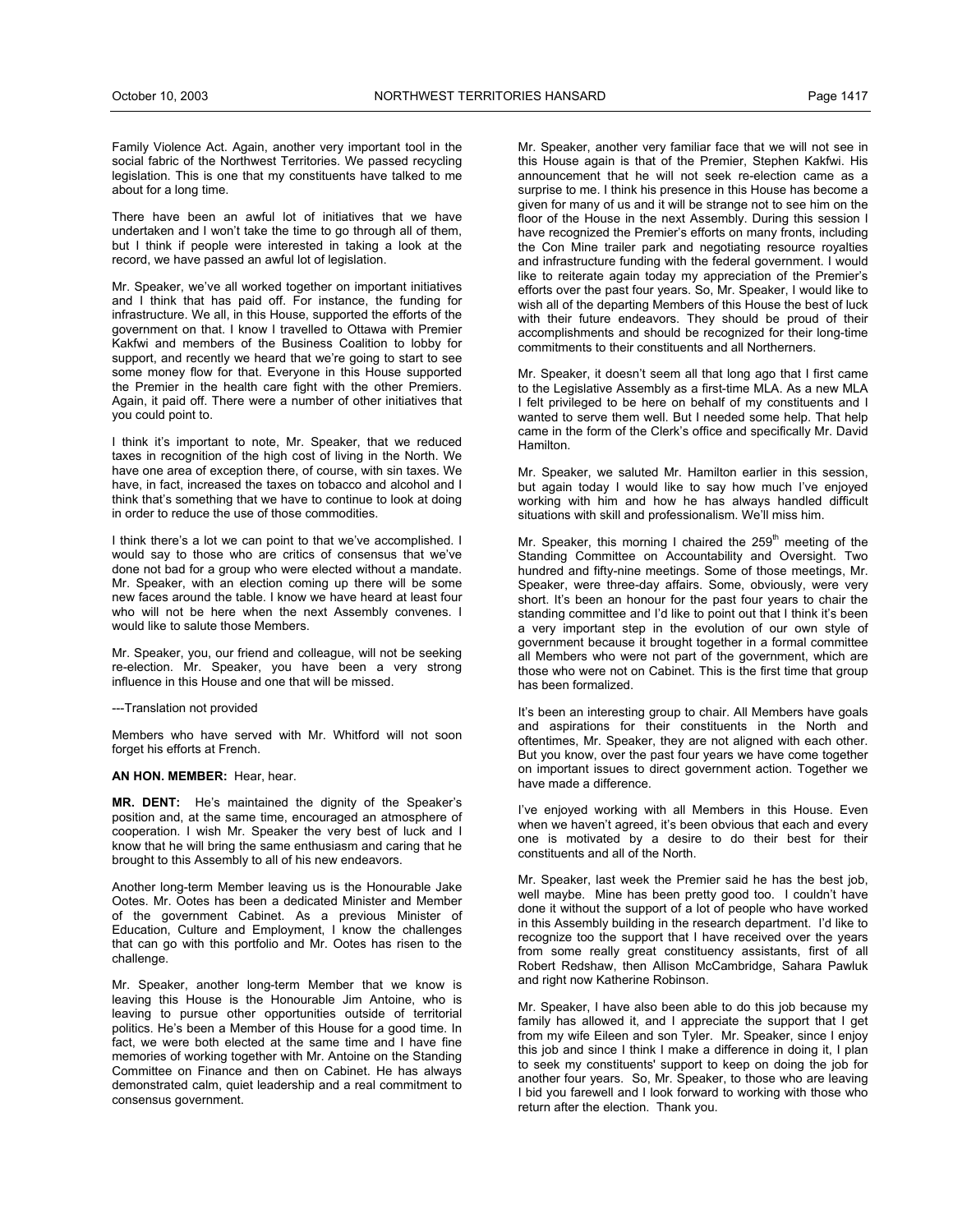#### ---Applause

**MR. SPEAKER:** Thank you, Mr. Dent. Item 9, replies to Opening Address. The honourable Member for Inuvik Twin Lakes, Mr. Allen.

## **Hon. Roger Allen's Reply**

**MR. ALLEN:** Thank you, Mr. Speaker. In my introduction, l'd like to speak a bit about when we first got elected and first entered this Chamber in early January of 2000. In my opening remarks to my colleagues and to people of the Northwest Territories as a relatively unknown, that while I had served many years first in the capacity for the Mackenzie Delta, I still remain committed to that opening statement. I came in knowing that I would never make changes, but only influence changes as we progressed in our evolution. Certainly, like everybody else, I am really proud and very happy to have represented the riding of Inuvik Twin Lakes, a new riding, but one which consists of many different ethnicities, a very large disparity in the social economics in my riding and I have stated that many times. As Ministers, we don't have the ability quite often enough to express the way our ridings are treated, but certainly and hopefully the way things have developed over the last four years, my riding got as much respect as others.

Mr. Speaker, I'm notoriously known to be very quiet and I want to say that I am a better listener than a speaker. I have listened to the constituents across the Northwest Territories and I have done that through a lot of community visitations. I have sat face to face with community leaders, with community constituents who have had serious questions about housing, about justice, about youth, about the high cost of public utilities and, again, how we should deal with issue promises, and many other portfolios I have had the pleasure of representing on behalf of other Ministers.

As I quote my colleague from Tu Nedhe that I am "a man of action, a man of few words," and I would like to say that I have done it well. Also I would like to talk about some of the areas where we have worked together collectively, and I want to quote a bit of an excerpt from the Inuvik Drum, October 2<sup>nd</sup>, in saying that "and may it point out that the consensus government does not work very well for Inuvik. We can hope that everything will work in the spirit of cooperation and consensus but the territorial government has not been the best example of that. Inuvik has sat on the outside for 15 years without any capital funding." Mr. Speaker, when I talk about teamwork, I include my honourable colleague from Inuvik Boot Lake, and certainly at the beginning of this Assembly, Inuvik was not treated fairly and I can sincerely agree with a lot of the comments raised by the small communities which always had the problem of how capital should be shared across the North and how our priorities should be set.

I want to say that I am pleased that in my short term I have had the privilege of standing with eight new Members for the  $14<sup>th</sup>$ Assembly, that Inuvik in the last four years has reached the pinnacle, the pinnacle that is in excess of \$60 million in new capital investments in our small town. They very well deserve it. That included the new hospital, young offenders facility, the repaving of the airport runway, and many new housing developments including new land developments that were well needed and required.

Mr. Speaker, I am not here to take the credit. I think it involves the Assembly, and the Minister is just one of six privileged Members to be able to sit down and help reach some decisions. I certainly want to talk a bit about the importance of

the Members across the hall here that offer questions on where we are going with policy development and how we should meet the growing demands of all constituents. I too have taken a lot of Christmases of not being home which I am not afraid to say today that I feel privileged that I could not only serve my constituents but the constituents across the Northwest Territories.

Also, I want to commend the mentorship I have received in this House from my honourable colleague, Jim Antoine, who mentored me in my early beginnings and still today, has a profound impact on the way I present myself in this House and across the Northwest Territories.

There is a gentlemen in this House as well that I want to say had profound effect on myself in learning the procedural process and that is my esteemed colleague from Nunakput, Minister Steen, who I claim is the dean of rules and procedures, and we learned over the course of our short tenure here to respect his invaluable assistance and knowledge.

In the absence of Minister Handley, I want to say that because of his eloquence, being able to stand up and share in the joy and smile a lot and, again, as I recall one important question was raised by the Member for Deh Cho, and asked what he was going to do about the buffalo roaming the town he said well I hope that now that winter is coming that the buffalo will leave their urban settings and move back into the wilderness. So those are things you remember as a jovial part of our work.

Certainly, I have sat through many meetings across the Northwest Territories and they often ask me what Michael Miltenberger is like to work with and I said that he is our in house political scientist and I have a lot of respect for Mr. Miltenberger because he has often given us a lot of excellent advice on how we should deal with situational problems often raised in this House.

Mr. Ootes, again, my colleague to my left, fortunately we both share one thing in common and that is we are both hearing impaired so I am glad he can hear in his right ear and I can hear in my left so we often have to pull off our ear pieces and talk to one another, and when Mr. Antoine is up with his standing committee with his staff we want to reconfigure his seating arrangements so we can have a few extra things to see. Only Mr. Antoine will know what I am talking about.

So everyone has valuable input and I'll save the best for last and I want to personally give my quiet and share in my quiet respect for the Premier. Again, I have sat for four years relatively quiet, throughout a lot of deliberations, but it is only those who have the privilege of sitting there and watching him guide the deliberations, the discussions and coming out to some conclusion, that that respect is certainly something I wanted to talk about today.

Mr. Speaker, I hope I didn't miss anyone here. I wanted to say in my concluding remarks that I had the privilege as a young adult to gain a lot of experience. I had also achieved a lot as a young man, in four short years, Mr. Speaker, and I am glad the chair or the Speaker would change seats because Mr. Krutko would know what I am talking about as an athlete. Careers are very short in athletics and they are also very short in politics. We know that, we are at the vulnerability of our voters and I want to say in concluding, it has been a real privilege to represent this small riding, but not only that, it is also a privilege to work with all of the advocacy groups across the Northwest Territories and with those who continue to pursue excellence.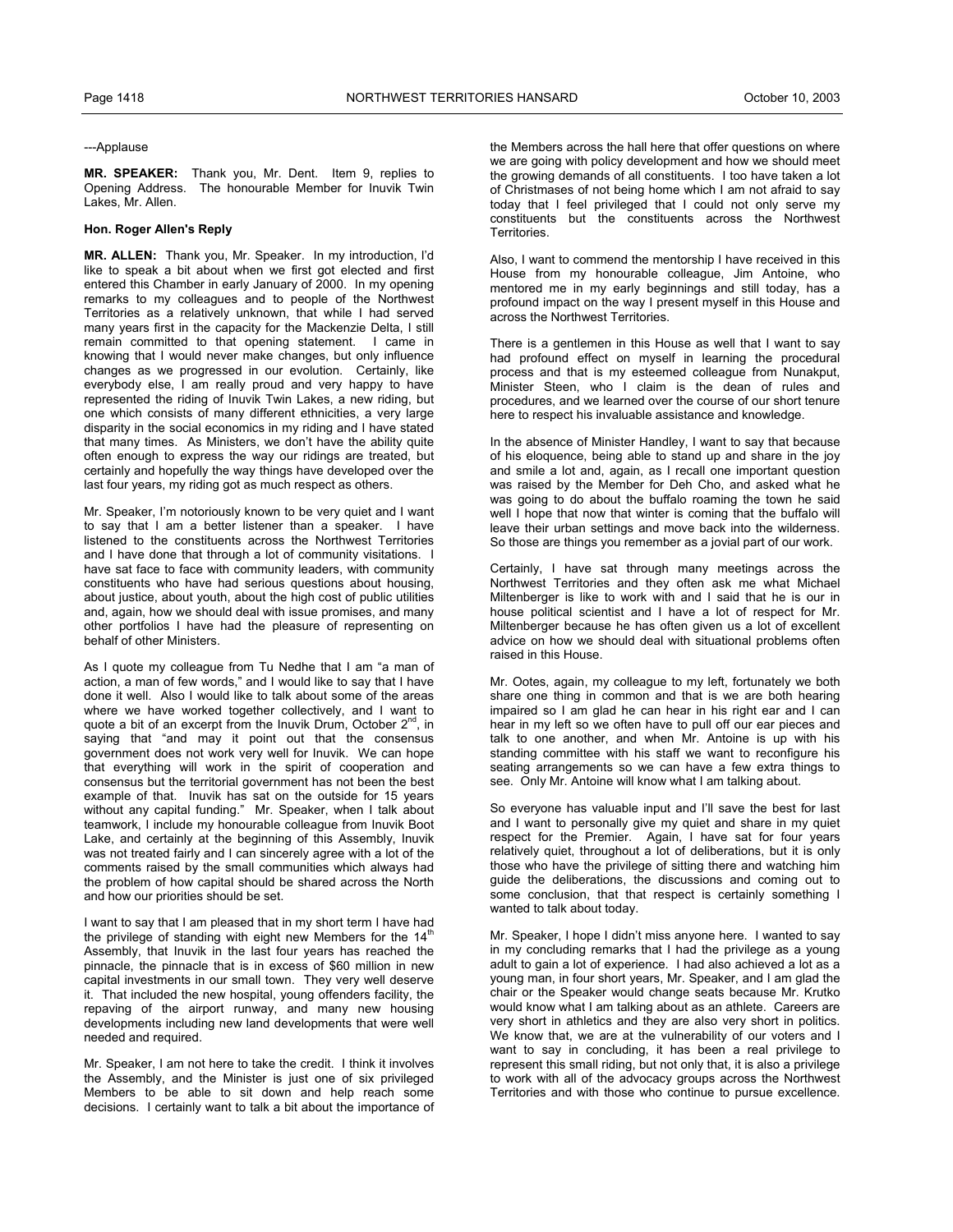Excellence in the local forum and without doubt, many of us will pursue that.

So, Mr. Speaker, I want to congratulate everyone who is going to be departing, and I know from our side there will be three departing Members, which I will thoroughly miss, and I certainly want to say to them that sincerely I wish you more future endeavors. Thank you, Mr. Speaker.

## ---Applause

**MR. SPEAKER:** Thank you, Mr. Allen. Item 9, replies to Opening Address. Mr. Bell.

#### **Mr. Bell's Reply**

**MR. BELL:** Thank you, Mr. Speaker. I wanted to take this time here today, Mr. Speaker, to thank a number of people and maybe more importantly, not to try to talk about the good things that I think this Assembly or I personally have done. I'll be seeking re-election, there is plenty of time for that and as it should be the voters that will have the decision as to whether or not I have done an adequate job.

Mr. Speaker, I do want to take the opportunity here to thank my entire family, all of who live in the Northwest Territories and are still here. This has been, certainly, and I can say without a doubt, the best four years of my life and everybody knows, I think certainly the people in this room, that this can be a difficult job at times but it is a wonderful job, it is the best job as well. The thing about family I guess, Mr. Speaker, that is so important, is that you are going to have good days, you are going to have bad days. You are going to have days when you haven't made the best of decisions and others when you have, but family, certainly my family have always been there with unconditional love and support for me and I certainly appreciate that.

We are in the limelight a lot of the time and are criticized quite frequently, rightly or wrongly, but I think the fact that my family is always happy to see me come home at the end of the day no matter how good or bad the day has been has certainly been rewarding for me.

I want to mention five very important colleagues leaving this House. Stephen, Jim, Jake, Tony and Dave Hamilton. You know, I have learned a lot from these five very important people, and I have learned a lot by watching them, their quiet leadership, the fact that they lead by example has been something that I have been able to watch and pick up and understand and appreciate. Certainly there have been many times when we've had disagreements, Mr. Speaker, fundamental disagreements, about issues and I think that this is something that a number of people in the public could talk to me about that have said there is such a disagreement on certain issues, how can you continue to come to work and work with folks day in and day out and put these issues behind you. I think it would be very difficult, Mr. Speaker, if I had any doubts about their commitment to the people of the Northwest Territories. We may disagree on issues extremely at times, but I have never doubted these five folks. I have never doubted their unwavering commitment to the people of the Northwest Territories and I think that's certainly what makes the difference and allows us to move past certain issues and continue to move forward, try to move the bars and ensure that our reach continues to exceed our grasp.

Mr. Speaker, I can never repay these five people for this, for what they have been able to do for me quietly. I guess about the best I can offer them is that should I be successful and be fortunate enough to come back to this House, I will in my own quiet way try to do what they have done for me and for new Members, if I can be of any help, I will certainly offer that as they have done for me.

I'd like, Mr. Speaker, to thank maybe most importantly the work on behalf of my constituents done by my assistant, Mary Anne Woytuik, who has been with me the entire four years. This is a person who truly gets up every day wanting to help people and it has made such a difference in my job and it has been inspiring for me. She continues to try to do better for our constituents. I appreciate that and this would have been so much more difficult without her. I want to thank her for sticking with me through these four years and certainly thank her for all the work she has done on behalf of our constituency.

I have made a lot of friends in staff in the GNWT over the course of four years. I have been fortunate enough to work with the people in this building, a very professional, committed group of people. I have learned a lot from them. A number of GNWT staff as well, especially in my role as chair of the Standing Committee on Social Programs and I have had quite a number of dealings with people in the social envelope departments and there are some excellent top shelf people working in this government and I appreciate what they are doing on behalf of all the people across the Northwest Territories.

I particularly want to mention two gentlemen who have worked closely with me on the Social Programs committee. David Inch, the Clerk of Committees; if he tires out he never shows but he never seems to tire reminding me of the same simple fundamental rules of chairing committees, always there with the cheat notes for me. It seems that something happens when you get into the chair of committee, you suddenly start to forget things like your own name and Dave Inch has always been there to help me and remind me and make me certainly look much better than I have been and I appreciate that. Robert Collinson, in research, as well. There are many nights, if we think it is difficult for us going home at 8:00 in the evening, I tell you we task our research people after we leave at 8:00 with coming up with volumes of work by 8:00 the next morning, they are not going home until much later, Mr. Speaker. I know that and quite often I don't think I acknowledge that enough, but I would like to thank Robert for his hard work over these four years.

I would like to thank all of my colleagues. I have made a number of very close friends here among the 19 of you, but especially let me say that I have new found respect, I think over the course of four years, for my out-of-town colleagues. I know how difficult session is now. I go to work in the morning when my young daughter is still asleep, I come home at night and she is asleep again. I don't dare wake her up so I can only sit there and watch her sleep, Mr. Speaker. But for the colleagues of mine who are from out of town who have to go away for weeks on end and come to Yellowknife and can't be with their families, it is amazing that they stay the course and are that committed, and I know that their constituents appreciate them for that.

Lastly, let me say thank you to my constituents for putting their trust in me. I didn't come into this job with a 10-page resume and 30 years of work experience, and they took a flyer on me, put their trust in me and I will certainly never forget that. Thank you, Mr. Speaker.

---Applause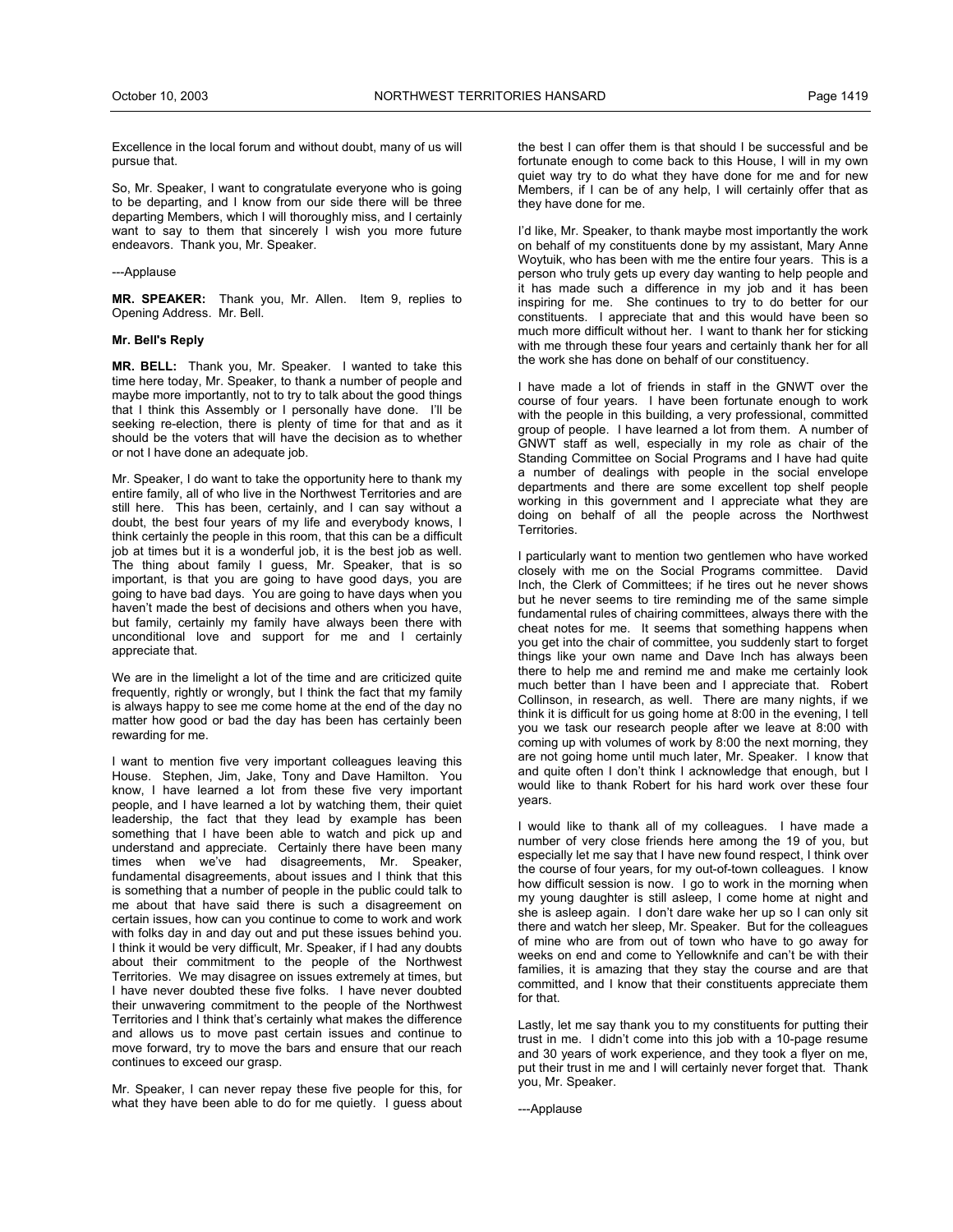**MR. SPEAKER:** Thank you, Mr. Bell. Item 9, replies to Opening Address. The honourable Member for Nahendeh, Mr. Antoine.

### **Hon. Jim Antoine's Reply**

**MR. ANTOINE:** Mahsi, Mr. Speaker. Colleagues, it is an honour and a privilege to stand in this House today. It is my last day to be in the House. I just want to say that I appreciate the opportunity to reflect today on my three terms in office as an MLA serving the people of Nahendeh and the Northwest Territories and Legislative Assembly.

I made it public that I wasn't going to run again. I did that on June 24<sup>th</sup> at Kakisa during the Deh Cho Assembly and I did it in my language because leaders and representatives of most of the communities that I represent were there and I did it in my language because I figured that they elected me so I wanted them to hear first in our own language. So it would give an opportunity for whoever is thinking of taking over, it would give them enough time since June to consider it and rearrange their affairs so that they would probably try to take on this position. I will leave this House with the personal satisfaction of having assisted in improving the lives and the prospects for all the people in the Northwest Territories.

MLA Charles Dent and I entered this House together in 1991. We moved from the Yellowknife Inn to this new Assembly building and as I move on to other challenges, I can wonder who aged the most over those 12 years. Mr. Speaker, although the Member for Frame Lake may have acquired more white hair during his three terms, I want to remind him that I came to Yellowknife as the father of four and I am leaving here as a grandfather.

# ---Laughter

In my previous political careers as well, Mr. Speaker, in the communities as a chief, living in the communities we don't have occasion to wear a suit and tie and I remember when I first got elected in 1991, I was told that I had to come here and wear a suit, and I knew I had a pretty decent sport jacket in the closet so I dug it out and the sleeves were rolled up and there was a bit of red and green paint on it, so I asked my wife Celine what happened to my jacket and she said well one of the kids used it for a Halloween costume last year.

#### ---Laughter

So I had to clean it off and that is how I showed up here. Since that time a lot of things have changed. We have learned how to dress and I guess we call the suit and tie our work clothes here. Mr. Speaker, in my second term it was a compliment from the Member for Thebacha who always comments on this side of the House that as Ministers we look like a bunch of undertakers. So we must have deemed a new style befitting the position of Cabinet at that time. I cannot forget the fashion statement made by my colleague from Mackenzie Delta, Mr. Krutko, who provided the new style, I think it is called the Dene Disney Chic.

Mr. Speaker, at the beginning of the third term, we witnessed different dress styles from the new crop of MLAs, including my friend and colleague, the tall and lanky Member for Inuvik Twin Lakes. So when Mr. Allen showed up, he was wearing a very short tie and our fashion guru from Thebacha made a comment correlating the length of his tie and the next day Mr. Allen showed up with a very long tie. Since then he has learned how to dress very well.

In all seriousness, Mr. Speaker, the past 12 years have been very challenging and also very rewarding. We did not scare at the difficult issues, we met them head on, we met fiscal challenges, we created two new territories, we encourage and support huge economic development projects, we negotiated land claims and self-government agreements, we have protected vast areas of land and built a very strong case for devolution of responsibilities and resource revenues from the Government of Canada. We are on the right track and the future government must bring home more of the bacon.

It has been a very great honour to have had an opportunity with the dedicated colleagues here in the House. Premier Stephen Kakfwi, who is also not going to be running, will be pursuing other walks of life. I have always took their approach as my role in Cabinet with him as Premier that I was working with Stephen Kakfwi and taking on the different challenges that came our way.

Joe Handley goes to work too early for me, something like 6:00 or 7:00 and he stays late and is very dedicated and he will probably continue to do that. My colleague Mike Miltenberger has been a very quiet commentator and given very quiet, solid political advice and he tries to beat Joe here every morning at work and he is a good asset to this government and to the Legislative Assembly.

Another person that is going to leave is Jake Ootes who was here for eight years, the last four years as Cabinet Minister, and he is also dedicated and was very committed to his work and he will be missed in this Legislative Assembly.

My colleague Vince Steen has been a solid Cabinet Member. He repeats and looks at everything and asks a lot of tough questions in Cabinet and you have to be ready to answer him.

Our friend and colleague Roger Allen from Inuvik Twin Lakes has been a solid support and we come from a similar background so we understand what we are talking about when we talk about small communities, aboriginal, we are also involved in business so it was a pleasure meeting and working with all of them.

With the political and business leaders we have worked very closely with them. I have really enjoyed my time in Cabinet and working in all of the areas, and also with all the different residents from across the North. In our travels to the different communities, attending different conferences, it was always very enjoyable to meet people in the North. I see it as we are all working together to shape a Northwest Territories that will serve the best interests of the generations to follow. Our residents that live in the communities, and I must say that in all the communities, our infrastructures are in place, there might be an odd one or two that needs it in place but generally what we have done over the last four years and even before that, we have put in really good infrastructures in our communities.

I had the opportunity to travel to other parts of this country, even into Alaska, and about four years ago when I was in Alaska, there were about 200 communities in there that still had honey buckets compared to none in our communities. So we have done really well in terms of putting in really solid, good infrastructures in our communities and our people are enjoying a better standard of living. They have access to a healthy environment and country foods. Residents have a growing number of interests in employment and business opportunities that we have never seen before and access to a wide range of essential public programs and services.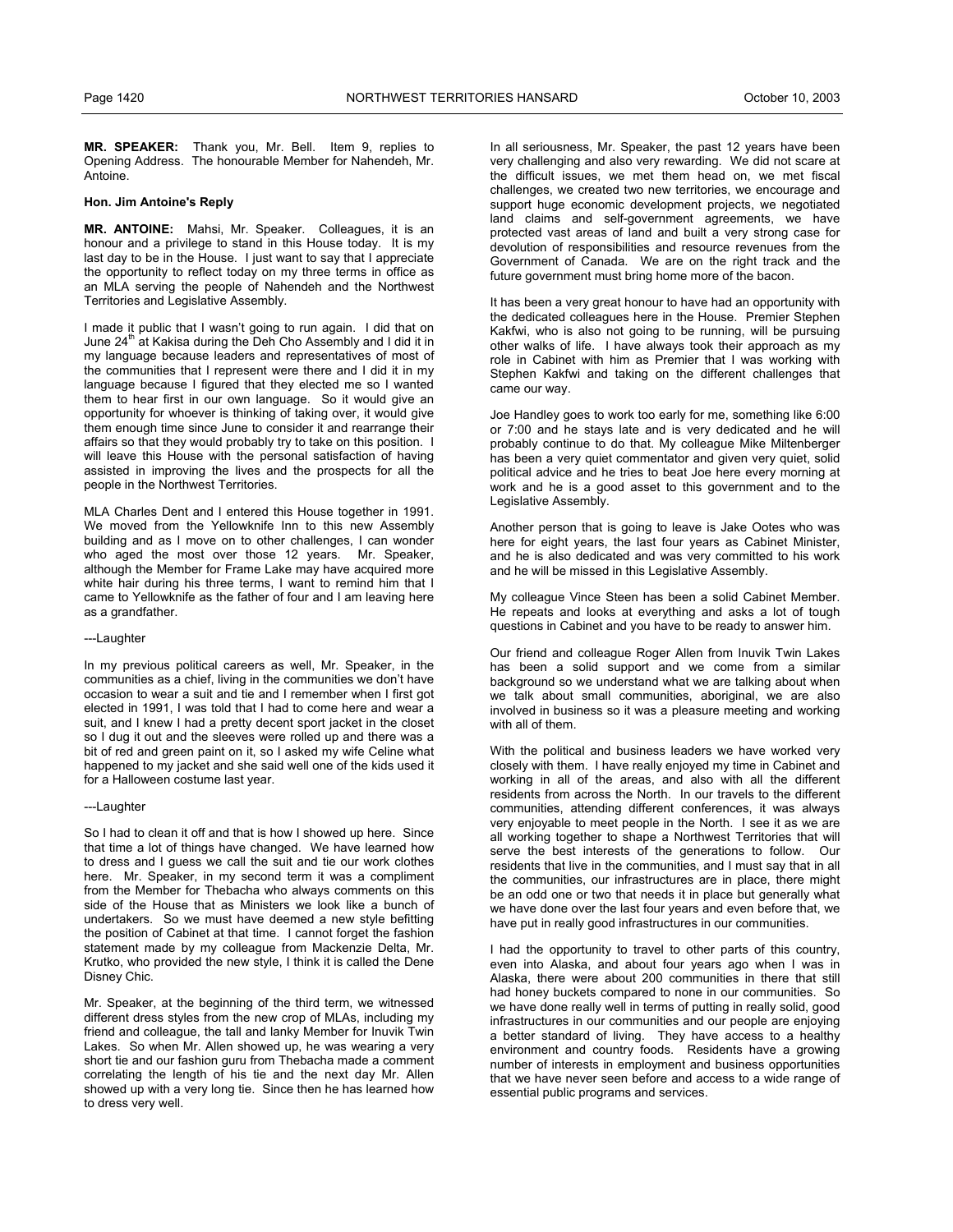It is my contention, Mr. Speaker, that we cannot afford to rest on our laurels, and the future governments and leaders must continue to work towards improving opportunities for our people, especially for our youth. I am confident that we know now more clearly than ever where we want to go as people from the North. However, everyone has responsibility to strive to improve their own lives. Everybody blames the government for almost everything that comes up but there are people in our communities who are doing things on their own and not everybody is depending on government and that is what we should strive to improve, their lives and to contribute to their prosperity in the Northwest Territories. The main goal of government is to create a political climate to support our residents and their families in this task.

Mr. Speaker, I was elected by the people of Nahendeh in 1991 and I was returned to office twice afterwards, in 1995 and 1999. I owe much gratitude to the people I represent. I represent one of the larger constituencies in geographic size in the Northwest Territories. I represent the southwestern corner of the Territories and I want to thank the people from Jean Marie River, Trout Lake, Fort Liard, Nahanni Butte, Wrigley and Fort Simpson, for placing their trust in me over the last 12 years. As the largest constituency in the Northwest Territories, Nahendeh will continue to face many challenges and opportunities. I trust I responded in a timely manner to the concerns and brought forward the suggestions they have made directly to me in my many visits in their communities. I am proud to be from Nahendeh and it has been an honour to serve the people through this Legislative Assembly.

I will continue to lend my support and assistance to whoever gains your trust in the upcoming election and that will take the role as the MLA for Nahendeh. I had the privilege to work with the aboriginal community leaders from across the Northwest Territories as the Minister of Aboriginal Affairs and I want to thank all of my aboriginal colleagues from the North to the South for their cooperation and guidance that they have provided me over the years. The First Nations, Inuvialuit and Metis are the original custodians of our land. We have learned to share this responsibility with other Northerners and together we have proven that we can all improve the quality of life for our people by working together.

My elders encouraged me to work with everyone for the benefit of everyone. I trust the spirit of cooperation will continue as we face future challenges together. I have always been fortunate to have had the opportunity to work with political and business leaders across Canada and internationally on issues and initiatives impacting us here in the Northwest Territories. The Northwest Territories is now clearly on the international radar screen, not only as a growing diamond mining and hydro carbon reduction economy, but it is an evolving political jurisdiction which is balancing the collective rights of aboriginal people with the individual rights of Canadian citizenry. This acknowledgement is particularly rewarding for the MLA for Sahtu and myself, and many other NWT aboriginal leaders who have long sought a more meaningful role for aboriginal people in the decisions related to our land.

I feel more than ever that we're moving forward together as Northerners. New businesses to the NWT are learning to work within our unique framework. We demand, expect and are prepared to work hard to ensure that Northerners benefit directly and meaningfully on the development of our natural resources.

Now it is up to the Government of Canada to turn over control and benefits of development of the North to the people of the North where it has always belonged. We are contributing increasingly to Canada's prosperity, and deserve access to fiscal resources required to build a healthy future for our future generations.

I owe a debt of gratitude to my staff who have supported and advised me over the years. I have to say, Mr. Speaker, that I have had very good staff in my political office as a Minister's office. I just want to mention currently my executive secretary is Bernie Mandeville who is very energetic and has been very helpful. I want to mention Sue Fleck who is very thorough in all her work. Edith Mack has helped me since 1995 in different roles. I want to mention Pietro Debastiani who has also been my EA in the past. Phil Mercredi worked with me for a while. Rosa Wright also helped me very well. I was fortunate to have excellent support staff at the Legislative Assembly, as well. Especially the advice of the long-standing Clerk -- whose last day was yesterday -- Mr. David Hamilton, and the staff who work with him who have supported me as an MLA first when I was an ordinary MLA and the chair of the Standing Committee on Finance.

I have also been fortunate to have great support from my staff in my constituency office in Fort Simpson that took care of my affairs in my constituency. I have to mention Pearl Norwegian who is no longer with me, but she really helped me out in the last few years. Now Derek Erasmus will be helping me until the end of my term. So with the excellence of great support of staff in my ministerial office and in the departments for which I have had the opportunity…Over the years I have held many responsibilities besides my principal duty as MLA for Nahendeh.

I wish to express heartfelt thanks to the past and present staff in the following departments: Safety and Public Services, which no longer exists but of which I was a Minister; Transportation; Public Works and Services; Executive; Justice; Municipal and Community Affairs; and now Resources, Wildlife and Economic Development and Aboriginal Affairs. I want to especially recognize the two deputy ministers. Bob McLeod, deputy minister of Resources, Wildlife and Economic Development, who I have had the opportunity to work with for the last couple of years in this department and he has been an excellent, hard worker; and all the staff who work in RWED. It's a huge department with many responsibilities. I just want to say that as a Minister we go to federal/provincial/territorial meetings with our counterparts, and there are 11 of the FPTs. So I could be travelling every day of every week of the whole year if I really wanted to, but we have to prioritize and our duties up here come first. So I attend many meetings and they've done excellent work.

Aboriginal Affairs; of course, Rick Bargery, deputy minister, and all the staff in the department, especially the negotiations who have done excellent, hard work over the last few years that I'm aware of. I'd like to thank them all for their support and working with me. I want to say to them that you're all consummate professionals, and the people of the North are well served by your dedication to your work.

Mr. Speaker, I have always believed that the role of government is to get things done. Right from the beginning as a Minister, I told my staff I want to get things done. I don't want to talk about it anymore; I think there are places where we discuss and do reviews, but our job is to get things done. Not identify things that should be done or talk about it, but I wanted to get things done. Sometimes it has been very frustrating if we couldn't get things done.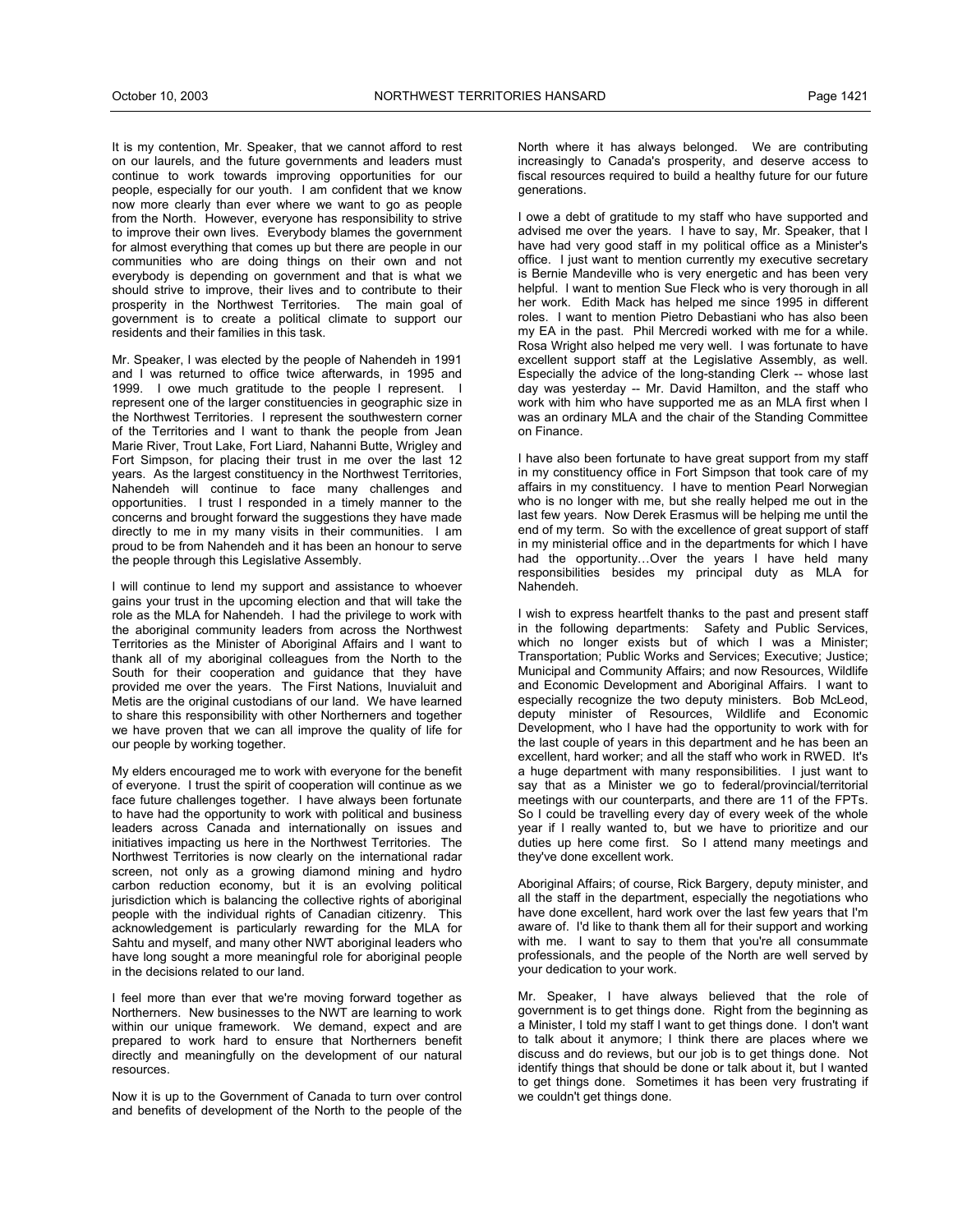The government is here to effectively provide programs and services. In my travels across the Northwest Territories I am constantly reassured to see our own people striving to deliver services. The regions and communities are the clients we serve and we must never forget that. Although many decisions are made in the capital here in Yellowknife, the intention is to support the delivery of programs and services outside of the capital region. Public works in our regions and communities require our support and encouragement in delivering essential services often in very difficult circumstances. I would like to thank them all again for their dedication and commitment to the jobs that they're doing very well.

In closing, I want to thank once again all the people in Nahendeh for their continued support, advice and encouragement, and their prayers through my 12 years as MLA and the last eight years as a Cabinet Minister in this government.

I really want to thank all the people in Nahendeh, in the North, even in Yellowknife who have been trying to encourage me to run again. But my decision is pretty solid. I think I've done the best I could in the circumstances. I've done 12 years and the only promise I ever made to my constituents is that I will try the best I can. I didn't promise them buildings or anything, I just said I would try the best I can. That's all anybody can do in the circumstances.

When I first agreed to seek this office representing the people of Nahendeh, my family backed me up 100 percent, and they have adjusted their lives over the past 12 years to meet my hectic and often unpredictable schedule. I look forward to spending more time now with my family to keep up with the personal development of my children: Denezeh, Melaw, Sachey and Tumbah and to share the joys of life with my daughter-in-law Heather and my grandson K'a. Our family is now patiently awaiting the birth of Denezeh's and Heather's second child.

Mr. Speaker, I'm confident that we are building a strong future for our children and grandchildren. I encourage the next government to keep in mind who they are serving, and to respect all points of views, to make good things happen, and to not only dress smartly but also comfortably, and most of all you have to be leaders. The people in the North look to us and will look to you to be leaders, to make decisions, and to sometimes make bold decisions that you know have to be right.

I just want to say that it has been a real honour to work with all the past and present Members of this House. We have to keep moving on and forward. I will be watching your progress with interest and it is time for me to return home and spend more time with my family and to visit the places where we should be. Actually, right now we should all be moose hunting or something, but we're here. But that sort of stuff I will be doing next fall.

Nahendeh is a very special place and I look forward to returning home. Mahsi, Mr. Speaker.

#### ---Applause

**MR. DEPUTY SPEAKER:** Thank you, Mr. Antoine. With that, I would like to wish you all the best wherever your journey takes you. I'm sure we'll see you around. Item 9, replies to Opening Address. Member for Great Slave, Mr. Bill Braden.

#### **Mr. Braden's Reply**

**MR. BRADEN:** Mahsi, Mr. Speaker. Four years ago I asked for this job because I believed I could make a contribution to running a government and maybe I could even make a difference. I asked for this job because I believed my community was heading into an era of huge, new opportunities. We would be challenged not only by how we managed these opportunities themselves, but also how we managed the impacts on our way of life. I believe that our system of governing, as we fondly call it this consensus system, was not serving us well. I wanted to see what I could do to advance the issues of accountability, responsiveness and confidence in government. I believed, Mr. Speaker, that the new NWT -- and it was only a few months old then, back in 1999 -- could really break through. We could really be a have territory, we could be moving mountains on the land claim and self-government front, and we could be turning the corner on a shameful litany of social ills, abuse and crime.

Our performance after four years has predictably been a mix of highs and lows on all fronts. I won't go into an inventory of all those issues and what we did, that's all a matter of record, Mr. Speaker, and I look forward to engaging in these issues with my constituents in the days ahead. Rather, I'd like to address the areas of economy, of leadership and community. These are the three planks that I ran on four years ago and I would like to take this time to account for what has happened since December of 1999. More important, I believe, is that I want to look forward to see how we can manage these issues ahead.

Opportunities must be seized where they occur, and I believe that is what Yellowknife has done. government, through the leadership of the Premier and the Ministers, set terms on diamond allocations that has stimulated well over \$10 million in sorting and cutting plant investment and 100 new jobs in Yellowknife. In the next few years, Mr. Speaker, we can see this double and we can see it move into other NWT communities, as well, and we should be looking for other ways of capitalizing on the diamond boom and add to the diversity of this amazing gift of nature.

Mr. Speaker, we're in the midst of a long-anticipated sunset of Yellowknife's gold mining industry. This brings with it disruption to jobs, to families and, of course, to our economy. But is also brings the responsibility to manage it properly in human terms and for the environment, and this includes the enormous task and the investment required in cleaning up two of Canada's oldest producing mines.

Our city has enjoyed the prosperity of unprecedented growth in stores and services and business, it's brought new competition and benefits to consumers, and we've seen our volunteer sector grow, Mr. Speaker. We've seen added new activities and sports and cultural venues grow in the city, and I believe we are a larger, stronger, more stable and more diverse community.

The latest in a series of achievements in land claims and selfgovernment is before us. It is coming into force with the Tlicho government over the next decade with four neighbouring communities to Yellowknife. We'll have the tools to become the unified nation they have worked so hard for. This can only be a new opportunity for this community, as well, for I believe our joint prosperity is linked. And look, Mr. Speaker, we're finally going to get that road finished and we're actually going to get a bridge built; finally.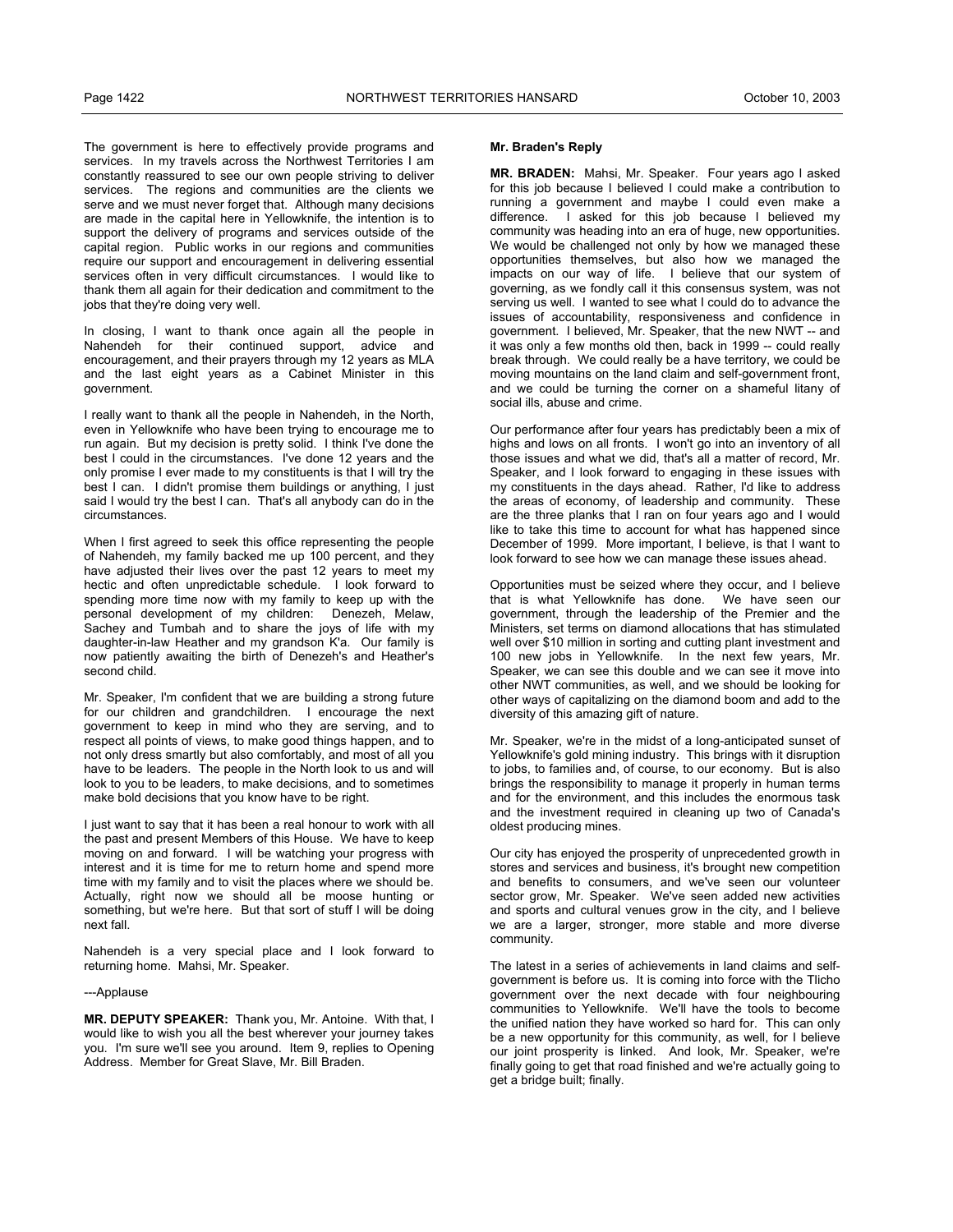We've seen remarkable growth in housing in this community. The private sector has responded vigorously to the need, but we're still faced with the enormous challenge of affordability. It is crushing for many of our families and workers in low and middle-income brackets, and if we are to sustain our growth and success we've got to put housing at the front our agenda.

Housing, Mr. Speaker, is only one of the problem consequences of the boom. There are many others. We see a disturbing upwards spiral in domestic violence, drug and alcohol abuse, family neglect and crime. Careless and risky behaviour especially among our youth is epidemic. We find ourselves telling our children and visitors to the city to stay away from the downtown area after 10:00. We all share a sense of shame and frustration at this, Mr. Speaker. What can we do to take back our town? Several dozen, I think perhaps a couple hundred of us, walked one evening just a few weeks ago in the Take Back the Night march led by the NWT Status of Women Council. We can also look forward to actions like that of the Yellowknife Homelessness Coalition, the coalition for community wellness, new work by the RCMP as ways that can make a difference. As a community we must realize that we have to take ownership of this crisis if we are to solve it.

Our government in this area has to catch up with its own record of neglect, Mr. Speaker. For too many years we have denied our communities across the NWT the investment and hard work that should have gone into the prevention and treatment and follow-up programs to tackle the issues of abuse and violence. My constituents have told me absolutely clearly the social agenda is the priority for the next government.

Mr. Speaker, when we go to the polls on November  $24<sup>th</sup>$  we'll be electing the territorial decision-makers for the next four years. These MLAs will be using what we call the consensus government system as their way to make those decisions. One of the reasons I ran four years ago was because I felt this system wasn't up to its fullest potential, it was sluggish, it was bogged down with having to make too many compromises and trying to accommodate too many agendas to be responsive and agile in our fast-moving territory. If we were to take a poll to test the level of confidence and trust that our people have in us, I think we'd find, Mr. Speaker, that we're losing a lot of ground; in fact, we might well find that we're underground. Indeed, I see voter turnout slipping steadily over the past several years, and that alone is a significant measure of how much we count.

We've seen other signals that pass judgment on our consensus system. The NDP, the New Democratic Party, have twice floated the scenario of bringing party politics in to advance their agenda through a slate of candidates. More recently, a business-based coalition has tested the party process as a way of getting us to pay attention to what is seen as a fundamental weakness, a lack of accountability. We should not dismiss either of these, Mr. Speaker. They are strong messages from voters trying to tell us that we're not delivering on their expectations of due government.

So what do we do about it? I suggest two approaches. One is to look in our own backyard, Mr. Speaker, and address the way we manage governance with our own boards and agencies and departments. I look with dismay at how we blew up two of our most senior boards -- the Power Corporation and the Stanton Territorial Hospital -- and I believe this is a result of our failure to govern properly on our part. If we are to really see some progress, we have to take aggressive measures, Mr. Speaker, we have to cut back and streamline the number of boards and agencies we've created. We should not be hesitant about

realigning and redistributing our own departments to suit our changing needs. We need to address capacity, communication, monitoring and compliance, and reset our directions. After all, we've been building this government, basically from scratch, for the last 30 years. Some of it isn't working. The status quo is not an option. Let's rebuild.

Here in this legislature, we need to rethink the way we do business, Mr. Speaker. The past four years, I believe, have seen walls and barriers developed between our Cabinet, our Caucus and the committees. We've seen too many arbitrary decisions and reactions, and a breakdown in collaboration way outside the sphere of intended consensus. We have hobbled ourselves. We can do better through a new approach to governance.

Mr. Speaker, my second approach is to give the voters of the Northwest Territories more of a say in who the leadership would be for the Northwest Territories. One aspect of our election system is that the voter has little on which to pin his or her expectations, other than the track record and the reputation of the candidates in their riding. We can't make pledges, we can't make promises as individual candidates, Mr. Speaker, we can't pledge accountability when things don't go our way. We're only one of 19 Members who will be in this House. What can we do to give the voter more to go on when they go to the polls? My approach is to focus on the gap that exists between the voter and how our leadership is chosen.

Sometimes, Mr. Speaker, when I look at a newly-elected provincial government it's with a little bit of envy, that's because the day they get elected and voted into office, they have a mandate from a majority of their people on what to do. They can start on day one to fulfill their promises, with a leadership regime that's already tested and together.

Our consensus approach in reality is the reverse of this. We form an Assembly after the election as a group more or less of strangers. We select our Premier and Cabinet almost entirely on good faith, with a regional mix for geopolitical reasons thrown in and, Mr. Speaker, we do this almost entirely in secret. These MLAs then become the government. They then try to assemble together with all the MLAs to present a collective vision and a mandate for the next four years. In short, Mr. Speaker, in an Assembly we wander in the woods for about three months before we can really sit down to the task of governing with a direction that we can have some agreement on, and all of this time the voter has had no say or influence in who these people are going to be in government or what the vision and the objective is going to be. It's no wonder that they challenge our accountability.

What are the remedies? There are many options to look at. Indeed, Members of the 12<sup>th</sup> Assembly back in 1994 looked at these very issues, and couldn't break through or at least not without tricky challenges to election law and practice and convention.

Mr. Speaker, I'm not going to offer some sweeping new revelation or some enormous bold new move. I think things like this have to be taken in measured, careful steps.

A solution in this is to issue a challenge to any would-be Premier to declare their interest in the office now. Don't wait until after the election and our secret process here. Don't hide in the midst of that process that we have used in the past. I challenge those candidates to say now that they want the job and what they plan to do in the job. I want to know their priorities, their values and their ideas, and so do the voters, Mr.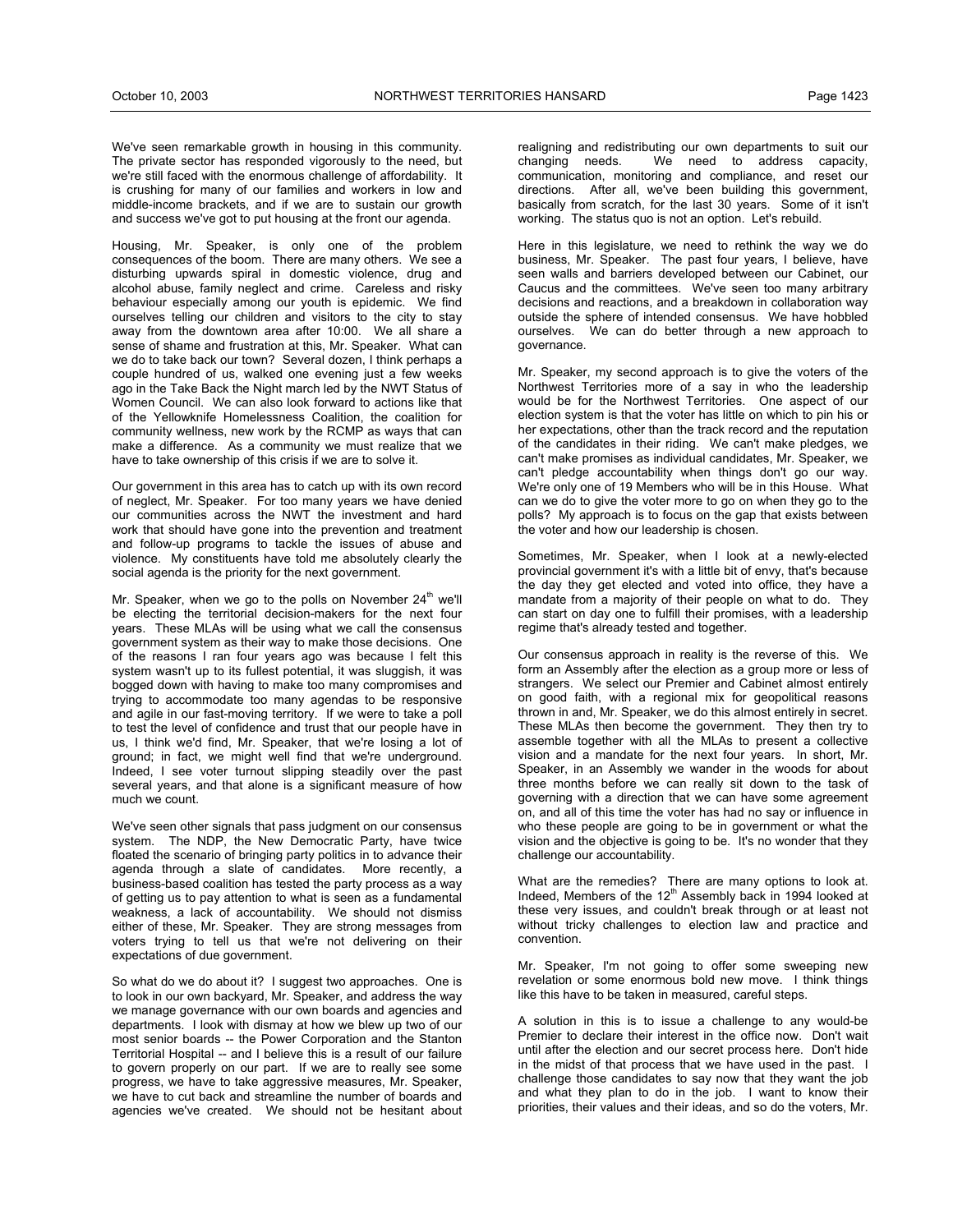Speaker. They deserve to know this in the full openness of an election campaign, so that when I go door to door and seek my constituents' views, we will have something new and exciting to talk about: who the next leader could be. It's the kind of discussion that we've never been able to have at the door or in our meetings before in the Northwest Territories, Mr. Speaker, and I believe it's time we do. It will enable me to bring the voice of the voter into the ballot box that will be sitting on this floor in December.

Mr. Speaker, this is not a difficult step. It requires no changes in rules or new convention, no consensus of opinion. The hard part is for those candidates who believe they can and could be the next Premier, to step outside of that comfort zone, that secret zone that we've created here, and take their ideas to the door.

Mr. Speaker, I've talked about this idea a lot in the past few months. Some people who have listened to it have called it the start of party politics. It's a slippery slope that we want to avoid, and indeed I do not want party politics. But you know, I think there's another aspect to it. I think we could look at it as something that we already know and that we're already very familiar with here in the NWT and across Canada, because this is the way, isn't it, that we elect our mayors and our chiefs in our towns and villages and cities, the way we elect our band councils and the leaders of our First Nations. The voter deserves a chance to say who the leader is going to be. I think this is a way that we could advance that in our next election.

Finally, Mr. Speaker, I want to say that this is a job I truly like. I like getting up in the morning and coming to work here, or maybe somewhere else in the city or in another community in the NWT or Canada, and seeing what's new. Believe me, there's always something new. The satisfaction from being involved in the teamwork and seeing results. Most gratifying is when a constituent facing an issue asks for help and I can make a difference, and I've had that satisfaction many, many times.

Mr. Speaker, these results aren't gained by working alone. We're well served by a staff of professionals. Living a life by political rules, public law is not to be taken lightly, and here again we have our clerks and administration backup to see us through. We've been ably served by our Conflict of Interest Commissioner, the Honourable Ted Hughes, and I thank him for his respectful, steady guidance.

Many of our issues involve some level of bureaucracy in working with staff, and I thank those people especially for their patience, and sometimes their tolerance, of a rooky MLA who was trying perhaps a bit too hard to get something done. I've learned a lot about teamwork and some of those lessons haven't been easy in the give and take of debates, discourse here among 19 politicians.

On more than one issue I've often thought to myself how can someone be so stupid about something, and then I realized they probably think exactly the same of me and I feel better or at least perhaps I feel human.

I salute those Members, Mr. Speaker, who are retiring from the political arena: Mr. Kakfwi, Mr. Antoine, Mr. Ootes, and yourself, Mr. Speaker, for my appreciation, my admiration and my expectation that somewhere, sometime we will be seeing each other again in some avenue of public service.

I am especially grateful to my constituency assistant for four years, John Argue. John came to me with almost 30 years of experience in the territorial civil service, and with a volunteer record and a familiarity with this city that I doubt could be matched by anyone. John, you helped me shine in the good days and you polished me up on the not so good ones. I value your loyalty above all. Thank you.

It's to my family that I owe my greatest appreciation and affection. My wife Val and my daughters Rae and Carmen tolerated, comforted and gave me their unflagging confidence. I am especially indebted to my daughters, because if ever I started to sound pompous or fake or, heaven forbid, political about anything, they tackled me hard. I'm blessed to have an extended family here, Mr. Speaker, my mother, three brothers and their families, all of whom accepted my ambitions and the risk that it involved.

It's a great time to be in the NWT and to have the trust of the people in the riding of Great Slave to represent them in this Assembly for the last four years. I hope to return for the next four. Thank you, Mr. Speaker.

#### ---Applause

**MR. SPEAKER:** Thank you, Mr. Braden. Item 9, replies to Opening Address. The honourable Member for Range Lake, Ms. Lee.

#### **Ms. Lee's Reply**

**MS. LEE:** Thank you, Mr. Speaker. It's been an honour to serve as MLA for Range Lake for the last four years. This being the last day, I would like to just offer some personal comments.

It's hard to believe this is the last day since we stepped into this building, and myself as a Member. I remember making my first statement. It was called Voices of People, and I was trying to express my desire and need to make sure that the voices of my constituents were heard in this House through me, but also expressing my commitment to hear the needs and voices of people that my colleagues represent in this House. I can assure you, Mr. Speaker, no other statement has gone through five or six drafts since, because we usually haven't had time to do that since then.

Mr. Speaker, I've done a lot of things in my life, I believe; really interesting things. I've had great jobs that paid pretty good money and gave me lots of responsibility. But usually after about three years I'm ready to go into different things and look for new challenges. There's always something that was just missing in whatever I was doing, so I usually changed jobs or went back to school for something new. But in this job I've been here for more than three-and-a-half years, and I can really feel that I can say that I've just begun to flatten out the learning curve maybe about a year ago. I've made a point of thinking about this job…I guess you think about this job all the time, but more so in the last few days because it is time for reflection and so on. As I'm making this statement I hope that the people will just be patient and listen to some of the statements here.

I think what's really challenging about this job is there is a lot to know in this job. We all walk in here as generalists and not specialized in politics or not specialized in any area. I don't think the special knowledge of any one area is required or expected, but there is certainly a lot to know, a lot of people to get to know, lots of issues, not just in Yellowknife but all of the Territories and lots of history behind the issues, conflicting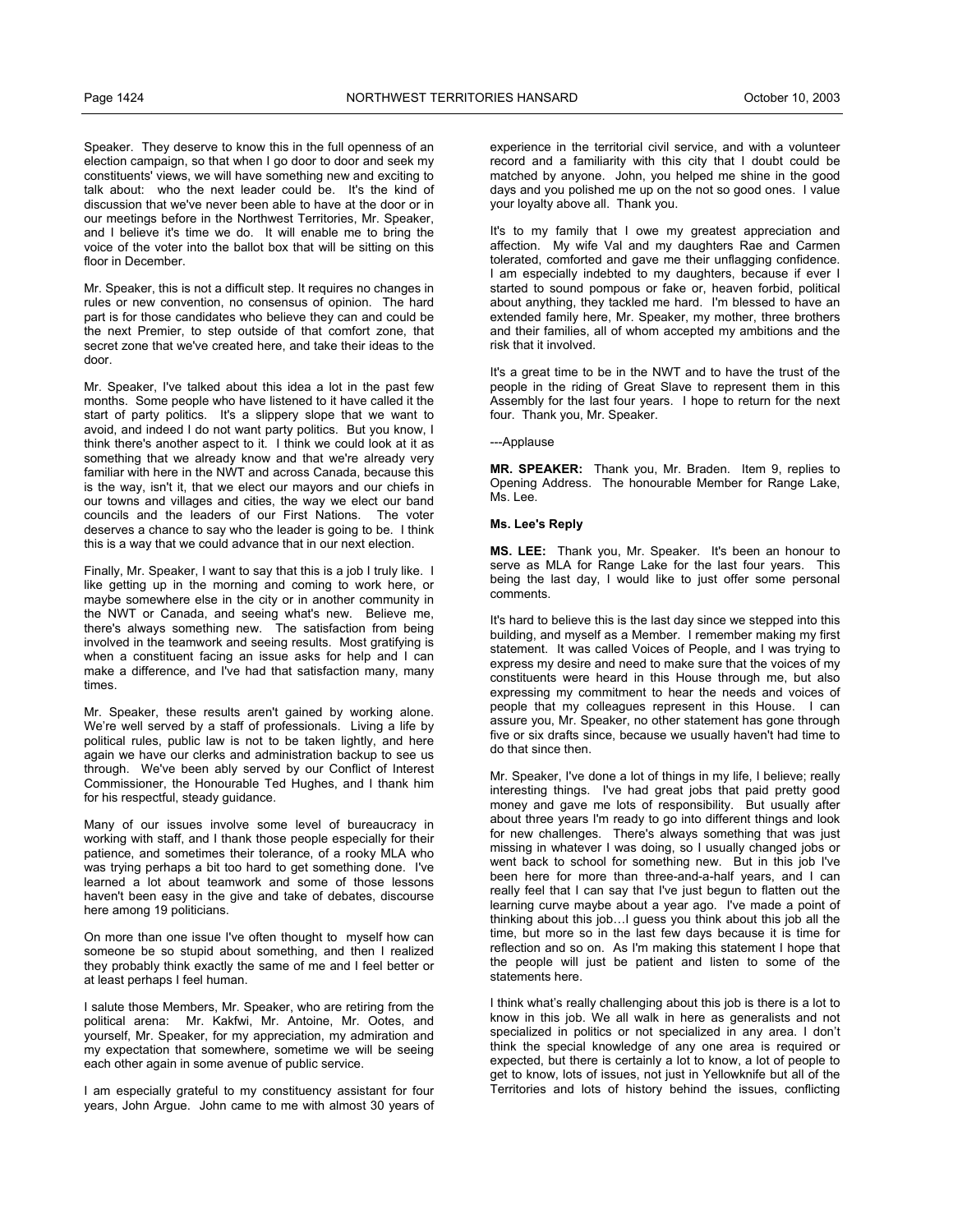agendas. So there is a lot to learn there, there's no question about that.

What is most interesting about this is that you need to know what you don't know. You need to know what you can do and what you can't do, what brick walls you can climb, what brick walls that you want to bang your ahead against and which ones to ignore or just blast away with everything you have and which ones you want to climb up. I think that's what is so challenging about this job.

Mr. Speaker, I think what I have found in this job that's making me want to use what I have learned the last few years and will continue to do so and I will be seeking re-election and support from my constituents and should I be lucky enough to come back and have support from my constituency, I do believe I would be able to use this experience. What's really special about this job is it not only allows you, but it demands that everyone put everything that we have into this job. It's not a job, it's really a way of life and it's a real commitment to do something. It really asks all of us of everything, everything in our head, everything in our heart and, on top of that, almost all of our time. What I mean by this job asking us to use everything in our head is what we know, whether we get it from formal education through schooling or we get it from our work experience or by doing things and having people teach us, but I do believe what's in our hearts that this job demands of us is what we learn from our life experiences. That doesn't come with a degree in this or a diploma in that. It really is about being called upon to use our compassion and asking us to connect with the people that we are here to serve. It's asking us for the ability to put ourselves within the shoes of everyone. It's about asking us to empower others to do things for them and to help them to do what we need to do.

So, Mr. Speaker, I know you've seen a lot in this House and we certainly have had down moments. It's hard to remember those because we are on the last day and we have to remember all the good things, but there is no question we've had some very tough issues, very dark moments in and out of this House. I know that no matter what was happening in this House, what kept me going really was the ability to make a difference in one person's life on a very small scale, on a very small thing and probably for somebody who doesn't even vote or somebody who doesn't really know what it is that I do or someone who isn't aware of all the political issues. They come to you because you are their MLA or they have heard your name somewhere and they tell you their problems and if you could do anything to help them, then you know you've made a difference, you've done your job and you've used your power of the office to make a difference. You use whatever you can find in your head and your heart to look at an issue, to look at a person's problems and help in some way.

In many ways, Mr. Speaker, this job reminds me a lot of being a lawyer and that's one thing I can think of because that's what I was doing beforehand, but I have said this to a lot of people, this job is a lot like being a lawyer, except I don't have to send a bill at the end and people don't get upset with you.

There is only one non-personal statement I want to make today because I don't want to have a whole list of things that I have done or not done or good things because I believe we will be soon enough on the campaign trail and we will be able to go to the people and have discussions and have them judge our actions and words and our performances here.

A lot of what I have said and done is on my Web site and I am told the latest stats on it are about 800,000 hits. I am creating

a new site for my campaign and I have been advised that I have saved about 62 megabytes in my existing site and I am not sure what that means because I am not very computer inclined, but an average CD has about two megabytes, so I have enough stuff to fill about 60 CDs. So if anyone wants to read it, everything I have done and said is in there.

Mr. Speaker, back to what I wanted to say, one political statement I want to make is I hope to see more women coming into this Assembly in the next or future assemblies. I would like to see a day when it's not an issue that I am a woman MLA because I don't believe any of my colleagues that come to my house as an MLA ever get asked what is it like to be a man in an Assembly.

This must be election time because I am getting lots of calls from people and media asking what do we do to get more women in and how do we help them out. I don't really have the answer to that, but I can tell you, Mr. Speaker, I have never been anywhere where there are less women as equal colleagues than in this place. I come from a family of very strong women. I was brought up by a single mom with two daughters and the three of us are very strong, very disciplined and strong-headed. I had the guidance and support of a grandma and very strong aunt. So I was very used to having very strong women in my life. All throughout school, I went through business, politics and law which might be considered non-feminine areas of study, but I never felt out of place in being a woman.

In my work experiences in government offices, I never felt out of place being a woman even though I worked in a number of non-traditional areas. I remember being in a court one day, Mr. Speaker…I must say my second year of law school at Dalhousie was the first year where there were more women students than men students. I know that the med school that year had a lot more women students. The doctors in town, a lot of them are women. When I was practicing law, I do remember distinctly being in court where I looked around the court chamber and I noticed that the Supreme Court judge was a woman, both lawyers in the chamber were women, the court clerk was a woman and there was another staff member in the chamber. Almost every player in the room were women and I remember feeling very natural about that.

I remember also feeling like what would it be like for me to sit here as a woman lawyer if everyone in the room was a man or that I was treated any differently because I was a woman.

Mr. Speaker, I have no answer as to whether or not we would improve the House if we had more women, but I do know it would make a difference and it would be a different House. When I first got here and went to a meeting of all the MLAs, there were 11 of us because I belonged to a non-Cabinet committee and my woman colleague from Hay River South was sitting in Cabinet at the time, so she was not part of the 11. I was the only one and I looked around and I had never gone to a meeting like that where there were 10 men. I felt a bit out of place, I must say. I remember a male colleague saying to me you don't really think we would treat you differently because you are a woman. Probably not. But I said to him how would you feel like it if you came to work everyday as an MLA and you were sitting there with 10 other women? His face kind of brightened up and he said I can see your point there.

I do believe people want to vote for women. They want to have a choice to vote for women with all things being equal. We can't get more women in here unless more women run for the jobs. I would like to really encourage women to run and stand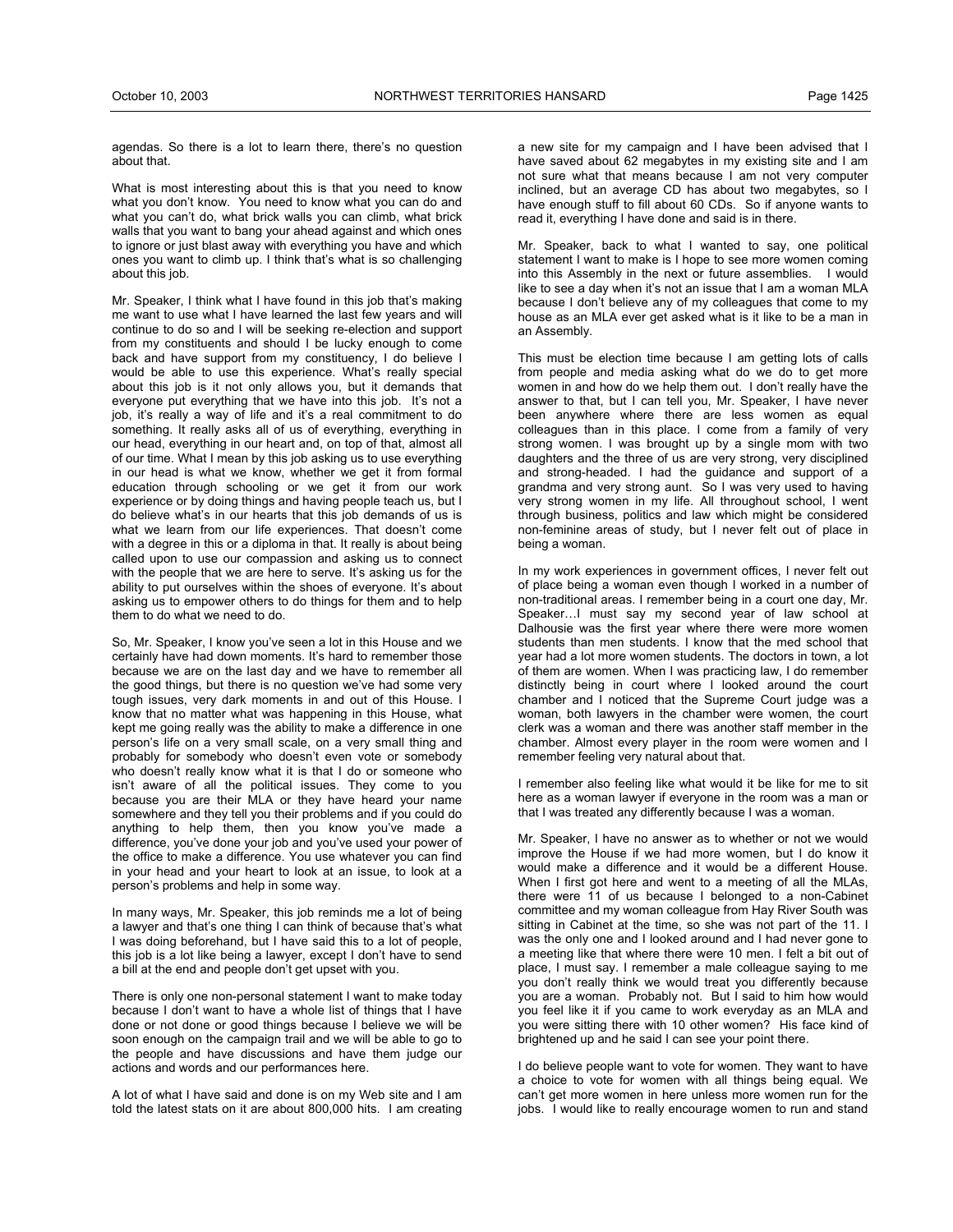for the office because I believe women have everything they need to do this job and gender is an important component of the way we define ourselves. I have said this many times in this House, I have a little bit of history in this place where I have sat in this Assembly for over 20 years and there were times when aboriginal rights and aboriginal issues were represented by non-aboriginal people. No matter how sympathetic nonaboriginal people might be to aboriginal issues, we don't do that anymore. We expect that aboriginal people have the rights and the place to advance their own agenda and to speak on their own behalf. I do believe it's only by having more women in this House that we can have the diversity of women's issues and we can have public policy and public laws being made in a way that represents the entire society that we are here to represent. I would really like to encourage women to run and people to help women win.

Mr. Speaker, that is about the only political statement I want to make. I want to spend the remaining time thanking and recognizing the people that I have had the privilege spending time with over the last four years.

I would really like to thank the staff at the Legislative Assembly. I think in one of the speeches, I think it was by the Law Clerk to David Hamilton, Katherine Peterson made an analogy that this Chamber reminds her of a restaurant where everybody is sitting around enjoying a quiet dinner, but in the backroom there is the chaos of trying to put the meals together. I have not heard anything better describing the situation here. I think when people look at this House and look at us, they see us being very orderly and organized. There are a lot of systems in place to make sure the meetings go well, but that's certainly not the case. There are lots in the back and lots of people who support us and give us advice. I really want to thank all the staff in the Legislative Assembly. We have already made a statement to thank Mr. Hamilton. I don't think we realize how changed a place this is going to be when we come back. He's not here now, but we will learn to live without him, I am sure, because we have to.

I would like to thank a number of personal staff I have had, and I have had lots of them. I first had the help from Jean Wallace who helped me my first year. I had Marilyn Pirker. There was Steve Dunbar, Ryan Chenke, Tammy Slaven, Darren Campbell, Brett Talbot and Vivian Squires.

Mr. Speaker, I am just wondering if I could say a few things about my personal way of doing work here. I have a little bit of a personal policy of not socializing too much with the people I work with. I find this to be a very serious job and I often wonder what the Members of this House think of the way I do things. We get along just fine, but I want them to know that I look at every one of them and I find them very, very interesting. Years down the road when our political issues are done away with, I think we will make very good friends. We are friends now, but I don't think there's anything as intense and complicated as the relationships we are expected to have in this House. I want to thank all the Members for giving me support and the time that we were able to spend together. Also I think I want to say the same about the staff. I am not one who has lots of personal chats and personal socialization with the staff, but I want them to know that I really respect the work that all of them do in helping us to do our job.

Mr. Speaker, I am trying hard not to get too emotional because I must say to you I have not seen so many men cry as I have in the last few weeks saying good-bye in this House. I know this is a very emotional place. Deciding to run for political office is one of the hardest decisions I have ever made and having

been here for awhile, I can see that deciding to leave politics might even be harder to do. It's such an unusual thing putting your name out there to run for political office and then to know when you want to leave office.

I just want to specially recognize the four people who are leaving us. Not only will there be a huge hole put in the middle of this Chamber with Mr. Hamilton leaving, but the departure of Mr. Ootes and Mr. Antoine, Mr. Kakfwi and yourself, Mr. Speaker, I think we will feel the impact in the next Assembly, should I be so fortunate to be back.

Mr. Speaker, for Mr. Ootes, I didn't really know him that well before I came here. I do remember a brief encounter with him when he was running a magazine. He really is an old-fashioned gentle soul. He came here with the government over 30 years ago. I know that I am really going to miss his presence here. Someone said to me they wanted to compliment the good work Mr. Ootes did. They said to me, I know you don't like him, but I think he did a really good job. I got really alarmed because I do not want anybody to think that I do not like Mr. Ootes. If I was ever hard on Mr. Ootes in this House, that was to pursue my work, but it wasn't anything personal or that I didn't like him. I was just taking my job too seriously sometimes. I have to give Mr. Ootes credit for managing to keep his head down and keep moving in all of the storms that have swirled around us in the last few years. I want to give Mr. Ootes credit for always giving me a fair hearing. Whenever I go into his office and I want to talk to him about an issue for my constituent or a change in one of the millions of things I have asked for, he always has time to listen to you and give you a fair hearing. That's really important. More importantly, being a senior Yellowknife Member, I have really relied on him to go and talk to him about the highs and lows of being a Yellowknife Member and talking about issues and getting history from him. I really appreciate that. I want to wish Jake and Marg a very happy semi-retirement and a great next hurrah. I hope he's near here and I just want to thank him.

The next people I want to recognize is Mr. Antoine and Mr. Kakfwi, who are going to leave us after today. These two leaders, I believe, have been an enormous model of aboriginal leadership in this House for a very long time. I remember many days when I would be sitting across from these gentlemen and I would be looking at them. They remind me of warriors and it's interesting that Mr. Kakfwi mentioned that in one of his statements. I hope that even though they are departing us, they will watch over us and they will pray for us and help the next Assembly.

I remember when I first met Mr. Antoine. He came in as a new Member in his jeans and shirts and I remember that he didn't have a suit to wear. I remember him walking into my office asking for something because I used to work for the Members. He was young and brash and he had a full head of hair. I was working in another capacity and I had a chance to travel with him and we spent time in a sweat lodge at the Navajo First Nations. It's sad for me personally to see the experience he's gained over the past 12 years, that he will be leaving that behind and I know it's been a difficult decision for him and it's his own to make and I will certainly miss his presence. If there was anything that Mr. Antoine taught me it's the power of a handshake and a smile. He walks into a room and he never, ever forgets to shake the hand of everybody in the room. That right away breaks the ice and creates an environment for dialogue. I think that sort of represents his style and his way of leadership. I will miss that very much. I have heard a lot from him. He's a constant diplomat. He likes to build consensus and he really knows how to keep his feelings under control.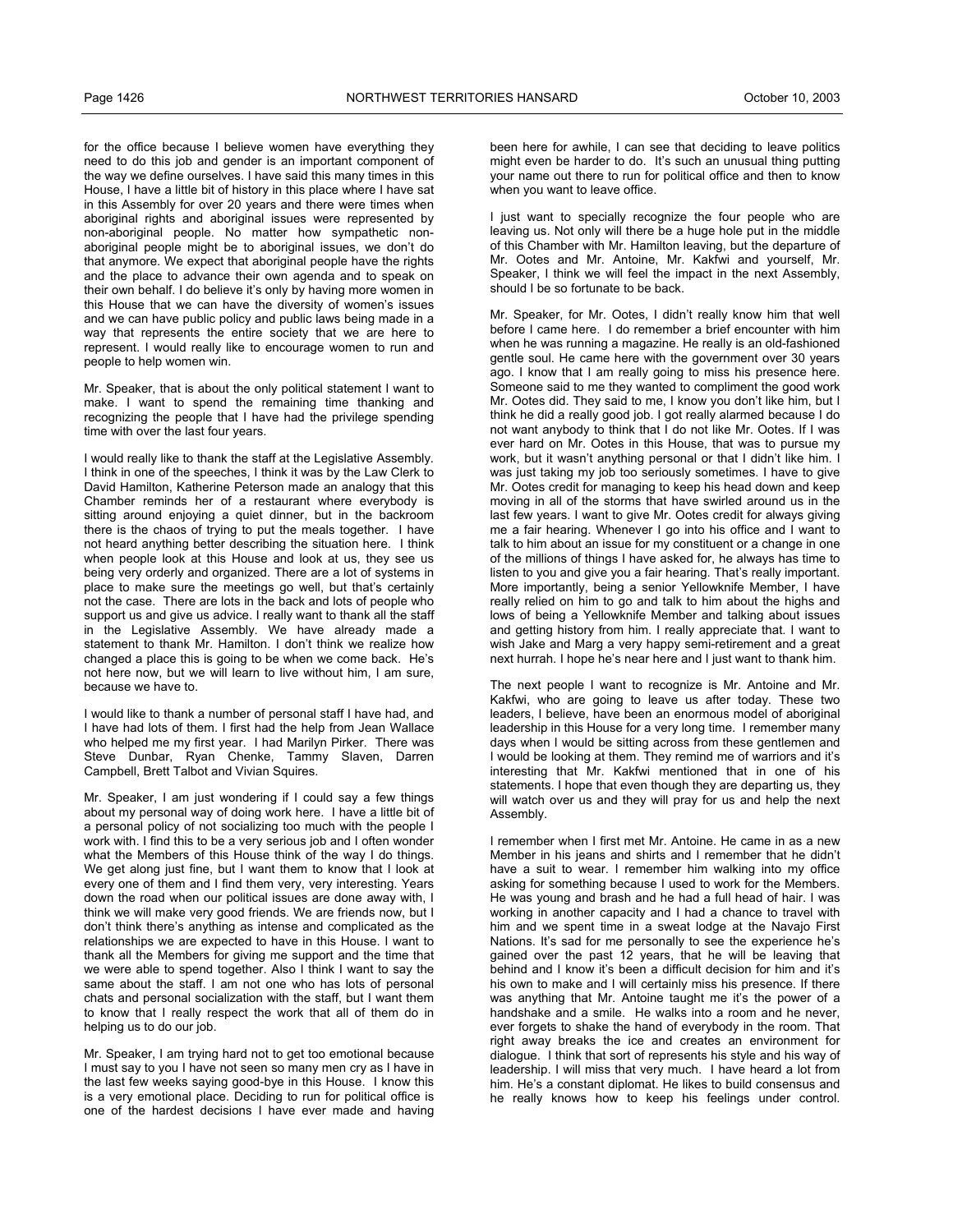Goodness knows, in many meetings we've had, we've had some heated debates.

I know he was offered a part in North of 60 one time, Mr. Speaker, and I realize that show is not on anymore, but we've seen actors turning into politicians, so maybe politicians turning into an actor might be a career he might consider in his homeland of Nahendeh.

Mr. Speaker, Mr. Kakfwi I want to recognize. I don't think I can say anymore about what's been said in the local and national media. I remember hearing his statement in the House. It was a little bit of a surprise statement because I didn't know that that was coming. I went home and turned on the national media and there it was in the headline that he wouldn't be seeking reelection.

So I am not going to do the whole profile, but it's often said that he's a misunderstood leader in the North, but I am confident that history will judge him as a leader of vision and conviction and one who made a real difference for the Northwest Territories. He's been a pillar of leadership in this House for the last 16 years. For me, for almost all of my adult life here, he has been in this Assembly. I think that everyone should recognize that you couldn't turn the heads of large multinational organizations or the federal government or work on major issues that he has and make a difference unless he had the conviction and power to do that. Mr. Kakfwi has that. He has shown us that and I do hope that he'll be in our presence in the future to give us the benefit of that guidance and leadership.

Often, Mr. Speaker, in this job, I don't think that achievements that you make in this House or outside of this House or as a leader are really felt until five, 10 or 15 years down the road. I think what we do here is important, what difference you make here in one day is important, but a lot of how we are judged will depend on how our issues are judged, five, 10 or 15 years down the road.

I would like to personally thank Mr. Kakfwi for giving me personal advice and guidance over the three-and-a-half years. We've had very calm and collected talks and we've had lots of other heated debates. I have argued with him, I have certainly let him know about lots of my views on things, but throughout it all, he's always had an open mind and wanted to understand where I was coming from. I have really relied on that and wanted to thank him very much. At the beginning, I got so excited about every single issue, whether it was in this House or in his office, I would go and rant and rave to him about one issue or another. I felt like he was looking at me as a kid trying to tell me what to do, but over the years of working, he's come to understand my passion and conviction about the issues I am working on and I have really learned to understand the sensitivity he has for the underdogs and the sensitivity he has for women leaders. He's one who knows who can see the big picture while you are mired in the small issues of the day. I want him to know that I've really appreciated his leadership over the three years. I've learned a lot. I was there when he was going through some really tough times. We've been served well. He's just a young man. I know he's been here for 16 years, but he has a lot more to go. It's our loss, but I know there will be lots of other opportunities for him to serve and I look forward to seeing him and working with him in that other area, whatever that might be I have no idea.

Mr. Speaker, I'm just going to end my statement by saying something about you. Since you announced you were not going to seek re-election I have thought about this a lot, but every time I try to put it down it sounded like a eulogy and I didn't want to do that because nobody is dying here. I don't think the end of political life is death. In fact, I think the end of political life is probably just a new beginning, and a great beginning, I'm sure.

So I don't really know how to do it when talking about you, but maybe I should just start by saying you are one truly special human being. I'm sure when I say that, I say that on behalf of everybody in Yellowknife and all of the Territories.

I don't think I'd be out of place to say that you are one person who has been given special gifts from God. For that, you are a gift to us. Your gift is your unbelievable ability to connect with anyone from any background, in any setting. I don't know another person who has this kind of connection. I know your assuring presence in this House will be missed and it's a loss for the new Members who will come into the House or the existing Members. I don't want to make an error in that. I have to be careful about that.

Mr. Speaker, Yellowknife and the NWT is a community of diverse culture and background. No matter who I talk to, whether it's in Yellowknife or the many places in the NWT where I've been with you or in my travels, they all feel that they know you. They know that you are one of them. They know that you're their friend and you have especially been a strong friend of the visible minority communities in Yellowknife, whether they be the Filipino community or Vietnamese community or the African community. I know you have friends from everywhere - in Fort Smith all the way to Tuktoyaktuk and Sachs Harbour. I don't think I could go anyplace in the Northwest Territories where somebody doesn't know you and like you and love you and know that you're a special person.

Another gift that I must say about you is that I don't know anybody else who has done more varied things. I think in your resume it's recorded that you're a social worker; you've worked in government; I've already said that you do weddings and funerals; you've been a coroner; you're an auctioneer. I always thought that people are gifted in certain ways. We're supposed to be better off using one side of the brain than the other. For example, I'm not good at math. I think I'm better at English than math. But you're a gifted person in that you seem to be able to work on all sides of your brain.

I know that before you became a social worker you must have had another life or something because, as you know, I've had the opportunity to work with you way before I came here. I need to thank you for giving me the opportunity when I was 25 to work as assistant to you as the Minister. That was quite a job and I remember not being able to sleep, worried about whether I could do this job or not. In those years we travelled. I had the opportunity to travel with you to many places. I'll never forget driving to Fort Providence and you telling me a story about every telephone pole and every rock and every highway you built and the colours of the different roads. The road to Fort Providence has never been the same since I had that conversation with you because I have to notice everything on the way.

I remember driving back from Fort Providence when I became a Member and we were coming back from our Caucus meeting and a lot of Members flew back, but we decided to drive back. It was 10:00 at night, pitch black outside, and there were at least 10 northern lights in the sky. I remember you saying that the red lights on those northern lights is a special light and you should feel very lucky about it.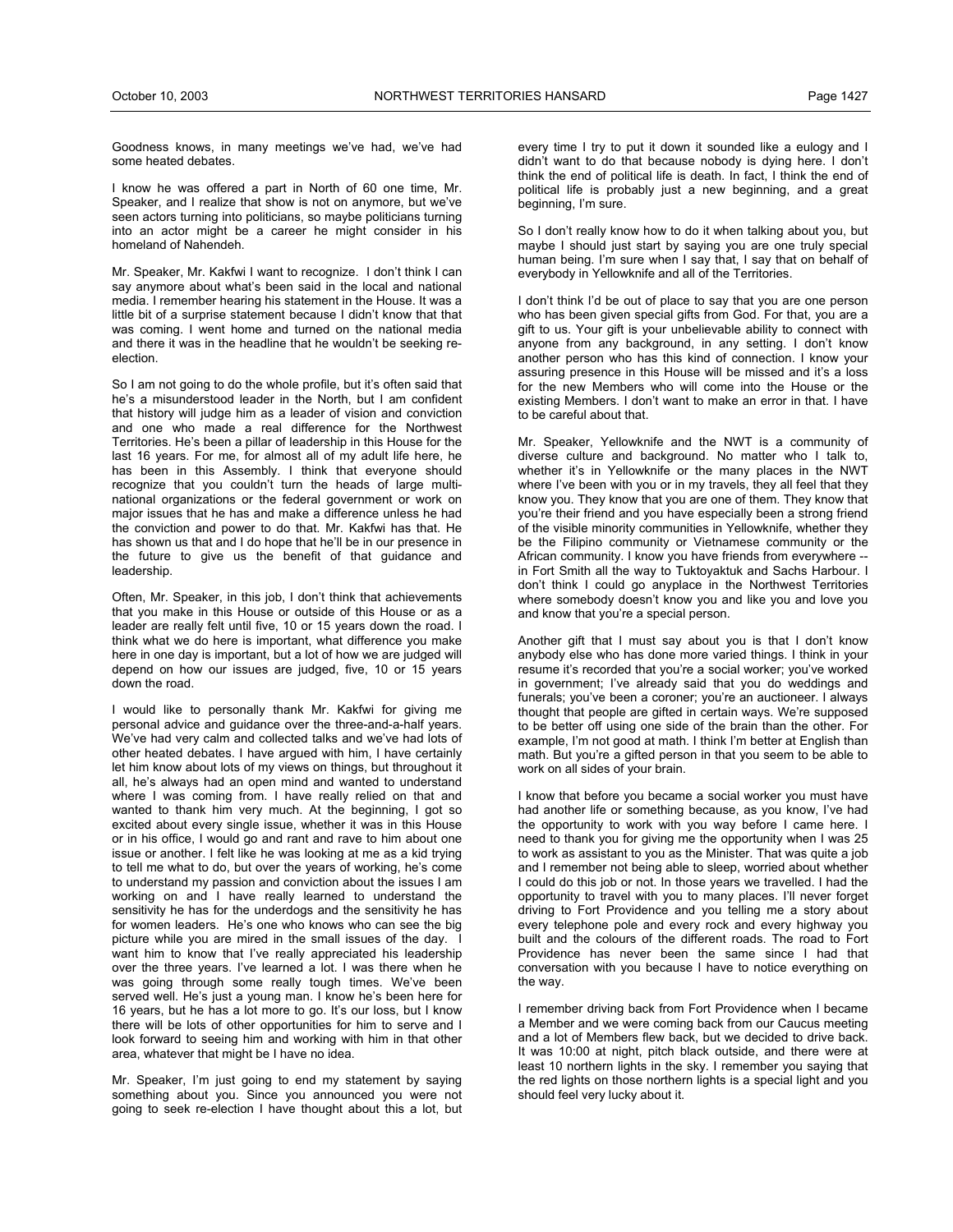I remember being in Inuvik and you were telling me that you built the corridors for the utilidor in Inuvik. I'm thinking you built houses in Fort Smith, roads in Yellowknife, corridors in Inuvik. You really are a man of the NWT with very special gifts and…

#### **AN HON. MEMBER:** He built the North.

**MS. LEE:** Well, I know you're going to get four more years if you decide to run again. Anyway, Mr. Speaker, I probably couldn't do you justice for all you are and all that you gave and all the appreciation that people have for you. I just made a little attempt at it. I do want to wish you much success. I know a lot of good things will come to you because there are a lot of people who are wishing you well. You have that special gift and I know you have a lot to give and that there will be opportunity for you to do so. I hope that's okay that I will end it here.

I just want to end my statement by thanking special people in my life. My mother, Tae Jeong Lee, whose second language is English, can't always understand exactly what's going on in this House and what I do and say. She's proud of me nonetheless and cheers for me all the time and makes sure that I'm fed and taken care of. I want to thank my mother for giving me the opportunity and love to be everything I am. I'd also like to thank my partner, Dave. As everybody has said, this is a very tough job and you need the support and love of everyone. I've certainly been given that. I want to thank my family. I want to thank all the Members, all the staff and thank you very much, Mr. Speaker.

---Applause

**MR. SPEAKER:** Thank you, Ms. Lee. Unfortunately, recall only recalls people out of the House, not back into the House, you see.

#### ---Laughter

Item 9, replies to Opening Address. Item 10, petitions. Item 11, reports of standing and special committees. Item 12, reports of committees on the review of bills. Item 13, tabling of documents. The honourable Member for Sahtu, Mr. Kakfwi.

#### **ITEM 13: TABLING OF DOCUMENTS**

**Tabled Document 106-14(6): Letter From President Of Kapami Cooperative Regarding Power Rates In Colville Lake** 

**HON. STEPHEN KAKFWI:** Mr. Speaker, I wish to table a letter from the president of Kapami Cooperative in Colville Lake, Barbara Blancho. It's a letter regarding the difficulties of dealing with the extremely high power rates in Colville Lake.

**MR. SPEAKER:** Thank you, Mr. Kakfwi. Item 13, tabling of documents. Item 14, notices of motion. Item 15, notices of motion for first reading of bills. Item 16, motions. Motion 21- 14(6), Censure of the Minister of Health and Social Services.

#### **ITEM 16: MOTIONS**

### **Motion 21-14(6): Censure Of The Minister Of Health And Social Services, Defeated**

**MR. KRUTKO:** WHEREAS the stated mission of the Department of Health and Social Services "is to promote, protect and provide for the health and well-being of the people of the Northwest Territories;"

AND WHEREAS residents in small communities do not have access to the same level of health and social services programs as residents in large communities;

AND WHEREAS services vary between health authorities meaning that some residents are being better served than other residents by virtue of where they live;

AND WHEREAS services available in small communities can be restricted to emergencies only or withdrawn completely with very short notice due to staff shortages;

AND WHEREAS some of those staff shortages are related to vacancies or training and can be anticipated and planned for;

AND WHEREAS only providing emergency medical services has serious health consequences for the very young and the very old who need access to preventative health programs;

AND WHEREAS preventative health programs such as diabetes clinics, well baby clinics and other preventative programs are essential to the continued health and well-being of a community;

AND WHEREAS many smaller communities do not have access to such core programs as mental health and alcohol and drug workers and cannot begin their road to recovery without such assistance;

AND WHEREAS one of the foundations of the Canadian health care system is universality and the Department of Health and Social Services and its subordinate health authorities are choosing to ignore this principle;

AND WHEREAS the Minister and the Department of Health and Social Services are ultimately responsible for the provision of these services to the Northwest Territories residents;

NOW THEREFORE I MOVE, seconded by the honourable Member for North Slave, that this Assembly hereby censures the conduct of the Honourable J. Michael Miltenberger, Minister of Health and Social Services, for the lack of attention paid to the residents of small communities in the delivery of health care programs and services and in particular for inaction and failing to address the inadequate delivery of services in many smaller communities.

**MR. SPEAKER:** Thank you, Mr. Krutko. There is a motion on the floor. The motion is in order. To the motion. Mr. Krutko.

**MR. KRUTKO:** Thank you, Mr. Speaker. Mr. Speaker, I don't make this motion lightly. Right now, Mr. Speaker, we have communities where basically only emergency services are being offered. In this day and age of technology and also having the ability to find large amounts of money that we put into delivery of health care by way of buying equipment and operational budgets that come forth from the cost of administering health boards, we are still finding emergencies in our small communities. Core programs aren't even being provided.

In a lot of our small communities, we have high rates of cancer. A lot of our patients want to come back home and be with their loved ones for the remaining days that they have. Because of lack of programs which are offered in large communities, such as palliative care programs and having assistants to help people cope with these illnesses, it is an essential program that should be delivered in all communities.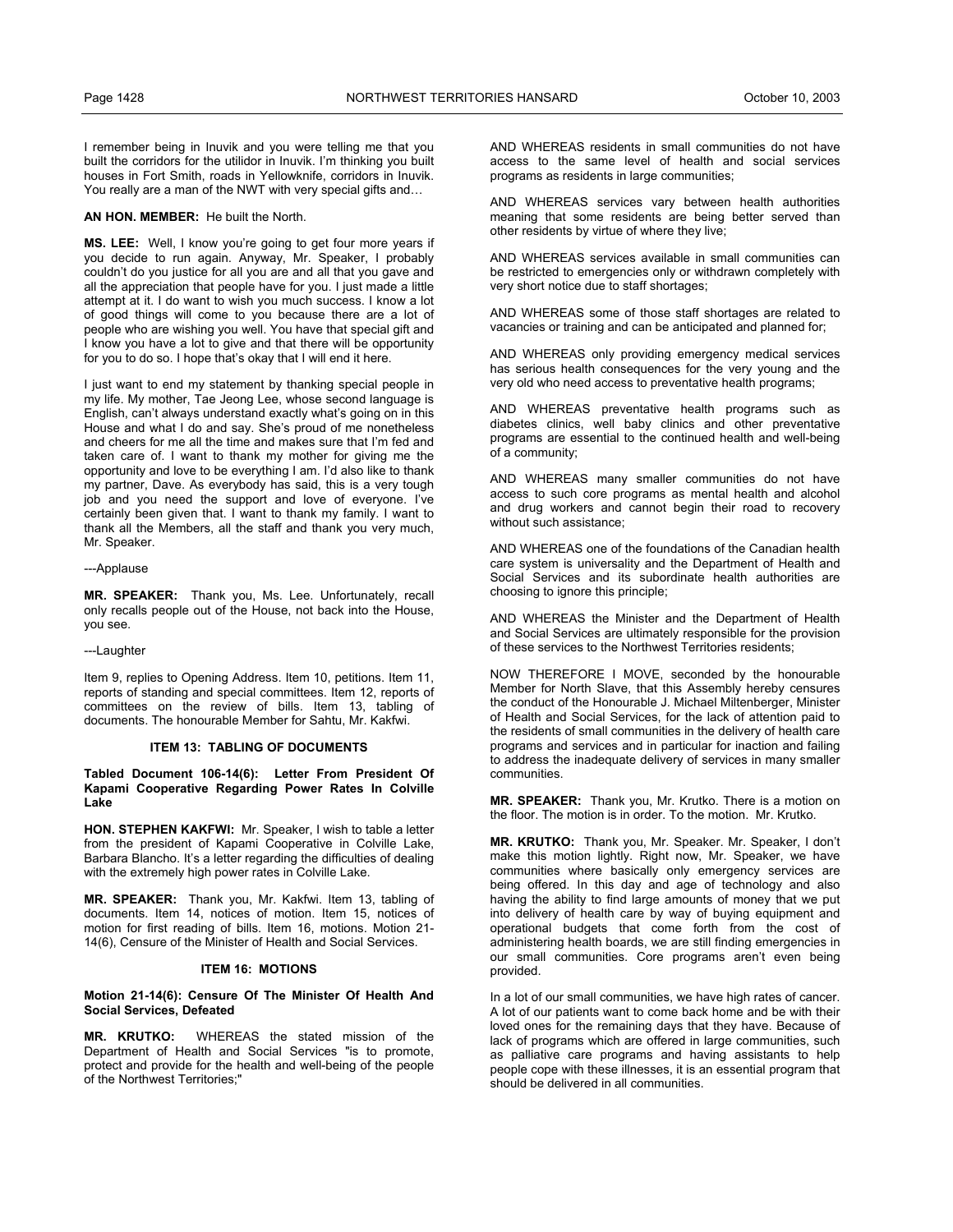I've raised many issues over the last week in this House dealing with alcohol and drug workers, closures of our health centres and also looking in particular at the standards that this government sets. In this House, we just went through a supplementary appropriation. We approved an expenditure of over \$2 million to 13 specialists. For me, nothing's been done to deal with the problem we know has been there year after year after year; closures of our health centres, especially during the summer season when a lot of nurses go on holidays. For some reason, we still have this crisis. I called Aklavik yesterday and I called Fort McPherson today and apparently they're still on emergency service watch where you phone the health centre and get a recording.

I think we as a government, as the Minister responsible for dealing with health care in the Northwest Territories, he's ultimately responsible to ensure that those dollars that are expended or given to health boards are spent in the areas that they were addressed to be spent on. I raised the issue of alcohol and drug programs in communities which have been vacant going on two years. Yet when the community asks where that money is, they're told sorry, the money's been spent and you don't have those resources at your disposal because someone else spent it on your behalf.

I feel it's critical that our communities have the health centres operated like any other central service in our communities, like our schools, like our municipal offices. We have a lot of people that I know of that have approached me and also during the Minister's visits, who have broken down in tears because of finding out after the fact that they now have cancer and they know their days are numbered and they knew months, if not a year ago, that there was something wrong. They continued to go into our health centre and were told that they either have a case of arthritis or they give you some other argument without any second opinions being offered by specialists.

I feel that this government has to deal with this problem as every other emergency. We had an emergency here in Yellowknife because 13 specialists threatened us to quit if we didn't pay them the 38 percent increase that they asked for, to the tune of \$2.8 million. Yet we swallowed that.

Mr. Speaker, I would like to know what happens if we post this poster in Yellowknife and mention to the residents in the larger centres that, sorry, for the next two months you're only going to receive emergency services and if you want services you have to call a 1-800 number, but we're only going to deal with emergencies. We're not offering any clinical services or basic care services for our elders. I think it's important as a government that we take the time to realize we have a problem here.

For us to basically continue to fund millions of dollars to health authorities that have not lived up to their obligations under the Canadian Health Act, lead our universality problems right across Canada. Anywhere you go in Canada you can have access to these programs. Yet these dollars are not making their way into our communities.

I think that, probably being the last act of this government by way of this motion, that we don't ignore the problem whether it be defeated or not. This problem will not go away. This problem is out there and it has to be dealt with, either by this Minister or the next Minister, this government or the next government. But this problem has to be dealt with by this House.

My colleagues in this House, I'd like to ask you to seriously consider how you vote on this matter because I think this also affects the care in other communities. We've heard from my colleague from Hay River with the problem of trying to get medical services there. Medical services are being eliminated and moved elsewhere without very much thought of what that affect does to your communities besides the small communities.

I feel that we as a legislature have to take note that the amount of money that we spend on health care in the Northwest Territories, with the notion that it's improving, yet we have health centres that are basically closed to emergency services only. I feel that we as a government have to do something on this matter and deal with it forthright. It's not only affecting my riding, it's affecting every other community in the Northwest Territories. Core programs are essential to community health and well-being.

I'd just like to, in closing, ask my colleagues to seriously think of the consequences of not doing anything on this matter and continuing to ignore a very serious problem that we have in the Northwest Territories. Thank you.

**MR. SPEAKER:** Thank you, Mr. Krutko. To the motion. The honourable Member for North Slave, Mr. Lafferty.

**MR. LAFFERTY:** Thank you, Mr. Speaker. I also stand to support the motion. I also have reasons to support the motion to at least make a point to this government that although they say they've done a lot of good things, they've failed in some areas. That area is in health. There are other areas, it's just that we didn't have enough time in this House to put more censures out there. We could pretty easily censure the whole Cabinet, but it's the last day of the House.

This government here has been throwing money out towards diamonds, oil and gas. We're also funding large communities for parks, boat launches, marinas, you know? Who in the Northwest Territories except the largest centres can afford to have a marina for boats over 30 feet? If they can have a boat over 30 feet, they should be able to afford their own boat launch or boat marina. Yet we throw money into it. This government is doing that.

We don't have any health centres in some of the communities in the Northwest Territories. We don't have any addiction centres in the North Slave. The only addiction centre in Hay River is in dispute with its staff and there's going to be nobody helping the North one day. These are the things that are happening. We have communities that have laypersons working there. They can't deal with emergencies. Emergency situations have to be phoned into Yellowknife. Sometimes when you phone Yellowknife to see if you can get a medevac they say, well, you have to go to your authority. When they go to the authority, the authority says you have to go to Yellowknife. They get the run around and sometimes there's an emergency situation that nobody can help them with. A Member tries to intervene, but then he can only go to the Minister. The Ministers turn their cell phones and phones off at midnight, I think, because they don't answer the phones when you phone them.

I'd like to say this is a good motion. I think my colleagues in one way or another have already run through some of the issues. Maybe not health, but they can see this government is throwing a lot of money out there for economic development and, as you know, economic development creates social problems. We are not putting any money into that area. Sure,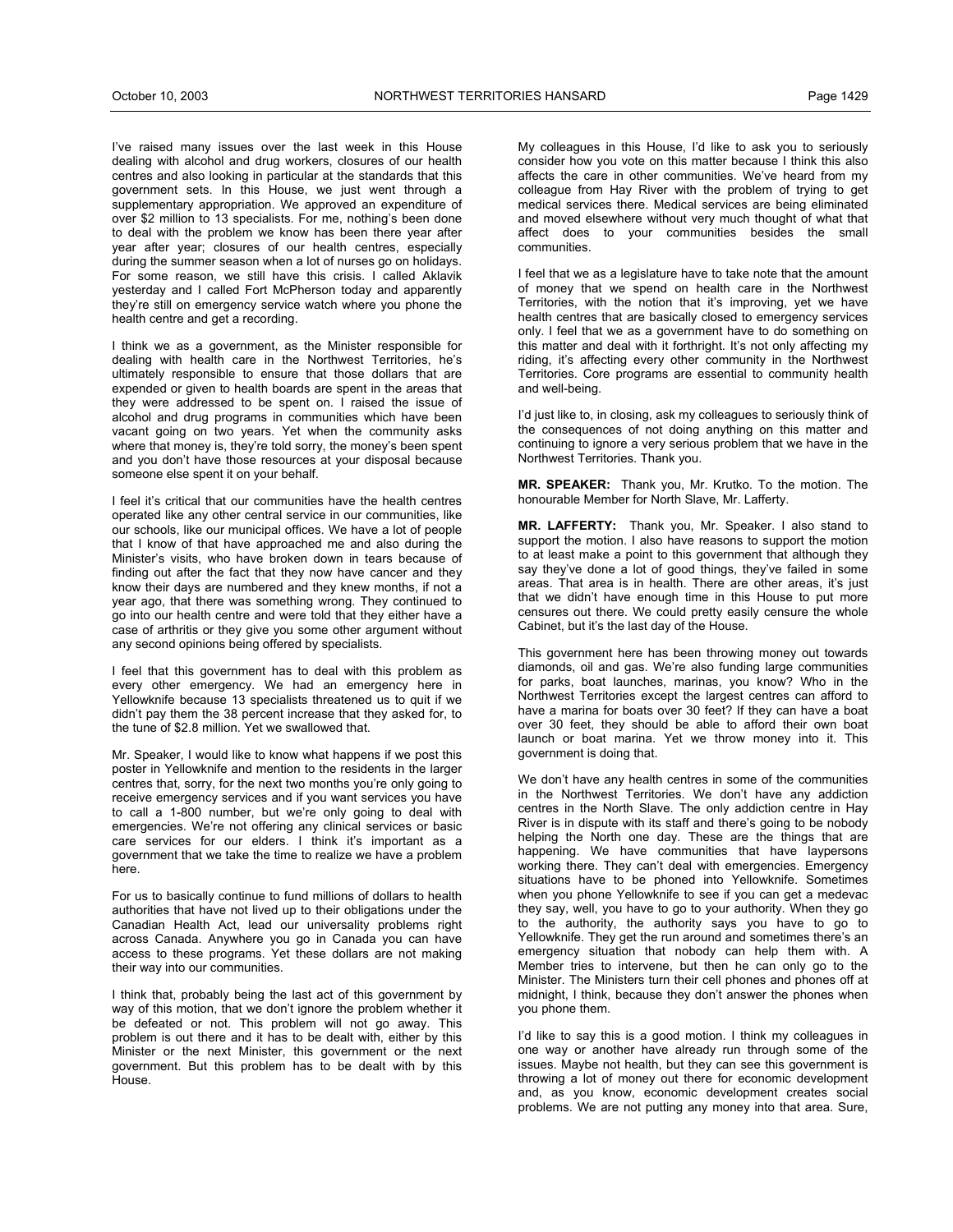we have these conferences, we have the social agenda, we have all these things going on, all these meetings, but if you can't give somebody a place where they can help themselves then it's sort of worthless.

I know some people we hear are trying to help people in shopping carts. They've got all their materials in shopping carts going room to room in their offices. In this time and day of technology and all the money we're throwing around, I'm sure we could throw a little bit towards promoting health.

Another area that is a great concern of mine, we've gone through family acts and we've gone through the child and welfare acts where we're trying to promote healthy families. We see the frontline workers out there are apprehending children without trying to help the families stay together. We put the act in and then the employees at the frontline are just going against the act. They're sending our children south without telling us. I'm sure glad this self-government act is coming in now. At least we have control over the people that we are governing.

Because of this and because of all the negative things that are happening and we're just throwing money towards…How do you put it? Take from the poor, give it to the rich. That's what we've been doing the last few years. Sure, it looks when you stand up and say, well, we're putting this much money into Yellowknife, this much money into Yellowknife, this much money into Yellowknife. It's repetitive. We see that. We leave this House and we're hoping the Minister will make a statement that there's going to be a new addiction centre in the North Slave to help the people north of the lake. It still hasn't happened. But we see money is being spent. Millions of dollars in supplementaries go into other areas, but what are we doing for the families out there? We are not doing anything.

So because of the lack of help for the small communities and the poor management that we have, I'm supporting this motion and I hope my colleagues can at least support this motion because one day they might be in the same situation. Then they're going to want support from this side of the House from the smaller communities. Thank you, Mr. Speaker.

**MR. SPEAKER:** Mahsi, Mr. Lafferty. To the motion. To the motion. The honourable Member for Tu Nedhe, Mr. Nitah.

**MR. NITAH:** Mahsi cho, Mr. Speaker. Mr. Speaker, I, too, will be supporting this motion. I support it for the very simple reason that universality of health care delivery is important and we don't have universality in the Northwest Territories. We need to standardize all our health centres. We don't have that. We had four years and the Minister of Health and Social Services has been very good at public campaigns and putting out commercials telling people to stop smoking.

Mr. Speaker, I'm not arguing the fact that smoking does cause health problems. Mr. Speaker, that's not the only reason why people have health problems in the Northwest Territories. It seems, since the Minister got elected to the position, that's been the core message coming out of the department. You clean up your own act before we'll help you, seems to be the message

Mr. Speaker, I, as a representative of the people who elected me, don't agree with that message and only that message. I know we put a lot of money into the Department of Health and Social Services. That budget has risen by a considerable amount since we got elected to this House, but the standard of delivery hasn't seemed to improve. We put a lot of money into the administration, but we're not putting nearly enough into the programs and services and frontline delivery systems.

For that reason I'll support this motion because I want to send a message not only to the Minister, but the whole department. Over the next four years they have to clean up their act. Mahsi cho, Mr. Speaker.

**MR. SPEAKER:** Mahsi, Mr. Nitah. To the motion. The honourable Member for Thebacha, Mr. Miltenberger.

**HON. MICHAEL MILTENBERGER:** Thank you, Mr. Speaker. Mr. Speaker, I stand here at the pleasure of the House as the Minister of Health and Social Services. I have the political responsibility to answer to this House on concerns about the system and I accept that responsibility.

Mr. Speaker, my colleagues have made many sweeping generalizations and general condemnation of the health and social services system. They say there's no attention and that we're ignoring the problems. Mr. Speaker, I acknowledge that we do have problems with the health and social services system; that it is a very complex issue affecting every one of the people we represent.

Mr. Speaker, as the Minister, I want to speak in defense of the people who work at the community level in all the communities that provide service in very difficult circumstances and under tremendous pressure. I want to speak in defense of the people at the regional level; of the authorities comprised of local people charged with the responsibility of administering many services, life through death, to the people of the regions that they represent. A representation, Mr. Speaker, that up until a few years ago was not there. I want to speak in defense of the Health and Social Services department and staff who work at this level to provide the service to do the legislation to provide the support to all the people that work down the chain, to the communities, to the frontline workers.

Mr. Speaker, we have a responsibility when we stand in this House. We have the right to say what we will. But making sweeping generalizations and general condemnations is not appropriate and is not accurate and is not fair. Mr. Speaker, in the last two years alone the budget of Health and Social Services has gone up \$49 million. The clear majority of that money has gone to the communities. We've added doctors, nurses, mid-wives, long-term care workers, mental health workers and, Mr. Speaker, the plan is to continue that support.

The clear reality is, Mr. Speaker, as a government we know we have far more problems than we have resources, but that does not stop the people in the system that work night and day for their lives and their professions to provide the service to the people. We should always recognize that and keep it in mind. We are victims, as well, of shortages clear across Canada, North America and Europe of doctors, nurses and other allied health professionals. That's a reality. We have to pay dearly for some of the services, I acknowledge that, but they are services that we have no choice but to pay for because we need them for the health of the people.

Mr. Speaker, the reality is, as well, if they doubled the budget of Health and Social Services, the way we're going, within two or three years that would be gone. You cannot escape the issue of personal responsibility and it's not just smoking which drives our costs. Mr. Speaker, as a territory and as a population, we drink too much, we smoke too much, we eat the wrong kind of foods, we don't exercise enough and we tend to be, as a result, overweight. Mr. Speaker, those basic facts,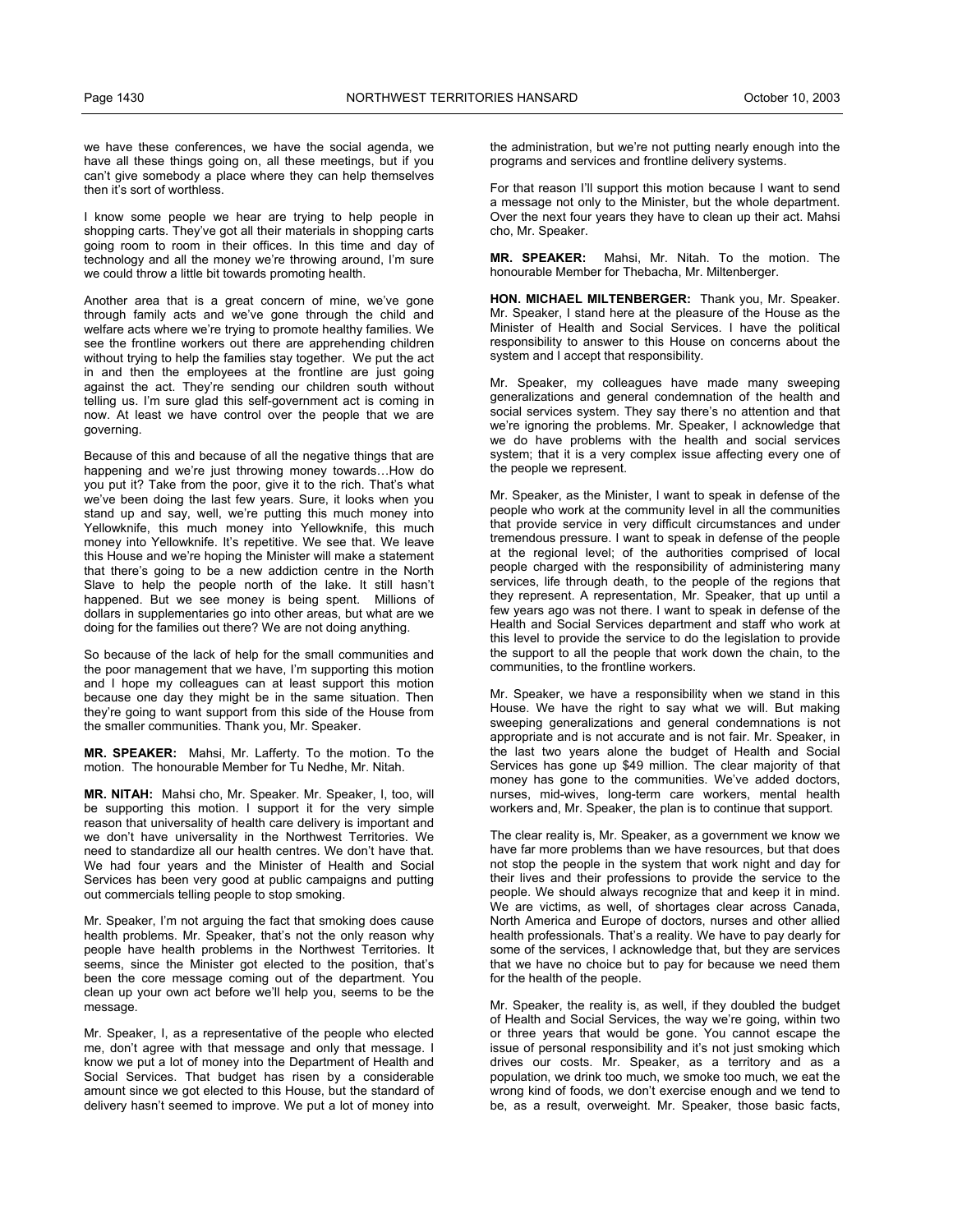hard as they may be for some people to accept, drive the cost of this health care system to a significant degree. Those are all based on personal choice.

Mr. Speaker, the one most telling example I would like to use is FASD. If we could just convince pregnant mothers not to drink then we could have our children born healthy. That alone would be a tremendous success. We can't stop the efforts to educate the people, to encourage them to make the right personal choices. We can stand in this House today and say we have to keep fixing things after they are broken and we can try to do that, but clearly the system is under tremendous stress and we don't have the resources.

So, Mr. Speaker, the motion is there and I can tell this House that the people in the system worked long and hard and I take this job very seriously and I, as well, worked long and hard trying to do the best that we can in the system to make sure we have the services for the people. We have many things to do and lots of work yet to do. We're going to continue to do that. I stand before this House charged with the serious issue of misconduct and I'd await the direction of the House. Thank you.

#### ---Applause

**MR. SPEAKER:** Thank you, Mr. Miltenberger. To the motion. The honourable Member for Sahtu, Mr. Kakfwi.

**HON. STEPHEN KAKFWI:** Thank you, Mr. Speaker. Just a few comments to speak against the motion. I, too, think we should just let people in the communities and all try to do that. I think it's important to know that every Premier across this country, including the federal government, acknowledge that we will never be able to find the money and resources to address the difficulties of health across this country because we simply cannot cover the cost. That is just the cost of most Canadians who need basic health services. The costs are rising and will continue to rise.

In our case, because of our remote situations and because of the rising health conditions of aboriginal people, we have the very difficult situation to address. As the Minister said, I think one thing we can all agree here, if our people stop drinking, if they stop smoking, if they stop committing acts of violence, if they stop breaking the law, this government would be a very healthy government. We would have a lot of money to put to use where we should. The fact is we don't. Because too many of our people smoke too much, they drink too much, there's too many of them in jail, there's too many of them going to court, there's too many of them abandoning, neglecting and abusing children and somehow we have to take responsibility for that. All of us have to take some responsibility for that. It isn't just the Minister. It isn't just the Ministers. It is not just the Cabinet. It's all of us.

To say at the closing days of government that somehow you want to single out a Minister for all the ills that we're suffering is, I think, not acceptable on my part. I don't accept that. We will never be able to take care of people who are not willing or unable to take care of themselves. You can take care of the people who are willing to help, who are willing to take some responsibility. I know we can do that. These problems that I've said before are not that far away. I'm not talking about people who are hundreds of miles away. A lot of us have family members who are suffering from alcoholism or cancer or because of difficulties arising out of smoking. Families who neglect their children. We're not talking about people in far-off

communities. We're talking about our own families and we're acutely aware of that.

I ask Members to reject this motion because I don't think it's acceptable. I think we should all take some responsibility for it and realize there are a lot of people out there as well who are willing to do something or taking responsibility for their lives and seeking healthy alternatives. Our people are getting stronger and they can get stronger still. Negative messages like this do not help at all. Thank you.

---Applause

**MR. SPEAKER:** Thank you, Mr. Kakfwi. To the motion. The honourable Member for Inuvik Boot Lake, Mr. Roland.

**MR. ROLAND:** Thank you, Mr. Speaker. Mr. Speaker, I will not be supporting this motion. Mr. Speaker, we know from around the Territories the serious condition our health care services are in. As a Member for a larger community in the Northwest Territories I know that, for example, the Inuvik Regional Hospital is under a serious situation of having not enough nurses to do things. They've had to cut back on services. We know that, for example, last year there were many centres across the North, some in the Sahtu, some in the Delta, some in Nunakput, I believe one of the communities, had to go on emergency services.

Unfortunately, we find ourselves in that situation. I must applaud the Premier for saying what he said in this forum. Until we as individuals in the Northwest Territories start to take control of what happens to us in our own bodies, we will continually be in a situation of having to go to a government source and request funding or help in that situation.

It is our duty as Members in this House to support the initiatives that would help our residents in the Northwest Territories. As we've just heard, there's been over \$49 million put into the system and I, myself, question sometimes where that money goes; if it's just to administration or into actual programs and services. I guess we can show examples of where we're actually putting frontline workers in there and actually increasing the wages of some of those people who are in drug and alcohol facilities.

Now, we, unfortunately, had to deal with in the  $13<sup>th</sup>$  Assembly, removing some of those services. We used to have in the whole Northwest Territories, when Nunavut was part of this government, five drug and alcohol facilities. We are down to one. So I would say that we must send a message to the next government that they have to look at that seriously. Because as Members stated in this House, there are many problems that revolve around alcoholism in the Northwest Territories.

As the Premier said, we don't have to look very far. I, as well, know the ravages of alcoholism in a family. I've suffered from that myself. If it wasn't for the support of my own family and myself to say I cannot live this way anymore, I would still be where I was before, if I'd be lucky enough to be alive, Mr. Speaker.

This we shouldn't take lightly. I've had the responsibility in the past government to be Minister of Health and Social Services. It is not an easy task to try to balance all the needs across the spectrum that are demanded upon the system. It is not just hospitals and health centres, nurses and doctors. It is everything from foster care to dentists to eye glasses to teeth to funeral services.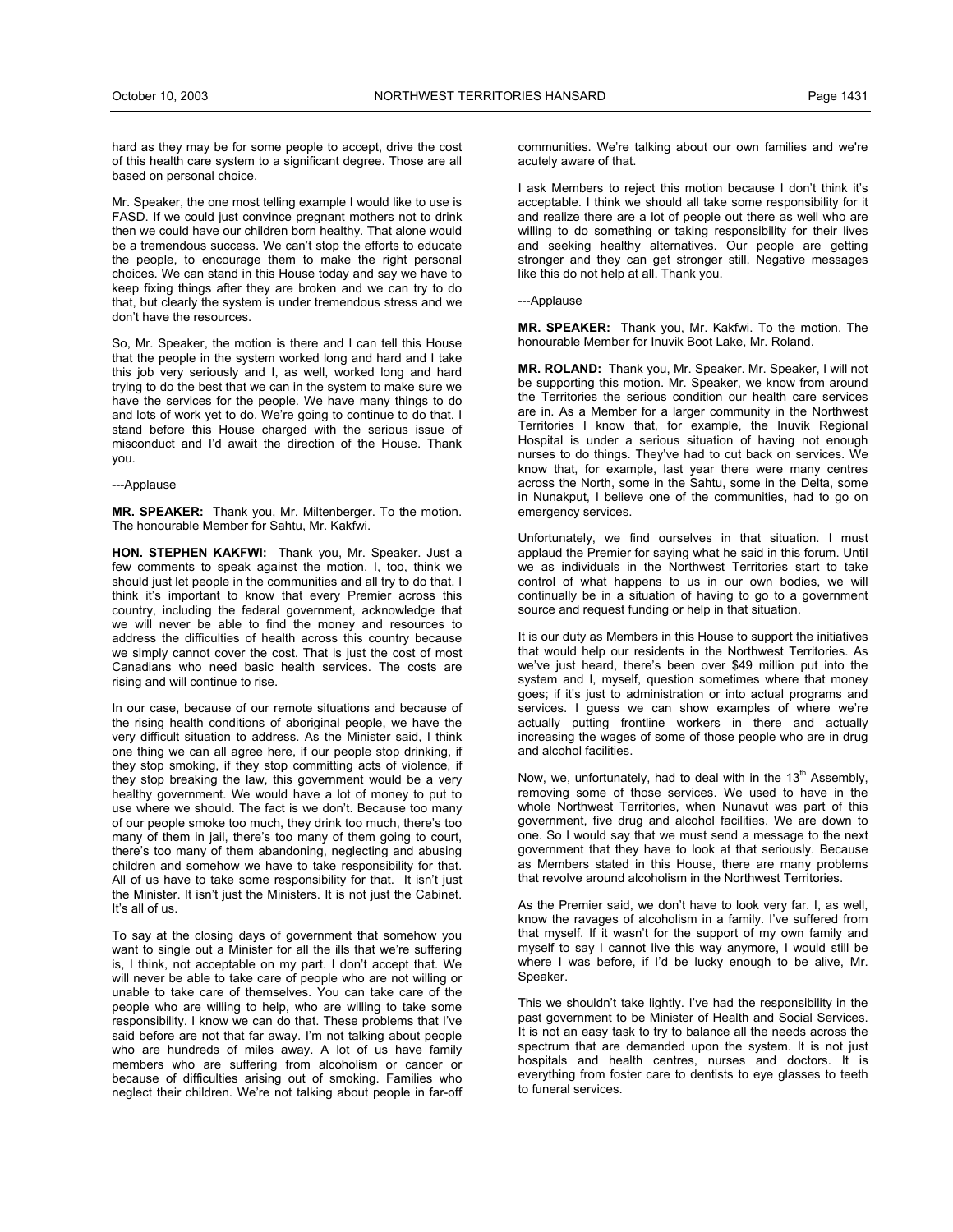Mr. Speaker, it's not an easy task. We stand in this House and try to make government responsive to our communities, especially the smallest ones. I have a lot of relatives in the smallest communities across the North. I hear them. I have right now, for example, an aunt that's having problems with her heart and she lives in Tuktoyaktuk, but she's in Inuvik hospital having to stay there because they're not sure of her condition. I've heard of other people who have had cancer and unfortunately been diagnosed later on. Do we go to the Minister and say he's not doing his job? Do we go to a laboratory facility and say why wasn't this caught in a blood test? Why wasn't a certain test ordered?

Mr. Speaker, some of these things we cannot control ourselves. Even as individuals, we can live the healthiest lives, we can eat the best foods and the finest wines -- or the cheapest wines, if we want -- but, Mr. Speaker, we take control of what enters into our bodies, at least to the direct things of what we eat, drink or smoke. We can't control some of the environmental hazards.

Mr. Speaker, I know as an Inuvialuit and one that's lived off the land to a certain degree, especially with my father and mother, that we now know that some of our own natural foods are contaminated with some chemicals and so on that are not healthy for the human body. We have studies telling us now that northern mothers breastfeeding their children may not be the best thing because of the contaminants in the system that's entered their bodies.

What are we going to do, Mr. Speaker? That's something we have to ask ourselves as a whole. Are we going to direct our government to take the next steps to go forward, or are we going to stand by and fire across at each other continually?

I understand where the Members from the smaller communities are coming from because, yes, they have smaller health centres. They're on reduced services. Nurses can't fill the positions. It comes to how our community deals with these situations, how we invite some of our professionals in the community or how we uninvited them. Sometimes, as much as we deal with these individuals, how we deal with them makes them uncomfortable and they don't feel safe in those communities.

We have children now at a younger age involved in drug and alcohol activities more than ever before in the Northwest Territories. What do we do? Well, sometimes we call Social Services. Sometimes we call the RCMP. Sometimes we call a Member of the Legislative Assembly. Mr. Speaker, as a parent, I know that if my children start to run into problems, I better start looking at myself and dealing with my family first because I know I don't want Social Services involved with my family. I've seen what happens to families that become involved. Unfortunately, it seems to be a very adversarial situation.

So although the Members here mean well, and I do believe they mean well by putting this motion out, I think it is unfortunate that we are dealing with it in this manner. Members felt that they've addressed this time and again with the Minister and, unfortunately, yes, we're in the dying days of this government. That's probably not the best way of putting it, but we are in fact in a situation where some of them are riding off into the sunset. Some are seeking a new life and rebirth into the 15<sup>th</sup> Assembly. We will still have these problems. If some of us are not fortunate enough to return here, the next Members will still have to deal with those problems. We know that the next government is not in a very good financial situation to be

dealing with these situations to continue to try to find more money.

We have to ask ourselves, if we're going to support this motion or those that are going to support this, what do we really want to do and what areas are we going to move it from? We do have that authority. Where do we move the money of this government? Unfortunately, this is our last day, so we can't keep any more pressure up on government to say make some changes.

Based on that, Mr. Speaker, maybe I've said too much, but I felt that knowing the situations and how I might be from one of the larger communities, but I have relatives in smaller communities. Inuvik wasn't so big many years ago. I've lived through the mud and grime of a small community where you burned your garbage in the front of your driveway.

We've come so far, yet we have such a long distance to go. We've made many advances, but there's still much journey to make and it's going to be difficult. We're going to have to, I think, instead of doing this, call on the next government to say we have to set some priorities. How are we going to deal with these situations? Are we going to put an absolute minimum, as we heard, about universality? Yes, if we look at the acts of this government and the establishments of some of these departments, some of those things are going to have to change.

We heard some Members say that's the reason the land claims groups and aboriginal groups are looking for self-government, because they think they can do it better than the Northwest Territories government. Maybe they can. The Government of the Northwest Territories hasn't been a perfect instrument and it will continue to have its growing pains. I must say that we have to look at it from a different perspective than what this motion would present. Thank you, Mr. Speaker.

**MR. SPEAKER:** Thank you, Mr. Roland. To the motion. The honourable Member for Hay River South, Mrs. Groenewegen.

**MRS. GROENEWEGEN:** Thank you, Mr. Speaker. Mr. Speaker, I'd like to speak briefly to this motion as well. I cannot support this motion. I want to say that I do understand the frustration of the Members who have raised this motion with the problems that they see existing in their communities. It isn't just the small communities that are faced with these problems, it's also other communities. We've had similar problems ongoing from generation to generation in communities like Hay River.

It's been brought out that we have to take personal responsibility for some of these problems. Not only in our own lives, Mr. Speaker, but I'd like to take that one step further. There is no amount of money in this world big enough to solve some of the problems that we face that seem insurmountable here in the North.

I'd like to suggest to the people who have overcome difficulties and, by the grace of God, live healthy lives in this territory, we not only have a responsibility to our own family and the ones that we love, but we also have a responsibility to those in our communities who we see are in need, where it's within our power to step into that need and to assist them and to help them.

I think this came up at a constituency meeting of mine the other day. There are not enough programs, there are not enough services, there's not enough money, the government is not spending enough money. Mr. Speaker, there will never be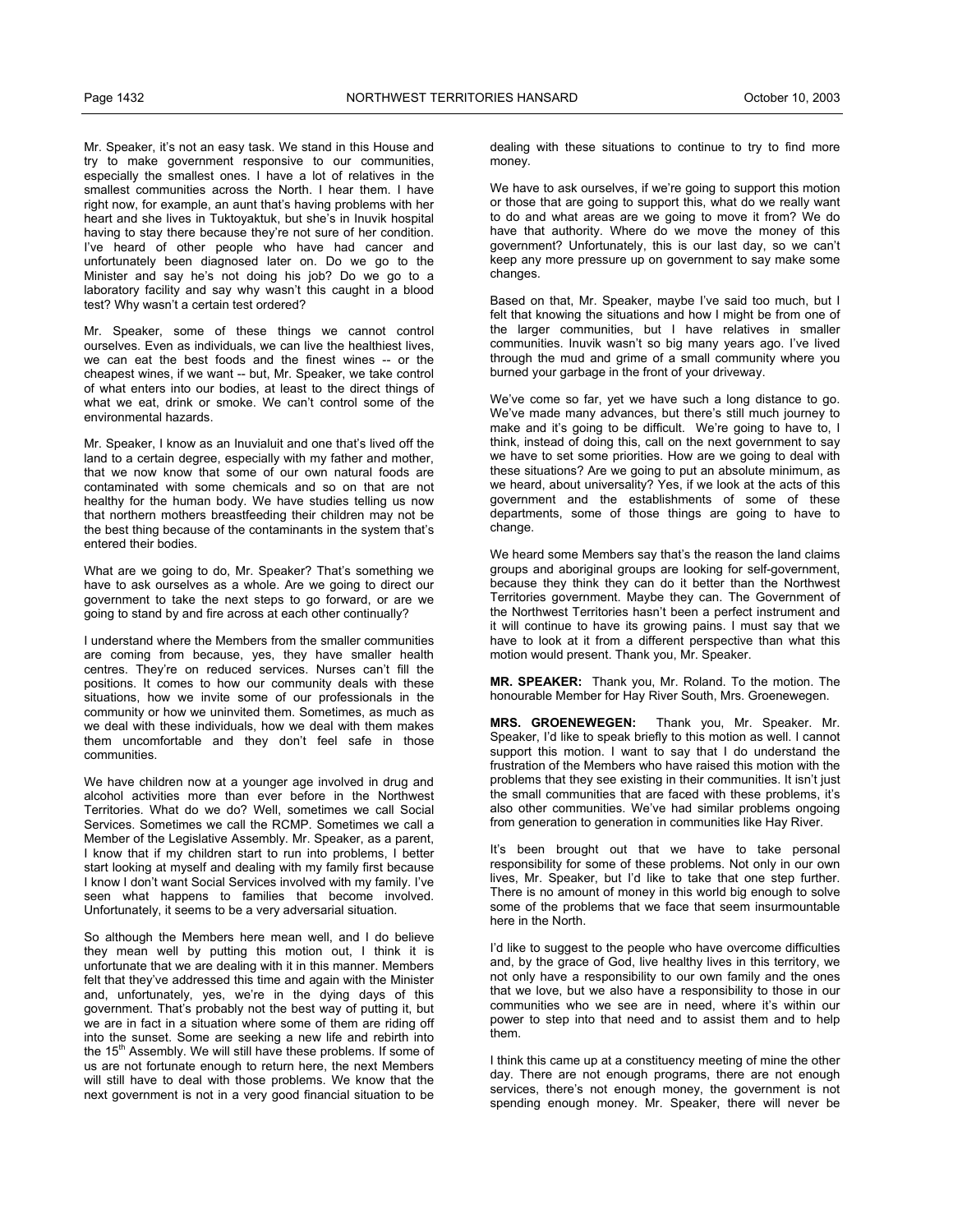enough programs, services and money, but each one of us has it in our power the ability to help people we see around us. It doesn't take a lot of extra time out of your day to make a phone call to check on people, to see how they're doing, to encourage people, to take them into your home for a meal, to show hospitality, to share your own life's experience with people.

I would like to suggest that each one of us, I'm not talking about just the Members of this House, but each one of us who call ourselves a member of any community of any society, have an obligation to help people who are in need on a personal basis. Over the years, somehow we've gone from helping our neighbours to saying it's the government's problem and the government will solve it all.

It's not an easy task, I recognize, for the Minister. I've been in that same position and it's not an easy task to try and spread the resources and address all of the problems, but I think each one of us needs to do our part not only for our own lives, but for those we see in need around us. Thank you, Mr. Speaker.

**MR. SPEAKER:** Thank you, Mrs. Groenewegen. To the motion. The honourable Member for Hay River North, Mr. Delorey.

**MR. DELOREY:** Thank you, Mr. Speaker. Mr. Speaker, I would like to say a brief few words against this motion. I personally could not stand here and support this motion. I have to think back over the last week or so in what's been happening in the House and as a Member of this government, the territorial government, I am very concerned about what we are doing to our government. I, for one, would not like to see this government be reduced to any less than what it should be: a full, strong public government that we're working collectively to the benefit of all the people of the Northwest Territories.

I don't agree with everything that is happening around here. I agree with the Members from the small communities that there are lots of issues that they have and want to address. Not only in Health and Social Services, in every department. It is a concern. It is a concern for everybody. It was a concern of mine when I was growing up in a small community in Nova Scotia. The same problems existed. The small communities, the rural communities, how do you get the same services in the small communities that you get in a big city? I don't know how you do that.

We can all work together to try and find solutions and bring those issues to a resolution, but for me to stand and point the finger at one individual, I just can't do that, Mr. Speaker. If I wanted to find a reason to support a motion of censure against the honourable Minister of Health and Social Services, I could probably find reasons over the last four years that would help me to make a decision to maybe do that. But when we're dealing with how we address the people of the Northwest Territories and how we bring them good services, I agree with a lot of the comments that were made about what problems we have and what causes those problems. I, as well as the Members from the small communities, have stood in this House and said how frustrating it is to have our mothers have to travel outside of Hay River to come to Yellowknife or Edmonton to give birth.

The reality is we can only do so much. It is a problem. Not just in the North, not just in the small communities, it's a problem right across the country. As we hear on TV and see in the newspapers, the Ministers of Health gather together and collectively they are trying to find solutions to these problems. But they are not easy problems to deal with.

I think that collectively I am looking for another four years in this government. I certainly want to be thinking that I'm coming back to a government that is effective for the Territories and that is a strong government. If we can't do it collectively as a strong government, we are certainly not going to do it by pointing the finger at individuals when everything goes wrong.

So, Mr. Speaker, I will not be supporting this motion and I hope that Members take that seriously when they decide to vote on this motion. Thank you, Mr. Speaker.

**MR. SPEAKER:** Thank you, Mr. Delorey. To the motion. The honourable Member for Range Lake, Ms. Lee.

**MS. LEE:** Thank you, Mr. Speaker. I'd just like to make a short comment and to say that I will not be supporting this motion. Mr. Speaker, like I said in my statement earlier, when Members in this House go at it very strongly against a Minister or are pushing a Minister, I think people out there might think that some of us have something personally against a Minister. A lot of that has been said about me because I know that I've had my matches with Mr. Miltenberger and I've been often asked by media or anybody who listens to us if I'm going to ask for his head, and so on.

Mr. Miltenberger came and talked to me about this motion. Mr. Speaker, I oppose this motion for many reasons. One is that…I should just finish that thought. I am willing to go hard on the Minister to ask him to do his job. But asking for his resignation or censuring him is not an answer. I do believe, Mr. Speaker, seeing myself from Yellowknife, I do believe he has pushed really hard to meet the needs of small communities. There's no question that there's a lot that we have not been able to do.

I can understand that people in the communities are thinking that their services are not improving or maybe even deteriorating, but I do believe it is a responsibility of all of us. It's really a question that I think the next Assembly needs to look at seriously. It is the emergence of the disparity or difference of services and programs being provided to Yellowknife versus small communities.

Any Yellowknife Members here can tell you that we get calls from our people who are saying that it seems like Yellowknife, with the biggest population and as the capital city that it is, is not getting the attention from this government. So we seem to have sort of discontent on both sides. People cannot understand why Yellowknife, with the size that it is, only has two ice pads. Or with the taxes they're paying, why are their programs less than such?

I know that I've travelled across the Territories and I can totally appreciate how the people in the communities feel that they are not getting the basic services they need or they should get a lot more than what they have. Certainly it's a task for all of us.

I don't think censuring a Minister on the last day and putting everything on his shoulders is really being responsible, frankly. I do respect the Members here to make a statement and the Members especially from small communities to show their frustration at the lack of action. But I don't believe the motion is the way to go.

I agree totally with what the Minister said about individual responsibility. There's a lot of room there for us to improve on. But there's no question, as a government and as an Assembly, we have not moved as far as we can on the social agenda. I know the Minister has been working very hard on a health care plan. We have had so many studies in the last three years,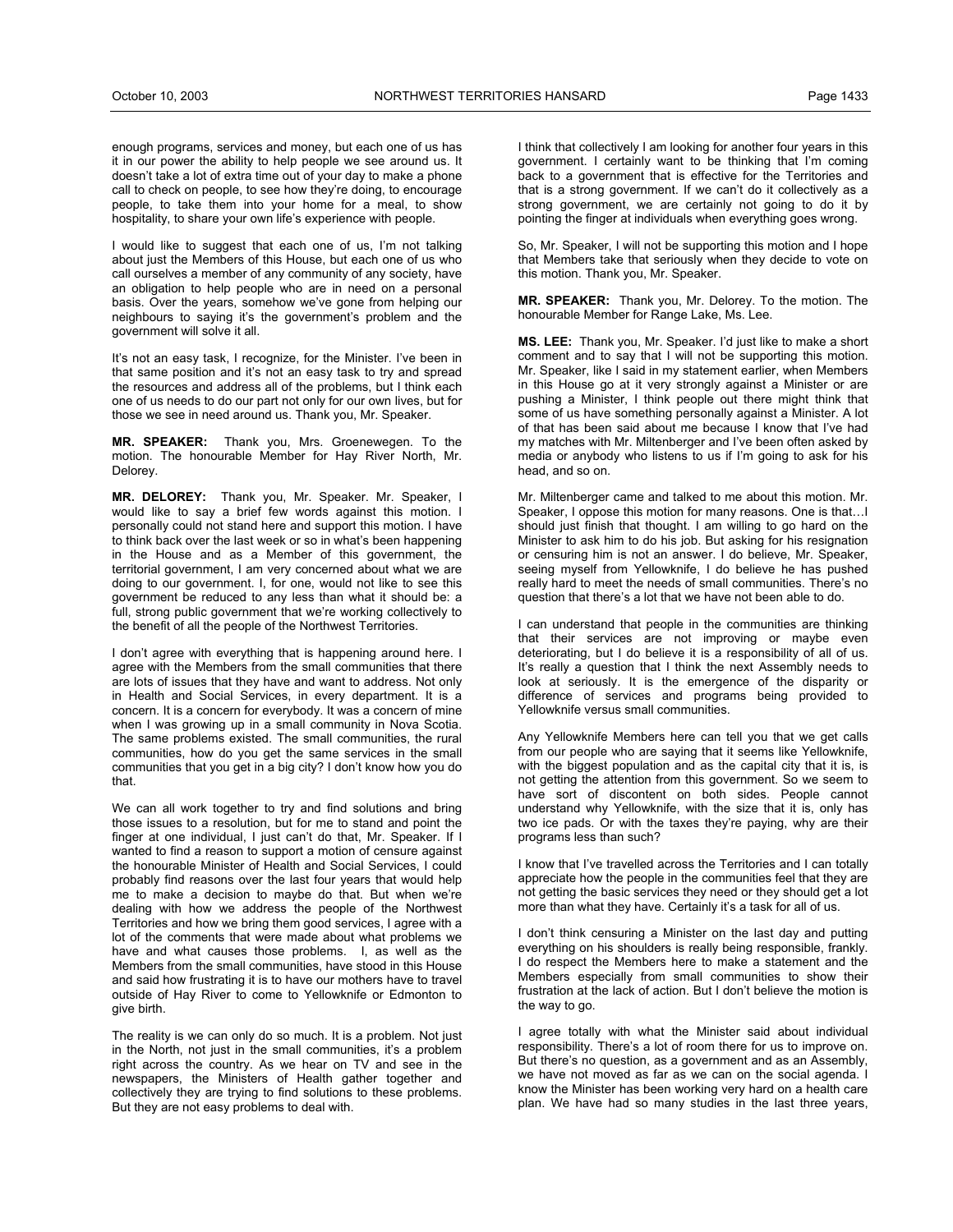once again, I think we might have studied more on issues than acted upon.

I do believe and I know that it's the eve of the election, but I am not afraid of taking my share of the responsibility for the stuff that we have not been able to achieve for the people. We have had lots of agendas, but there's no question in my mind that if there ever was a Minister that really worked hard to take things away from Yellowknife and put it into communities, that is Mr. Miltenberger.

## ---Laughter

I'll give you that. Much of my fight had to do with stopping him because that would be my job to do it.

So I hope I'm making myself clear. I think it's a question about small communities versus big communities. It's a challenge for many governments to come to address. It's about how much of the total budget we had that we spent on health and social services and our social problems that we have.

The increasing money that's flowing in Yellowknife is considered to be one of the causes for lots of social problems that we are having in the city, and the residents are getting more engaged in that debate. So I believe that this is an issue much bigger than the Minister himself…

- ---Laughter
- …so, for that reason…
- ---Laughter

…bigger than the Minister's power. So I'm not going to support this motion, but I do respect the arguments being put forward by the Members for North Slave and Mackenzie Delta. Thank you, Mr. Speaker.

**MR. SPEAKER:** Thank you, Ms. Lee. To the motion. The honourable for Yellowknife Centre, Mr. Ootes.

**HON. JAKE OOTES:** Thank you, Mr. Speaker. Mr. Speaker, from my experience of being Cabinet Minister and also having served on the other side of the House, it's my opinion that the most difficult department to run in this government is the Department of Health and Social Services. There are lots and lots and lots of challenges out there for us to address, and I appreciate what the Members are saying. There's no question that we have to tackle them. But you know, Mr. Speaker, the issues out there, we need to do more than just be a government addressing these issues. We need community governments to address this, we need community leaders to address this issue. Because the issues out there, the expenditures are being made in many areas, such as have been referenced because of smoking, because of alcohol. We've got children raising children, and obesity and people not exercising. Those are the issues, Mr. Speaker, and there needs to be more and more debate.

You know in my eight years in this House, I can probably check Hansard and count maybe two or three times when we've seriously discussed this issue, the issue of social lifestyles. That's what's at the bottom of this. How do we address the expenditure that's being made in the whole area of health? Because it's getting out of control, Mr. Speaker, and it always will until we change our lifestyles and address that whole area.

The system is, no doubt, under stress. We know we have a large territory with many, many communities, and that's expensive to operate. Therefore, it's hard to place proper facilities in each community to the extent that's being requested. That creates a tremendous difficulty, Mr. Speaker. This is the largest government for dollars, however, Mr. Speaker, while I appreciate what the Members are saying who moved this motion, I feel the condemnation of the Minister and his department are totally misdirected in this. But for the grace of God, there go I. It could be any one of us here if that attitude is taken at the moment that something isn't provided, okay, put a motion before the House of non-confidence in the Minister. I understand the frustrations and I compliment the Members for at least saying that they're frustrated, but I don't think condemning the Minister is the answer for that, Mr. Speaker, and I will definitely vote against it. Thank you.

**MR. SPEAKER:** Thank you, Mr. Ootes. To the motion. There are no other Members speaking to the motion. Mr. Krutko, you may close the debate.

**MR. KRUTKO:** Thank you, Mr. Speaker. Mr. Speaker, as you can see from the presentations we heard around the table, it's pretty clear that the have and have not communities don't realize what it's like to have a community where you can't have access to your health centre, you don't have access to service providers like alcohol and drug counsellors or mental health workers. You guys can all sit on that side of the House and just say quit smoking, quit drinking, snap your fingers, it will go away. It will not happen.

The problem we have in our small communities is economically and socially stimulated because we don't have an economic base, not like the luxury of large centres where this government basically runs those communities. I think it's important without these programs and services, you will not have healthy communities, you will not have healthy people to cope with the stresses of the day-to-day things in small communities and being in some cases homeless and in most cases unemployed, living on income support, living in social housing. That's the stem of the problem of this Government of the Northwest Territories. Yet the bureaucracy of this government continues to grow.

Since we got here four years ago, the only thing that has grown in this government's budget is the bureaucracy. I think as responsible Members on both sides of this House, we have to take some responsibilities as ordinary Members, too. We have brought up supplementary appropriations where we rant and rave and question it going through the House, but at the end of the day we vote them out.

Mr. Speaker, my motion is clear. My motion is directed in regard to programs and services delivered in small communities which at this time are nil in some communities. We have emergency services only being provided in some communities right now. We have people who basically are being diagnosed at the regional hospital because they took it on their own to get to the regional hospital, later to be diagnosed and medevaced to Edmonton at a cost which could have been a lot less if that person was diagnosed in the community before they had to make it on their own to a regional hospital. Those are the costs that you keep talking about. Health care costs will continue to go up. Yes, they'll continue to go up because in small communities a large portion of that cost is medevacs out of our communities because we don't have the basic programs to diagnose and assess these problems before they become so-called medical emergencies. That's where the costs of this government are going.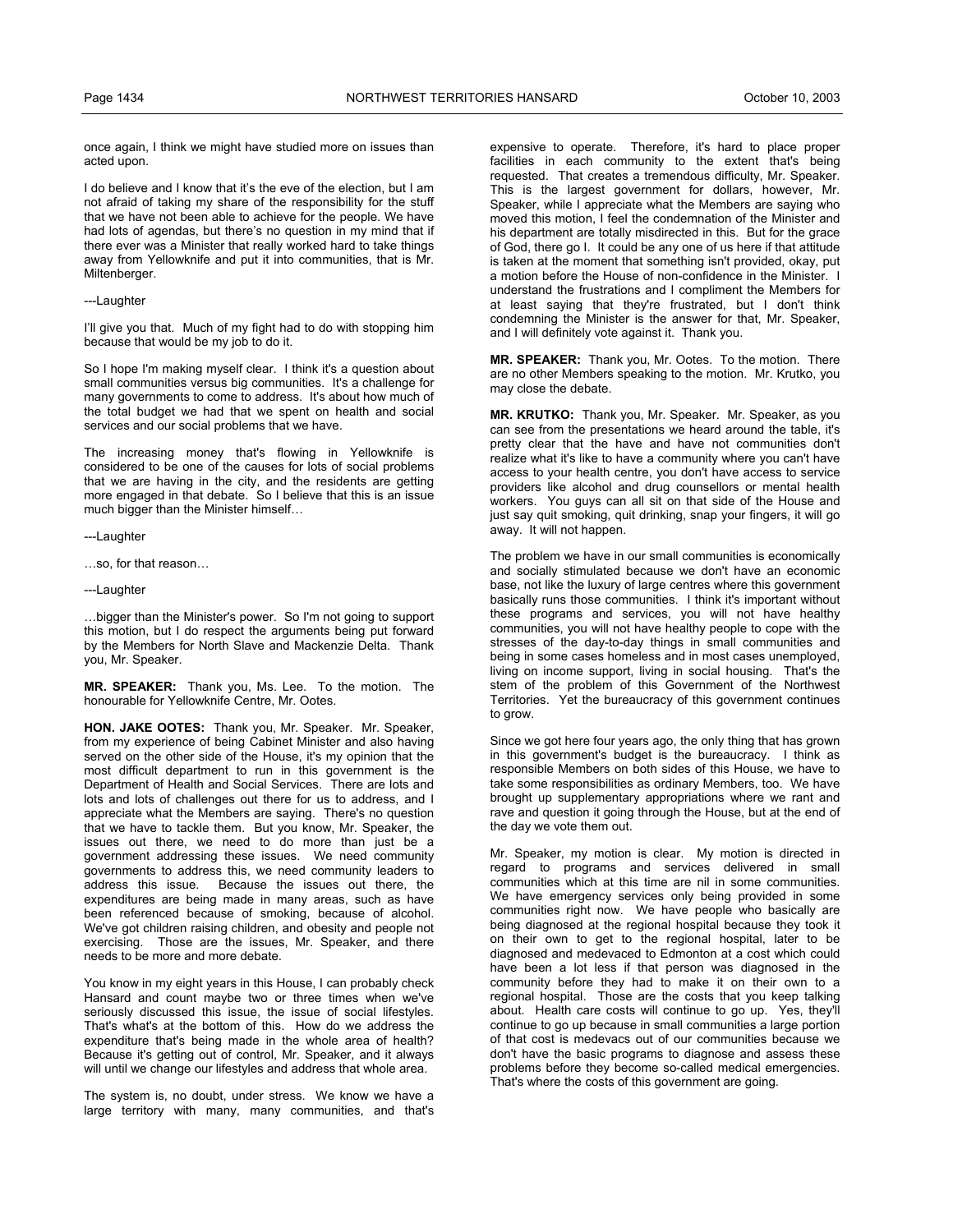For the Minister to put the onus on the so-called frontline workers, it's not the frontline workers that are ultimately responsible to ensure that those programs and services are being delivered in the communities. He has the ultimate responsibility to ensure that the standards and the mission of this government is being carried out, to promote, protect and provide health and well-being programs to people in the Northwest Territories. That's your responsibility as a Minister. When you have closures in our communities every summer going on for four or five years and it continues to go on, you are responsible.

Mr. Speaker, as we can see from the motion around the table and the comments that were made, this is definitely a situation that we in small communities find ourselves frustrated because we know nothing is going to change in this government. So maybe it is good we're going to the polls for an election, so we can maybe get some new Ministers in there and new people in this House that really understand the problems in our small communities. Because in large communities you don't have to cope with the frustration of having your children taken away by social services and not having an appeal process to go to, or not having the ability to take your family and your children to counselling because you don't have counsellors in our communities. You have people in our communities who have diabetes and other health problems that aren't able to access the programs that are being offered in other communities. You have nutritional programs for people in the regional centre, nutritional services are being provided in regional centres where you can talk to a nutritionist, you have programs in regard to family counselling. In Yellowknife you can walk down the street and walk into somebody's office and have that service provided. If you want a dentist you basically go down the street and make an appointment. If you want to go see a doctor, you phone one of the clinics here in Yellowknife or in the other centres and you can go see a doctor. In our communities that luxury does not apply. You're lucky to see a doctor once a month, if that, if you're able to get on the list. With the dentist, you're lucky to see him twice a year and you're limited on what they can do once they get there.

So I think that what the comments were from the Members on the opposite side saying that everything is hunky-dory and don't worry, everything is taken care of, I can't agree with. I feel that this government has a responsibility to ensure that programs and services that are being provided are universally provided across the board.

If we have programs that aren't filled, every effort should be made to get those positions out there and advertise and ensure that those people are in place.

I would just like to refer to a comment that was made with regard to not being responsible by making this motion. For me, not making this motion basically tells me I'm just going to bow to the normal process and not say anything and just let it continue. I can't do that. I personally cannot stand here and say that everything is rosy out there, because it isn't. The Minister knows it from the comments I made in the last week and from the correspondence that I've been sending back and forth to the Minister's office, that this problem is there, it is affecting people's health and well- being, and in most cases has caused grief to a lot of families. I think as a government we are responsible.

Mr. Speaker, I would like to make it clear that knowing this motion will not be passed with the numbers that are out there, but this will not go away. I hope for those people who are running in this next election and running in those small

communities, that this be one of their top priorities coming into this House in the 15<sup>th</sup> Legislative Assembly. The comments we hear around this table and for people who don't have to deal with closures, it's not a problem. But for people that do, it's definitely a problem. That's the frustrating part of the have and have not society we live in.

At least when we were part of the  $13<sup>th</sup>$  Assembly where we had the whole Northwest Territories, we could relate to all the other communities because we had a majority in this House. Now basically because of the division of the Northwest Territories, we are definitely feeling the effects of that division on our small communities being fairly treated by the Government of the Northwest Territories and other larger centres in the Northwest **Territories** 

With that, Mr. Speaker, I would like to ask for a recorded vote and thank those Members for supporting the motion.

**MR. SPEAKER:** Thank you, Mr. Krutko. This ends debate on the motion. Is the House ready for the question?

**SOME HON. MEMBERS:** Question.

#### **Recorded Vote**

**MR. SPEAKER:** A recorded vote has been requested. Mr. Clerk, a recorded vote. All those in favour, please rise.

**CLERK OF THE HOUSE (Mr. Mercer):** Mr. Krutko, Mr. Lafferty, Mr. Nitah.

**MR. SPEAKER:** Thank you. All those opposed to the motion, please rise.

**CLERK OF THE HOUSE (Mr. Mercer):** Mr. Delorey, Ms. Lee, Mr. Roland, Mr. Dent, Mrs. Groenewegen, Mr. McLeod, Mr. Bell, Mr. Braden, Mr. Steen, Mr. Miltenberger, Mr. Antoine, Mr. Kakfwi, Mr. Allen, Mr. Ootes.

**MR. SPEAKER:** Thank you. All those abstaining from the vote, please rise. Thank you. The results of the vote on the motion: those in favour, three; those opposed, 14; those abstaining, zero. Therefore, Motion 21-14(6) has been defeated.

#### ---Defeated

Item 16, motions. Item 17, first reading of bills. Item 18, second reading of bills. Item 19, consideration in Committee of the Whole of bills and other matters: Bill 34, Tlicho Land Claims and Self-Government Agreement Act, and Minister's Statement 89-14(6): Infrastructure Canada Commits \$65 Million to NWT Resource Highways, with Mr. Delorey in the chair.

#### **ITEM 19: CONSIDERATION IN COMMITTEE OF THE WHOLE OF BILLS AND OTHER MATTERS**

**CHAIRMAN (Mr. Delorey):** I will call Committee of the Whole to order. We have two items to consider in Committee of the Whole. What is the wish of the committee? Mr. Dent.

**MR. DENT:** Thank you, Mr. Chairman. I believe committee Members would like to continue consideration of Bill 34.

**CHAIRMAN (Mr. Delorey):** Does the committee agree?

#### **SOME HON. MEMBERS:** Agreed.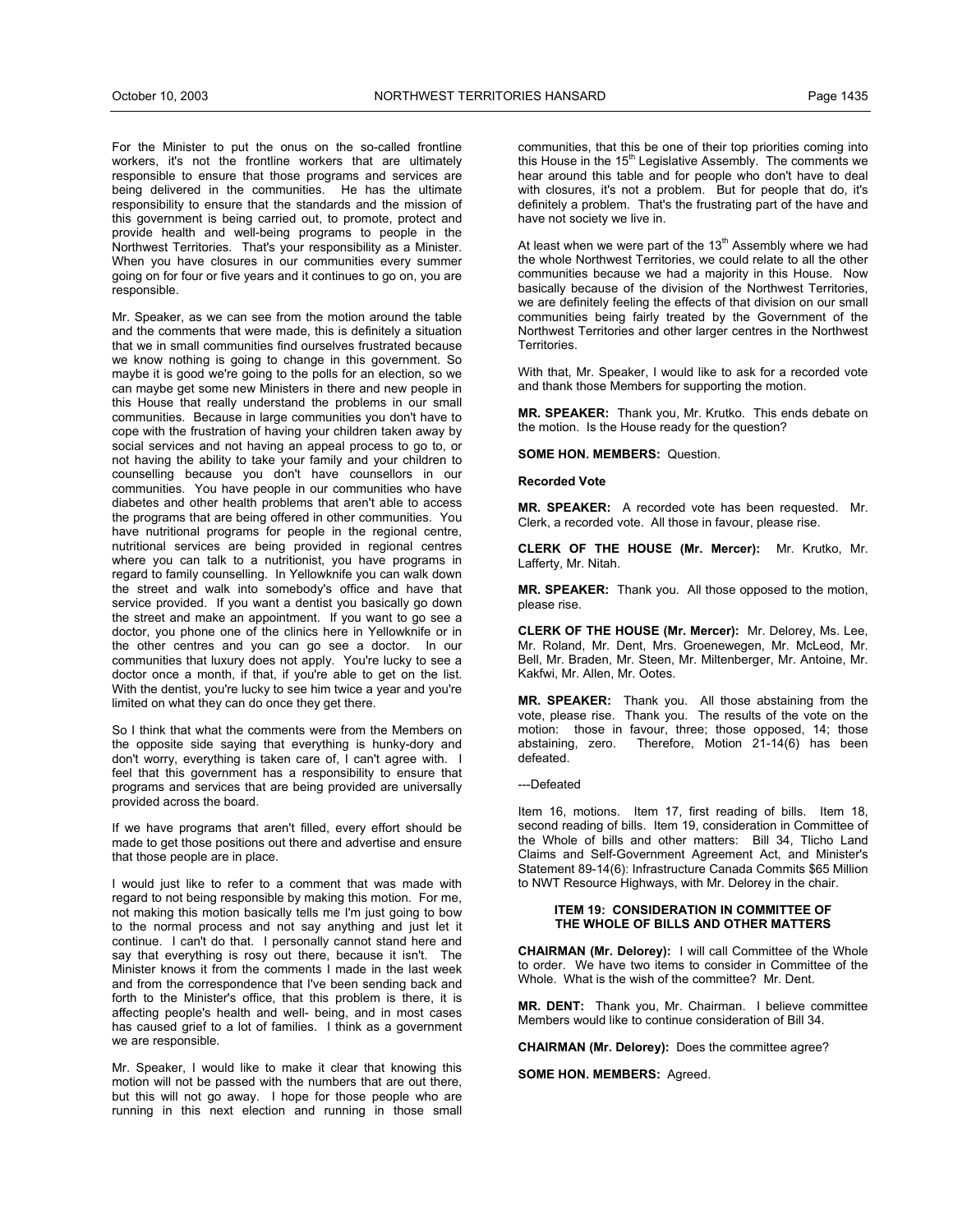#### **Bill 34, Tlicho Land Claims And Self-Government Agreement Act**

**CHAIRMAN (Mr. Delorey):** Does the Minister wish to bring in any witnesses? Mr. Antoine.

**HON. JIM ANTOINE:** Yes, Mr. Chairman.

**CHAIRMAN (Mr. Delorey):** Does the committee agree?

**SOME HON. MEMBERS:** Agreed.

**CHAIRMAN (Mr. Delorey):** Sergeant-at-Arms, escort the witnesses in, please.

Mr. Minister, could you introduce your witnesses for the record, please.

**HON. JIM ANTOINE:** Mr. Chairman, I have to my right Rick Bargery, deputy minister of the Ministry of Aboriginal Affairs, and to his right is Mark Aitken with the Department of Justice, and to my left is Martin Goldney, legal counsel with the Department of Justice. Thank you.

#### **Clause By Clause**

**CHAIRMAN (Mr. Delorey):** Thank you, Mr. Antoine. We left off yesterday on page 3 of Bill 34, clause 4. I will call clause 4 again, Mr. Dent.

**MR. DENT:** Thank you, Mr. Chairman. Since clause 4 deals with the Tlicho agreement in its entirety, I just have some questions about that agreement that I would like to ask the Minister. As I understand it, I'm pretty sure that this has already been confirmed in the House but I'd just like to have it on the record again, there's no way that this agreement can be changed by the Legislative Assembly, is there?

**CHAIRMAN (Mr. Delorey):** Thank you, Mr. Dent. Mr. Antoine.

**HON. JIM ANTOINE:** No, this agreement cannot be changed by the Legislative Assembly.

**CHAIRMAN (Mr. Delorey):** Thank you, Mr. Antoine. Mr. Dent.

**MR. DENT:** Thank you, Mr. Chairman. Again, I referred to this in my opening comments so I think I know the answer, but I would like to have it confirmed by the Minister. Is it also right that this is a new approach? Many similar agreements are entirely bilateral between aboriginal governments and the federal government, and the Tlicho probably could have insisted on a strictly bilateral agreement with the federal government. So a deal could have been made between the Tlicho and the federal government, without the Government of the Northwest Territories at the table. Is that correct?

**CHAIRMAN (Mr. Delorey):** Thank you, Mr. Dent. Mr. Antoine.

**HON. JIM ANTOINE:** Yes, Mr. Chairman. Technically that bilateral arrangement could have been an approach that was taken to make this happen. Thank you.

**CHAIRMAN (Mr. Delorey):** Thank you, Mr. Antoine. Mr. Dent.

**MR. DENT:** Thank you, Mr. Chairman. I think also we've seen that our tenure at these tables is not very strong. If I'm not mistaken, when the Government of the Northwest Territories wasn't prepared to sign agreements with the Saskatchewan Denesuline and the Manitoba Denesuline, those two parties went to the feds and got agreements signed on a bilateral

basis, and we weren't involved in the signing even though we had been at the table. Is that not correct?

**CHAIRMAN (Mr. Delorey):** Thank you, Mr. Dent. Mr. Antoine.

**HON. JIM ANTOINE:** Yes, the court case and the arrangement of the federal government are interim measures agreements, IMAs, and that's what is being currently worked on. Thank you.

**CHAIRMAN (Mr. Delorey):** Thank you, Mr. Antoine. Mr. Dent.

**MR. DENT:** Thank you, Mr. Chairman. I really wanted to just get it on the record that the Assembly can't change the agreement and that this does represent a new approach, and that the Tlicho have agreed to have the Government of the Northwest Territories at the table, and I think we welcome that approach. I would have welcomed an opportunity, as I said earlier, to be able to, during public hearings, make sure that my constituents were aware of these provisions.

Another question about one of the clauses in the agreement, clause 2.10.1(b) in the agreement itself outlines the process for an amending agreement, and that it involves that all three parties have to agree. As I understand it, this is similar to First Nations Yukon Self-Government Act, but that provides that any amendment that the government agrees to must be tabled within the Legislative Assembly within 15 days, along with a Cabinet order giving approval to the amendment. There's no such provision in the act we're looking at today that we would see that happen, is there?

**CHAIRMAN (Mr. Delorey):** Thank you, Mr. Dent. Mr. Antoine.

**HON. JIM ANTOINE:** No, the Member is right, it cannot happen. Thank you.

**CHAIRMAN (Mr. Delorey):** Thank you, Mr. Antoine. Mr. Dent.

**MR. DENT:** Thank you, Mr. Chairman. Mr. Chairman, could the Minister advise whether the Department of Justice has provided a legal analysis of the constitutional validity of providing that future amendments to the agreement become law without consideration by this Legislative Assembly?

**CHAIRMAN (Mr. Delorey):** Thank you, Mr. Dent. Mr. Goldney.

**MR. GOLDNEY:** Thank you, Mr. Chairman. I can advise that the Department of Justice has reviewed the agreement quite thoroughly and is confident in its constitutionality and such matters were considered. Thank you.

**CHAIRMAN (Mr. Delorey):** Thank you, Mr. Goldney. Mr. Dent.

**MR. DENT:** Thank you, Mr. Chairman. In that case, I guess what I'm looking for then is a political commitment and a public commitment from the Minister that in the future that if there are amendments to this that are agreed to by Cabinet, that Cabinet agree to table those in the House so that the public and Members are aware of those changes. I seek that from the Minister, please.

**CHAIRMAN (Mr. Delorey):** Thank you, Mr. Dent. Mr. Antoine.

**HON. JIM ANTOINE:** Yes, Mr. Chairman, we can table amendments in the House as they are made. Thank you.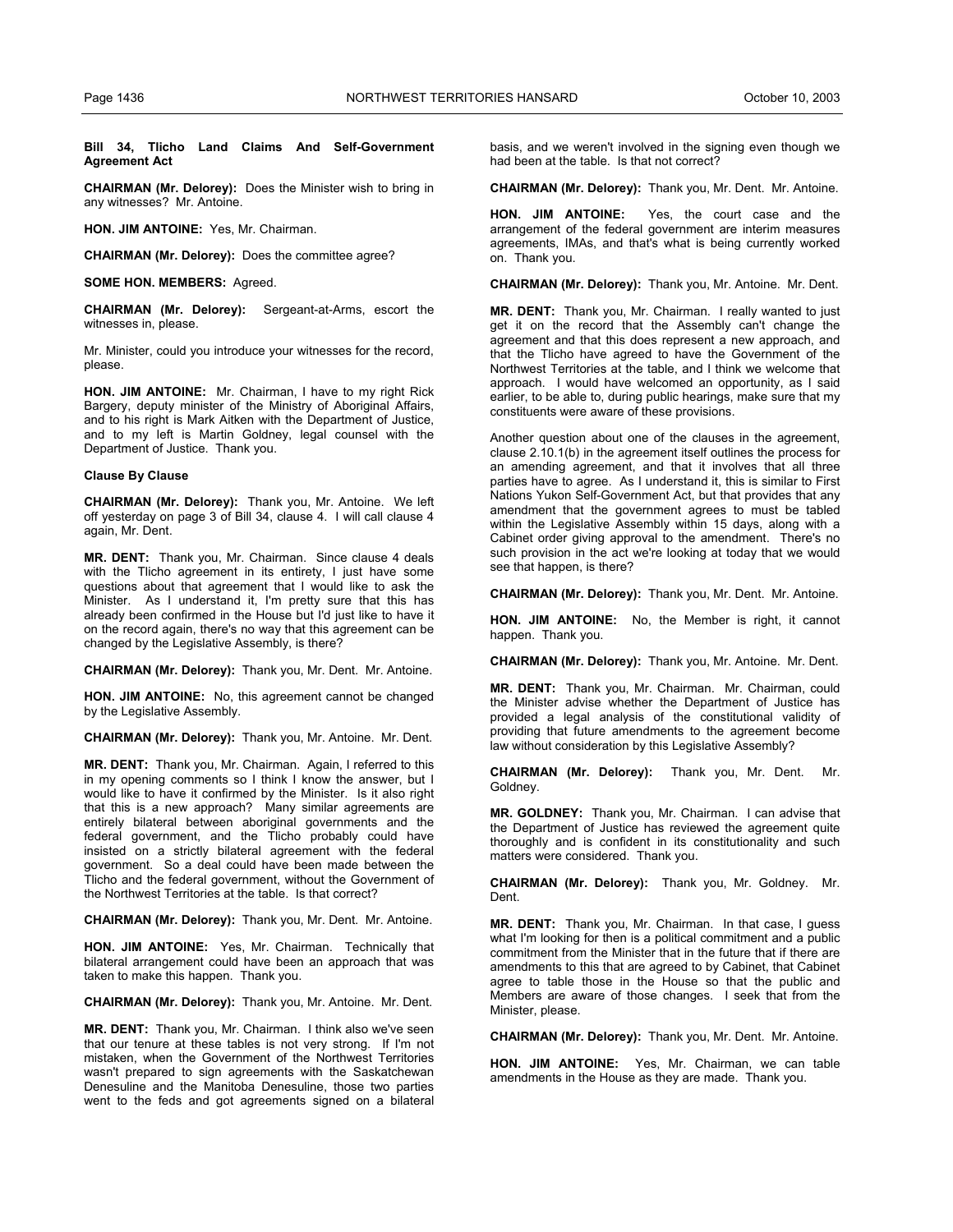**CHAIRMAN (Mr. Delorey):** Thank you, Mr. Antoine. Clause 4. Mr. Roland.

**MR. ROLAND:** Thank you, Mr. Chairman. Mr. Chairman, part of clause 4(2), "For greater certainty, any person or body may exercise the powers, rights, privileges and benefits conferred on the person or body by the Tlicho agreement and shall perform the duties and is subject to the liabilities imposed on the person or body by the Tlicho agreement." Can the Minister inform us as to how that would impact on citizens who are non-Tlicho?

**CHAIRMAN (Mr. Delorey):** Thank you, Mr. Roland. Mr. Antoine.

**HON. JIM ANTOINE:** Thank you, Mr. Chairman. Mr. Chairman, briefly this confirms that persons may exercise rights and liabilities contained within the Tlicho agreement, and binds the people and the bodies to follow all the obligations applied to them in the Tlicho agreement. Thank you.

**CHAIRMAN (Mr. Delorey):** Thank you, Mr. Antoine. Mr. Roland.

**MR. ROLAND:** Thank you, Mr. Chairman. A number of other questions that were asked yesterday in a couple of the other clauses were reflecting those that were non-Tlicho citizens. There was talk that, for example, the Tlicho government being a regional body, not the community government but at the top end would not make laws affecting non-Tlicho citizens, or would not impact them in that way. Can I get an explanation from that end? We had information provided yesterday to how that would be impacted, if there is an impact.

**CHAIRMAN (Mr. Delorey):** Thank you, Mr. Roland. Mr. Goldney.

**MR. GOLDNEY:** Thank you, Mr. Chairman. The Tlicho government, just as point of clarification, will have jurisdiction over Tlicho citizens and Tlicho lands. Primarily as an aboriginal government, it will concern itself with matters directly affecting Tlicho citizens and the Tlicho lands that it holds in something akin to the fee simple. There will be instances where Tlicho laws will affect non-Tlicho citizens when they make laws, for example, regarding the management of their own Tlicho lands. So I think that might bring some clarification to the question. How it ties in with subsection 4.2 of the claim agreement just makes it certain that all peoples with liabilities and rights under that agreement are bound by them.

**CHAIRMAN (Mr. Delorey):** Thank you, Mr. Goldney. Mr. Roland.

**MR. ROLAND:** Thank you, Mr. Chairman. Further in clause 4(3), "For great certainty, the Tlicho agreement is binding on, and can be relied on, by persons and bodies that are not parties to it." Again, in reference to some of the questions and answers yesterday and taking into account what Mr. Goldney has just stated about making laws and so on on lands, I can understand that because we have land claims in place that already have those provisions in place. I'm wondering beyond sort of lands or access to lands or who can go on lands, because again that's a familiar territory, but on the selfgovernment side what does it mean for citizens, and this talks about third parties. Can we get some more detail on what that means?

**CHAIRMAN (Mr. Delorey):** Thank you, Mr. Roland. Mr. Goldney.

**MR. GOLDNEY:** Thank you, Mr. Chairman. There are several third-party obligations that were negotiated. The provision of the bill 4.7(3) confirms that third parties are bound by those obligations and that they can rely on the provisions within the Tlicho agreement. Some examples of third-party obligations in the Tlicho agreement are non-Tlicho residents of Tlicho communities are bound by Tlicho laws that abide all residents. For example, harvesting of fish, use of waters on Tlicho lands and setting of harvesting limits on any species or stock of fish by any person. This is something that's new in the Tlicho government; the ability for an aboriginal self-government to set these laws. Previous agreements have seen renewable resources boards established to help set these things, but the Tlicho agreement is unique in that it will establish a formal Tlicho government with law-making powers.

Also, all people, whether or not they were party to the Tlicho agreement, have access to certain rights. For example, the right to access information under the registrar of Tlicho laws. So this merely captures all those instances where people have rights under the agreement and are bound by the terms of the agreement.

**CHAIRMAN (Mr. Delorey):** Thank you, Mr. Goldney. Mr. Roland.

**MR. ROLAND:** Thank you, Mr. Chairman. With these being in place, again I'll just ask a question for the record. Does it meet the requirements of the Charter of Rights and Freedoms? Thank you.

**CHAIRMAN (Mr. Delorey):** Thank you, Mr. Roland. Mr. Goldney.

**MR. GOLDNEY:** Thank you, Mr. Chairman. It is the Department of Justice's view that it does, and I think we should also note that the constitution of the Tlicho government is required to meet or exceed the protections of the Charter of Rights and Freedoms. It's something the Tlicho constitution, the Tlicho have adopted the Charter of Rights and Freedoms wholly. So when their laws are being applied, they are measured against the same yardstick of individual rights and protections as this government's.

**CHAIRMAN (Mr. Delorey):** Thank you, Mr. Goldney. Clause 4. Mr. Braden.

**MR. BRADEN:** Thank you, Mr. Chairman. I would like to perhaps get a bit more beyond the strict range than is covered by clause 4, Mr. Chairman. Let me know if I'm straying a bit too far. The issue that I've been asked to get some understanding on is the extent to which clause 4, in effect, is also the approval process for the subsequent bills that we will be asked to pass. The Minister, in his opening statement, said that two other pieces of legislation are to be considered by the next Assembly, the Tlicho Community Government Act and the Community Services Agency Act. But by saying in clause 4 that the Tlicho agreement is approved, given effect and declared valid and have the force of law, why then should the next Assembly expect to go through the normal approval process for these subsequent acts? What's the difference going to be? Thank you.

**CHAIRMAN (Mr. Delorey):** Thank you, Mr. Braden. Mr. Antoine.

**HON. JIM ANTOINE:** Mr. Chairman, there are two other pieces of legislation that are currently being drafted. They are close to completion; stage one is more complete than the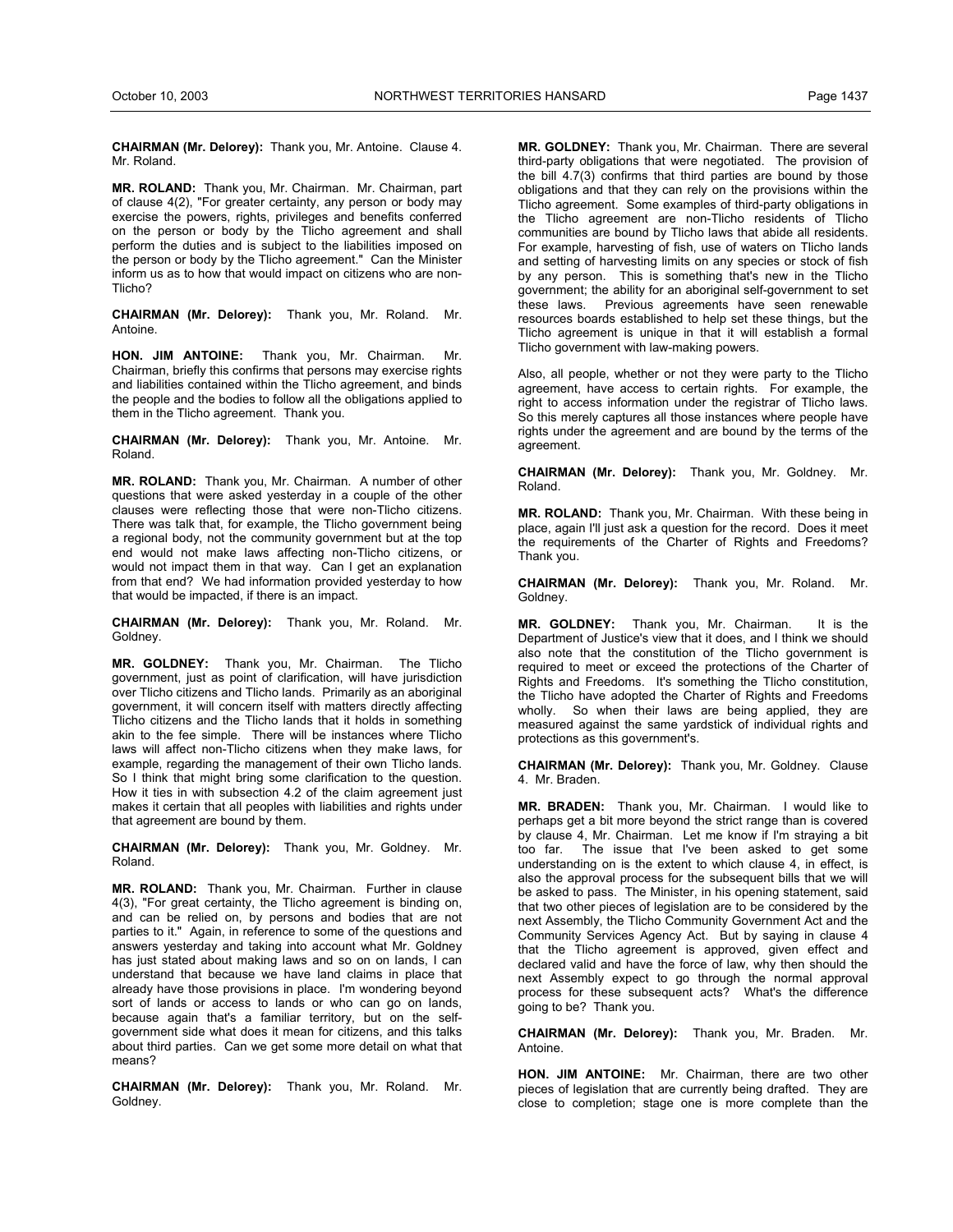other. They are the Tlicho Community Government Act, as well as the Tlicho Community Service Agency Act. These two acts we're anticipating will go to the 15<sup>th</sup> Legislative Assembly early on, whenever the next sitting is, probably sometime in February or March, and they would be ready to be introduced in the House. These two pieces of legislation will go through the regular process.

I know there has been concern raised by almost all the Members that Bill 34, Tlicho Land Claims and Self-Government Act, is something that should have gone out to the public, but these other two pieces would give that opportunity to the public to view the whole Tlicho Land Claim and Self-Government Act because the two pieces are contingent and part of Bill 34, as well. So there will be an opportunity at that time to do the proper work that the MLAs are known to carry out. Thank you.

**CHAIRMAN (Mr. Delorey):** Thank you, Mr. Antoine. Mr. Braden.

**MR. BRADEN:** Thank you. Perhaps what I'll do is repeat a question, that I believe Mr. Dent just asked a little while ago, and it will relate to the two subsequent pieces of legislation. If you'll give me that latitude, Mr. Chairman. To the upcoming Community Government Act and Community Services Agency Act, will an amendment or change be permitted within our regular consultation process? Then the  $15<sup>th</sup>$  Assembly regular consultation process? undertakes those, or are those two bills going to be, like this one, closed to any further amendment by this Assembly?

**CHAIRMAN (Mr. Delorey):** Thank you, Mr. Braden. Mr. Antoine.

**HON. JIM ANTOINE:** Mr. Chairman, I think there will be opportunity to do some amendments in terms of structure. I think the main content of what is being agreed will probably be there and how we get it done. I think those types of amendments will probably be permissible, but we have to consult with our counterparts and get it done. Thank you.

**CHAIRMAN (Mr. Delorey):** Thank you, Mr. Antoine. Mr. Braden.

**MR. BRADEN:** Thank you, Mr. Chairman. I appreciate those answers, and they're very much the way I understood the process to be. I fully recognize and I think most people across the NWT have recognized the way these laws, these acts are being built, the way they're being negotiated and designed is different from the process that's usually undertaken. It just does not permit the usual flexibility that we're used to in approving that. But I wanted to get that information out, because I want to understand very clearly then when these two acts do come before the next Assembly, there will be validity in the public hearing process that this is something that we will, I believe, undertake. We are not simply going to be going through a process of rubberstamping or automatically approving the subsequent acts.

I'll come back to clause 4 again. It's a very powerful, two-line sentence. "The Tlicho agreement is approved, given effect and declared valid, and has the force of law." So this really is the dilemma here where we recognize that this is the right thing to do, absolutely; but are we expecting too much or are we expecting the wrong things of our system if we say we can take this body of work, create it, build it, negotiate it, write it through a different set of circumstances, yet anticipate our routine access to it? It's probably not realistic. So I'm wondering - and this is a question, it's a wonder for the next  $15<sup>th</sup>$  Assembly

to look at -- should we be considering some other approach to the approval of this kind of law.

We're going to be seeing more of this, Mr. Chairman. There are other self-government and land claim tables going on under negotiation. We have devolution under negotiation. Earlier today in this House we talked about the creation of the Wildlife Act. From my understanding, that is being negotiated and almost written again in a much broader consultative process than we normally undertake. So we have, I think, a host of upcoming legislation that subsequent assemblies are going to have to deal with. From the signals and the messages we're getting here, I think we need to be looking at a different way of handling it. I think these pressures are the kinds of pressures that we're experiencing, or that I'm experiencing, to accept this, to back it, to get behind it, are at odds with the kind of beliefs and rules and expectations that I think people have of us when we make laws.

So I guess this is where I'm trying to lay the ground here for a question that would try to examine the validity of a new approach to Legislative Assembly approval for this kind of document. Could I ask the Minister then, is this something that the next Assembly should be looking at, or is our normal process what we should be maintaining? Which way do we go? Thank you, Mr. Chairman.

**CHAIRMAN (Mr. Delorey):** Thank you, Mr. Braden. We maybe strayed a bit from the intent of the bill here, but I'll give the Minister an opportunity to respond. Mr. Antoine.

**HON. JIM ANTOINE:** Mr. Chairman, the Tlicho agreement requires the Government of the Northwest Territories to get the consent of the Tlicho government before introducing a bill to amend community government legislation. The two different pieces of legislation that are forthcoming in the next Assembly, which are the Tlicho Community Government Act and the Tlicho Community Service Agency Act, these two packages reflect what has been negotiated in a lot of detail. So in order to do the work that the next Assembly is going to do in the standing committee in reviewing the bill, it will probably require a new approach, like you say, to look at this Tlicho legislation, because it's totally different and unique from other normal government developed legislation. So there will probably need to be a set of directions on what could be done. The substantial elements of these two pieces of legislation are more or less already agreed upon by the three parties. But this obligation probably applies to the Executive of our government first. But once the bill is introduced then, of course, all Members are entitled to know how they want to vote, and their authority to do this is not fettered at all.

So while we must obtain the consent for the introduction of any amendments, they do require Tlicho consent to make changes to amend bills once they're introduced. So it's different than our previous approach, so certainly there has to be a careful look at how the committees will probably have to view this bill the next time around. Thank you.

**CHAIRMAN (Mr. Delorey):** Thank you, Mr. Antoine. The chair will recognize Ms. Lee.

**MS. LEE:** Thank you, Mr. Chairman. Mr. Chairman, my question first has to do with the section in the agreement dealing with the judicial proceedings, which is under section 7.6. It states in 7.6.4 and 7.6.6, Mr. Chairman, the capacity of the Tlicho government to act as a prosecutor in dealing with Tlicho laws or prosecuting Tlicho laws in the court of the Northwest Territories. As well, 7.6.6 deals with how those who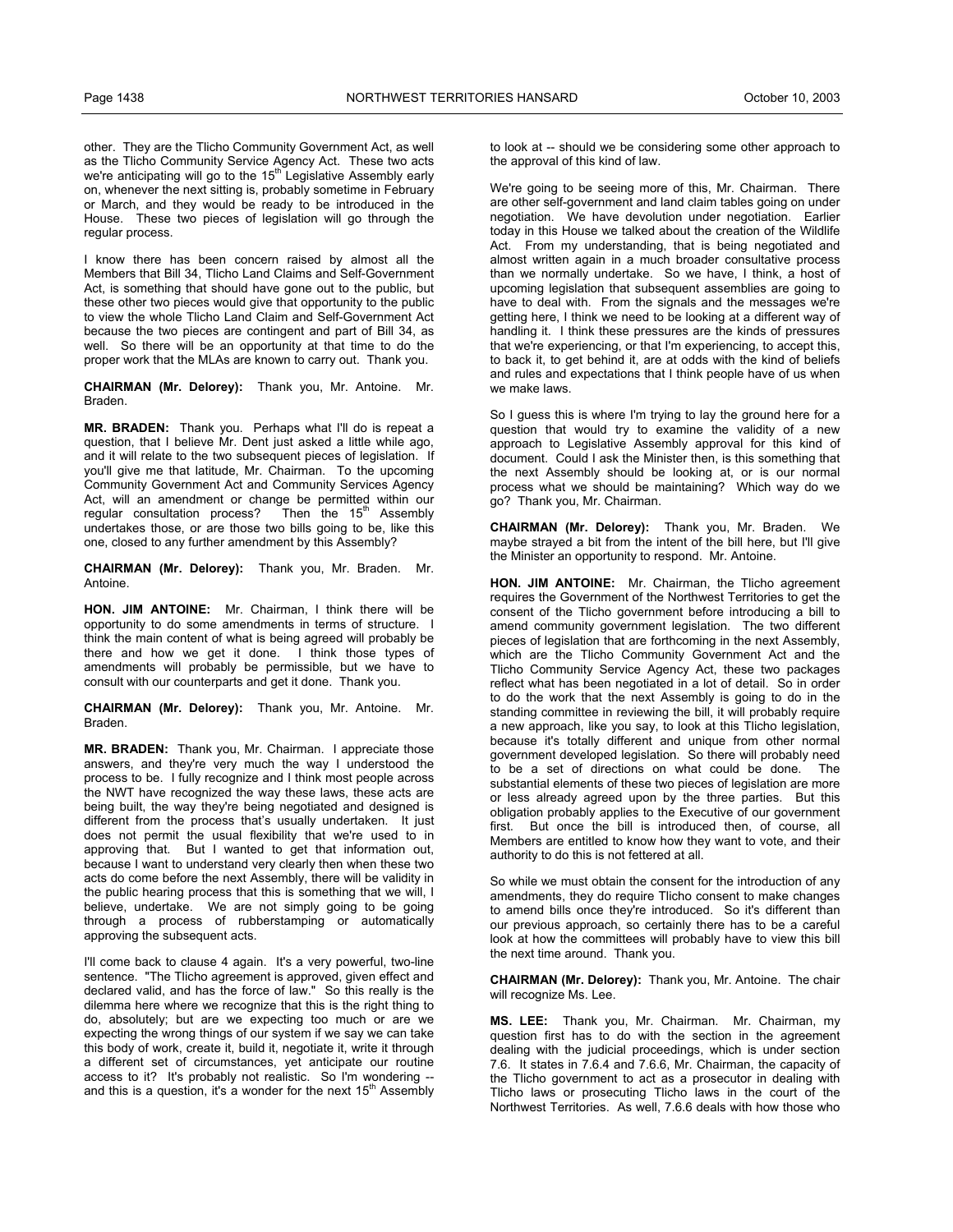are prosecuted under Tlicho law in NWT courts are how those convictions or whatever might come that way are enforced. I hope I'm clear about my question here. It certainly deals with how the laws of Tlicho and laws of the NWT will interact. So I would like to seek clarification from the Minister about what the meaning of this section is, first of all, and how would that work in practice. How would it work for the Tlicho laws to be enforced or prosecuted in the courts of the NWT? Am I correct to read that those are just for specific laws of Tlicho, as specified here? Thank you.

**CHAIRMAN (Mr. Delorey):** Thank you, Ms. Lee. Mr. Goldney.

**MR. GOLDNEY:** Thank you, Mr. Chairman. The Member is correct, these provisions deal with Tlicho laws, and where it provides for Tlicho prosecution of those laws it will be Tlicho laws that they're prosecuting and not territorial laws. Perhaps the best way to illustrate how it works is it would work much the same way as the territorial government has the ability to prosecute its own laws in a court, and the federal government has its ability to prosecute. This just sets out the same ability for the Tlicho to prosecute their own laws. Thank you.

**CHAIRMAN (Mr. Delorey):** Thank you, Mr. Goldney. Ms. Lee.

**MS. LEE:** Thank you, Mr. Chairman. Could I get information for the general public as to what are the major areas of Tlicho law that will be prosecuted under in this context? Thank you.

**CHAIRMAN (Mr. Delorey):** Thank you, Ms. Lee. Mr. Goldney.

**MR. GOLDNEY:** Thank you, Mr. Chairman. The law-making powers of the Tlicho government are set out in the agreement and they include, for example, laws over Tlicho citizens in Tlicho lands; laws governing the enforcement of those laws; laws relating to the use and management and protection of Tlicho lands and the renewable and non-renewable resources on lands, including fish, wills, intestacy and the administration of the estates of Tlicho citizens; protection and promotion of Tlicho language, culture and heritage; social assistance; child and family services; adoption; education; pre-schooling; taxation and training by Tlicho government to Tlicho citizens. The agreement also provides for law-making authorities that apply to all residents in Tlicho communities on Tlicho lands and include laws related to Tlicho government structure and internal managements; management over wildlife, trees and plants; renewable and non-renewable resources; land use plans for Tlicho lands; aspects of fish harvesting; use of waters on Tlicho lands; heritage resources on Tlicho lands or in Tlicho communities.

So I think you can see from the list and the jurisdiction set out in the agreement, that it's primarily jurisdictions over Tlicho citizens and Tlicho lands. The expectation is that the Tlicho government will, as governments do, make laws under these jurisdictions, and when they do, they'll be able to prosecute those laws. Thank you.

**CHAIRMAN (Mr. Delorey):** Thank you, Mr. Goldney. Ms. Lee.

**MS. LEE:** Thank you, Mr. Chairman. I appreciate that those are wide and broad areas, but at the same time they are specified and the Tlicho government does not have power to pass laws about everything. This agreement has sections that speak about the areas that the Tlicho government cannot enact laws about. At the same time, I'm still not clear as to how this will work. Are we envisioning two different judicial processes? Are we envisioning two different court systems, or is this agreement envisioning that while the Tlicho government has

the power to enact laws and prosecute those who violate them, but that they will use the NWT court system to enact those laws? Am I correct in that understanding? Thank you.

**CHAIRMAN (Mr. Delorey):** Thank you, Ms. Lee. Mr. Goldney.

**MR. GOLDNEY:** Thank you, Mr. Chairman. Yes, I believe the Member is correct in that understanding.

**CHAIRMAN (Mr. Delorey):** Thank you, Mr. Goldney. Ms. Lee.

**MS. LEE:** Thank you, Mr. Chairman. Then I'd like to move on to the next section in the same topic area, where it states under section 7.6.6, it says that the GNWT is responsible for enforcing any fines or imprisonment order for violation of Tlicho law. So in reaching that and reading that with what has been stated here so far, I'm understanding that the Tlicho government will enact laws in certain specified areas, and that they would prosecute any violators under that law in the GNWT courts, and that the GNWT will be responsible for enforcing it. I read from that that the Tlicho citizens, if they are found to be in violation of the law and they are prosecuted, will end up in the GNWT correctional system. So I'm just wondering why this is the way it is. Is it a question of lack of resources, or is that the intention of the Tlicho government, and further what sort of agreement is there with the GNWT Department of Justice or the court system as to how to implement this in practice? Thank you.

**CHAIRMAN (Mr. Delorey):** Thank you, Ms. Lee. Mr. Goldney.

**MR. GOLDNEY:** Thank you, Mr. Chairman. I think the intention there is partly it's resources, and that's why you see the GNWT enforcing laws, but it's also in recognition that the Tlicho agreement doesn't establish a separate court system, doesn't drastically alter the administration of justice in the Northwest Territories which falls to the Government of the Northwest Territories to enforce laws. That's why you have it that way. In practice, to expect that the GNWT will be enforcing laws of the Tlicho government in the same way it enforces its own laws and, in some circumstances, federal laws.

**CHAIRMAN (Mr. Delorey):** Thank you, Mr. Goldney. Ms. Lee.

**MS. LEE:** I hope I'm not wrong in that, but I think the federal prosecution also prosecutes NWT laws where it's appropriate. Maybe the Law Clerk could advise on that.

I have a question on the next section dealing with conflict of laws. It says in 7.7.2 that if there is a conflict between Tlicho laws and the laws of Canada, the laws of Canada set the rules. But if there's a conflict between Tlicho laws and the GNWT law, Tlicho law sets the rules. So the way I read it, Canadian laws would trump Tlicho, but Tlicho would trump GNWT law. So now I need to know if that's the correct understanding.

Secondly, I believe that those trumping or the overriding of the powers of Tlicho laws over GNWT in certain circumstances would only be limited to the areas once again specified in this agreement. Thank you.

**CHAIRMAN (Mr. Delorey):** Thank you, Ms. Lee. Mr. Goldney.

**MR. GOLDNEY:** Thank you, Mr. Chairman. Yes, the Member is correct. The paramountcy provided is a general rule; except where otherwise provided, Tlicho government laws will prevail over territorial laws. The Member is also correct that Tlicho government laws are restricted to where they have jurisdiction. If the Tlicho government enacts a law that it's found it has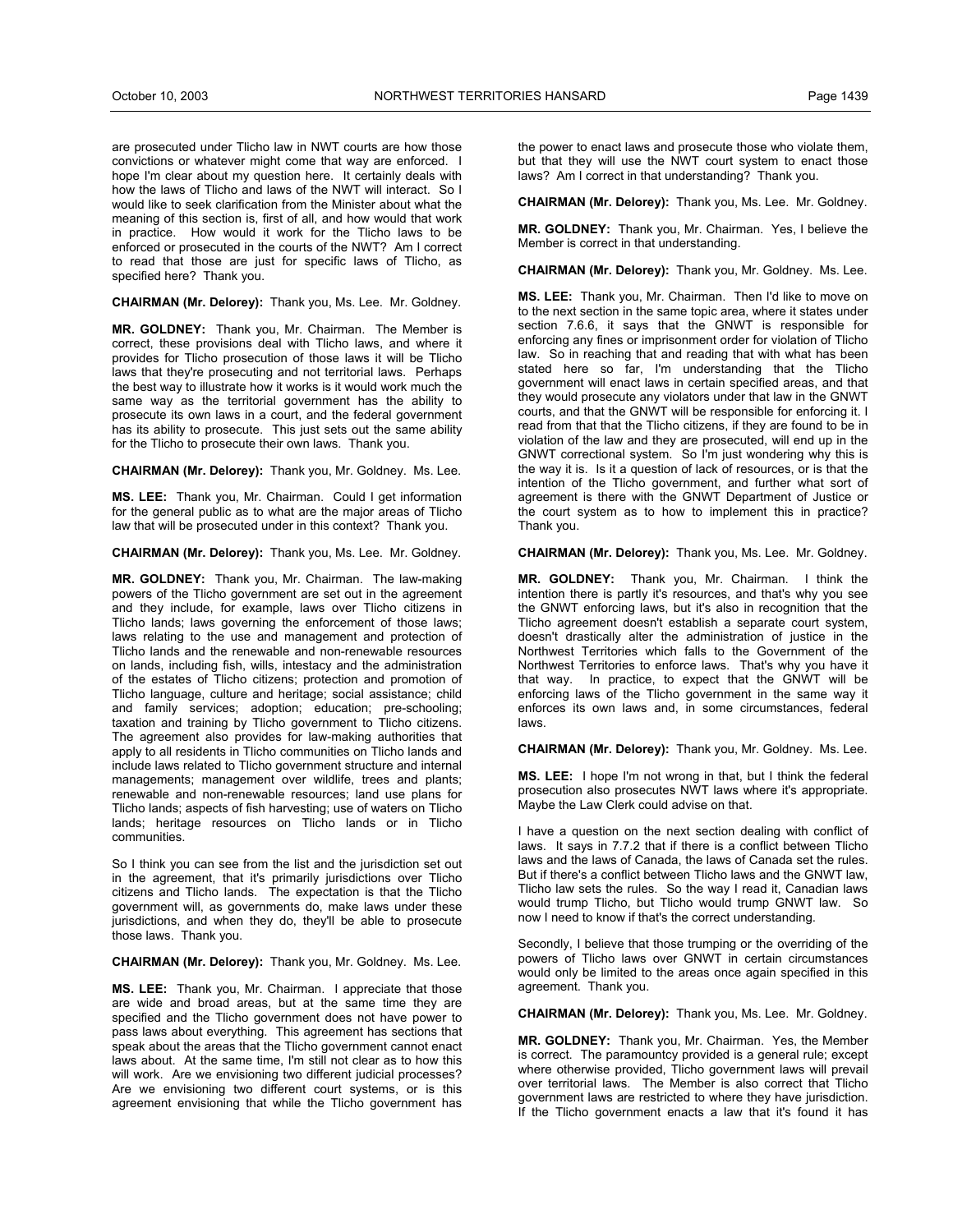exceeded its jurisdiction, then like territorial or federal laws, those laws are ultra vires and have no force and effect. So it is quite limited to the jurisdictions that are set out in the agreement.

**CHAIRMAN (Mr. Delorey):** Thank you, Mr. Goldney. Clause 4. Ms. Lee.

**MS. LEE:** Thank you, Mr. Chairman. My next question has to do with coordination of program and service delivery. Under section 7.9.1. in the agreement it says that the Tlicho -- and I'm reading from the plain speak -- it says that the Tlicho government, Canada and the GNWT will find new and existing programs and services and they will work together to make sure programs and services are delivered properly. This is a pretty broad, general statement and I'd like to ask the Minister how this would translate in practice. Are there going to be formal agreements in place for that and, if so, the agreement that we're going to have before us, is that speaking to this specific provision? Thank you.

**CHAIRMAN (Mr. Delorey):** Thank you, Ms. Lee. Mr. Antoine.

**HON. JIM ANTOINE:** Yes, this is setting up something unique with the Tlicho government and the territorial government providing programs and services. So the government and the Tlicho government will exercise their own powers to the extent practical in a manner where they will be coordinating the delivery of programs and services to the citizens in the Tlicho and, of course, to all residents of the Northwest Territories. So where there's a serious disruption in the delivery of programs or services on Tlicho lands or in the Tlicho communities, they will enter into discussions to reach agreement on how to deal with this disruption. Thank you.

**CHAIRMAN (Mr. Delorey):** Thank you, Mr. Antoine. Ms. Lee.

**MS. LEE:** So are these agreements going to be negotiated once the law comes into place, or are they being negotiated already, or were they negotiated while this agreement was being negotiated, at the same time? Thank you.

**CHAIRMAN (Mr. Delorey):** Thank you, Ms. Lee. Mr. Antoine.

**HON. JIM ANTOINE:** Mr. Chairman, I think what the Member is talking about is that there is a 10-year agreement on the intergovernmental services that we have entered with the Tlicho as part of this agreement. So the current programs and services that the GNWT is providing plus others, there's an agreement through the negotiations that GNWT will continue to provide these programs and services for the 10 years. So there are other programs in there that if need be, will be negotiated. The intention here is that the Tlicho will have 10 years to build a capacity to run the programs themselves. So it's in the agreement and it will be dealt with through the other Tlicho community service agency legislation that will be coming forth. Thank you.

**CHAIRMAN (Mr. Delorey):** Thank you, Mr. Antoine. Ms. Lee.

**MS. LEE:** Thank you, Mr. Chairman. If other Members have questions to ask, I will just stand down my time until later. Thank you.

**CHAIRMAN (Mr. Delorey):** Thank you, Ms. Lee. The chair will recognize Mr. Roland.

**MR. ROLAND:** Thank you, Mr. Chairman. A couple of areas, and I'm going to bounce back and forth a little bit here. In chapter 7, section 7.9.1. refers to the government and the Tlicho government shall exercise their respective powers to the extent practical in a manner that coordinates the delivery of programs and service provided to the Tlicho citizens of the Northwest Territories. Now in the plain speak model they have a little note that says the Tlicho government, Canada and the GNWT will fund new and existing programs and services, they will work together to make sure programs and services are delivered properly. I'm seeking some clarification. Who would initiate the new program or new funding for new programs than those existing already for program and delivery services in the Northwest Territories?

**CHAIRMAN (Mr. Delorey):** Thank you, Mr. Roland. Mr. Bargery.

**MR. BARGERY:** Thank you, Mr. Chairman. The clause that the Member refers to is in there primarily because there are some concurrent law-making jurisdictions that may result in program and service delivery. The clause is in there to ensure that there's a coordination of programs and services that would be delivered. The agreement itself doesn't speak to new program areas, other than what's delivered. So if there is a new program area, I guess that would be up to the government responsible to fund, if that was the question, Mr. Chairman.

**CHAIRMAN (Mr. Delorey):** Thank you, Mr. Bargery. Mr. Roland.

**MR. ROLAND:** Thank you, Mr. Chairman. Mr. Chairman, under chapter 26, the economic measures section, 26.4.1, "It is intended that this chapter be implemented through programs and policies which are in place and from time to time without imposing any additional financial obligation on government." Can we get some clarity of that section?

**CHAIRMAN (Mr. Delorey):** Thank you, Mr. Roland. Mr. Bargery.

**MR. BARGERY:** I think this clause is an important clause to ensure that there isn't any financial obligation, but some of the programs and policies in place, for example in the GNWT would be the business incentive policy, one of economic incentive-type program that would be intended through this particular clause. Thank you, Mr. Chairman.

**CHAIRMAN (Mr. Delorey):** Thank you, Mr. Bargery. Mr. Roland.

**MR. ROLAND:** Thank you, Mr. Chairman. I thank the deputy for that response. One other question, and it comes under chapter 7, 7.4.4(n) solemnization of marriages on Tlicho lands. How would the Charter of Rights and Freedoms apply in this area? Knowing that the laws of Canada are changing in that area, will that allow for same sex marriages and so on?

**CHAIRMAN (Mr. Delorey):** Thank you, Mr. Roland. Mr. Goldney.

**MR. GOLDNEY:** Thank you, Mr. Chairman. The provision referred to is one of the jurisdictions set out by the Tlicho governments, and again the Tlicho constitution provides that the Tlicho government is bound by the Charter of Rights and Freedoms, so the same laws that it applies are in the same way that our laws are bound by the Charter of Rights and Freedoms. If a court was to ultimately rule on the issue of same sex marriages was a discriminatory practice that wasn't justified under the Charter, that same ruling would apply to Tlicho laws.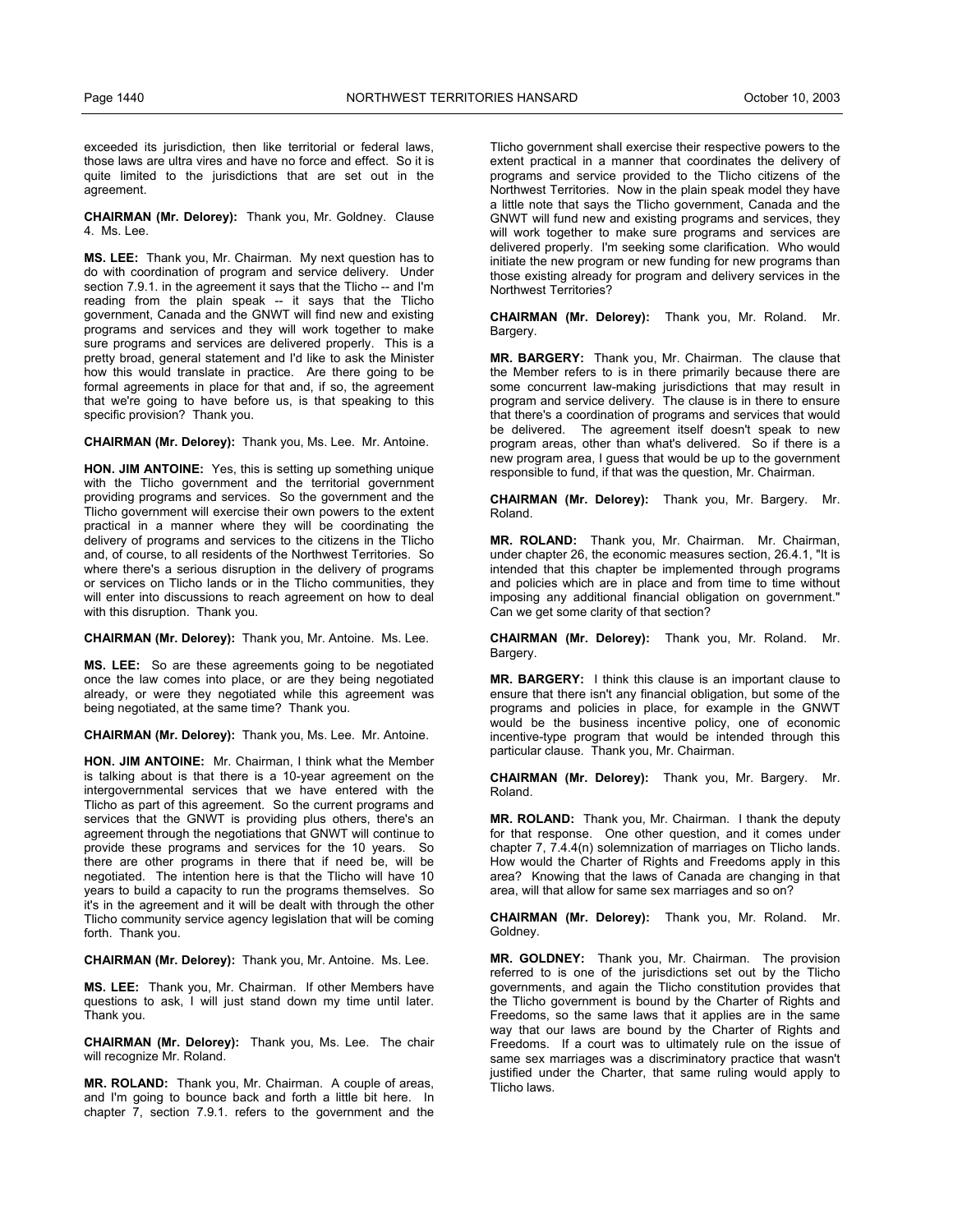**CHAIRMAN (Mr. Delorey):** Thank you, Mr. Goldney. Clause 4. Ms. Lee.

**MS. LEE:** Thank you, Mr. Chairman. I have a question on the intergovernmental services agreement. I'm just reading through this plain speak, which is actually quite helpful because it does say very clearly what the agreements are agreed on. It says here under section 7.10.3 that under the intergovernmental services agreement, Canada and the GNWT will continue to pay for and manage programs like health, education, welfare family and social services. I see that this is in line with the jurisdiction that the Tlicho government is taking over, because I believe that's parallel to I think it's section 7.4 where it speaks about the areas that the Tlicho government is going to cover. It's one of the areas that the government is going to take over. I think this is the kind of area that people want to know more about. I know certainly the people who I represent want to know what sort of implication and impact this agreement would have on the GNWT, and the money question is a big issue. So I'd like to know from the Minister, seeing as he's the Minister of Aboriginal Affairs but he's still a Minister of the territorial government, a public government, and I'd to know what sort of implication, to his understanding, does this have to the financial status of the GNWT. Is it understood that this money that will be going to the Tlicho government to deliver these programs, will it come out of the GNWT budget, or is there an understanding that there is going to be new monies coming from the Government of Canada for the Tlicho government? Thank you.

**CHAIRMAN (Mr. Delorey):** Thank you, Ms. Lee. Mr. Antoine.

**HON. JIM ANTOINE:** Mr. Chairman, the Tlicho community service agreement will deliver services to all residents; education and social services in the Tlicho communities, much like the Dogrib Community Services Board does now and it will be established under our legislation. The current cost to the GNWT to provide that will still be there, so the funding will be coming from the GNWT for that. We're saying that it will minimize any incremental costs to the GNWT. So there will be a very small extra cost other than what we're currently providing to provide that service. Thank you.

**CHAIRMAN (Mr. Delorey):** Thank you, Mr. Antoine. Ms. Lee.

**MS. LEE:** Thank you, Mr. Chairman. I must confess I'm still not clear as to how this is going to work. I understand that we're looking at a time quite a few years down the road, because I understand that the Tlicho government has set aside 10 years to have the opportunity to build capacity. Understandably the government and its people are going to be asked to do a lot and there are a lot of things to take care of in terms of training its people and getting their human resources up to capacity and such. So I understand this. But in the end, five or 10 years down the road, are we envisioning a situation where we'll get the transfer payment from the federal government, the pot of money that we do now, but that in the simplest terms, if I could just put it in a simple way, we're sort of agreeing on a formula financing with the Tlicho government where the Tlicho government will tell us that they will be serving 2000 people and provide programs A, B, C, D, E for 2000 people or whatever, because usually it's per capita, and we would expect to have this X dollar amount. Is that a simple but a correct way of looking at how the Tlicho government will be funded? Thank you.

**CHAIRMAN (Mr. Delorey):** Thank you, Ms. Lee. Mr. Bargery.

**MR. BARGERY:** Mr. Chairman, under the agreement, as has been noted, the Tlicho gain certain law-making authorities and can deliver programming to Tlicho people. What they've agreed to through the intergovernmental services agency, as the Minister noted, is to deliver those larger social envelope programming to all residents through an agency established through our legislation. For the first 10-year period things will operate in that respect, much the same way as they do today through the Dogrib Community Services Board. The Tlicho have the ability to make laws, deliver programs for Tlicho people in future. The funding of those programs in future, I guess it's unknown at this point. One option would be the GNWT could vacate the education dollars, for example, for Tlicho citizens and the Tlicho could take those over. There's no obligation to doing that, but that's one that could be envisioned could flow through us. I hope that answers the Member's question, Mr. Chairman.

**CHAIRMAN (Mr. Delorey):** Thank you, Mr. Bargery. Ms. Lee.

**MS. LEE:** I understand this is very complex and I understand there are the 10 years, sort of the gap years, of Tlicho and GNWT to get ready for that, so there's a 10-year preparation period. But I'm trying to see what this agreement means, and specifically this financing section of this agreement for years down the road when everything is sort of implemented the way it is envisioned in this legislation. The way I see it, the Tlicho government will take over the jurisdiction of those social envelopes, whether they be education, health, adoption, custody, all the items that are outlined in section 7.4. I also understand that the Tlicho government will provide these services to not only Tlicho residents but anybody who lives in that area, that they will take over that responsibility. So logically then I have to deduce from that that the GNWT will be out of that. I don't think we're going to see the GNWT and Tlicho government both providing the same services to the same people there. In order for the Tlicho government to do that, they are going to ask for that money from the GNWT to be transferred, and we may even see a time when the money will go straight from the federal government to the Tlicho government. I don't think any judgment should be made there. I think that people want to know what the agreements mean. Is that what it means? Am I seeing the scenario down the road correctly? That's my question.

**CHAIRMAN (Mr. Delorey):** Thank you, Ms. Lee. Mr. Antoine.

**HON. JIM ANTOINE:** Mr. Chairman, the intergovernmental service agreement will be put in place before this agreement comes into effect. The ISA, as it is called, was negotiated and agreed upon. The initial term is for 10 years and it can be renewed as long as all parties agree. So this ISA requires this Tlicho community service agency to be established by our legislation in the territorial government, so the next term,  $15<sup>th</sup>$ Assembly, will have this legislation in front of them to thoroughly examine it.

We are currently drafting a proposal on this one. What I indicated earlier said education and social services are going to be delivered to all residents, similar to what the Dogrib Community Services Board is delivering. So the funding and the way they've been doing the work is similar, it's just switching over from one agency to the other, and we anticipate the incremental cost to be minimal.

The legislation will have a list of programs and services that this agency will deliver, and these services must be delivered as a priority over other services. If there's an amendment, then it has to be done by the Tlicho government and GNWT. If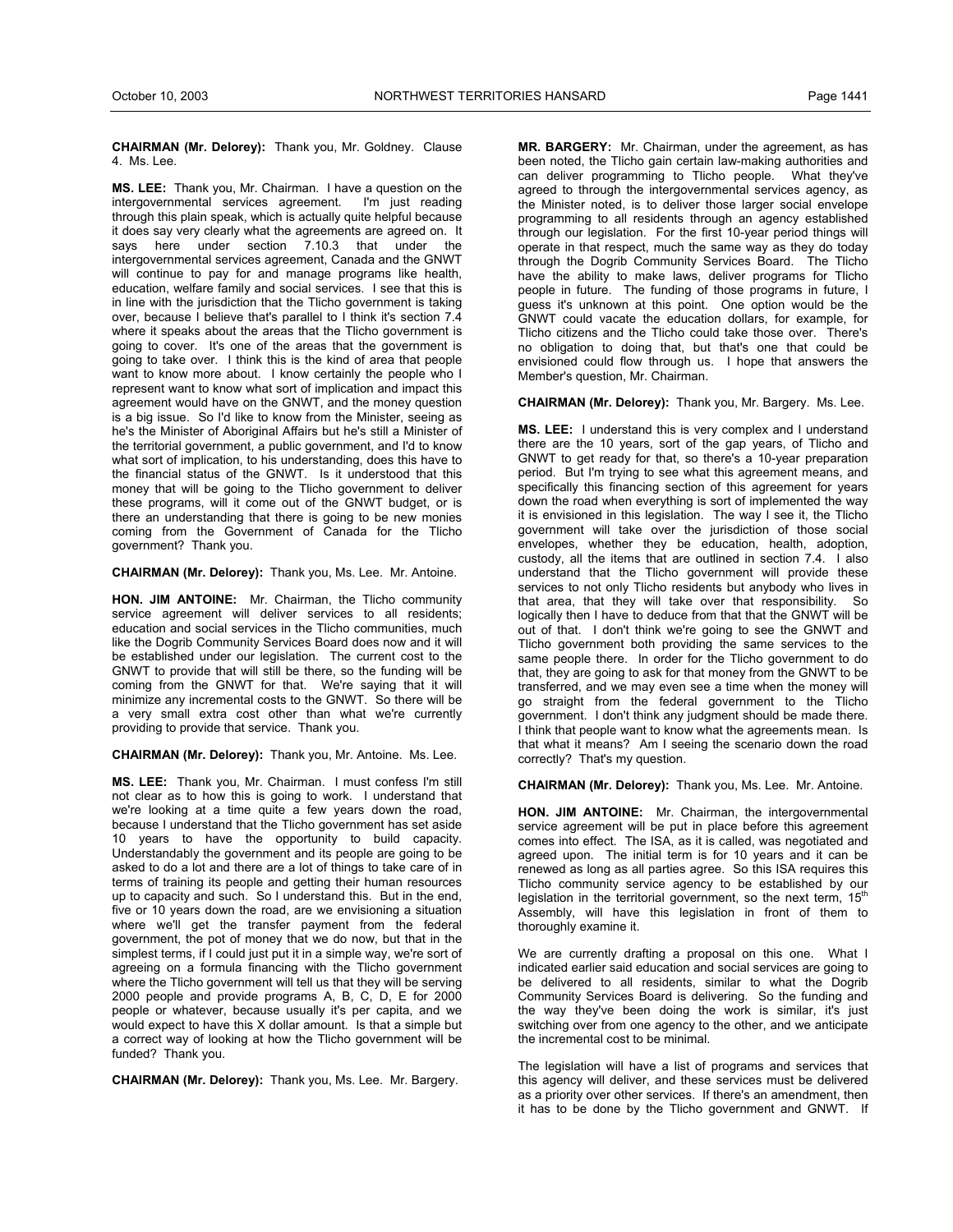there are additional programs and services to be delivered, then we must have consent on that, and the funding for additional programs have to be sought. If the additional programs and services are proposed by the Tlicho or Canada, then we have to look for the funding for these additional programs. As the Government of the Northwest Territories we must consult with the Tlicho government and Government of Canada before assigning additional programs and services for the agency to delivery. So, yes, there may be other programs and services that may be added to the duties of the Tlicho community service agency in the future, other than what is currently being provided in the Dogrib Community Services Board, but there is a process outlined on how that is to be done. Thank you.

**CHAIRMAN (Mr. Delorey):** Thank you, Mr. Antoine. The chair will recognize Mr. Krutko.

**MR. KRUTKO:** Thank you, Mr. Chairman. Mr. Chairman, I would like to ask the Minister, maybe just tell us whose land claim is this anyway that we're talking about here.

**CHAIRMAN (Mr. Delorey):** Thank you, Mr. Krutko. That may be straying from clause 4, but, Mr. Antoine.

**HON. JIM ANTOINE:** Thank you, Mr. Chairman. Mr. Chairman, this is a Tlicho land claims and self-government agreement. It defines the rights of the Tlicho. Thank you.

**CHAIRMAN (Mr. Delorey):** Thank you, Mr. Antoine. Mr. Krutko.

**MR. KRUTKO:** Thank you, Mr. Chairman. Mr. Chairman, on 4.2, rights and obligations; does this agreement apply to Yellowknife or the Delta? Will those people be affected by this agreement? Will they be able to get rights and benefits out of this agreement living in Yellowknife or living in the Delta?

**CHAIRMAN (Mr. Delorey):** Thank you, Mr. Krutko. Mr. Antoine.

**HON. JIM ANTOINE:** This agreement establishes a Tlicho government in the Tlicho area, and it defines the Tlicho rights. So does it affect people in Yellowknife and the Delta or other places directly? No.

**CHAIRMAN (Mr. Delorey):** Thank you, Mr. Antoine. Mr. Krutko.

**MR. KRUTKO:** Thank you, Mr. Chairman. Mr. Chairman, that's exactly my point. I think everybody is assuming that everybody has to be a part of this agreement. I don't think as an MLA from the Delta that I have influence on what goes on in Yellowknife and vice versa. But as we can see, these land claim agreements are for those geographical areas that have claims settled in those areas. What goes on in the Inuvialuit land claim area is the Inuvialuit's responsibility. What goes on in the Gwich'in settlement area is the Gwich'in responsibility. The same thing applies to the Sahtu, and now it applies to the Tlicho. I don't think that we as legislators that sit here and try to make it look like we have influence on what's going to happen here, because technically the agreement has been concluded, it has been signed off by the Prime Minister of Canada, now it's just a matter of it getting Royal Assent. In order for this agreement to take effect, it has to receive Royal Assent through the Parliament of Canada. In order for those rights and obligations to be implemented, what goes on here is just a formality, it isn't going to have a…

**CHAIRMAN (Mr. Delorey):** Mr. Krutko, do you have a question on section 4, clause 4? Mr. Krutko.

**MR. KRUTKO:** Excuse me, Mr. Chairman, I did touch on clause 4.2, and that's the section I'm talking about with regard to rights and obligations. I think I've heard people speak on different sections of the agreement which were way off in left field compared to clause 4. So I would just like to make reference to 4.2, rights and obligations.

**CHAIRMAN (Mr. Delorey):** Thank you, Mr. Krutko. Do you have a question, Mr. Krutko?

**MR. KRUTKO:** Well, I was working on it but I was cut off, so maybe I'll try it again. My point is that this agreement in regard to the rights and obligation applies to people in the Tlicho agreement and the federal government by way of establishing legislation which will give it Royal Assent when it passes through Parliament. So in regard to what we're hearing here about how this government seems to think it has some influence on what goes on in this agreement, that will happen when the legislation comes forth to be able to establish the Tlicho governance act and other acts that apply to the Northwest Territories. Those acts are not going to be in the<br>legislature until the 15<sup>th</sup> Assembly, which will happen sometime in the spring. So I think it's more of a formality that we're going through here with regard to what's in this act. So I would just like to ask the Minister exactly what's the intent of this procedure in light of knowing that the final decision will be made by the Parliament of Canada?

**CHAIRMAN (Mr. Delorey):** Thank you, Mr. Krutko. Mr. Antoine.

**HON. JIM ANTOINE:** Mr. Chairman, my understanding of clause 4 and the intent of this is that we are the binding effect on persons is I understand a standard clause that is viewed in all land claims settlement legislation with the federal government involved. What we're doing here today is part of the ratification process to move the Tlicho land claims and selfgovernment forward. The intention is to ratify this part of it. Thank you.

**CHAIRMAN (Mr. Delorey):** Thank you, Mr. Antoine. Mr. Krutko.

**MR. KRUTKO:** Thank you, Mr. Chairman. With regard to the agreement and the rights that apply from this agreement, those rights only apply to the Tlicho citizens who reside in the Tlicho area. I would like to note for the record that's who this agreement is going to affect. It isn't going to affect people living in Yellowknife or anywhere else outside of the Tlicho area. This agreement is their agreement. For us to sit here and go on and on and on and try to be lawyers and professors like we think we're doing justice, I think we're doing an injustice to this without proceeding. So I'd just like to ask the Minister exactly how many people is this agreement going to affect directly?

**CHAIRMAN (Mr. Delorey):** Thank you, Mr. Krutko. Mr. Antoine.

**HON. JIM ANTOINE:** Mr. Chairman, it will affect all the Dogrib, the Tlicho citizens. I don't know exactly what the numbers are. Thank you.

**CHAIRMAN (Mr. Delorey):** Thank you, Mr. Antoine. Mr. Krutko.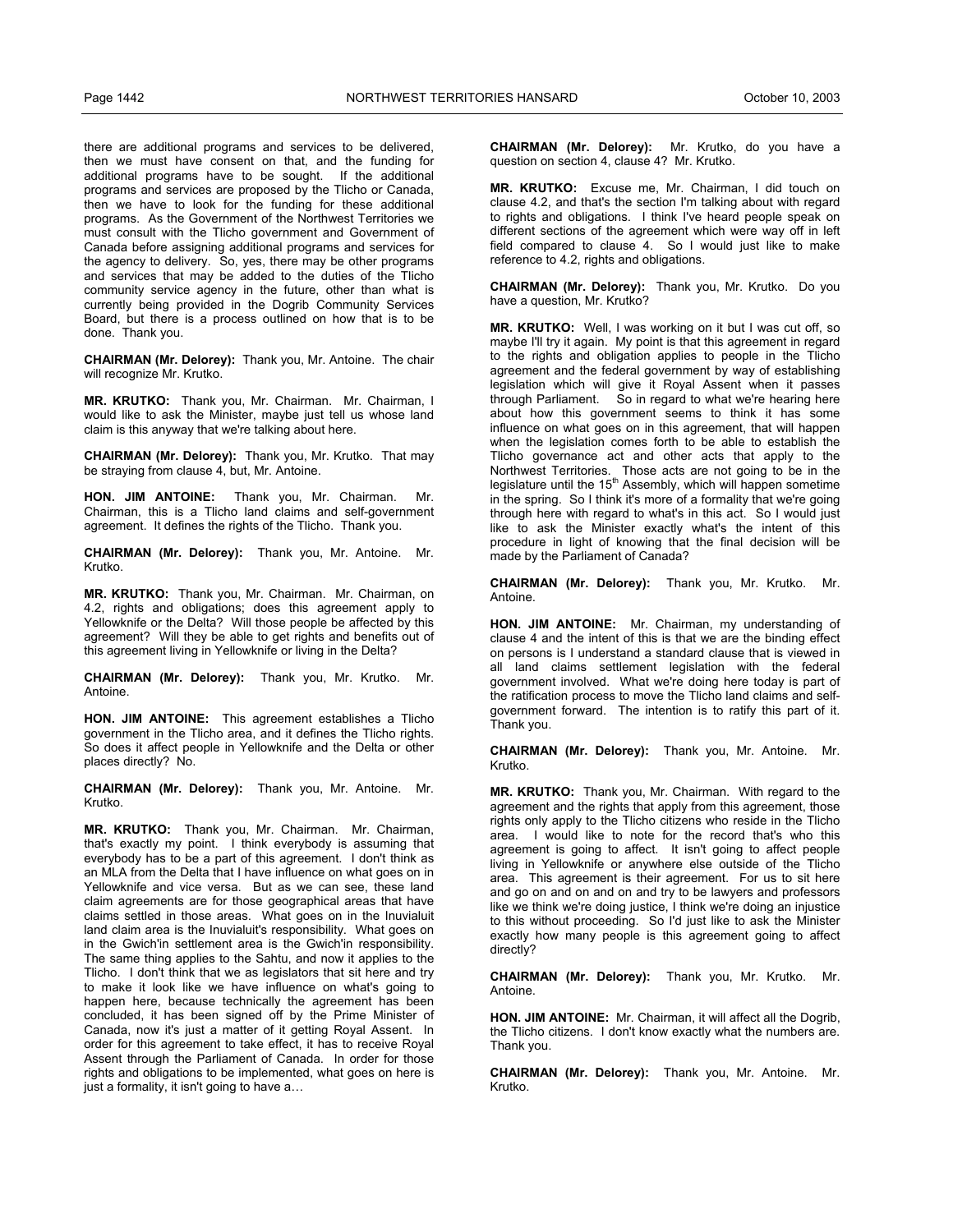**MR. KRUTKO:** So, Mr. Chairman, with some 94 percent of the people that did go to vote with a large majority of people voting in favour, their ratification should mean something in the sense that they ratified their agreement with a large number of the population saying that this is what they can live with through the ratification process. So with that, as a government what can we do to basically change that process? It has already been ratified. Can this government change the process after it has been ratified?

**CHAIRMAN (Mr. Delorey):** Thank you, Mr. Krutko. Mr. Antoine.

**HON. JIM ANTOINE:** Mr. Chairman, from the previous question, there are other non-Tlicho residents in the Tlicho area as well, and I should add that to be clear.

To this question specifically, the Tlicho have already ratified their agreement through their vote this summer, so their part is done. Our part is not done. We're doing it now, part of it, there are two other pieces that still have to be done in the next government, but this is the main one that will eventually be the first to give effect.

The federal government still has to introduce their legislation. We understand it's going to happen in December, and they'll go through the House of Commons and Senate to ratify it. So this is part of our ratification process. Thank you.

**CHAIRMAN (Mr. Delorey):** Thank you, Mr. Antoine. Mr. Krutko.

**MR. KRUTKO:** I was just going to ask a question of the Minister with regard to the land claims expenses that have been incurred. Is this government going to pay any of the \$28 million that the Tlicho people will have to pay for those negotiations? Is the Government of the Northwest Territories picking up any of that tab?

**CHAIRMAN (Mr. Delorey):** Mr. Krutko, I don't think finances are included in clause 4. Mr. Krutko.

**MR. KRUTKO:** Well, the way I understand the agreement, this is part and parcel of the Tlicho agreement, and this is a clause that applies to the general…(inaudible)…of the agreement, and there is a payback provision in the agreement which talks about monies that have to be paid back for negotiations, as part of the payback division. So it is a part of the Tlicho agreement. So if I can't ask that question, I think you should stick to your rules and apply them to everybody.

**CHAIRMAN (Mr. Delorey):** Mr. Krutko, could you say which part of the agreement you're referring to?

**MR. KRUTKO:** It does apply to 4.1, the effect of the Tlicho agreement. The Tlicho agreement is the overall agreement. In that agreement there is a section that talks about a payback where Tlicho people would have to pay back some \$28 million for the negotiations that have occurred to date. So they are part of not only the cash settlement, but they will also have to pay back those negotiated loans. It is part of the Tlicho agreement.

**CHAIRMAN (Mr. Delorey):** Thank you, Mr. Krutko. Mr. Krutko, could you define what part of the Tlicho agreement you're referring to so I can refer to the Minister? Mr. Krutko.

Maybe I'll ask the Minister if he is aware of the section that Mr. Krutko is referring to. Mr. Antoine.

**HON. JIM ANTOINE:** Yes, Mr. Chairman, in regard to the financial payments. The funding of this claims process was done through a program that the federal government has in their comprehensive claims policy, where they advance funding to the claimant groups that will eventually come out of the overall compensation of their claim. So it's an advance on their claim through the federal program. So the GNWT doesn't provide any assistance in that area. Thank you.

**CHAIRMAN (Mr. Delorey):** Thank you, Mr. Antoine. The chair will recognize Mr. Roland.

**MR. ROLAND:** Thank you, Mr. Chairman. Mr. Chairman, as the Minister stated, we are going through our territorial ratification process, and he stated yesterday that by giving effect to clause 4 and ratifying it in this House, it sets a huge trend to the rest of the Northwest Territories. Although I am asking questions more for the public record on this process, I think it is good for the rest of the citizens of the North and those people I represent, because self-governments are happening all over the rest of the Northwest Territories and this could impact them and the services available if the funding situation gets difficult. I know for the government right now, for example, we're paying in the area of millions of dollars for our staff to take part in the negotiations, which is a good thing we've done.

But based on that, there's one other question, Mr. Chairman, that I'd like to know. By giving effect to this agreement in clause 4, are we tying our hands as the Government of the Northwest Territories to any further agreements with Canada in the area of devolution?

**CHAIRMAN (Mr. Delorey):** Thank you, Mr. Roland. Mr. Antoine.

**HON. JIM ANTOINE:** Mr. Chairman, I just want to make a general statement first and then reply just to put it in context. Whenever there's a claim negotiated, in this case the Tlicho agreement, there are a set of rules that are set out in the agreement. This clause wants to ensure that everybody who is going to be involved, like the boards and others, abide by these rules. In this way it's focused on the Tlicho and whoever is involved close to their area. The Tlicho are involved in the whole devolution and resource revenue sharing as a separate type of a process, and at this stage we don't anticipate any negative repercussions because of ratifying this Tlicho claim. Thank you.

**CHAIRMAN (Mr. Delorey):** Thank you, Mr. Antoine. Mr. Roland.

**MR. ROLAND:** Thank you, Mr. Chairman. That concludes the areas I had particular comments or questions that I wanted to get out for the record for my constituents and that deals with the areas that I have for clause 4. Thank you.

**CHAIRMAN (Mr. Delorey):** Thank you, Mr. Roland. Clause 4.

**SOME HON. MEMBERS:** Agreed.

**CHAIRMAN (Mr. Delorey):** Clause 5. Agreed?

**SOME HON. MEMBERS:** Agreed.

**CHAIRMAN (Mr. Delorey):** Clause 6. Agreed?

**SOME HON. MEMBERS:** Agreed.

**CHAIRMAN (Mr. Delorey):** Clause 7. Mr. Roland.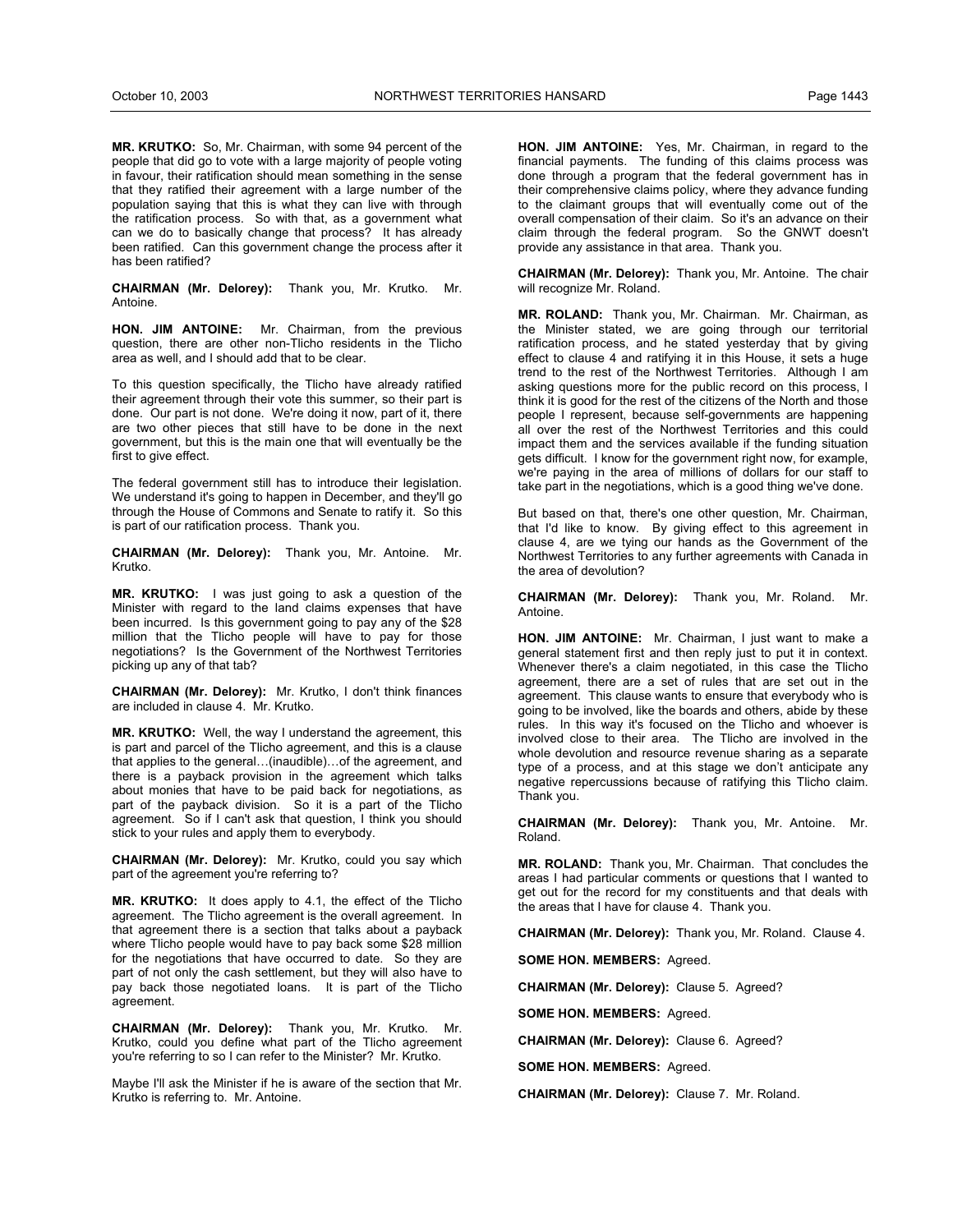**MR. ROLAND:** Thank you, Mr. Chairman. Just one question in the area of clause 7 and it refers to this government and I believe the appropriations this Assembly makes. Can the Minister inform us as to what is referenced there as to such sums that are required to be paid out of monies appropriated from the consolidated revenue fund? Is that process going to take part as we are accustomed to through budget planning and main estimate reviews? Thank you.

**CHAIRMAN (Mr. Delorey):** Thank you, Mr. Roland. Mr. Antoine.

**HON. JIM ANTOINE:** That is correct, Mr. Chairman. No money from the Government of the Northwest Territories can be paid without legislative authority for appropriation. Thank you.

**CHAIRMAN (Mr. Delorey):** Thank you, Mr. Antoine. Clause 7. Mr. Braden.

**MR. BRADEN:** Thank you, Mr. Chairman. Could the Minister give some information as to the criteria that is used to determine the monetary obligations as the clause states? What are the criteria that are used to determine those obligations? Thank you.

**CHAIRMAN (Mr. Delorey):** Thank you, Mr. Braden. Mr. Bargery.

**MR. BARGERY:** Thank you, Mr. Chairman. In this clause there may be some minimal financial obligations, examples of those and the reasons for this clause in there, under the dispute resolution mechanisms in the agreement we would have to pay our own costs to participate in those. Another cost that is envisioned, the GNWT would pay one-third of the cost for the cultural coordinator, about \$60,000 on an annual basis. Those are two of the types of costs but there aren't many direct costs to the GNWT resulting from this agreement that aren't funded through an incremental funding agreement with the Government of Canada.

**CHAIRMAN (Mr. Delorey):** Thank you, Mr. Bargery. Mr. Braden.

**MR. BRADEN:** Thank you, Mr. Chairman. So the kind of expenditures that are anticipated here are really quite nominal then, Mr. Chairman. We are not talking about any program dollars or capital dollars that these are really, I get the sense, quite nominal, quite small and so are the parts of the agreement. Have I got that right? Thank you.

**CHAIRMAN (Mr. Delorey):** Thank you, Mr. Braden. Mr. Antoine.

**HON. JIM ANTOINE:** Yes, Mr. Chairman. This will allow the Government of the Northwest Territories to meet our minimal financial obligation under this Tlicho agreement. It is similar to the statutory supplementary budget appropriation but it is very minimal. Thank you.

**CHAIRMAN (Mr. Delorey):** Thank you, Mr. Antoine. Clause 7. Mr. Dent.

**MR. DENT:** Mr. Chairman, I was wondering if I could just follow up on that. How long does the agreement go with Canada, is it sort of a never-ending agreement for incremental costs or does it have a time limit?

**CHAIRMAN (Mr. Delorey):** Thank you, Mr. Dent. Mr. Bargery.

**MR. BARGERY:** Thank you, Mr. Chairman. The agreement with Canada is a 10-year agreement, \$8 million over that 10 year period, and then renegotiation, and that is a similar type of agreement then that we have with existing land claims, which are also renegotiated financing agreements.

**CHAIRMAN (Mr. Delorey):** Thank you, Mr. Bargery. Mr. Dent.

**MR. DENT:** Thank you, Mr. Chairman. If in 10 years the Government of the Northwest Territories wasn't successful in negotiating a similar agreement with Canada, let's say for some reason they absolutely refuse to provide the funding, would that allow the Government of the Northwest Territories, Legislative Assembly then not to approve the funds if there was no flow through?

**CHAIRMAN (Mr. Delorey):** Thank you, Mr. Dent. Mr. Bargery.

**MR. BARGERY:** Thank you, Mr. Chairman. The way the money will work for the \$8 million over the 10 years, it would come into the GNWT and go through our budgetary process much like other land claim incremental funding agreements. There is about four or five through the main estimates. If there isn't a financing agreement at the end of that period for our ongoing costs to meet our obligations, I don't know of any other way that they could be done other than the ordinary appropriation process. I should add that we have been able to renegotiate agreements at the other tables, so we don't anticipate that problem. Thank you, Mr. Chairman.

**CHAIRMAN (Mr. Delorey):** Thank you, Mr. Bargery. Mr. Dent.

**MR. DENT:** I think that this was actually answered earlier. There is no way that this government would necessarily or they would be stuck for monies that didn't get voted by the Assembly, so I think the question has been answered but I just wanted some more detail. Thank you.

**CHAIRMAN (Mr. Delorey):** Thank you, Mr. Dent. Clause 7.

**SOME HON. MEMBERS:** Agreed.

**CHAIRMAN (Mr. Delorey):** Clause 8. Ms. Lee.

**MS. LEE:** Thank you, Mr. Chairman. I have a question on clause 8 in regard to the Tlicho tax treatment agreement and I know that this was mentioned already yesterday, but I still have some clarifications that I want to get and I do believe that this might be my last chance to do this. If I may, Mr. Chairman, I just want to express the need and the reason why some of these questions should be asked. I know that we have people in the gallery. I understand that I ask them not to take these questions as any criticism or anything like that, I hope that they understand that this is the ratification process. I hope they understand that we have not had a chance to do a wide level of consultation on this bill and this is a way to get the information out to the residents of the Territories about the work that they have done. I notice that there are negotiators in the gallery as well, and this is something that they have been working on for a very long time and it is quite complex and we need to have the information out there. My purpose in asking questions is simply that for me to understand and for me to be able to tell the people I represent about what this means. I believe that this agreement has pretty specified provisions so I think often when we don't know what is in it, there are more alarms and questions than knowing what is in it and so far it is quite straightforward.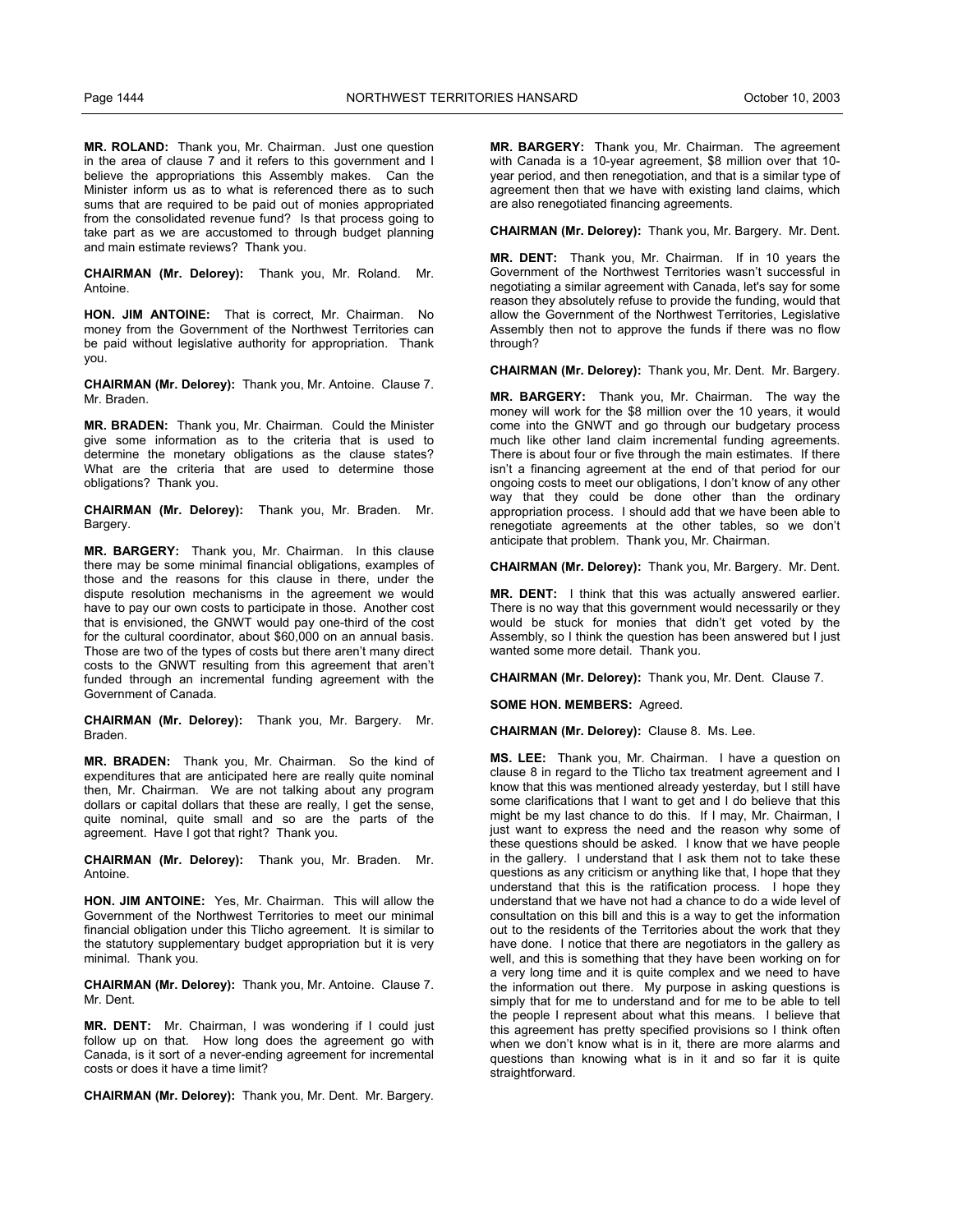I just want to ask a question on section 8, Mr. Chairman. Let's just go back to the Tlicho tax treatment agreement, which I understand had to be signed before the actual agreement could be initialled. It had to be done because it was required by another federal law section here and you can't help but be a little bit legalese here because we are talking about a legal document. I understand that the Tlicho government will have power to tax Tlicho citizens. Does that include people who live on the Tlicho land who might not be Tlicho citizens? Do they have the power to tax those people? Thank you.

**CHAIRMAN (Mr. Delorey):** Thank you, Ms. Lee. Mr. Bargery.

**MR. BARGERY:** Thank you, Mr. Chairman. The Tlicho government has direct taxation authority for Tlicho citizens who live on Tlicho land or in Tlicho communities, but it is limited to Tlicho citizens.

**CHAIRMAN (Mr. Delorey):** Thank you, Mr. Bargery. Ms. Lee.

**MS. LEE:** Could I ask what is the difference between tax sharing or coordination agreement versus the tax treatment agreement that the Tlicho government has with the Government of Canada?

**CHAIRMAN (Mr. Delorey):** Thank you, Ms. Lee. Mr. Bargery.

**MR. BARGERY:** I will take a stab at it, Mr. Chairman. Tax sharing would be when a government, for example, the Government of Canada decides to share some of their tax revenues with the Tlicho government and they can do that<br>through the Tlicho agreement by agreement only Tax through the Tlicho agreement by agreement only. coordination would be things like the harmonization of rates and the collection of those taxes. For example, if the Government of Canada chose to share some of its taxes with the Tlicho government, things would happen much the same way the Canadian Customs and Revenue Agency would collect those taxes through a tax coordination agreement, I believe. I think that answers the Member's question, Mr. Chairman.

**CHAIRMAN (Mr. Delorey):** Thank you, Mr. Bargery. Ms. Lee.

**MS. LEE:** Thank you, Mr. Chairman. So far from what I am reading, I understand that the Tlicho government as a government, and being a government like any other government, will be exempt from paying taxes, but that it is not looking at, for lack of a better word, the government is not asking for exemption from GST, for example, or fuel tax or any of the consumption tax or the tax regimes that are imposed by the federal government or territorial government, or tobacco tax or payroll tax. So the citizens of Tlicho would continue to pay that tax and there is no change in that. Am I correct in that understanding? Thank you.

**CHAIRMAN (Mr. Delorey):** Thank you, Ms. Lee. Mr. Bargery.

**MR. BARGERY:** I apologize, Mr. Chairman, I wasn't sure of what the Member was asking about the Tlicho government of which the tax treatment agreement is intended to address or whether Tlicho citizens would continue to pay taxes. If I could get that clarification, Mr. Chairman.

**CHAIRMAN (Mr. Delorey):** Thank you, Mr. Bargery. Ms. Lee, could you clarify that question?

**MS. LEE:** Thank you. This is why this tax question gets so complicated. I thought I had it pretty straight there in the beginning. I am trying to understand what this tax treatment agreement means and I have a briefing note in front of me and I am trying to verify what it is saying there. As far as I can see,

it says here that the Tlicho government will be exempt from paying taxes like any other government. For example the GNWT does not pay GST and/or any taxes like that when they purchase things, so I understand that that is the same privilege that the Tlicho government will have. I guess I am seeking confirmation on that and then maybe I will ask the second question. Thank you.

**CHAIRMAN (Mr. Delorey):** Thank you, Ms. Lee. Mr. Antoine.

**HON. JIM ANTOINE:** Mr. Chairman, I just wanted to say that on this tax treatment agreement, Canada's practice when they enter into these tax treatment agreements with aboriginal governments, they have been doing that rather than amending the Income Tax Act every time a self-government agreement is negotiated. So in this case, the Tlicho Land Claims and Self-Government Agreement Act gives this tax treatment agreement the force of law and this is needed to provide the legal framework for recognition of the Tlicho government and its corporation under the Income Tax Act. I just wanted to say that first, so it is a way that they do it to have this in place. For income tax purposes, the Tlicho government will be treated as a public body, as a government, performing a function of government so that it will not pay taxes on income generated from performing their function as a government. Thank you.

**CHAIRMAN (Mr. Delorey):** Thank you, Mr. Antoine. Ms. Lee.

**MS. LEE:** Thank you. One aspect of this agreement is the government is a tax paying agent but the other thing has to do with the Tlicho government as a government, and like any other government it is going to have taxing powers on the citizens. As well, the Tlicho government is in a negotiation with the Canadian government to do some sort of tax sharing or getting some of its tax shares so that they could have the money to run their government. So I want to know what is the picture down the road under this agreement? Is the Tlicho government looking at asking for some of the GST money or income tax money that is coming out of the GNWT or the NWT or any consumption taxes that the GNWT is collecting or the Canadian government is collecting and is the Tlicho government going to be looking for their share of that tax revenue? So I guess that is a pretty straightforward question. Thank you.

**CHAIRMAN (Mr. Delorey):** Thank you, Ms. Lee. Mr. Bargery.

**MR. BARGERY:** Thank you, Mr. Chairman. As I said yesterday, the agreement is permissive in allowing for tax sharing agreements with either the Government of the Northwest Territories or the Government of Canada. We are not in negotiations with the Tlicho at this time for the sharing of taxes. We understand that the Government of Canada is with respect to income tax and perhaps GST. I don't know and I can't say today if the Tlicho will ask in the future, but they can. The agreement allows for that, but for such an agreement it does not obligate it. Thank you, Mr. Chairman.

**CHAIRMAN (Mr. Delorey):** Thank you, Mr. Bargery. Ms. Lee.

**MS. LEE:** Thank you. Under this agreement does the power for the Tlicho government to get into tax sharing or a tax sharing agreement with the federal government, do they have to make the NWT government a part of negotiating a partnership or could that agreement be negotiated and agreed upon just between the Tlicho government and the Government of Canada?

**CHAIRMAN (Mr. Delorey):** Thank you, Ms. Lee. Mr. Bargery.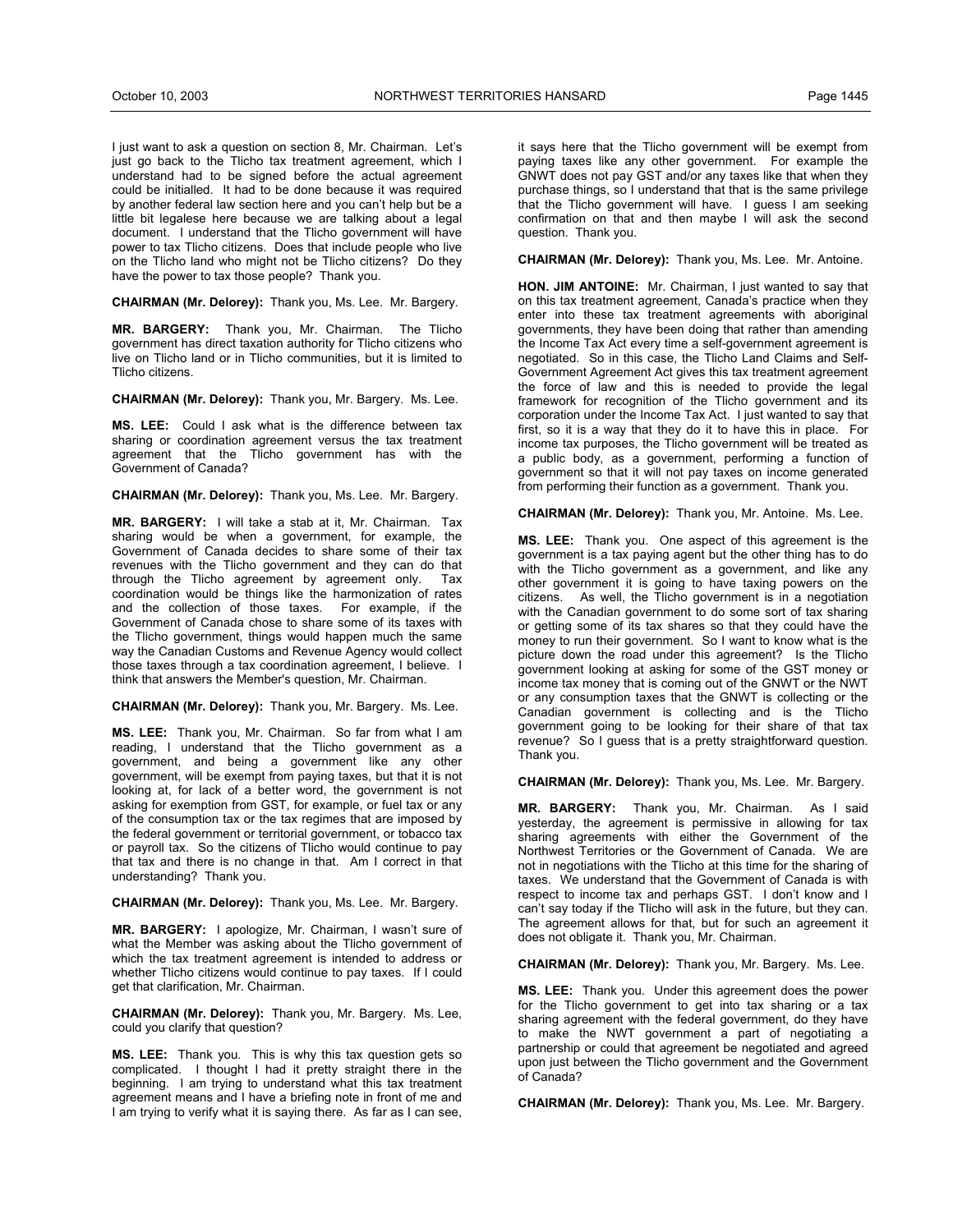**MR. BARGERY:** With respect to a tax sharing agreement that could be a bilateral agreement to do with federal taxes, Mr. Chairman, I believe that is the discussion that is underway, it is a bilateral discussion. Thank you, Mr. Chairman.

**CHAIRMAN (Mr. Delorey):** Thank you, Mr. Bargery. Clause 8. Agreed?

**SOME HON. MEMBERS:** Agreed.

**CHAIRMAN (Mr. Delorey):** Clause 9. Agreed?

**SOME HON. MEMBERS:** Agreed.

**CHAIRMAN (Mr. Delorey):** Clause 10. Agreed?

**SOME HON. MEMBERS:** Agreed.

**CHAIRMAN (Mr. Delorey):** Clause 11. Agreed?

**SOME HON. MEMBERS:** Agreed.

**CHAIRMAN (Mr. Delorey):** Clause 12. Agreed?

**SOME HON. MEMBERS:** Agreed.

**CHAIRMAN (Mr. Delorey):** Clause 13. Mr. Roland.

**MR. ROLAND:** Thank you, Mr. Chairman. Mr. Chairman, yesterday in asking the questions about this government's authority to deal with this act, the Minister gave me information that in fact right now as a government we don't have the authority to deal with this piece of legislation until the federal act is put in. There is also, and I think it was Mr. Goldney, you referred to ultra vires or something of that nature, that in fact it can sit in there until the federal government has that ability. For clarity sake, the legislation we are passing will sort of sit out there until the federal government deals with their legislation and then it comes into force, correct?

**CHAIRMAN (Mr. Delorey):** Thank you, Mr. Roland. Mr. Goldney.

**MR. GOLDNEY:** Thank you, Mr. Chairman. The federal settlement legislation will address something of an uncertainty with respect to the GNWT's jurisdiction over Indians and lands reserved for Indians. There is some question as to whether or not the GNWT has the legislative authority to enact legislation such as a settlement legislation that deals with Indians as Indians. With that said, it is not certain that the GNWT doesn't because this is much more than an act dealing with Indians as Indians, this is an act to ratify a solemn treaty that is aimed at the reconciliation of the imposition of Canadian sovereignty on the aboriginal peoples. It was also noted yesterday that previous jurisdictions have introduced settlement legislation, the Yukon territory and also recently, and the legislature of British Columbia passed the Nishga'a Settlement Act.

However, to deal with that question, the Government of Canada has agreed to make amendments to the NWT Act to make it absolutely clear that there is legislative authority and while retroactively less if need be, should someone challenge the authority of this legislature to enact this legislation.

**CHAIRMAN (Mr. Delorey):** Thank you, Mr. Goldney. Mr. Roland.

**MR. ROLAND:** Thank you, Mr. Chairman, and I thank Mr. Goldney for that response. When I look at clause 13, it is very open, it is a very common one that we do as legislators and as

government. But based on the responses from the Minister and his staff, I have considered that to ensure for our government's sake that we don't put something in place that someone can just throw a challenge at. I figure we can tighten it up as far as we can as the Government of the Northwest Territories by making that clause a little more clear to the fact it specifies to the federal legislation. So on that, Mr. Chairman, I do have a motion to amend clause 13, that would reflect the response that we received from the Minister and his staff on this area and I would be prepared to move it at this time.

**CHAIRMAN (Mr. Delorey):** Mr. Roland, you have a motion to introduce. Mr. Roland.

**Committee Motion 144-14(6) To Amend Clause 13 Of Bill 34, Carried** 

**MR. ROLAND:** Thank you, Mr. Chairman. I move that Bill 34, be amended by deleting Clause 13 and by substituting the following:

13. This Act comes into force on the day that federal settlement legislation comes into force pursuant to 4.3.3 of chapter 4 of the Tlicho agreement. Thank you.

**CHAIRMAN (Mr. Delorey):** Thank you, Mr. Roland. The motion is being circulated. There is a motion on the floor. The motion is in order. To the motion.

**AN HON. MEMBER:** Question.

**CHAIRMAN (Mr. Delorey):** Question has been called. All those in favour? All those opposed? The motion is carried.

---Carried

Clause 13, as amended. Agreed?

**SOME HON. MEMBERS:** Agreed.

**CHAIRMAN (Mr. Delorey):** We will go back to preamble. Mrs. Groenewegen.

**MRS. GROENEWEGEN:** Thank you, Mr. Chairman. Mr. Chairman, I apologize that I was absolutely unavoidably absent from the House yesterday and I was not able to speak to this bill under general comments and I would like to make a few remarks on this just at this juncture if I could.

Mr. Chairman, this is a very unique piece of legislation that comes to us for approval very late in our mandate. However, the Government of the Northwest Territories has been at the table and involved with the interests and positions of our government being put forward on a consistent basis. This is just one of three pieces of legislation that our government will need to deal with as part of the ratification process for the future agreement.

We do have a process for taking legislation such as this out to public consultation and I believe the these public hearings are sometimes as much about creating awareness as they are about receiving feedback. Many times legislation is complex and it would be unreasonable to expect the average person to have the resources at their disposal to consider it in great detail. It would be more likely to receive support or nonsupport for the principle and the intention of the legislation.

I am here in this Legislative Assembly first and foremost to represent the interest of my constituents in Hay River South and I was able to speak to several of them about this particular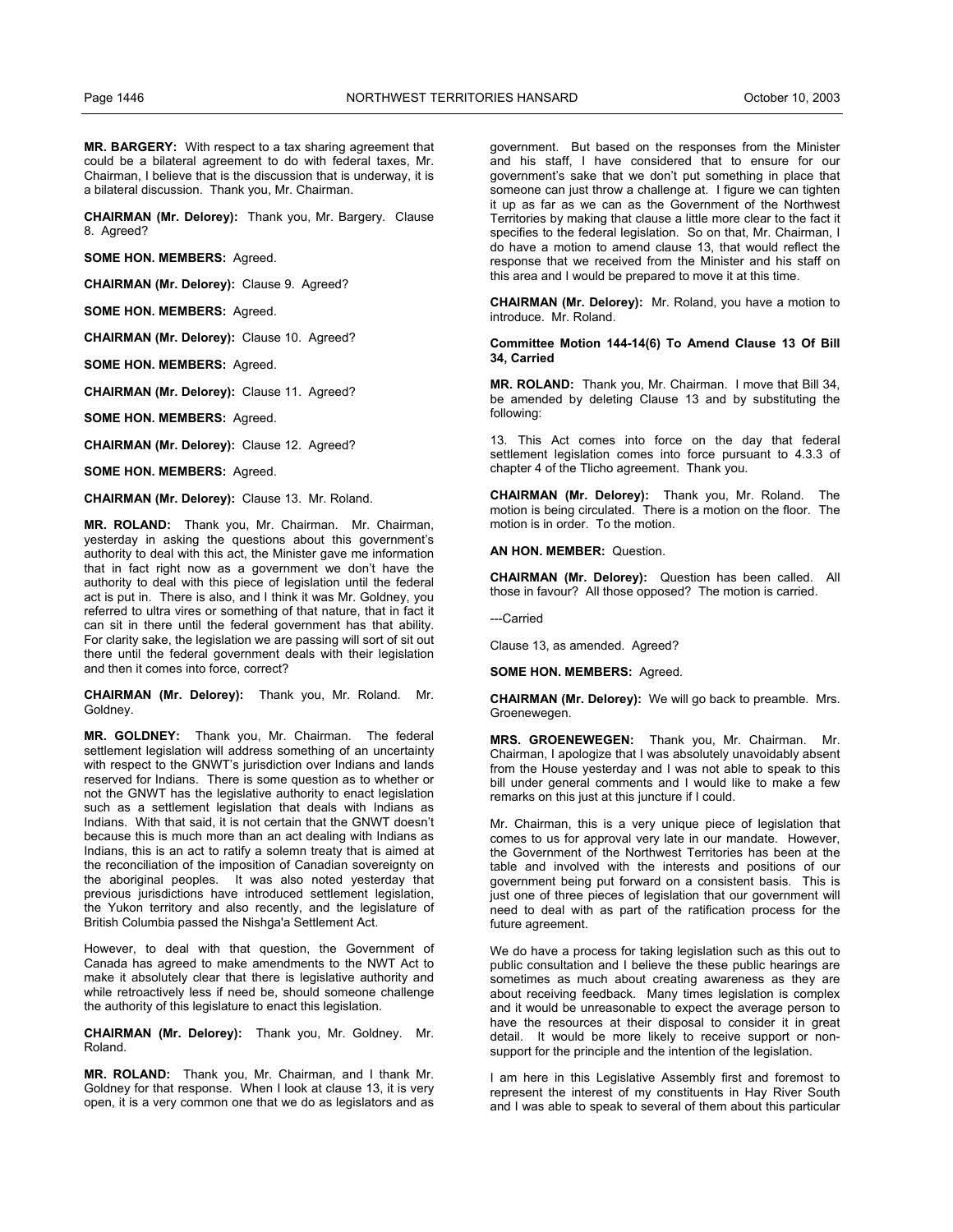piece of legislation, but as Members a large part of our work calls upon us to look at decisions and legislation that affects our people on a territorial basis. So it is important, while having a focus on our own constituency, to also view our decisions through the lens of a territorial-wide perspective.

I fundamentally believe that a treaty such as the one signed by the Tlicho was an agreement between the federal government and the Tlicho people. Although the outcomes of meeting the obligations of the treaty may have an impact on our government and how we will do things in the future, we are essentially not a direct party to the agreement. We are being called upon to pass legislation which says that this government recognizes, affirms, validates and understands and agrees to the way in which this agreement will consequentially affect us. In this way, it is not a typical piece of legislation drafted, crafted and brought forward by our government. It is more amply described as a response to a federal government making good on a long-outstanding commitment as outlined in a treaty, and as much as it impacts us, I believe it has been good that we have been afforded representation at the negotiating table throughout the process.

With respect to the issue being raised by the North Slave Metis Alliance, there are many outstanding issues of rights and land and self-government which will be negotiated and signed in the future, and I am not comfortable with our government being put in a position of having to referee or being put in the middle of disputes as to whether one agreement infringes on another group's right. I believe that this is a case that needs to be taken up with the federal government and I am not in a position to make a judgment on those complexities. The North Slave Metis are asking for time. The ratification legislation required to be passed by the federal government hasn't progressed yet so I think that there is time to put their case forward.

So, Mr. Chairman, our government does have a process of taking legislation to public hearings, I respect that process and the commitment of Members who have spoken to that process. Everyone has agreed, however, that after 12 years and \$28 million invested in negotiations, it isn't likely that this legislation is going to be significantly altered. This is just one of three pieces of legislation our government is going to need to pass. I would like to suggest that in preparation for public consultation that will occur on the next two subsequent pieces of legislation, that perhaps the territory-wide information and awareness initiative be undertaken by our government to inform anyone who is interested as to the substance and implications of the Tlicho agreement or any other land claims and self-government impacts generally for that matter.

Mr. Chairman, I do not believe that there is a great deal of risk for the Tlicho people if this legislation were deferred. However, I do believe that the passage of it today is as much symbolic as anything else, and it sends a message of support for this and many other aboriginal government partners that our central public government will work with it in the future as claims and self-government commitments made by our federal government are acted upon.

So for all of these reasons, Mr. Chairman, I have tried to express here today, I wanted to say that I won't be supporting third reading of Bill 34 today. Thank you. Thank you, Mr. Chairman.

**CHAIRMAN (Mr. Delorey):** Thank you, Mrs. Groenewegen. Mr. Bell.

**MR. BELL:** Thank you, Mr. Chairman. Just a couple of points I would like to make as we finish this up. Mr. Chairman, first of all we've been inundated with many media requests to speak to this process in the last few days and so much paper you can't believe it, but I think one of the main concerns that has been expressed by the North Slave Metis on behalf of Metis people, and I believe that they are raising some legitimate concerns, but I believe these concerns are more correctly put to the federal government. I would hope that both the GNWT and indeed the Aboriginal Summit if they see fit, would work with the Metis people and take their case to the federal government. I believe they do need to be recognized, their rights need to be recognized and I hope the federal government can see the light.

Mr. Chairman, my main concerns throughout this have been about process, and the Premier the other day in speaking to the bill asked us to use our best judgment and asked us to take a leap of faith. Well, I have to say, for me, Mr. Chairman, this is not about a leap of faith. I certainly support the agreement, I support self-government and I believe that it will be better for the Northwest Territories. I also support the devolution of authority to the GNWT from the federal government for very similar reasons, and I think that this agreement will do more good for the people of the Northwest Territories to have it passed than to not have it passed. But, Mr. Chairman, my concern has always been with the process.

As we saw today, committee just proposed an amendment to this bill and it was one that passed in the House. So to suggest that a public process and public consultation would have no affect since this agreement has already been signed, I don't believe that that is the case. I recognize there would be no changes made to this agreement, but to suggest that there could be no changes made to the legislation, to suggest that it is inconceivable that anybody out there in the public might have had ways to improve this bill, I don't think that's fair, Mr. Chairman. I don't know how many drafts this legislation went through, but I am guessing it was in the neighbourhood of 20 or more. Do we assume that the content and the text were identical through 20 drafts? Obviously that's not the case. Obviously there were changes, there were improvements made. It's important I think to have a sober second thought. If there is anything we can do to improve this agreement, I think the amendment strengthens and improves this legislation and I think that's the kind of thing that the public process affords us. So now having made my concerns known about process and accepting that a committee heard my case and you don't always carry the day at committee, I recognize that and I appreciate that. Having raised my process concerns, I am not left with the question of whether voting in favour of this legislation or voting opposed to the legislation, what would be better for the people of the Northwest Territories. Is more good likely to come from passing this agreement now and moving past this having made my concerns known about the process? Mr. Chairman, I believe that's the case and that's why I will be supporting this agreement.

#### ---Applause

But I certainly hope we recognize that this is not the way constitutional development should take place. In the life of the next government, if they don't recognize the need to involve all citizens and Members of this House in developing all pieces of legislation, I think that would be truly a shame. There was a way to do this properly. There was a way to make sure that regular Members and all people in the Northwest Territories were more involved throughout the process. I believe we need to strive to ensure that that is the case for the next pieces of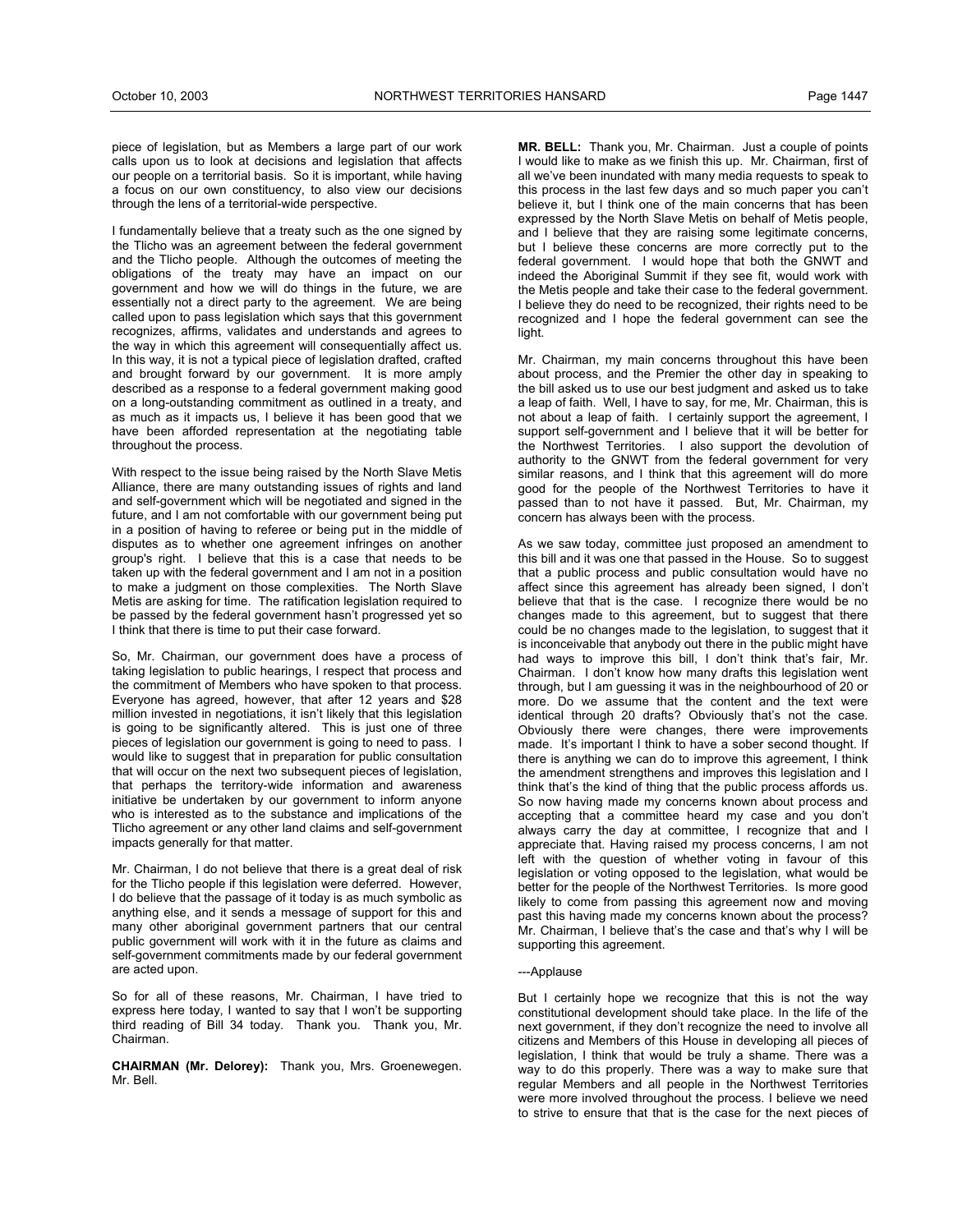legislation we see. We did nothing but raise the concerns and fears of people when, in our last days in government, we move quickly to subvert a public process and jam something through the legislature. Even where there is nothing to be legitimately concerned about, we raised concerns. To me, that seems absolutely the wrong way to go about building the very types of partnerships that the Premier spoke passionately about the other day.

Mr. Chairman, as I said, I have to support this legislation because I think more good will come of my support than otherwise. Thank you.

---Applause

**CHAIRMAN (Mr. Lafferty):** General comments to the preamble, Ms. Lee.

**MS. LEE:** Thank you, Mr. Chairman. I would like to make a few comments on the preamble. Mr. Chairman, as you can see, the clauses in the preamble are a very clear and loud announcement of constitutional law. It is a very broad statement. It is a legislative statement about the rights and powers of the Tlicho people to have their own government that is recognized under the Constitution. Like all laws, and especially constitutional law, Mr. Chairman, it is a living document. It's something that's expected to have life put into it by the people. I believe the Constitution, and I have said this many times before, the Constitution isn't just about laws, clauses and words. Constitution is about relationships. It's about relationships between the people and the government that governs them or the people they elect, the government that people elect. It's about, in this case, a new relationship between Tlicho people and the people they come into contact with in the Territories. I believe very fundamentally that this agreement will force us to work closer and have a closer relationship than before. It asks us to work closely for the benefit of all the people who live here.

I believe this is a good agreement fundamentally. It will give us stability and certainty, not only for the Tlicho people but for Yellowknife. I don't accept for one second that this has no implications other than to the people who live in the Tlicho territory. In fact, this has deep meaning for everybody in the Territories. This government has a role to play and it will continue to have a role to play in terms of giving meaning to the words that are in this document in front of us.

I believe there was a flaw in the consultation process and that has been pointed out many a time and there are many reasons why that was the case. I don't believe it's too late for us to continue to have a conversation about different relationships that are being formed and are being grown out of here. I believe the NWT government, the Minister and the Premier and the next Assembly have very important roles to continue to play. It's not about whether this government is done now, and then you go away. I don't think anything about the relationship between different peoples works that way. There has to be a role for the GNWT to inform the citizens and to incorporate people's views into this document because it's really about how we, as a very small population of people, 40,000 people in a vast land with very distinct aboriginal people in different areas determining their own future and what they want to do with their land with their people and their priorities. We have to respect that, but we also, as a public government, have to be the mediator and facilitator and to provide leadership for the rest of the territory, as well as providing coordination. I believe in going through the clauses in this agreement, it makes it abundantly clear there will be a continued role for the GNWT to

play in making sure that there are agreements to address, coordination and standardization and even administration of law and funding arrangements and such. I know there are lots of concerns out there that this was not given a due process and I don't believe this is the end. There is lots of opportunity yet to be had for us to discuss this and make this work.

I just wanted to make that comment. After what Mr. Bell said, after all is said and done, we could talk about process, but in the end people remember whether we supported this or not and I said on many occasions, I don't want to see a situation where all Yellowknife MLAs oppose a constitutional document in a new working relationship, a new living agreement, that the GNWT has entered into with the Tlicho government. I understand from the Premier stating that the Tlicho government did not have to come to the GNWT for ratification. It was a choice that they made. I do believe there are people out there who are aware that these negotiations have been going on and this means in a new relationship. People want to know and we have a role to play in that. I do want to use the power and the privilege I have here to say and send a positive message that this is a good day. This is a good agreement. It's calling upon all of us to work together and to work out the details. For that reason, I will be supporting the third reading of this legislation and I will do my part to talk to the people and to explain what I know about this information and work to get more information where it's needed. I do believe this is just the start of a new relationship. Things aren't going to change drastically tomorrow, it just means we have to work much closer together. I just wanted to add that. Thank you, Mr. Chairman.

#### **CHAIRMAN (Mr. Lafferty):** Thank you. Mr. McLeod.

**MR. MCLEOD:** Thank you, Mr. Chairman. I still have to drive home tonight. I wish I was counting how many times people in this Assembly have repeated themselves with the same message over and over. So I am not going to bother repeating what I said yesterday. I want to make some reference to some of the correspondence. Yesterday I mentioned some correspondence I received from the Tlicho, the North Slave Metis Alliance and the Fort Providence Metis Council. Today, I want to add, for the record, that we have a letter of support from the Deh Cho First Nations signed by Herb Norwegian urging all the Members to pass the necessary legislation. I do want to pose a question because I haven't heard anybody ask the Minister regarding any assistance or commitment that he could provide for the North Slave Metis Alliance to work some of these issues out. I am not sure I can ask questions at this period, but those are the two items I wanted to raise. Thank you.

**CHAIRMAN (Mr. Lafferty):** Thank you, Mr. McLeod. I think the question was outside this bill. The Minister may want to answer, but it's up to him.

**HON. JIM ANTOINE:** Thank you, Mr. Chairman. Mr. Chairman, the North Slave Metis Alliance members are probably in a very tough situation here. This Tlicho land claims and self-government agreement is defining the rights of the Tlicho and they say they are not defining anybody else's rights. However, we need to provide some assistance to the North Slave Metis Alliance in pursuing their rights. In this case, it's the federal government who has that obligation to recognize them and start a process with them. This has not happened ever since they have been formed. My staff have been in contact, talking and looking at the possibilities. Yes, we will commit here that we want to work with them in the remaining life as Minister of Aboriginal affairs to start political discussions with the federal government who has that obligation. So, yes, we will provide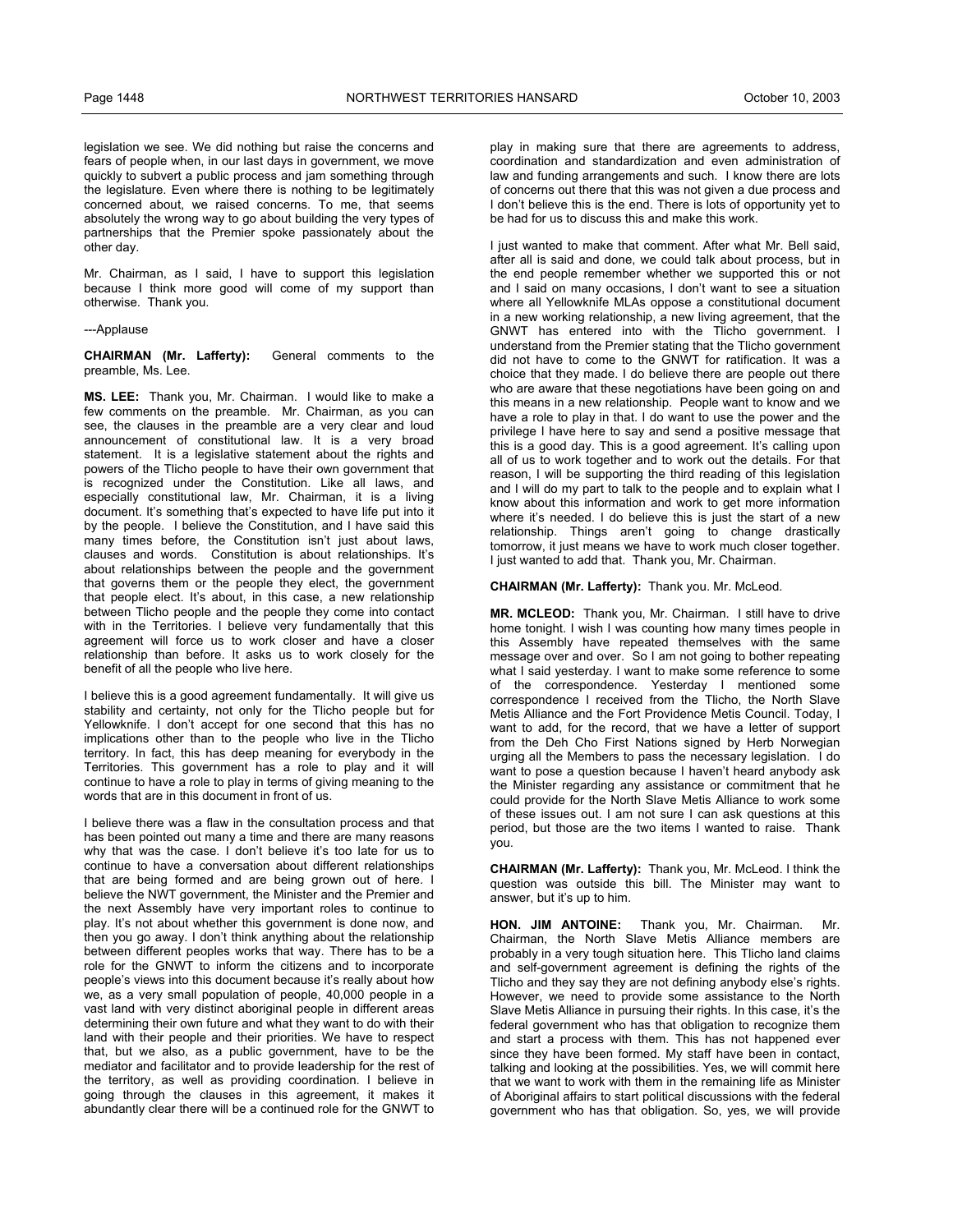whatever assistance we can to do that in the remaining life continuing as Minister of Aboriginal Affairs. Thank you.

**CHAIRMAN (Mr. Lafferty):** General comments on the preamble. Mr. Delorey.

**MR. DELOREY**: Thank you, Mr. Chairman. I guess I can relate to my colleague from the Deh Cho when he says he has to drive home tonight. I also am driving home after we are done here today at some point in time. I have a little bit more driving than he has to do.

I missed yesterday in the House. I hear it was a very exciting day but there was a tragedy that happened in Hay River that I had to attend. I did read Hansard from yesterday and I agree with Mr. McLeod that a lot of the statements that have been made are being repeated, but I don't think that's a bad thing. I do see that a lot of the comments that were made in comments yesterday were comments that I would have made as well, had I been here.

So I would like to make a few comments right now on this bill. First of all, Mr. Chairman, I know it's not my job to stop or to block or even to delay or slow down this Tlicho government, but it is quite apparent, Mr. Chairman, that apart from some of the concerns some of the Members have, there are also groups out there that do have some concerns about how this agreement will affect them and we do have a Minister responsible for Aboriginal Affairs, which includes all the groups and everyone in the Territories actually. It is incumbent upon the Minister and upon this government to make sure the views of all parties are addressed and to give them some comfort in this. When I hear comments like if we pass this bill in the House, that the whole thing is going to be thrown into court and it could take awhile in court if that happens. Then what have we done? That would be very unfortunate both for the Tlicho and for everyone, I guess. So we could end up doing quite the opposite of what we are trying to do here and that's try to get the process moving in a speedy way and make sure that there are no roadblocks. I don't know that that will happen, but from what I am hearing, there is a possibility of that and if that happens, that would be very unfortunate.

To me, Mr. Chairman, it all started with leadership. It started with this bill coming before us at a very late date. Our Premier and our Minister of Aboriginal Affairs convinced Cabinet to move this to the House knowing full well that we had very little time to deal with it. I have heard comments that we may have to find a different type of process to deal with this type of legislation and with land claims or self-government agreements. That's fine, Mr. Chairman, if we do find a new process and our government agrees to that, but for the time being and for what I believe is a process in our government, we don't have a different process right now. As a Member of this government, I think it's incumbent upon us to try to get as much information to our constituents as we possibly can. I know that I have heard comments before from Ministers on the other side that they had some serious concerns about what's included in this type of legislation, yet they are supporting it now so maybe they got more information than I was able to get or something has happened that they've changed their minds. That's okay. I know the leaders who have been involved and the negotiators will be taking full credit, if this bill does get through the House and does get third reading, for their part in doing that.

Mr. Chairman, I would just throw a word of caution that if it turns out that this piece of legislation is to the detriment of any group in the Northwest Territories outside of the Tlicho. I am not saying that it's going to be, but if it is, then I am hoping the

leaders of our government and the negotiators and the leaders who have put it together will be prepared to take the blame for that. I feel a little bit sorry, Mr. Chairman, of the position our committee was put in. Our committee was put into a situation with very little time to deal with a bill of this magnitude. I do believe that it has a lot of magnitude. This is a large bill.

So I think as it goes to the public, there will be a lot of education yet and I know there will be a long implementation period and a lot of growing pains that are going to go along with this and I am not going to be the one to stand up and say that it's a bad piece of legislation.

Over the past few days, there has been lots of talks. There's been a lot of tactics used to get the support of everybody and I have even been assured by the grand chief, Joe Rabesca, that this Tlicho government is going to be great for Hay River. I intend to remind him of that if this goes through over the next while that he's made that comment. I am hoping that it is and I am hoping that it's good for not only Hay River, but for the Tlicho themselves and for the North as a whole. I look forward to how these 10 years of negotiations and what they've put together for self-government and lands claims is going to work for their people and I wish them all the success in the world. So when third reading does come up for this bill, Mr. Chairman, I am going to support the third reading of this bill.

I hope there is a good flow of communication into the future with the public and I would just like to say to all the Tlicho people here, I want to wish you all the best in your government and I hope it does all the things that you hope it will do. I guess if I could close with one comment, if this does go through, I hope you live happily ever after on Tlicho lands. Thank you, Mr. Chairman.

**CHAIRMAN (Mr. Lafferty):** Thank you, Mr. Delorey. To the preamble, Mr. Krutko.

**MR. KRUTKO:** Thank you, Mr. Chairman. Mr. Chairman, this is an occasion for us to celebrate a long, drawn out process. This started back in 1921, almost 80 years ago, since the first treaties were signed, but it's taken the Canadian public to realize that aboriginal rights have never been recognized in the Canadian Constitution until 1982. Still today there are people out there who don't agree that First Nations people have rights, but it's entrenched in the Canadian Constitution which affirms, in section 35, that these rights apply.

I was in Rae in 1988 when the Prime Minister of Canada, back then Brian Mulroney, signed the Dene-Metis agreement-inprinciple. Then I had the opportunity of being there August  $25<sup>th</sup>$  for the signing with the Prime Minister of Canada for the Tlicho agreement. It has been a long, drawn out process which has taken a lot of time and effort. In the process, I have seen a lot of our leaders come and go. We have lost a lot of good people in this process who are no longer with us and who have dedicated their lives to seeing the day when their children and their grandchildren will have something that was started over 80 years ago with the first treaty of Canada which, back then, was classified as a friendship treaty. Today we have a modern treaty which includes self-government agreements and a land claims agreement.

For me, that's a step of recognizing and affirming those rights that First Nations people have in the Constitution of Canada. I feel that for the Tlicho people, this will only make your lives better and give you the responsibility of maintaining your own decision-making process by way of what's in the Tlicho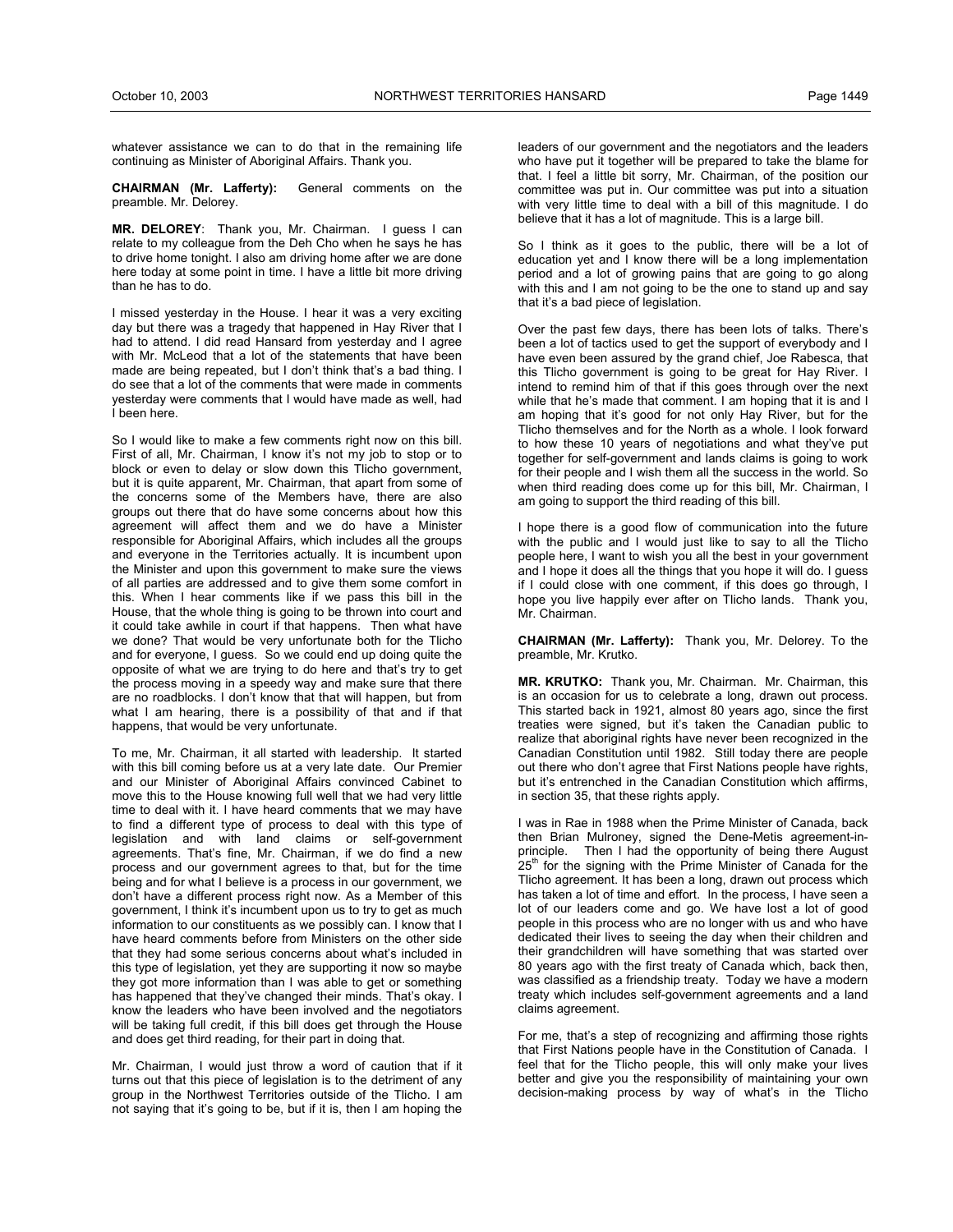agreement and also the Tlicho government's act, which we will be dealing with again in the 15<sup>th</sup> Assembly.

I would like to congratulate the negotiations on both sides and especially the elders who have been here for the past couple of days. They have been waiting a long time to see this day come to be especially in the Legislative Assembly of the Northwest Territories.

With that, I would like to make it clear that I fully support the Tlicho agreement and will continue to do so in the future.

**CHAIRMAN (Mr. Lafferty):** Thank you, Mr. Krutko. To the preamble, Mr. Dent.

**MR. DENT:** As I said earlier, I would have preferred to see a longer public process for consideration of this bill. It really is a vehicle for information for the public. For me, it's always been a process issue. I think that my colleagues have indicated where some of us are repeating each other around the table, I guess I don't need to do that. I think most of my colleagues have said most of what needs to be said. Mr. Bell in particular outlined things pretty close to the way I see them.

I would agree that the North Slave Metis Alliance has legitimate concerns, but since the Government of the Northwest Territories is not a necessary part of the agreement, I am not sure we are the ones to deal with the issue. It is going to have to be an issue that the North Slave Metis Alliance are going to have to deal with with the federal government.

The one thing I feel very strongly about is I hope the government in the 15<sup>th</sup> Assembly will make sure that there is an effort made so that all parties to these agreements understand and respect each other's processes or else establish upfront a new convention for how this government is going to deal with them.

I would point out that a couple of years ago, the standing committee suggested that a different approach be taken to dealing with claims agreements, so there was more involvement during the negotiation processes, so that committees were more prepared for legislation when it comes before us. That was rejected by the government at that time.

So I hope the  $15<sup>th</sup>$  Assembly will reconsider that and look for ways to make sure that everybody is comfortable with how legislation is moved along and how this level of government ratifies agreements.

There is one other concern I would like to address and that is the allegation that there was a secret deal to pass this bill made in committee. Mr. Chairman, that may have come about perhaps because of the way we reported the bill. How I reported the bill in opening comments in yesterday's Hansard on page 3197. I started out by saying the Standing Committee on Accountability and Oversight has been considering Bill 34. I said further on that we passed a motion to report it back to the House for consideration. I would just like to clarify that there is no set single path for how committee's deal with bills. At the standing committee, all that was discussed was process, whether or not we were going to try to have a one-night public hearing, whether or not we were going to take a break and go out and try to do a week's worth of public hearings. Some even proposed that we extend the life of the Assembly until January and that would give us lots of time to go out and do public hearings. That was the sort of discussion that went on committee, not whether or not to try to pass the bill. It was to try to determine the process. Being part of a democratic process,

our issues are dealt with by way of motions, votes in committee. So it was accurate when I reported yesterday that the committee adopted a motion to report it back to the House for consideration. So there wasn't a consensus. It wasn't a unanimous vote, but the majority ruled. We had a majority who wanted to see it back in this House and you have to respect the rule of majority.

I personally wish we had had more time to deal with this bill. I respect the fact that the Tlicho invited us to the table, the Government of the Northwest Territories. I regret that perhaps I haven't had more time to ensure that my constituents are comfortable with what's in this bill. Based on what I have seen of it and my understanding of what has been happening over the years, I voted in favour of the bill at second reading. So I supported the principle of the bill and I will, too, be supporting the bill on third reading. Thank you, Mr. Chairman.

# ---Applause

**CHAIRMAN (Mr. Delorey):** Thank you, Mr. Dent. Mr. Roland.

**MR. ROLAND:** Thank you, Mr. Chairman. I won't be very long on this. I have taken a fair bit of time over the last couple of days and I have to thank my colleagues for allowing me to do what I see as my role as a representative for my constituents of Inuvik Boot Lake. As we heard the Minister say, this is legislation that will change the beginnings of a major change of the Government of the Northwest Territories and aboriginal governments in the Northwest Territories. It's a natural evolution to the way things have gone. My father right now is happy he has the right to vote. That's one of the things I guess I was looking at and question to ensure that as residents of the Northwest Territories, we ensure we are doing what's right for all people. I did say when we started off on this Committee of the Whole process, I told the Minister I had some specific questions and how he responded to my questions would either sway me to go for or against. I must thank the Minister and his staff for responding to my questions with clear responses and answers. By doing that and satisfying the specific concerns I had that I think my constituents would have, because as the Minister stated this will be a template that other selfgovernment groups will use in the future, somewhat different maybe, but it is a template.

I do take my role here in this Assembly very seriously, Mr. Chairman, about the responsibility I have when I took the oath as a Member of this government. I know some Members were a little concerned that my questions were of other tactics, so I tell them right now that's not the case. I had some specific concerns. The Minister and his staff have answered them clear enough that I can tell the Minister at this time that I will be supporting third reading of this bill. I know I can go back to my constituents based on the questions I asked and the answers I got from the Minister that I think I can satisfy the concerns I had about this piece of legislation.

I would like to thank again those who did come to this Assembly because so many times when we look up in the gallery, we see empty seats. So we know those who have taken the time to come and visit us and see how this process works had something they were concerned about and wanted to see. Like Mr. Delorey, I would wish them the best. Hopefully as their government takes hold and they elect people to represent them in those positions of power in the new government, that they would have people who would be as diligent, I hope, as I think I am in representing my people, that they would represent their people in that way holding their government accountable and responsible to their people and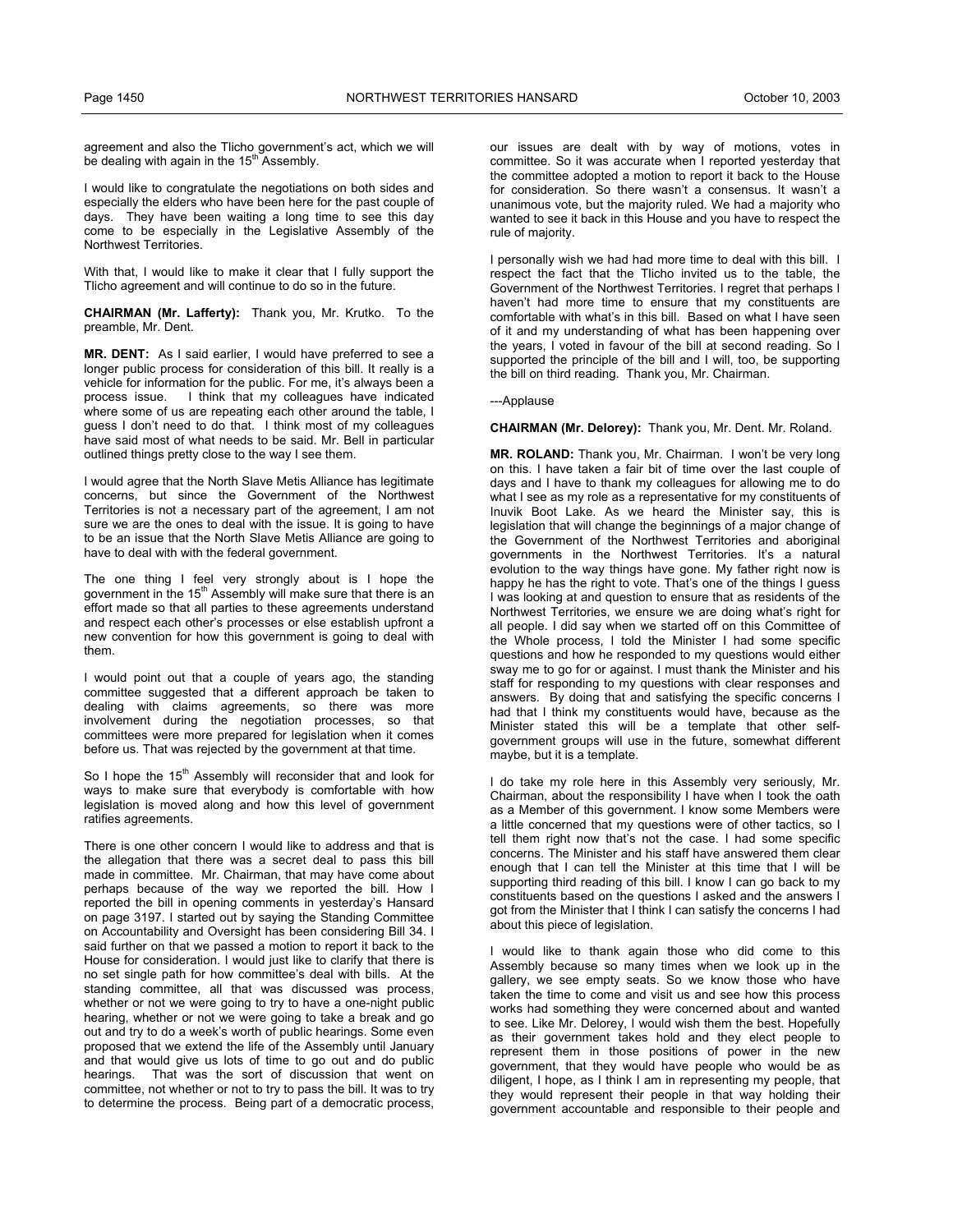the rules and laws they make. I would congratulate them on their work and effort and the Minister and his department's effort in taking this to where we are today. I congratulate you all and look forward to third reading. Thank you.

#### ---Applause

#### **CHAIRMAN (Mr. Delorey):** Thank you, Mr. Roland. Mr. Nitah.

**MR. NITAH:** Mahsi cho, Mr. Chairman. I, too, will support third reading of this bill. I supported it throughout and my questions concerning the North Slave Metis and their opportunities to come to terms with the federal and territorial government with something similar to this satisfied my concern, the ability of the Deh Cho and Akaitcho to finalize their agreement with the federal and territorial governments in this area. It also satisfied my questions.

Mr. Chairman, this is truly an historic day. We are one more agreement realizing a new relationship between aboriginal and public governments in Canada. I look forward to working with the other aboriginal groups that are still negotiating, the Metis, the Akaitcho and the Deh Cho and finalizing their agreement, so we could create more certainty in the Northwest Territories.

Our economy, our political and socio-economic conditions are dependent upon those things. Mr. Chairman, I would like to congratulate the Tlicho people, their leaders for a job well done and look forward to the new partnership we have with them as governments. It's been a long day, Mr. Speaker, and we still have a ways to go, so I will keep my comments to that. Once again, I congratulate the Tlicho people on their new agreement. Mahsi cho, Mr. Speaker.

#### ---Applause

# **CHAIRMAN (Mr. Delorey):** Thank you, Mr. Nitah. Mr. Lafferty.

**MR. LAFFERTY:** Thank you, Mr. Chairman. I also want to speak on this and support it. Also I would like to tell my constituents who are up there, from the day this legislation came in front of the committee, there was support from my colleagues right from day one. The only problem they had was the process. They suggested that we go through the regular process as a government or a territory. That is one of the things that they needed to do. As I mentioned in my statement yesterday, this wasn't a normal process. I am glad that they, at the end of the day, agreed with us and we dealt with it in the House as a legislature. Sometimes we have to make hard decisions. We've made a lot of decisions in this House. We made one today earlier. We must have pushed some buttons, but still that's the way it works in this House. We don't always agree on what one another does, but we do get over it sometimes. We as legislators sit around this table, people see us and hear us and they know we are doing it for the benefit of people out there. Today, it is for the Tlicho.

The next Assembly, it might be for the Deh Cho and the Akaitcho. We might have to sit around and say what is the normal procedure? That's the day we are going to decide are we going to go through it the way we did with the Tlicho or are we going the long process? This is an agreement that was made by three parties, so it doesn't matter what we said or what we did, there are some pieces of the agreement that we couldn't have changed anyway. Maybe some of the legislation at the end of the dates and times of the effective dates, we would probably have changed those. On one hand, public consultation is a great thing. They did go through that. They did go through 12 years. You have to congratulate all the people

who were part of it. We had Cabinet representatives for the last three or four assemblies that were part of it. It took that long to complete this agreement and they have to be congratulated. There are many departments involved. Those people have to be congratulated. The Dogrib negotiators have to be congratulated, as well as the chiefs who were out there. There were many chiefs. Some of the chiefs are not around who were part of it. Some of the elders who were involved in it are no longer around. So those people have to be thought about and congratulated. Their families should be congratulated. So I don't want to carry on and on.

I will just say that thanks to my colleagues for the support right from day one. Thank you.

#### ---Applause

**CHAIRMAN (Mr. Delorey**): Thank you, Mr. Lafferty. Mr. Braden.

**MR. BRADEN:** Thank you, Mr. Chairman. I, too, will try to avoid repeating myself and the remarks, the very well crafted and well said remarks of my colleagues that I will agree with. My position is clear on the difficulty I have with this bill. That is that the opportunity that the people of the Northwest Territories have come to expect and deserve, to be able to look and criticize and potentially amend our laws has been denied in this process. It has gone against some of the fundamental values that we've tried to adhere to in this Assembly, values like being inclusive and governing our affairs with some abeyance to the principles of consensus. These things are at the core of our values in the Assembly and admittedly and undeniably, we are denying people those values in this process.

Along with a number of my colleagues, I have tried to bring focus and significance to the responsibility we have in this institution to be consistent, to make sure that there are at least some stages in the way we govern that people can rely on. When we change our mind and change the direction and change the process by which we make these laws, I think we diminish our confidence, our trust and our credibility. You can't peel too many more layers off of our purpose for being here, Mr. Chairman. If we don't have the trust and the integrity, then we really don't have anything. I don't want to say where this layers the case, where we are putting it all on the line. It's not an emergency or a make or break degree, but we need to be very careful every time we say we can do something differently. Especially after the fact in this case, Mr. Speaker. We have taken some people by surprise and denied them an opportunity that they might have had earlier in the process.

In my objections, in my arguments, in my discussions with a lot of people, and my colleagues have said, we have been tremendously, vigorously lobbied on this one. I believe I have got a couple of things out on the table. One of them, in a discussion with some aboriginal leaders, with the Minister this afternoon, is an acknowledgment and an understanding, at least on my part, that because these laws – and there are going to be more of them – are created in a different process we are used to, then we need to look at our approval process as well. That is something that the next Assembly has to look at pretty early and look at very seriously. We are going to see the same kind of challenge again.

Mr. Chairman, I have also secured a confirmation from Chief Joe Rabesca that one of the first things I hope to do if I am returned as the Member for Great Slave is to invite Grand Chief Joe and his people into my constituency to meet face to face with my constituents and explore the consequences of this bill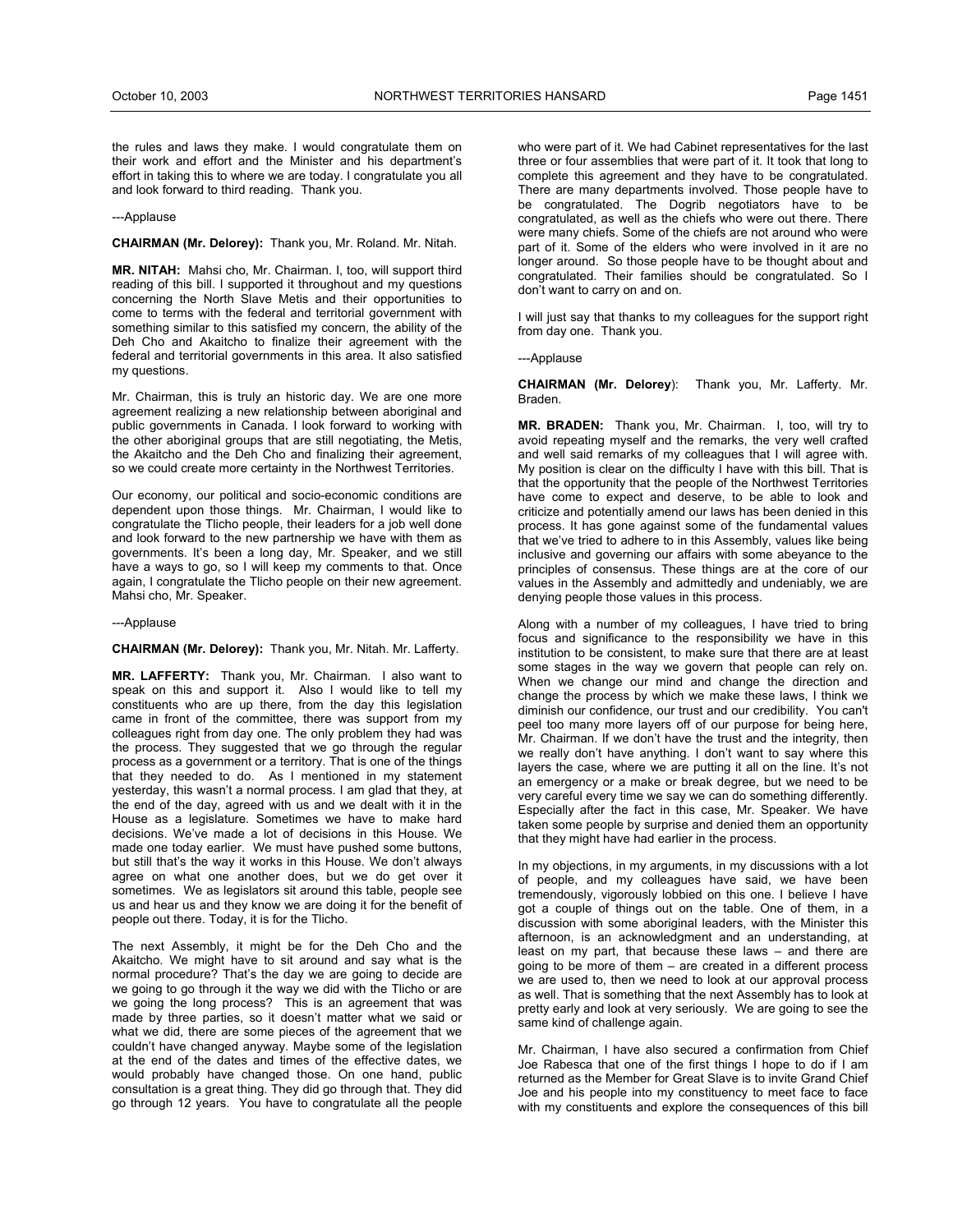and what I know are the benefits and at least take up some of what I think has been denied to the people of the NWT. I have not asked Mr. Antoine for that same commitment. He will not, of course, be returning to this Assembly, but it is something that I want to engage in with the next Minister of Aboriginal Affairs and take that back to my constituents as something I hope I can be held accountable for, that I have tried to deliver on this fundamental process that we have, unfortunately and very regrettably, Mr. Chairman, been compelled to forego.

I am going then to give qualified support to the third reading of this bill, Mr. Chairman. If I have heard my colleagues correctly, it seems that that will be a unanimous decision from this Assembly, from what I have heard so far. I believe that voice on that side is going to be a progressive one and that the qualification that I attach to it will help us see our way through this very new and very bold new step we will be taking in the development of the new Northwest Territories. Thank you, Mr. Chairman.

---Applause

**CHAIRMAN (Mr. Delorey):** Thank you, Mr. Braden. To the preamble.

**SOME HON. MEMBERS:** Agreed.

**CHAIRMAN (Mr. Delorey):** To the bill as a whole, as amended.

**SOME HON. MEMBERS:** Agreed.

**CHAIRMAN (Mr. Delorey):** Does the committee agree that Bill 34 is ready for third reading as amended?

**SOME HON. MEMBERS:** Agreed.

**CHAIRMAN (Mr. Delorey):** Bill 34 is now ready for third reading, as amended.

---Applause

**CHAIRMAN (Mr. Delorey):** I would like to thank the Minister and his witnesses for appearing. What is the wish of the committee? Mr. Dent.

**MR. DENT**: Mr. Chairman, I move we report progress.

**CHAIRMAN (Mr. Delorey):** There is a motion on the floor. The motion is not debatable. All those in favour? All those opposed? The motion is carried.

---Carried

The chair will rise and report progress.

**MR. SPEAKER:** The House will now come back to order. Item 20, report of Committee of the Whole. The honourable Member for Hay River North, Mr. Delorey.

# **ITEM 20: REPORT OF COMMITTEE OF THE WHOLE**

**MR. DELOREY:** Thank you, Mr. Chairman. Mr. Speaker, your committee has been considering Bill 34, Tlicho Land Claims and Self-Government Agreement Act and would like to report progress with one motion being adopted and that Bill 34 is ready for third reading as amended, Mr. Speaker, I move that the report of Committee of the Whole be concurred with.

**MR. SPEAKER:** Is there a seconder for the motion? The honourable Member for North Slave, Mr. Lafferty.

---Applause

The chair only wishes there could be two seconders for it.

---Laughter

There is a motion on the floor. The motion is in order. Is the House ready for the question?

**SOME HON. MEMBERS:** Question.

**MR. SPEAKER:** Question has been called. All those in favour? All those opposed? unanimously.

---Carried

Item 21, third reading of bills. The honourable Member for Nahendeh.

**HON. JIM ANTOINE**: Mr. Speaker, I seek consent to proceed with third reading of Bill 34, Tlicho Land Claims and Self-Government Agreement Act.

**MR. SPEAKER:** Thank you. The honourable Member is seeking consent to proceed with third reading of Bill 34. Are there any nays? There are no nays. You may proceed with third reading of the bill.

# **ITEM 21: THIRD READING OF BILLS**

**Bill 34: Tlicho Land Claims And Self-Government Agreement Act** 

**HON. JIM ANTOINE:** Thank you, Mr. Chairman. I move, seconded by the honourable Member for Thebacha, that Bill 34, Tlicho Land Claims and Self-Government Agreement Act, be read for the third time. Thank you, Mr. Speaker.

**MR. SPEAKER:** Thank you, Mr. Antoine. We have a motion on the floor. The motion is in order. The honourable Member for Mackenzie Delta, Mr. Krutko.

**MR. KRUTKO**: Mr. Speaker, at this time I would request a recorded vote.

**MR. SPEAKER:** The honourable Member requests a recorded vote. To the motion.

**SOME HON. MEMBERS**: Question.

#### **Recorded Vote**

**MR. SPEAKER**: Question has been called. Mr. Clerk, we shall proceed with a recorded vote. All those in favour of the motion, please stand.

**CLERK OF THE HOUSE (Mr. Mercer):** Mr. Kakfwi, Mr. Allen, Mr. Ootes, Mr. Krutko, Mr. Delorey, Mr. Lafferty, Ms. Lee, Mr. Roland, Mr. Dent, Mrs. Groenewegen, Mr. McLeod, Mr. Bell, Mr. Nitah, Mr. Braden, Mr. Steen, Mr. Miltenberger.

**MR. SPEAKER:** Thank you. All those opposed, please stand. Thank you. All those abstaining, please stand. Thank you. Mr. Clerk, may we have the results of the vote? Those in favour, 17; opposed, zero; abstaining, zero. The motion is carried unanimously.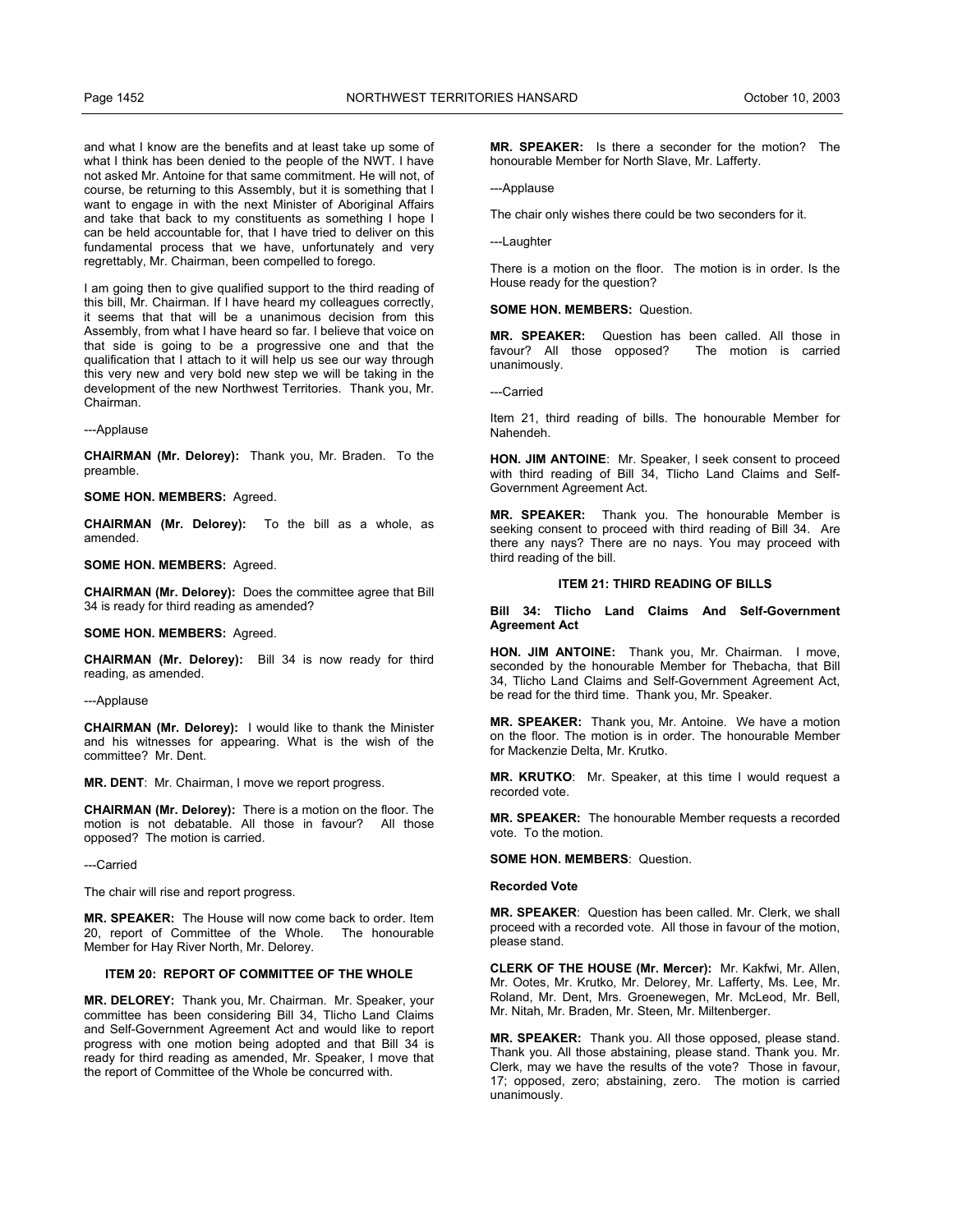#### ---Carried

#### ---Applause

Bill 34 has had third reading. Colleagues, before we rise from this last sitting of the  $14<sup>th</sup>$  Assembly, I would like to express my heartfelt thanks to you for allowing me to serve as your Speaker for these last four years. It has been both an honour and the best experience of my career. As well, I especially want to thank my family, my mother, Amelia, my dear wife, Elaine, and the children, Warren, Blaire, Ian and my many friends and supporters whose love and confidence in me never diminished and made my work here possible and enjoyable. I have already announced that I will not be seeking re-election this November and, therefore, I wish to thank the constituents of Yellowknife South and Kam Lake ridings. I wish to thank the people of Yellowknife and the many people across the North for the privilege of serving in this Assembly as their representative.

These past 11 years for me have seen great changes and much good has come from our collective efforts. A lot has been done and I hope I have made a contribution to our North and our people in some way. There's still more to do and with our departure today, our challenge will be respectfully passed on to the next Assembly to those of you seeking election. I wish you good luck and best wishes.

I have also been asked to include at this time, on behalf of the many former Members who served in this House, a thank you to Mr. David Hamilton, our retiring Clerk for his 21 years of dedicated service to all the Members of this House. Without his skill, knowledge and commitment to our system of government and all Members and to me and my office, our job would have been more difficult. Thank you, David.

I wish to express my personal thanks and appreciation to all of the House officers, the Deputy Clerk, Mr. Schauerte; Clerks of Committees, Mr. Inch and Mr. Stewart; our Law Clerk, Ms. Peterson; and, Sergeant-at-Arms, Ms. Theede. I also wish to say thank you to my Board of Management whose excellent work on behalf of this Assembly and the elected Members is commendable and to the many young people who have served us as Pages over the years and made our Assembly a smooth, safe and efficient operation. I wish to personally acknowledge the contribution made and assistance given to me as the<br>Speaker of the 14<sup>th</sup> Assembly by the Languages Commissioner, Ms. Fibbie Tatti; the Information and Privacy Commissioner, Mrs. Elaine Keenan-Bengts; and to the Conflict of Interest Commissioners, Mr. Ted Hughes and Ms. Carol Roberts.

Finally, a special thank you to my dedicated executive assistants over the past four years: Mrs. Barb Paquin, Sonia Golding and Sue Tkachuk. Their efficiency and organization has made my job this past term so professional, easy and the highlight of my career.

Thank you to all. Thank you. Merci.

Now, Mr. Clerk, I understand that his honour, the Deputy Commissioner of the Northwest Territories is prepared to enter the Chamber to give assent to bills and to prorogue this session of the Legislative Assembly. Mr. Clerk, would you attend to and escort the Deputy Commissioner of the Northwest Territories into the Chamber.

**DEPUTY COMMISSIONER MAINS:** Please be seated. Mr. Speaker, Premier and Members of the Legislative Assembly, it has been almost four years since you first gathered as the  $14<sup>th</sup>$ 

Legislative Assembly -- the first Assembly following division. It was a time to celebrate new beginnings and the start of a new identity for the Northwest Territories.

In your vision of a new Northwest Territories, I remember you identified and attempted to define "a better tomorrow" for all residents of the NWT.

A brighter, stronger future recognizable by its:

- vibrant and healthy communities;
- prosperous and diversified economy;
- strong and effective aboriginal and public governments; and,
- northern control of resources and resource revenues.

You set for yourselves an ambitious agenda to put in place the many elements on which this future would be built, then you rolled up your sleeves and went to work.

Your days in this Assembly were not without hurdles. Some of the issues you faced and addressed together were extremely difficult. But we all know that it is when challenges arise in the North that people and communities traditionally come together to seek strength in unity.

I believe that your at times frank and emotional discussions and debates regarding consensus government, accountability and openness have served to rebuild the integrity of government in the Northwest Territories and the confidence and trust of those who choose to serve in this legislature.

Your commitment to each other, to the people of the NWT and most importantly to the consensus on which this Assembly is based, has prevailed. As a result, you have been successful in achieving many of the elements of your original vision.

As you prepare to conclude your terms as elected leaders, I believe that you can look back collectively over this time of public service and see the cornerstones that you are leaving behind.

- You have established important partners -- with industry, with aboriginal and community governments and with new organizations such as the Intergovernmental Forum and the Aboriginal Summit.
- You have supported and encouraged the advancement or settlement of aboriginal land claim and self-government negotiations in almost every region of our territory.
- You have opened the door to development of our nonrenewable resources. You have invested in our territory, our communities and our people to ensure that the benefits for this development will be fully realized.
- You have established the Northwest Territories in the national agenda as a very real leader in the future of Canada's economy.
- In recent months, talks with the federal government towards a deal on devolution and resource revenue sharing have also advanced.

There are a number of specific achievements that will no doubt serve as building blocks for future governments: